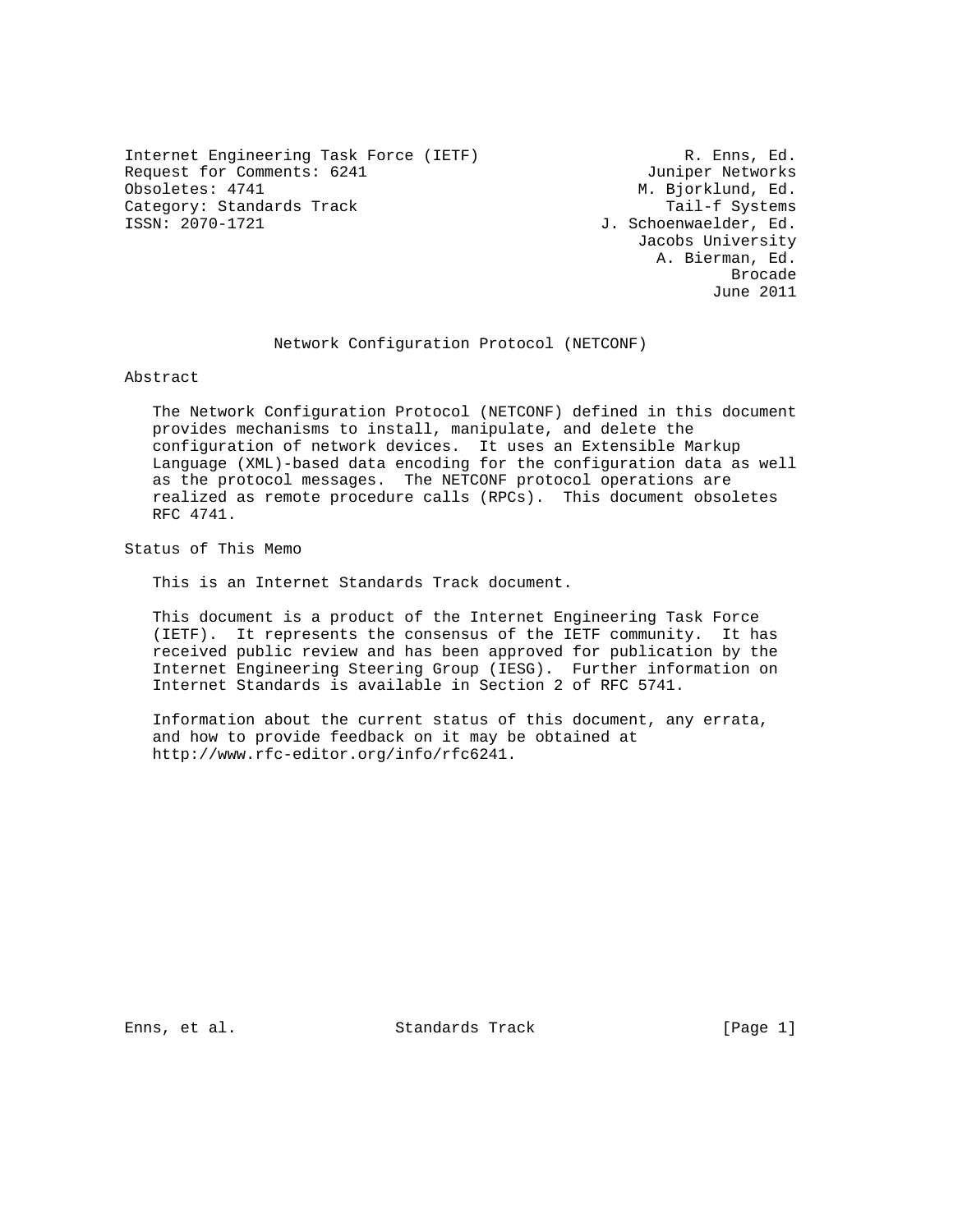Copyright Notice

 Copyright (c) 2011 IETF Trust and the persons identified as the document authors. All rights reserved.

 This document is subject to BCP 78 and the IETF Trust's Legal Provisions Relating to IETF Documents (http://trustee.ietf.org/license-info) in effect on the date of

 publication of this document. Please review these documents carefully, as they describe your rights and restrictions with respect to this document. Code Components extracted from this document must include Simplified BSD License text as described in Section 4.e of the Trust Legal Provisions and are provided without warranty as described in the Simplified BSD License.

 This document may contain material from IETF Documents or IETF Contributions published or made publicly available before November 10, 2008. The person(s) controlling the copyright in some of this material may not have granted the IETF Trust the right to allow modifications of such material outside the IETF Standards Process. Without obtaining an adequate license from the person(s) controlling the copyright in such materials, this document may not be modified outside the IETF Standards Process, and derivative works of it may not be created outside the IETF Standards Process, except to format it for publication as an RFC or to translate it into languages other than English.

Enns, et al. Standards Track [Page 2]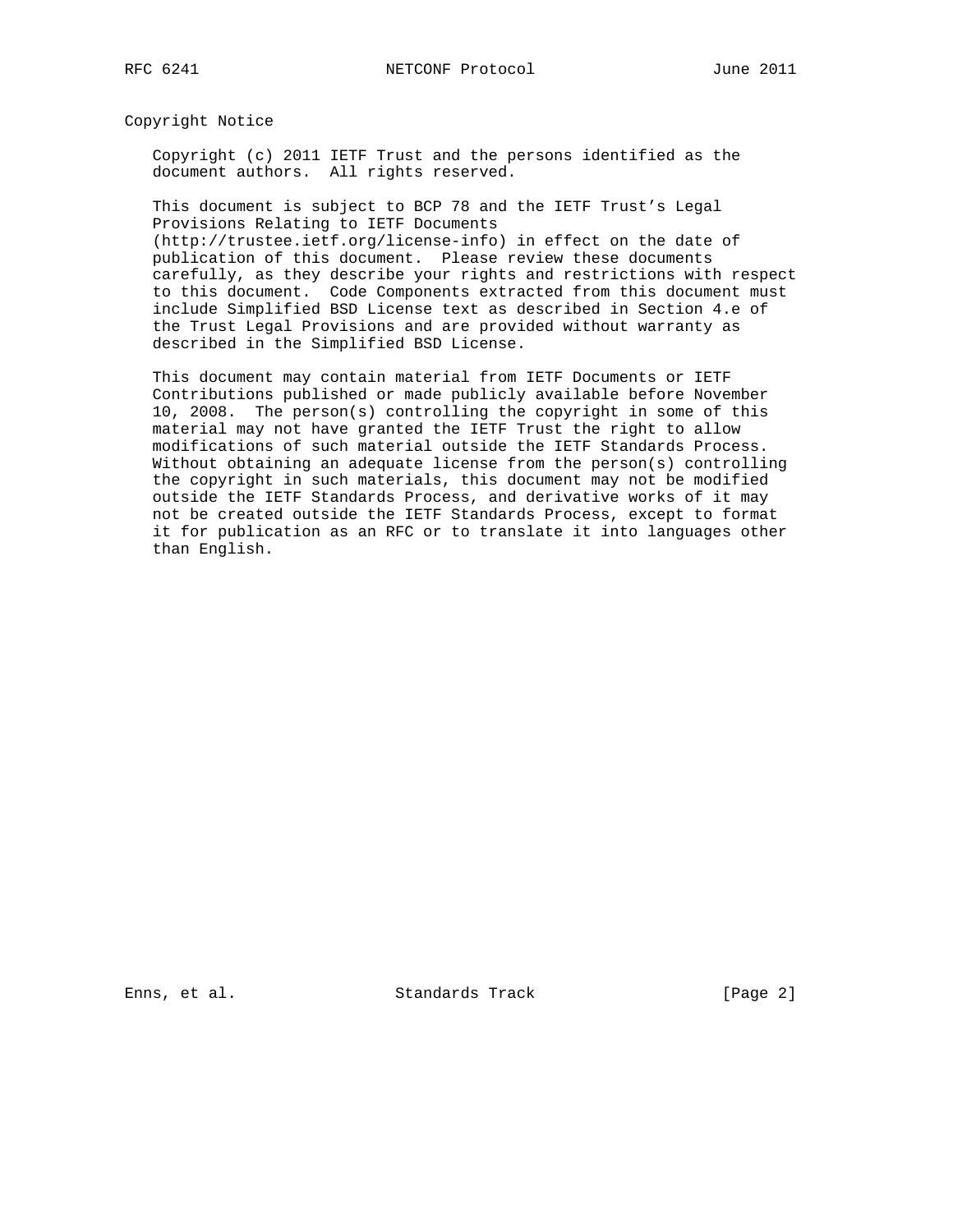| Table of Contents |  |
|-------------------|--|
|-------------------|--|

| 1.     | 6                                                            |
|--------|--------------------------------------------------------------|
| 1.1.   | 7                                                            |
| 1.2.   | 8                                                            |
| 1.3.   | 10                                                           |
| 1.4.   | Separation of Configuration and State Data<br>10             |
| 2.     | Transport Protocol Requirements<br>11                        |
| 2.1.   | Connection-Oriented Operation<br>11                          |
| 2.2.   | Authentication, Integrity, and Confidentiality<br>12         |
| 2.3.   | Mandatory Transport Protocol<br>12                           |
| 3.     | 13                                                           |
| 3.1.   | 13                                                           |
| 3.2.   | Document Type Declarations<br>13                             |
|        |                                                              |
| 4.     | 13                                                           |
| 4.1.   | 13                                                           |
| 4.2.   | <rpc-reply> Element<br/>15</rpc-reply>                       |
| 4.3.   | <rpc-error> Element<br/>16</rpc-error>                       |
| 4.4.   | 19                                                           |
| 4.5.   | 19                                                           |
|        | 19                                                           |
| 5.1.   | Configuration Datastores<br>19                               |
| 5.2.   | 20                                                           |
| б.     | 20                                                           |
| 6.1.   | 20                                                           |
| 6.2.   | Subtree Filter Components<br>21                              |
| 6.2.1. | Namespace Selection<br>21                                    |
| 6.2.2. | Attribute Match Expressions<br>22                            |
| 6.2.3. | Containment Nodes<br>23                                      |
| 6.2.4. | Selection Nodes<br>23                                        |
| 6.2.5. | Content Match Nodes<br>24                                    |
| 6.3.   | 25                                                           |
|        | Subtree Filter Processing                                    |
| 6.4.   | Subtree Filtering Examples<br>26                             |
| 6.4.1. | 26                                                           |
| 6.4.2. | 26                                                           |
| 6.4.3. | Select the Entire <users> Subtree<br/>27</users>             |
| 6.4.4. | Select All <name> Elements within the <users></users></name> |
|        | 29                                                           |
| 6.4.5. | One Specific <user> Entry<br/>30</user>                      |
| 6.4.6. | Specific Elements from a Specific <user> Entry<br/>31</user> |
| 6.4.7. | 32<br>Multiple Subtrees                                      |
| 6.4.8. | Elements with Attribute Naming<br>33                         |
| 7.     | 35                                                           |
| 7.1.   | 35                                                           |
| 7.2.   | 37                                                           |
| 7.3.   | 43                                                           |
| 7.4.   | 44                                                           |
| 7.5.   | 44                                                           |
|        |                                                              |

Enns, et al. Standards Track [Page 3]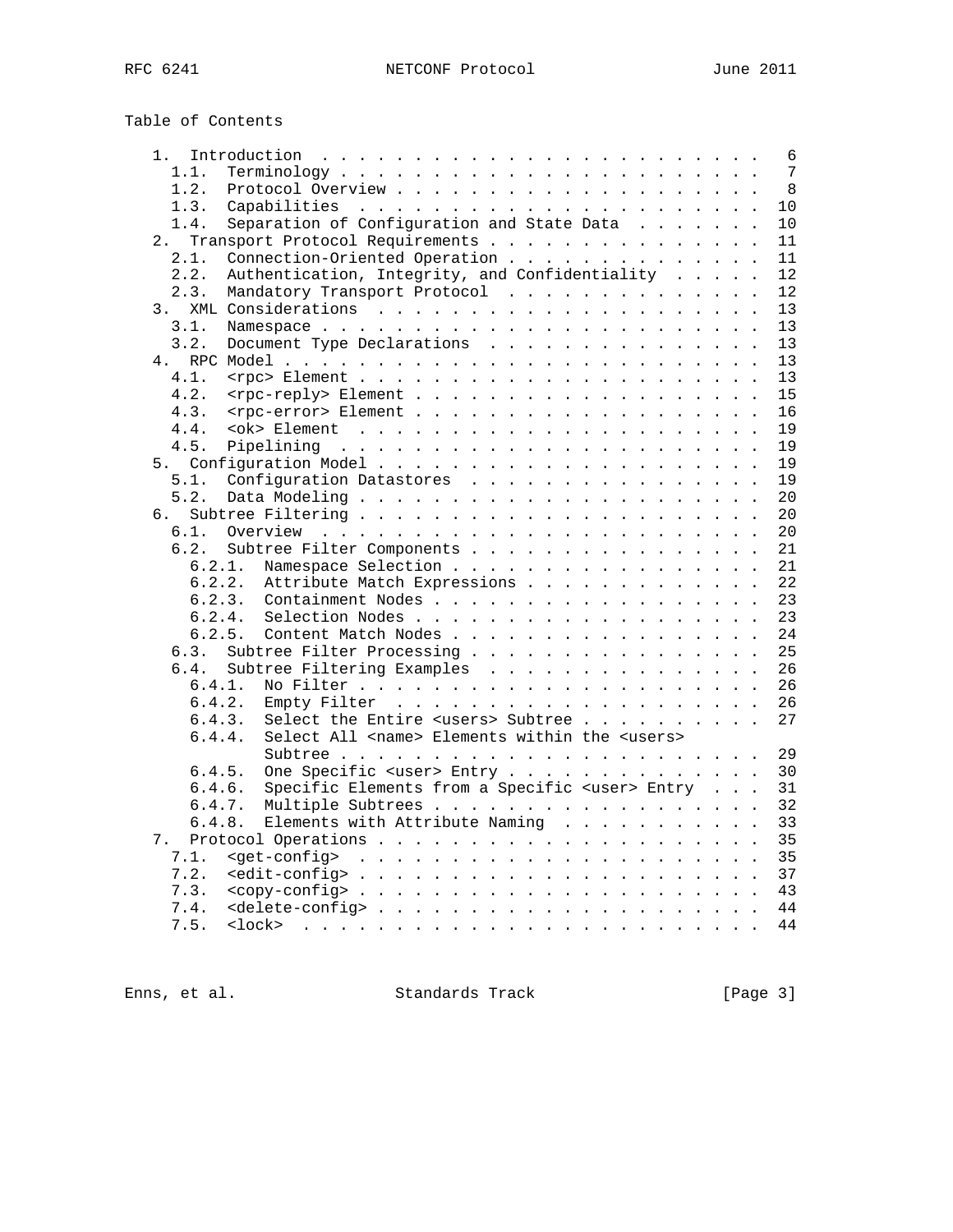| 7.6.   |                                                                                                                                                                                                                                                  |                                                                                                                                                                                                                               |  |  | 47 |
|--------|--------------------------------------------------------------------------------------------------------------------------------------------------------------------------------------------------------------------------------------------------|-------------------------------------------------------------------------------------------------------------------------------------------------------------------------------------------------------------------------------|--|--|----|
| 7.7.   | $\texttt{cget> +  +  +  +  +  +  +  +  + }$                                                                                                                                                                                                      |                                                                                                                                                                                                                               |  |  | 48 |
| 7.8.   |                                                                                                                                                                                                                                                  |                                                                                                                                                                                                                               |  |  | 49 |
| 7.9.   |                                                                                                                                                                                                                                                  |                                                                                                                                                                                                                               |  |  | 50 |
|        |                                                                                                                                                                                                                                                  |                                                                                                                                                                                                                               |  |  | 51 |
| 8.1.   | Capabilities Exchange                                                                                                                                                                                                                            |                                                                                                                                                                                                                               |  |  | 51 |
| 8.2.   | Writable-Running Capability                                                                                                                                                                                                                      |                                                                                                                                                                                                                               |  |  | 53 |
| 8.2.1. |                                                                                                                                                                                                                                                  |                                                                                                                                                                                                                               |  |  | 53 |
| 8.2.2. |                                                                                                                                                                                                                                                  |                                                                                                                                                                                                                               |  |  | 53 |
| 8.2.3. | Capability Identifier                                                                                                                                                                                                                            |                                                                                                                                                                                                                               |  |  | 53 |
| 8.2.4. |                                                                                                                                                                                                                                                  |                                                                                                                                                                                                                               |  |  | 53 |
| 8.2.5. | Modifications to Existing Operations                                                                                                                                                                                                             |                                                                                                                                                                                                                               |  |  | 53 |
|        | 8.3. Candidate Configuration Capability                                                                                                                                                                                                          |                                                                                                                                                                                                                               |  |  | 53 |
| 8.3.1. |                                                                                                                                                                                                                                                  |                                                                                                                                                                                                                               |  |  | 53 |
| 8.3.2. |                                                                                                                                                                                                                                                  |                                                                                                                                                                                                                               |  |  | 54 |
|        |                                                                                                                                                                                                                                                  |                                                                                                                                                                                                                               |  |  | 54 |
| 8.3.3. | Capability Identifier                                                                                                                                                                                                                            |                                                                                                                                                                                                                               |  |  |    |
| 8.3.4. |                                                                                                                                                                                                                                                  |                                                                                                                                                                                                                               |  |  | 54 |
| 8.3.5. | Modifications to Existing Operations                                                                                                                                                                                                             |                                                                                                                                                                                                                               |  |  | 56 |
| 8.4.   | Confirmed Commit Capability                                                                                                                                                                                                                      |                                                                                                                                                                                                                               |  |  | 57 |
| 8.4.1. |                                                                                                                                                                                                                                                  |                                                                                                                                                                                                                               |  |  | 57 |
| 8.4.2. |                                                                                                                                                                                                                                                  |                                                                                                                                                                                                                               |  |  | 58 |
| 8.4.3. | Capability Identifier                                                                                                                                                                                                                            |                                                                                                                                                                                                                               |  |  | 58 |
| 8.4.4. | New Operations                                                                                                                                                                                                                                   |                                                                                                                                                                                                                               |  |  | 59 |
| 8.4.5. | Modifications to Existing Operations                                                                                                                                                                                                             |                                                                                                                                                                                                                               |  |  | 60 |
| 8.5.   | Rollback-on-Error Capability                                                                                                                                                                                                                     |                                                                                                                                                                                                                               |  |  | 61 |
| 8.5.1. |                                                                                                                                                                                                                                                  |                                                                                                                                                                                                                               |  |  | 61 |
| 8.5.2. |                                                                                                                                                                                                                                                  |                                                                                                                                                                                                                               |  |  | 62 |
| 8.5.3. | Capability Identifier                                                                                                                                                                                                                            |                                                                                                                                                                                                                               |  |  | 62 |
| 8.5.4. |                                                                                                                                                                                                                                                  |                                                                                                                                                                                                                               |  |  | 62 |
| 8.5.5. | Modifications to Existing Operations                                                                                                                                                                                                             |                                                                                                                                                                                                                               |  |  | 62 |
| 8.6.   |                                                                                                                                                                                                                                                  |                                                                                                                                                                                                                               |  |  | 63 |
| 8.6.1. |                                                                                                                                                                                                                                                  |                                                                                                                                                                                                                               |  |  | 63 |
| 8.6.2. |                                                                                                                                                                                                                                                  |                                                                                                                                                                                                                               |  |  | 63 |
| 8.6.3. | Capability Identifier                                                                                                                                                                                                                            |                                                                                                                                                                                                                               |  |  | 63 |
| 8.6.4. |                                                                                                                                                                                                                                                  |                                                                                                                                                                                                                               |  |  | 63 |
| 8.6.5. | Modifications to Existing Operations                                                                                                                                                                                                             |                                                                                                                                                                                                                               |  |  | 64 |
| 8.7.   | Distinct Startup Capability                                                                                                                                                                                                                      |                                                                                                                                                                                                                               |  |  | 64 |
| 8.7.1. |                                                                                                                                                                                                                                                  |                                                                                                                                                                                                                               |  |  | 64 |
| 8.7.2. | Dependencies $\ldots$ , $\ldots$ , $\ldots$ , $\ldots$ , $\ldots$ , $\ldots$ , $\ldots$                                                                                                                                                          |                                                                                                                                                                                                                               |  |  | 65 |
| 8.7.3. | Capability Identifier                                                                                                                                                                                                                            |                                                                                                                                                                                                                               |  |  | 65 |
| 8.7.4. |                                                                                                                                                                                                                                                  |                                                                                                                                                                                                                               |  |  | 65 |
| 8.7.5. | Modifications to Existing Operations                                                                                                                                                                                                             |                                                                                                                                                                                                                               |  |  | 65 |
| 8.8.   | URL Capability<br>and the contract of the contract of the contract of the contract of the contract of the contract of the contract of the contract of the contract of the contract of the contract of the contract of the contract of the contra |                                                                                                                                                                                                                               |  |  | 66 |
|        |                                                                                                                                                                                                                                                  |                                                                                                                                                                                                                               |  |  |    |
| 8.8.1. |                                                                                                                                                                                                                                                  |                                                                                                                                                                                                                               |  |  | 66 |
| 8.8.2. | Dependencies                                                                                                                                                                                                                                     | and a construction of the construction of the construction of the construction of the construction of the construction of the construction of the construction of the construction of the construction of the construction of |  |  | 66 |
| 8.8.3. | Capability Identifier                                                                                                                                                                                                                            |                                                                                                                                                                                                                               |  |  | 66 |
| 8.8.4. | New Operations                                                                                                                                                                                                                                   | a construction of the construction of the construction of the construction of the construction of the construction of the construction of the construction of the construction of the construction of the construction of the |  |  | 66 |
| 8.8.5. | Modifications to Existing Operations                                                                                                                                                                                                             |                                                                                                                                                                                                                               |  |  | 66 |

Enns, et al. Standards Track [Page 4]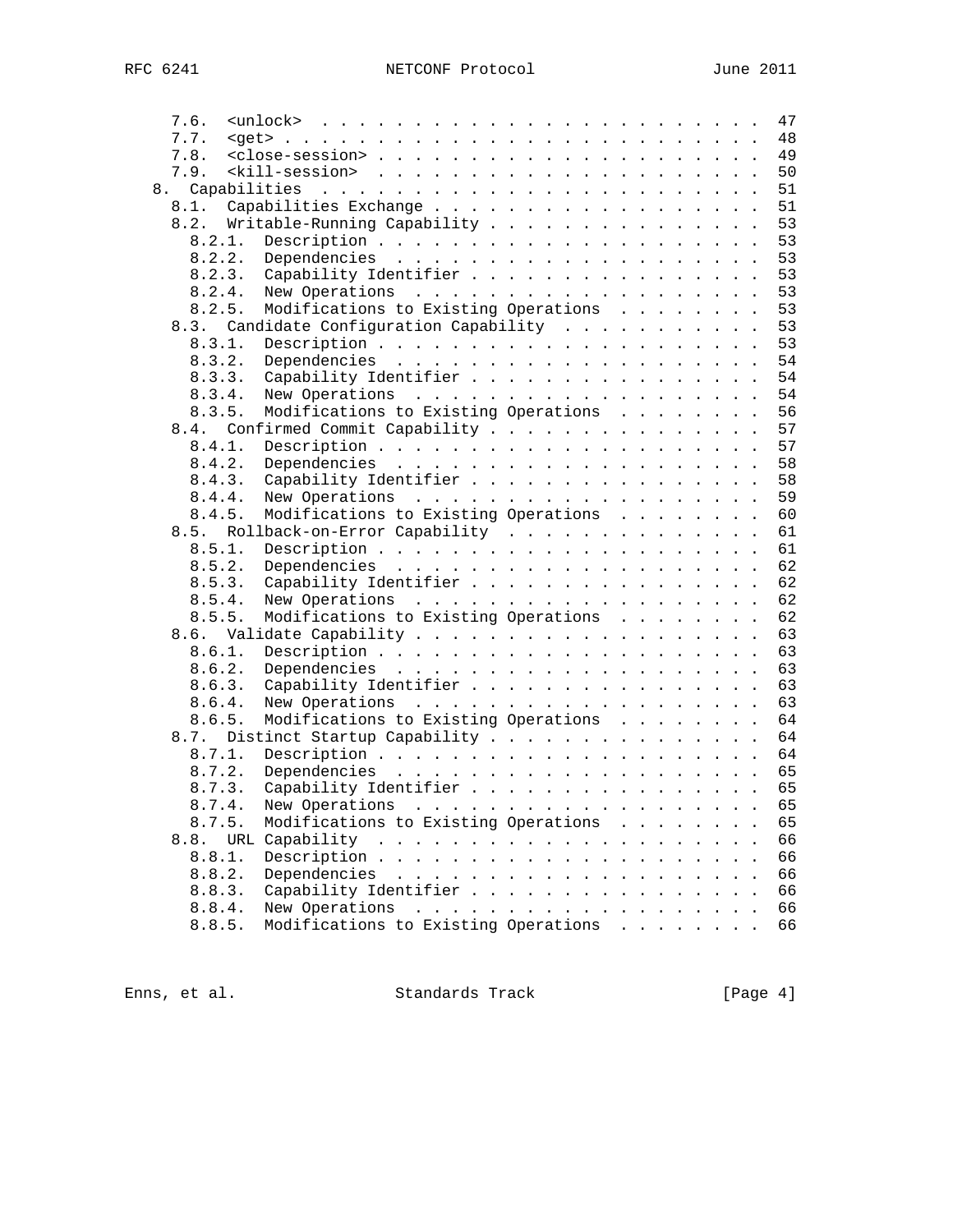|    |                                                                 | 67 |
|----|-----------------------------------------------------------------|----|
|    | 8.9.1.                                                          | 67 |
|    | 8.9.2.                                                          | 68 |
|    | Capability Identifier<br>8.9.3.                                 | 68 |
|    | 8.9.4.                                                          | 68 |
|    | Modifications to Existing Operations<br>8.9.5.                  | 68 |
| 9. |                                                                 | 69 |
|    |                                                                 | 71 |
|    |                                                                 | 71 |
|    |                                                                 | 71 |
|    |                                                                 | 72 |
|    | 10.4. NETCONF Capability URNs                                   | 72 |
|    |                                                                 | 73 |
|    |                                                                 | 73 |
|    |                                                                 | 74 |
|    | 13.1. Normative References                                      | 74 |
|    | 13.2. Informative References                                    | 75 |
|    | Appendix A.<br>NETCONF Error List                               | 76 |
|    | XML Schema for NETCONF Messages Layer 80<br>Appendix B.         |    |
|    | Appendix C. YANG Module for NETCONF Protocol Operations 85      |    |
|    | Appendix D. Capability Template 105                             |    |
|    | D.1. capability-name (template) 105                             |    |
|    | D.1.1.                                                          |    |
|    | D.1.2.<br>Dependencies 105                                      |    |
|    | D.1.3. Capability Identifier 105                                |    |
|    | New Operations 105<br>D.1.4.                                    |    |
|    | Modifications to Existing Operations 105<br>D.1.5.              |    |
|    | Interactions with Other Capabilities 105<br>D.1.6.              |    |
|    | Appendix E. Configuring Multiple Devices with NETCONF 106       |    |
|    | Operations on Individual Devices 106<br>E.1.                    |    |
|    | Acquiring the Configuration Lock 106<br>E.1.1.                  |    |
|    | Checkpointing the Running Configuration $\ldots$ 107<br>E.1.2.  |    |
|    | Loading and Validating the Incoming Configuration 108<br>E.1.3. |    |
|    | Changing the Running Configuration 108<br>E.1.4.                |    |
|    | Testing the New Configuration 109<br>E.1.5.                     |    |
|    | Making the Change Permanent 109<br>E.1.6.                       |    |
|    | Releasing the Configuration Lock 110<br>E.1.7.                  |    |
|    | E.2. Operations on Multiple Devices 111                         |    |
|    | Appendix F. Changes from RFC 4741 112                           |    |
|    |                                                                 |    |

Enns, et al. Standards Track [Page 5]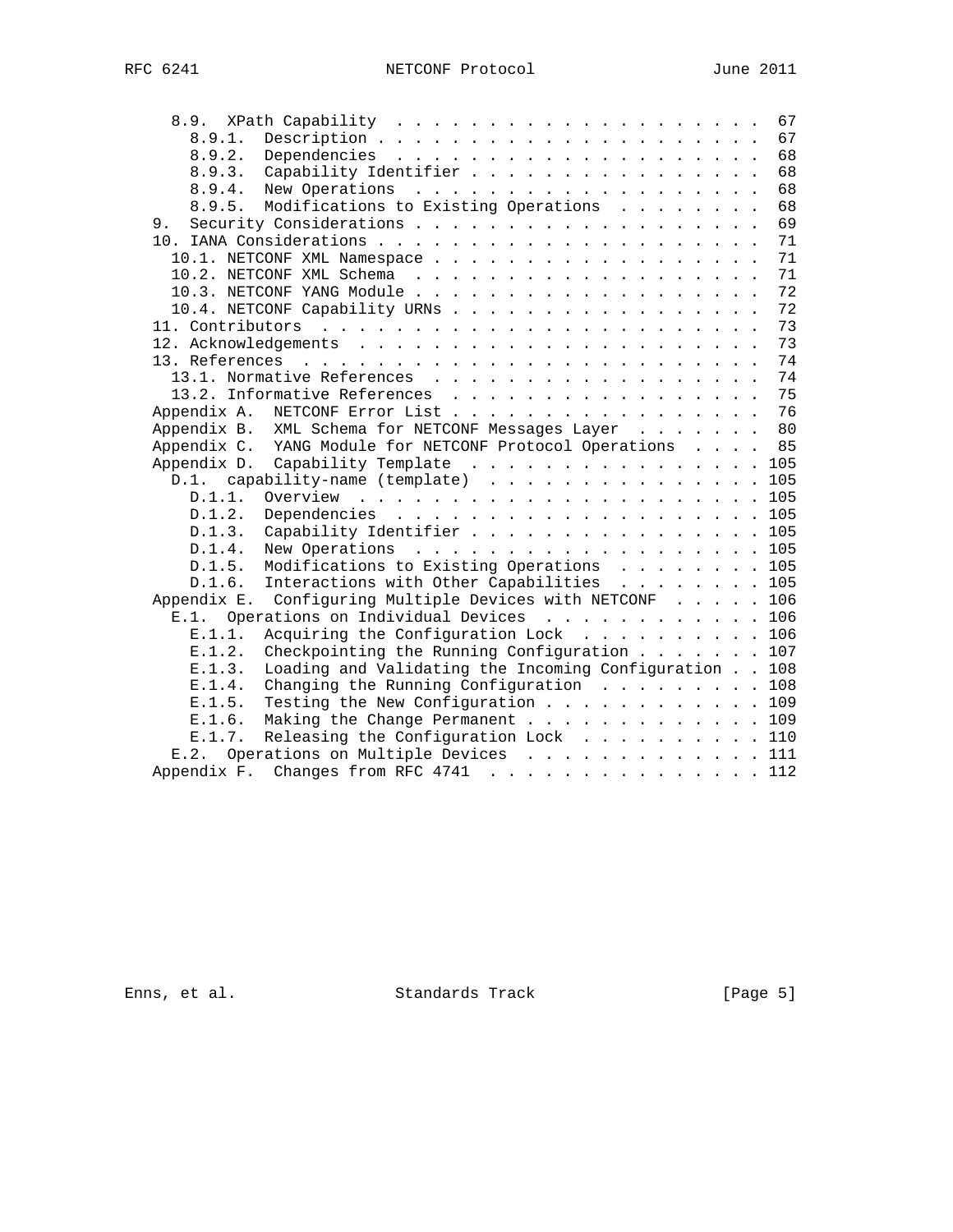## 1. Introduction

 The NETCONF protocol defines a simple mechanism through which a network device can be managed, configuration data information can be retrieved, and new configuration data can be uploaded and manipulated. The protocol allows the device to expose a full, formal application programming interface (API). Applications can use this straightforward API to send and receive full and partial configuration data sets.

 The NETCONF protocol uses a remote procedure call (RPC) paradigm. A client encodes an RPC in XML [W3C.REC-xml-20001006] and sends it to a server using a secure, connection-oriented session. The server responds with a reply encoded in XML. The contents of both the request and the response are fully described in XML DTDs or XML schemas, or both, allowing both parties to recognize the syntax constraints imposed on the exchange.

 A key aspect of NETCONF is that it allows the functionality of the management protocol to closely mirror the native functionality of the device. This reduces implementation costs and allows timely access to new features. In addition, applications can access both the syntactic and semantic content of the device's native user interface.

 NETCONF allows a client to discover the set of protocol extensions supported by a server. These "capabilities" permit the client to adjust its behavior to take advantage of the features exposed by the device. The capability definitions can be easily extended in a noncentralized manner. Standard and non-standard capabilities can be defined with semantic and syntactic rigor. Capabilities are discussed in Section 8.

 The NETCONF protocol is a building block in a system of automated configuration. XML is the lingua franca of interchange, providing a flexible but fully specified encoding mechanism for hierarchical content. NETCONF can be used in concert with XML-based transformation technologies, such as XSLT [W3C.REC-xslt-19991116], to provide a system for automated generation of full and partial configurations. The system can query one or more databases for data about networking topologies, links, policies, customers, and services. This data can be transformed using one or more XSLT scripts from a task-oriented, vendor-independent data schema into a form that is specific to the vendor, product, operating system, and software release. The resulting data can be passed to the device using the NETCONF protocol.

Enns, et al. Standards Track [Page 6]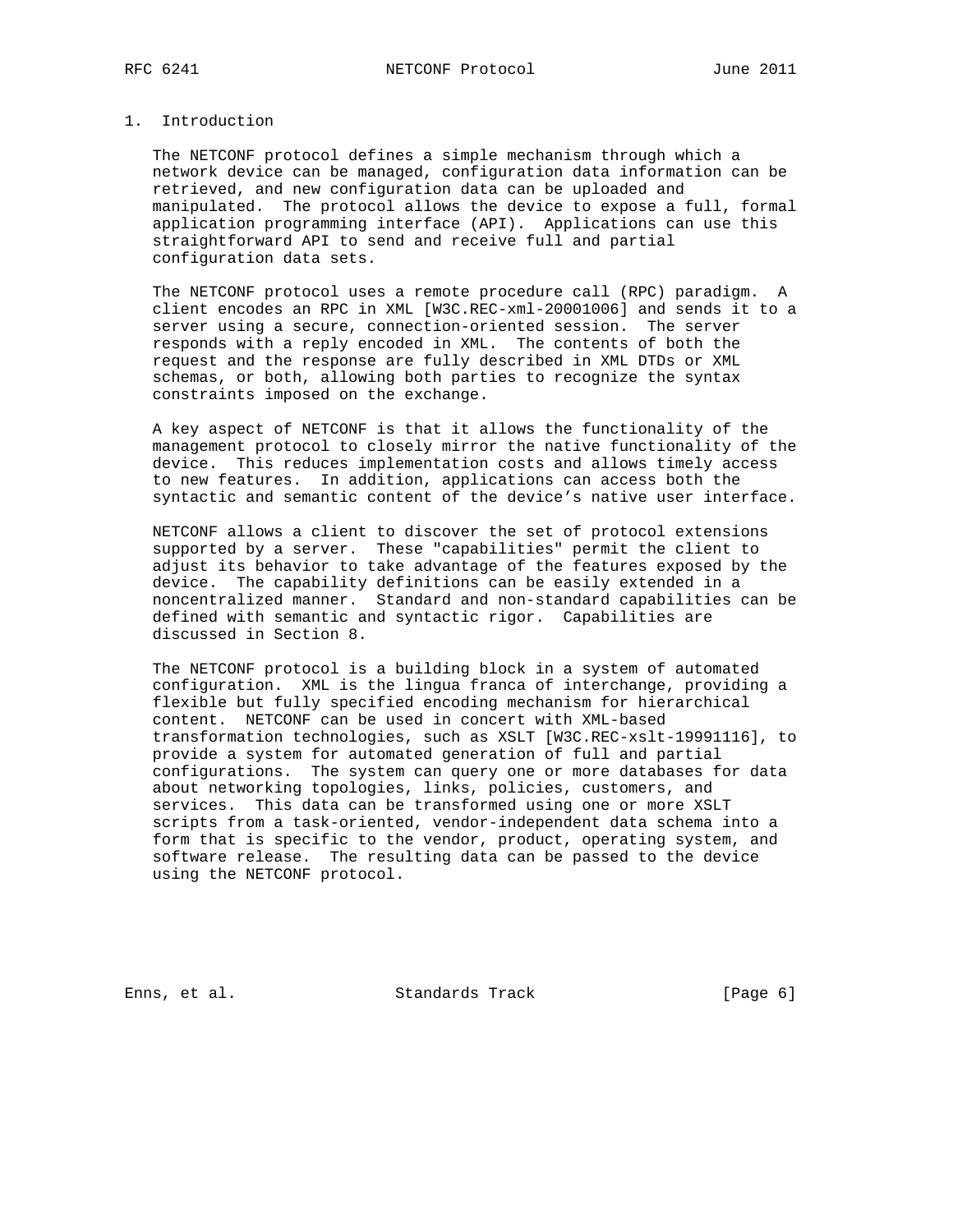The key words "MUST", "MUST NOT", "REQUIRED", "SHALL", "SHALL NOT", "SHOULD", "SHOULD NOT", "RECOMMENDED", "MAY", and "OPTIONAL" in this document are to be interpreted as described in RFC 2119 [RFC2119].

- 1.1. Terminology
	- o candidate configuration datastore: A configuration datastore that can be manipulated without impacting the device's current configuration and that can be committed to the running configuration datastore. Not all devices support a candidate configuration datastore.
	- o capability: A functionality that supplements the base NETCONF specification.
	- o client: Invokes protocol operations on a server. In addition, a client can subscribe to receive notifications from a server.
	- o configuration data: The set of writable data that is required to transform a system from its initial default state into its current state.
	- o datastore: A conceptual place to store and access information. A datastore might be implemented, for example, using files, a database, flash memory locations, or combinations thereof.
	- o configuration datastore: The datastore holding the complete set of configuration data that is required to get a device from its initial default state into a desired operational state.
	- o message: A protocol element sent over a session. Messages are well-formed XML documents.
	- o notification: A server-initiated message indicating that a certain event has been recognized by the server.
	- o protocol operation: A specific remote procedure call, as used within the NETCONF protocol.
	- o remote procedure call (RPC): Realized by exchanging <rpc> and <rpc-reply> messages.
	- o running configuration datastore: A configuration datastore holding the complete configuration currently active on the device. The running configuration datastore always exists.
	- o server: Executes protocol operations invoked by a client. In addition, a server can send notifications to a client.

Enns, et al. Standards Track [Page 7]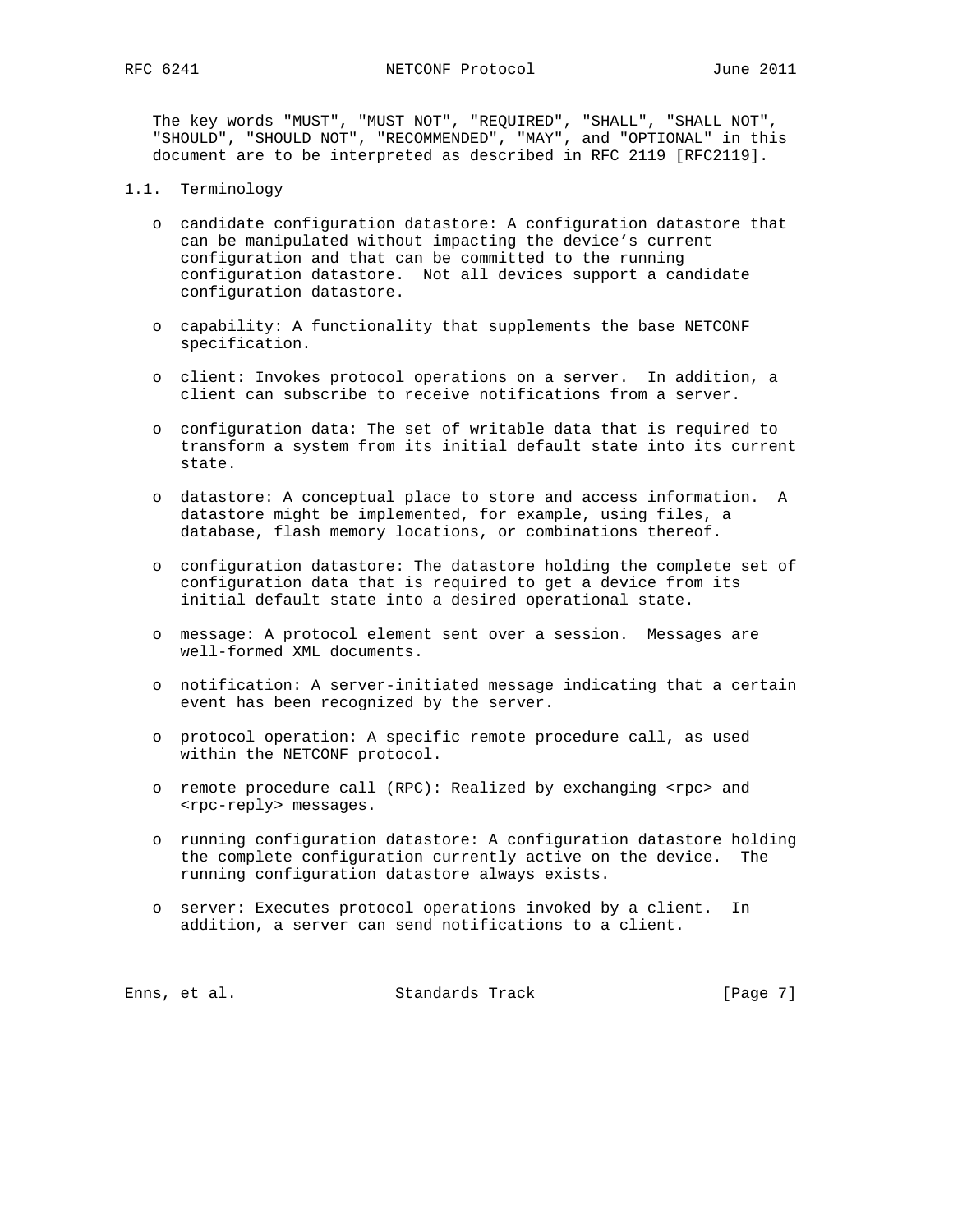- o session: Client and server exchange messages using a secure, connection-oriented session.
- o startup configuration datastore: The configuration datastore holding the configuration loaded by the device when it boots. Only present on devices that separate the startup configuration datastore from the running configuration datastore.
- o state data: The additional data on a system that is not configuration data such as read-only status information and collected statistics.
- o user: The authenticated identity of the client. The authenticated identity of a client is commonly referred to as the NETCONF username.
- 1.2. Protocol Overview

 NETCONF uses a simple RPC-based mechanism to facilitate communication between a client and a server. The client can be a script or application typically running as part of a network manager. The server is typically a network device. The terms "device" and "server" are used interchangeably in this document, as are "client" and "application".

 A NETCONF session is the logical connection between a network administrator or network configuration application and a network device. A device MUST support at least one NETCONF session and SHOULD support multiple sessions. Global configuration attributes can be changed during any authorized session, and the effects are visible in all sessions. Session-specific attributes affect only the session in which they are changed.

 NETCONF can be conceptually partitioned into four layers as shown in Figure 1.

Enns, et al. Standards Track [Page 8]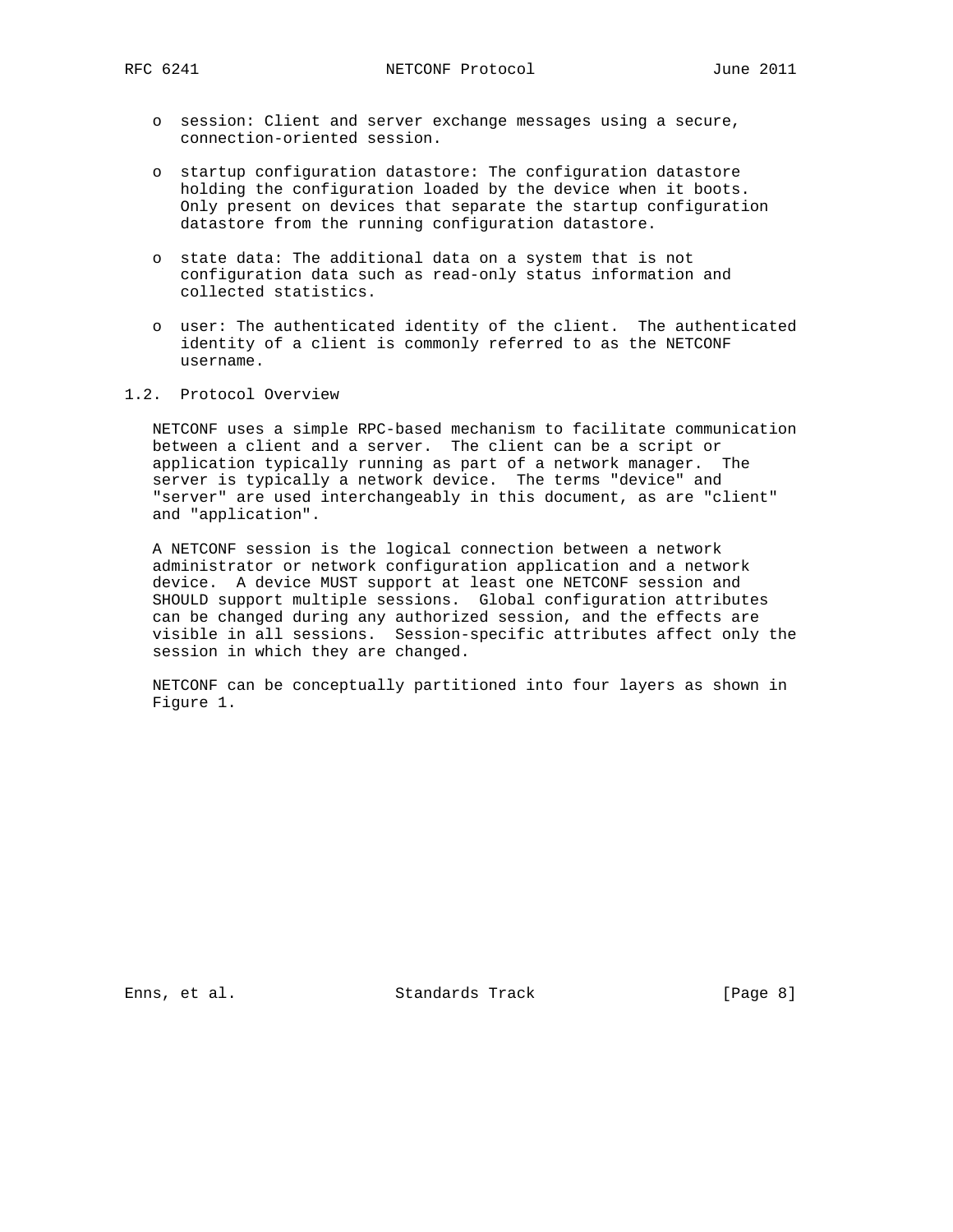



Figure 1: NETCONF Protocol Layers

- (1) The Secure Transport layer provides a communication path between the client and server. NETCONF can be layered over any transport protocol that provides a set of basic requirements. Section 2 discusses these requirements.
- (2) The Messages layer provides a simple, transport-independent framing mechanism for encoding RPCs and notifications. Section 4 documents the RPC messages, and [RFC5717] documents notifications.
- (3) The Operations layer defines a set of base protocol operations invoked as RPC methods with XML-encoded parameters. Section 7 details the list of base protocol operations.
- (4) The Content layer is outside the scope of this document. It is expected that separate efforts to standardize NETCONF data models will be undertaken.

 The YANG data modeling language [RFC6020] has been developed for specifying NETCONF data models and protocol operations, covering the Operations and the Content layers of Figure 1.

Enns, et al. Standards Track [Page 9]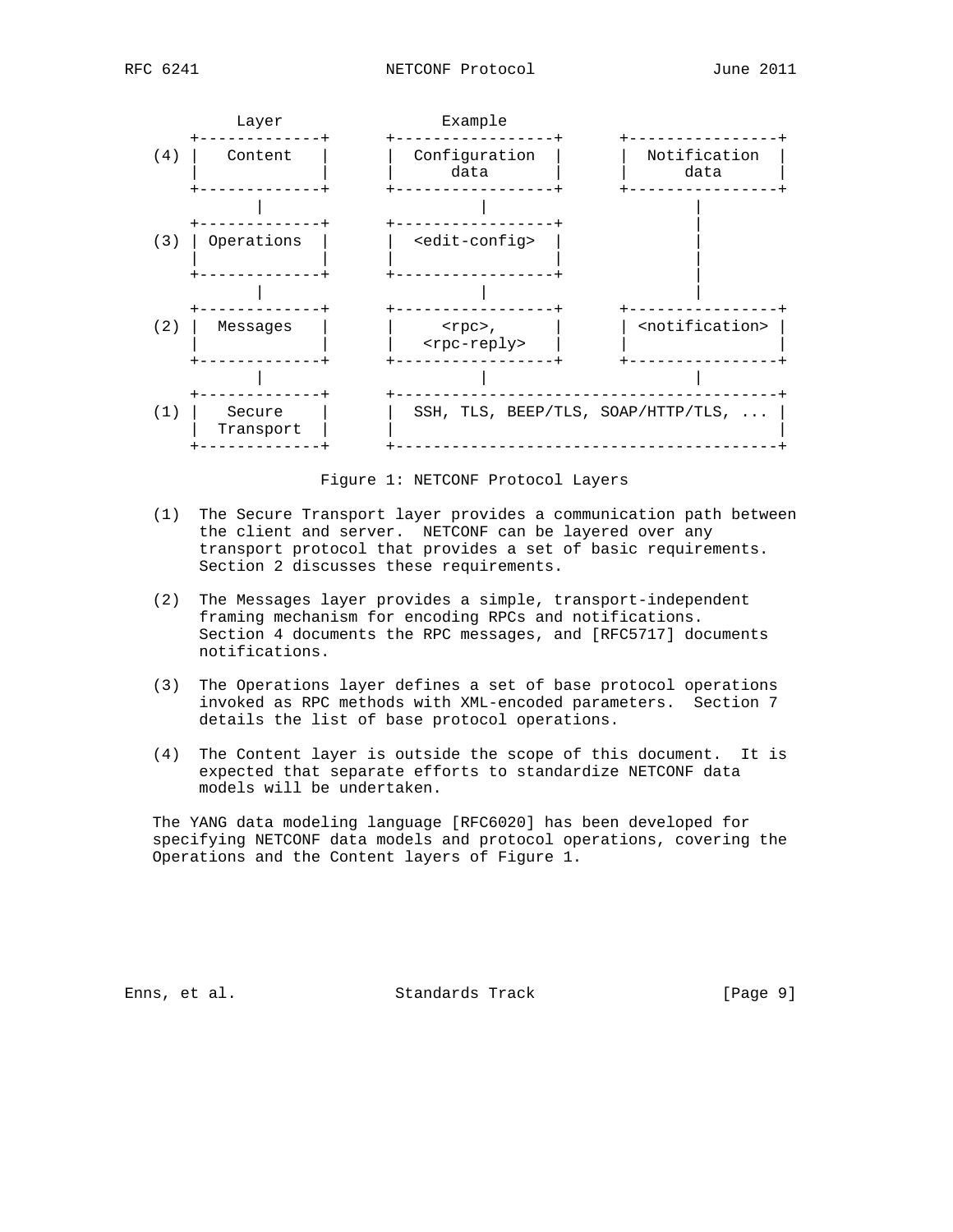1.3. Capabilities

 A NETCONF capability is a set of functionality that supplements the base NETCONF specification. The capability is identified by a uniform resource identifier (URI) [RFC3986].

 Capabilities augment the base operations of the device, describing both additional operations and the content allowed inside operations. The client can discover the server's capabilities and use any additional operations, parameters, and content defined by those capabilities.

 The capability definition might name one or more dependent capabilities. To support a capability, the server MUST support any capabilities upon which it depends.

 Section 8 defines the capabilities exchange that allows the client to discover the server's capabilities. Section 8 also lists the set of capabilities defined in this document.

 Additional capabilities can be defined at any time in external documents, allowing the set of capabilities to expand over time. Standards bodies can define standardized capabilities, and implementations can define proprietary ones. A capability URI MUST sufficiently distinguish the naming authority to avoid naming collisions.

1.4. Separation of Configuration and State Data

 The information that can be retrieved from a running system is separated into two classes, configuration data and state data. Configuration data is the set of writable data that is required to transform a system from its initial default state into its current state. State data is the additional data on a system that is not configuration data such as read-only status information and collected statistics. When a device is performing configuration operations, a number of problems would arise if state data were included:

- o Comparisons of configuration data sets would be dominated by irrelevant entries such as different statistics.
- o Incoming data could contain nonsensical requests, such as attempts to write read-only data.
- o The data sets would be large.
- o Archived data could contain values for read-only data items, complicating the processing required to restore archived data.

Enns, et al. Standards Track [Page 10]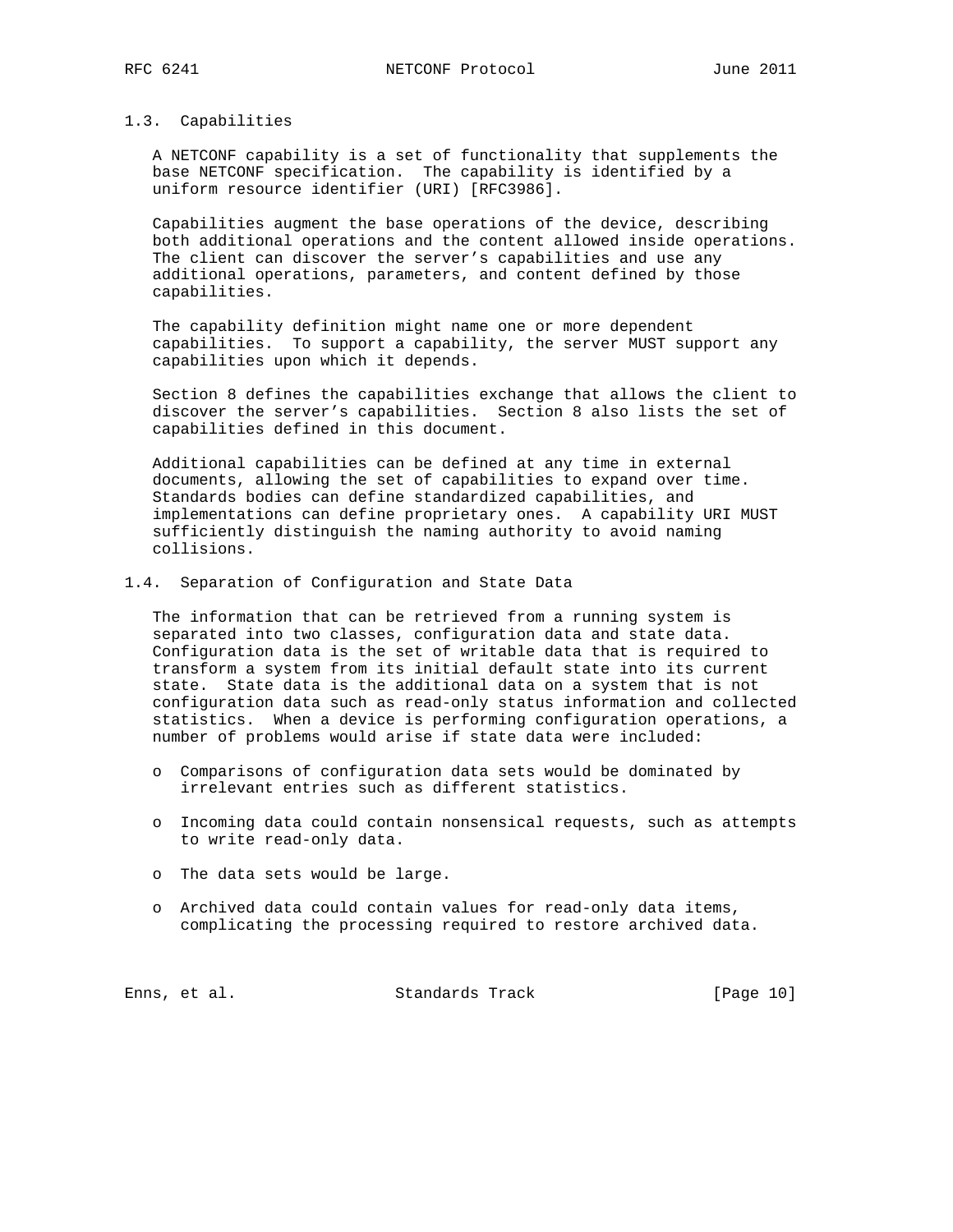To account for these issues, the NETCONF protocol recognizes the difference between configuration data and state data and provides operations for each. The <get-config> operation retrieves configuration data only, while the <get> operation retrieves configuration and state data.

 Note that the NETCONF protocol is focused on the information required to get the device into its desired running state. The inclusion of other important, persistent data is implementation specific. For example, user files and databases are not treated as configuration data by the NETCONF protocol.

 For example, if a local database of user authentication data is stored on the device, it is an implementation-dependent matter whether it is included in configuration data.

2. Transport Protocol Requirements

 NETCONF uses an RPC-based communication paradigm. A client sends a series of one or more RPC request messages, which cause the server to respond with a corresponding series of RPC reply messages.

 The NETCONF protocol can be layered on any transport protocol that provides the required set of functionality. It is not bound to any particular transport protocol, but allows a mapping to define how it can be implemented over any specific protocol.

 The transport protocol MUST provide a mechanism to indicate the session type (client or server) to the NETCONF protocol layer.

 This section details the characteristics that NETCONF requires from the underlying transport protocol.

## 2.1. Connection-Oriented Operation

 NETCONF is connection-oriented, requiring a persistent connection between peers. This connection MUST provide reliable, sequenced data delivery. NETCONF connections are long-lived, persisting between protocol operations.

 In addition, resources requested from the server for a particular connection MUST be automatically released when the connection closes, making failure recovery simpler and more robust. For example, when a lock is acquired by a client, the lock persists until either it is explicitly released or the server determines that the connection has been terminated. If a connection is terminated while the client holds a lock, the server can perform any appropriate recovery. The <lock> operation is further discussed in Section 7.5.

Enns, et al. Standards Track [Page 11]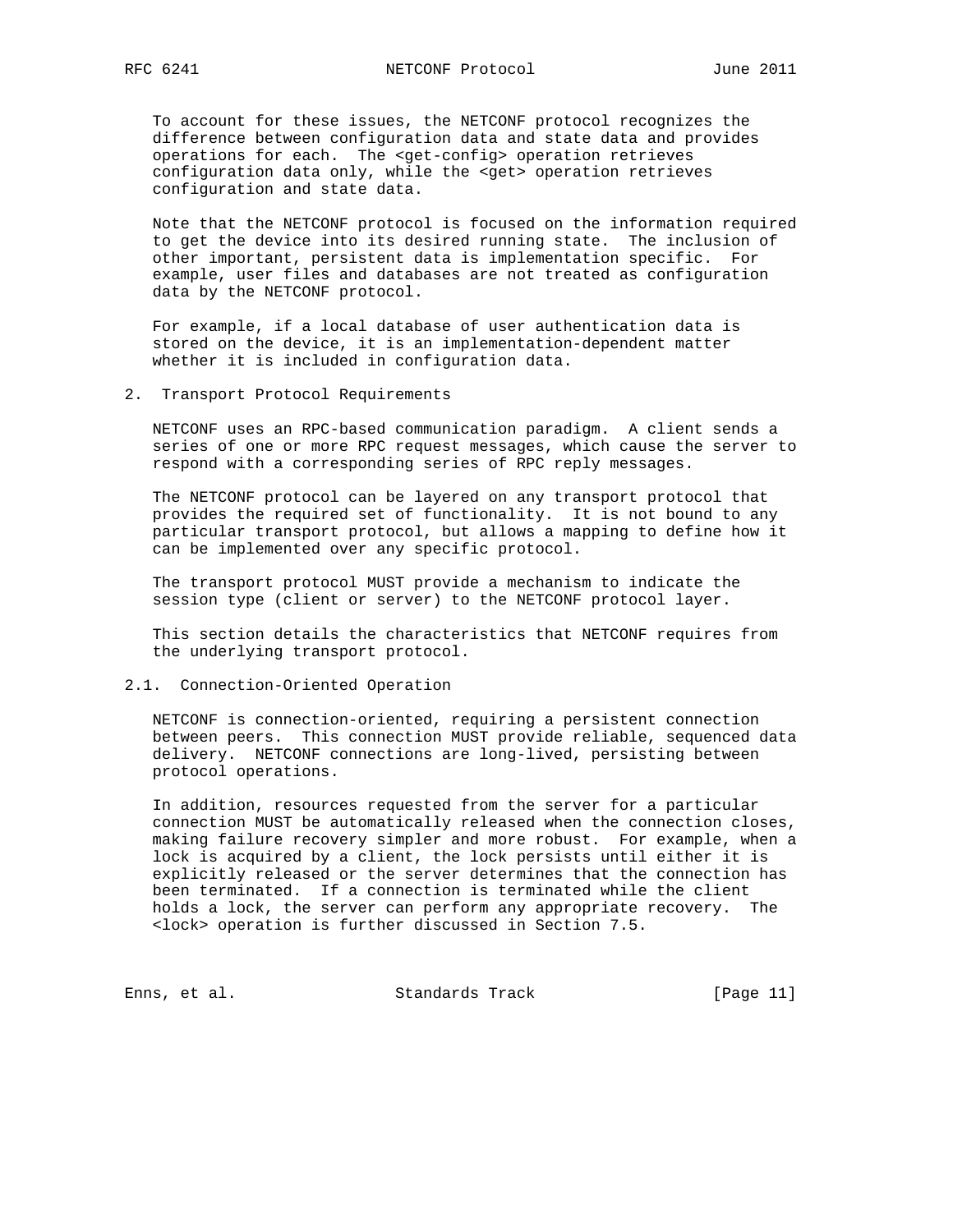# 2.2. Authentication, Integrity, and Confidentiality

 NETCONF connections MUST provide authentication, data integrity, confidentiality, and replay protection. NETCONF depends on the transport protocol for this capability. A NETCONF peer assumes that appropriate levels of security and confidentiality are provided independently of this document. For example, connections could be encrypted using Transport Layer Security (TLS) [RFC5246] or Secure Shell (SSH) [RFC4251], depending on the underlying protocol.

 NETCONF connections MUST be authenticated. The transport protocol is responsible for authentication of the server to the client and authentication of the client to the server. A NETCONF peer assumes that the connection's authentication information has been validated by the underlying transport protocol using sufficiently trustworthy mechanisms and that the peer's identity has been sufficiently proven.

 One goal of NETCONF is to provide a programmatic interface to the device that closely follows the functionality of the device's native interface. Therefore, it is expected that the underlying protocol uses existing authentication mechanisms available on the device. For example, a NETCONF server on a device that supports RADIUS [RFC2865] might allow the use of RADIUS to authenticate NETCONF sessions.

 The authentication process MUST result in an authenticated client identity whose permissions are known to the server. The authenticated identity of a client is commonly referred to as the NETCONF username. The username is a string of characters that match the "Char" production from Section 2.2 of [W3C.REC-xml-20001006]. The algorithm used to derive the username is transport protocol specific and in addition specific to the authentication mechanism used by the transport protocol. The transport protocol MUST provide a username to be used by the other NETCONF layers.

 The access permissions of a given client, identified by its NETCONF username, are part of the configuration of the NETCONF server. These permissions MUST be enforced during the remainder of the NETCONF session. The details of how access control is configured is outside the scope of this document.

2.3. Mandatory Transport Protocol

 A NETCONF implementation MUST support the SSH transport protocol mapping [RFC6242].

Enns, et al. Standards Track [Page 12]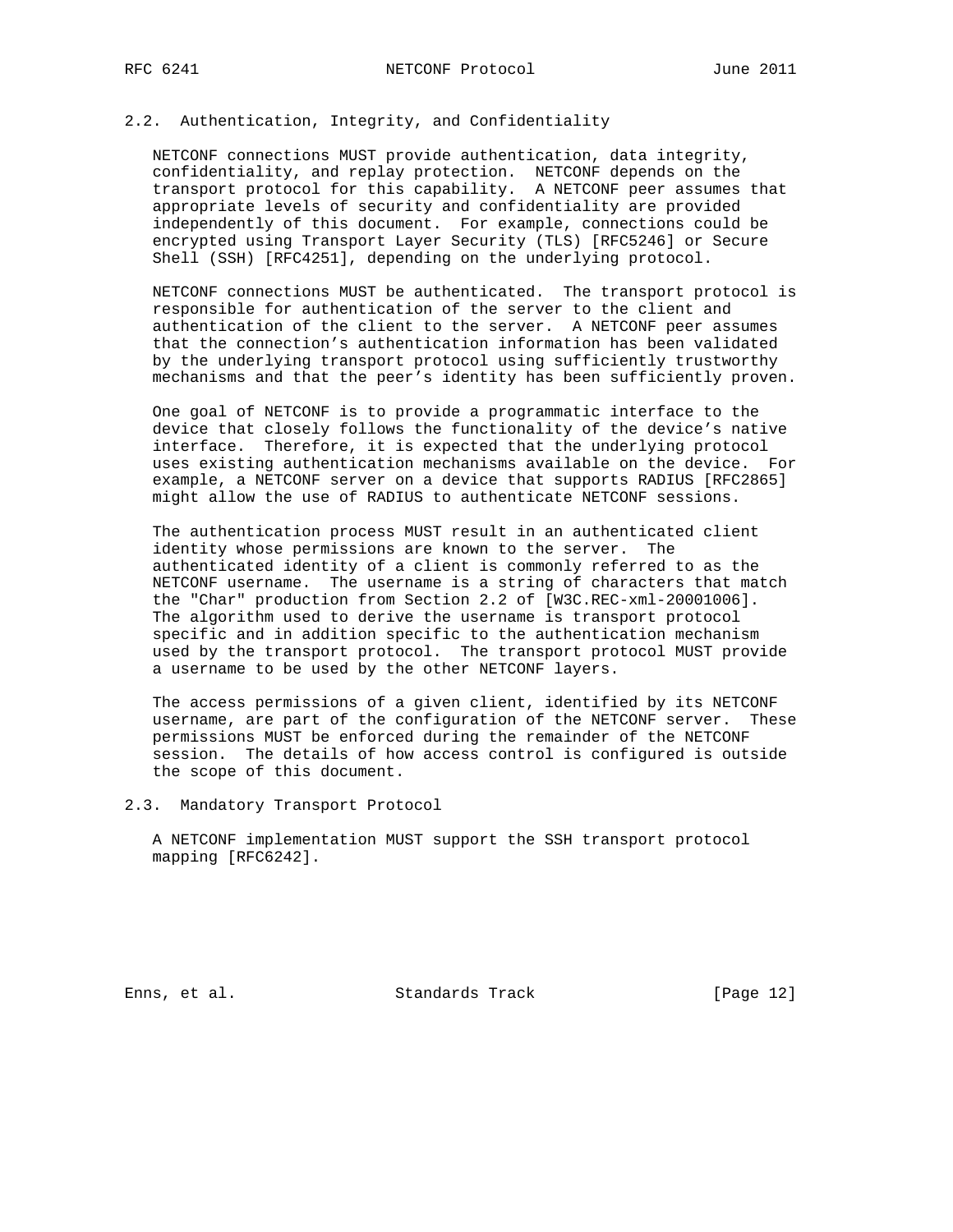#### 3. XML Considerations

 XML serves as the encoding format for NETCONF, allowing complex hierarchical data to be expressed in a text format that can be read, saved, and manipulated with both traditional text tools and tools specific to XML.

 All NETCONF messages MUST be well-formed XML, encoded in UTF-8 [RFC3629]. If a peer receives an <rpc> message that is not well formed XML or not encoded in UTF-8, it SHOULD reply with a "malformed-message" error. If a reply cannot be sent for any reason, the server MUST terminate the session.

 A NETCONF message MAY begin with an XML declaration (see Section 2.8 of [W3C.REC-xml-20001006]).

 This section discusses a small number of XML-related considerations pertaining to NETCONF.

#### 3.1. Namespace

All NETCONF protocol elements are defined in the following namespace:

urn:ietf:params:xml:ns:netconf:base:1.0

 NETCONF capability names MUST be URIs [RFC3986]. NETCONF capabilities are discussed in Section 8.

#### 3.2. Document Type Declarations

 Document type declarations (see Section 2.8 of [W3C.REC-xml-20001006]) MUST NOT appear in NETCONF content.

4. RPC Model

 The NETCONF protocol uses an RPC-based communication model. NETCONF peers use <rpc> and <rpc-reply> elements to provide transportprotocol-independent framing of NETCONF requests and responses.

 The syntax and XML encoding of the Messages-layer RPCs are formally defined in the XML schema in Appendix B.

4.1. <rpc> Element

The <rpc> element is used to enclose a NETCONF request sent from the client to the server.

Enns, et al. Standards Track [Page 13]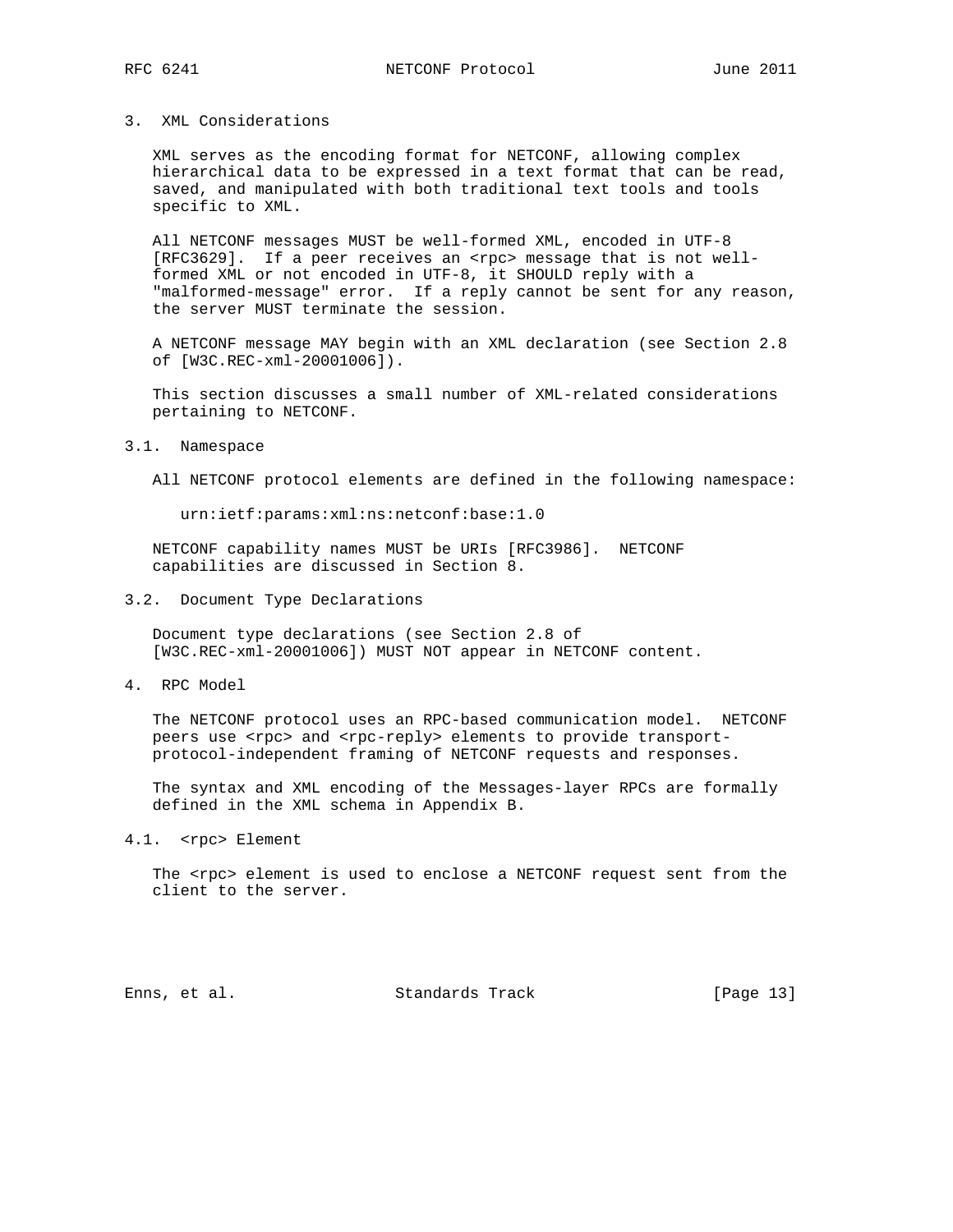The <rpc> element has a mandatory attribute "message-id", which is a string chosen by the sender of the RPC that will commonly encode a monotonically increasing integer. The receiver of the RPC does not decode or interpret this string but simply saves it to be used as a "message-id" attribute in any resulting <rpc-reply> message. The sender MUST ensure that the "message-id" value is normalized according to the XML attribute value normalization rules defined in [W3C.REC-xml-20001006] if the sender wants the string to be returned unmodified. For example:

```
 <rpc message-id="101"
     xmlns="urn:ietf:params:xml:ns:netconf:base:1.0">
   <some-method>
     <!-- method parameters here... -->
   </some-method>
\langle rpc>
```
If additional attributes are present in an <rpc> element, a NETCONF peer MUST return them unmodified in the <rpc-reply> element. This includes any "xmlns" attributes.

 The name and parameters of an RPC are encoded as the contents of the <rpc> element. The name of the RPC is an element directly inside the <rpc> element, and any parameters are encoded inside this element.

 The following example invokes a method called <my-own-method>, which has two parameters, <my-first-parameter>, with a value of "14", and <another-parameter>, with a value of "fred":

```
 <rpc message-id="101"
     xmlns="urn:ietf:params:xml:ns:netconf:base:1.0">
   <my-own-method xmlns="http://example.net/me/my-own/1.0">
    <my-first-parameter>14</my-first-parameter>
     <another-parameter>fred</another-parameter>
   </my-own-method>
\langle rpc>
```

```
The following example invokes a <rock-the-house> method with a
 <zip-code> parameter of "27606-0100":
```

```
 <rpc message-id="101"
      xmlns="urn:ietf:params:xml:ns:netconf:base:1.0">
   <rock-the-house xmlns="http://example.net/rock/1.0">
     <zip-code>27606-0100</zip-code>
   </rock-the-house>
\langle rpc>
```
Enns, et al. Standards Track [Page 14]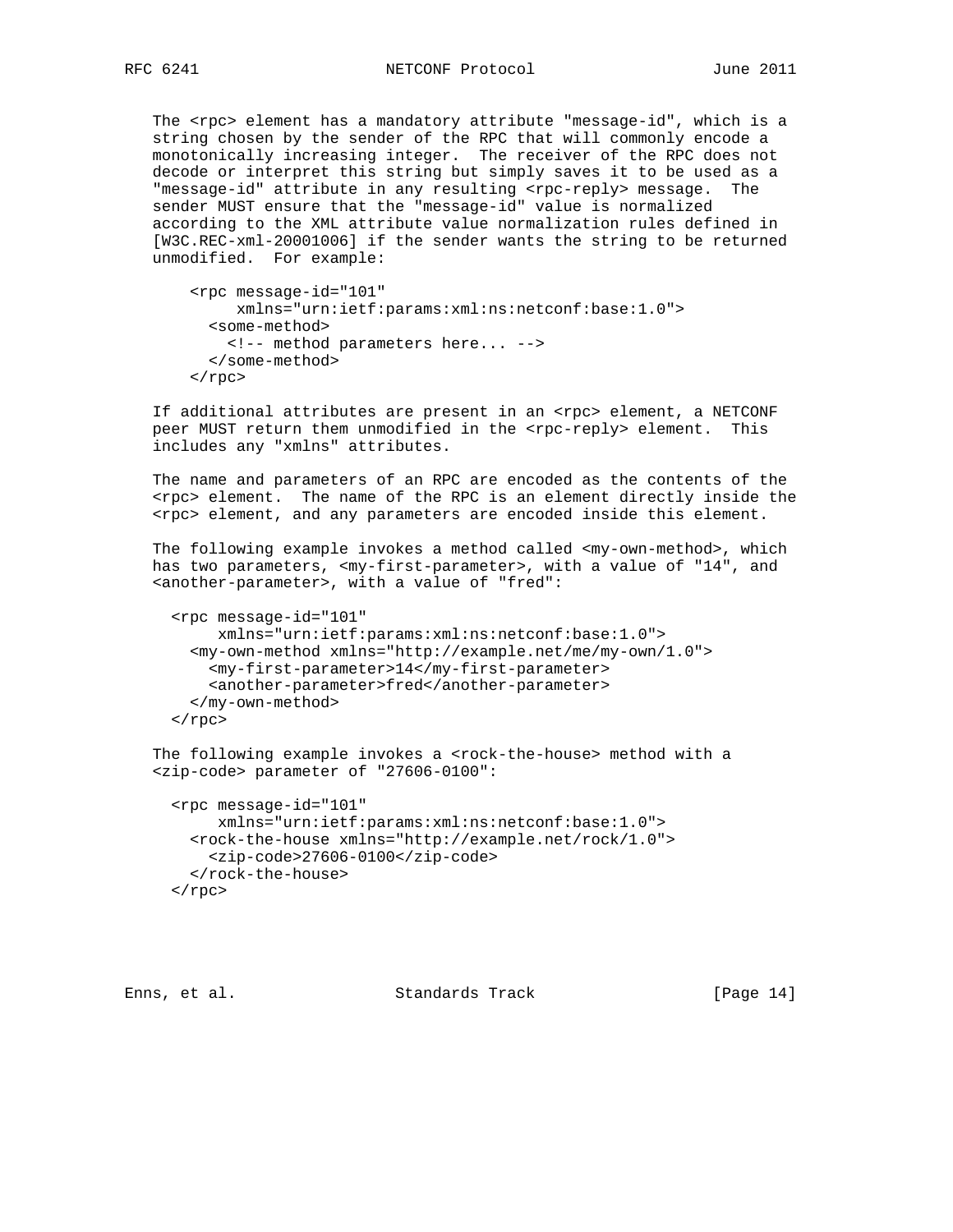The following example invokes the NETCONF <get> method with no parameters:

```
 <rpc message-id="101"
      xmlns="urn:ietf:params:xml:ns:netconf:base:1.0">
  <get/>
\langle rpc>
```
4.2. <rpc-reply> Element

The <rpc-reply> message is sent in response to an <rpc> message.

The <rpc-reply> element has a mandatory attribute "message-id", which is equal to the "message-id" attribute of the <rpc> for which this is a response.

 A NETCONF server MUST also return any additional attributes included in the <rpc> element unmodified in the <rpc-reply> element.

 The response data is encoded as one or more child elements to the <rpc-reply> element.

For example:

The following <rpc> element invokes the NETCONF <get> method and includes an additional attribute called "user-id". Note that the "user-id" attribute is not in the NETCONF namespace. The returned <rpc-reply> element returns the "user-id" attribute, as well as the requested content.

```
 <rpc message-id="101"
      xmlns="urn:ietf:params:xml:ns:netconf:base:1.0"
      xmlns:ex="http://example.net/content/1.0"
      ex:user-id="fred">
   <get/>
\langle rpc>
 <rpc-reply message-id="101"
      xmlns="urn:ietf:params:xml:ns:netconf:base:1.0"
      xmlns:ex="http://example.net/content/1.0"
      ex:user-id="fred">
   <data>
     <!-- contents here... -->
   </data>
 </rpc-reply>
```
Enns, et al. Standards Track [Page 15]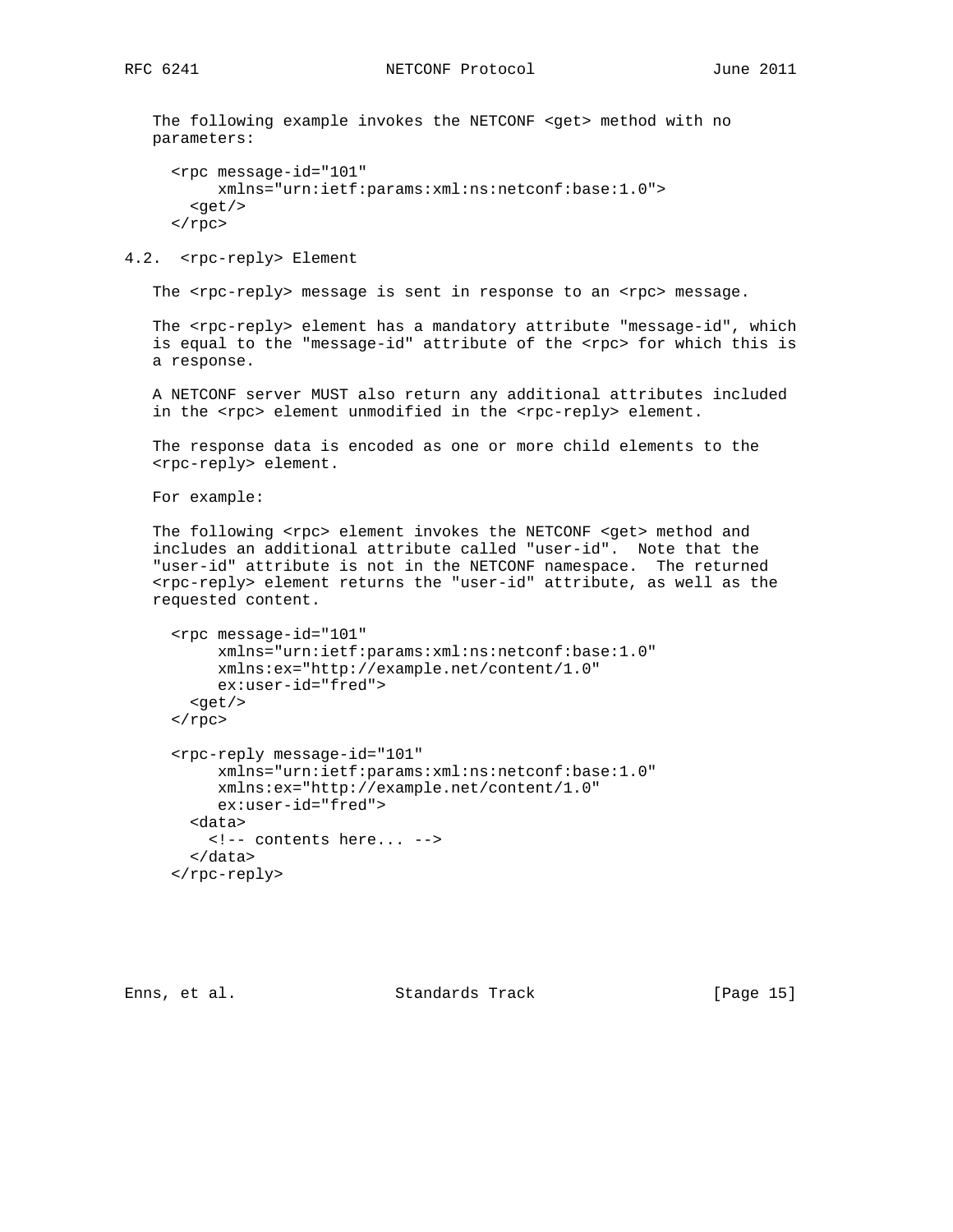#### 4.3. <rpc-error> Element

The <rpc-error> element is sent in <rpc-reply> messages if an error occurs during the processing of an <rpc> request.

 If a server encounters multiple errors during the processing of an <rpc> request, the <rpc-reply> MAY contain multiple <rpc-error> elements. However, a server is not required to detect or report more than one <rpc-error> element, if a request contains multiple errors. A server is not required to check for particular error conditions in a specific sequence. A server MUST return an <rpc-error> element if any error conditions occur during processing.

 A server MUST NOT return application-level- or data-model-specific error information in an <rpc-error> element for which the client does not have sufficient access rights.

The <rpc-error> element includes the following information:

 error-type: Defines the conceptual layer that the error occurred. Enumeration. One of:

- \* transport (layer: Secure Transport)
- \* rpc (layer: Messages)
- \* protocol (layer: Operations)
- \* application (layer: Content)

 error-tag: Contains a string identifying the error condition. See Appendix A for allowed values.

 error-severity: Contains a string identifying the error severity, as determined by the device. One of:

- \* error
- \* warning

 Note that there are no <error-tag> values defined in this document that utilize the "warning" enumeration. This is reserved for future use.

 error-app-tag: Contains a string identifying the data-model-specific or implementation-specific error condition, if one exists. This element will not be present if no appropriate application error tag can be associated with a particular error condition. If a

Enns, et al. Standards Track [Page 16]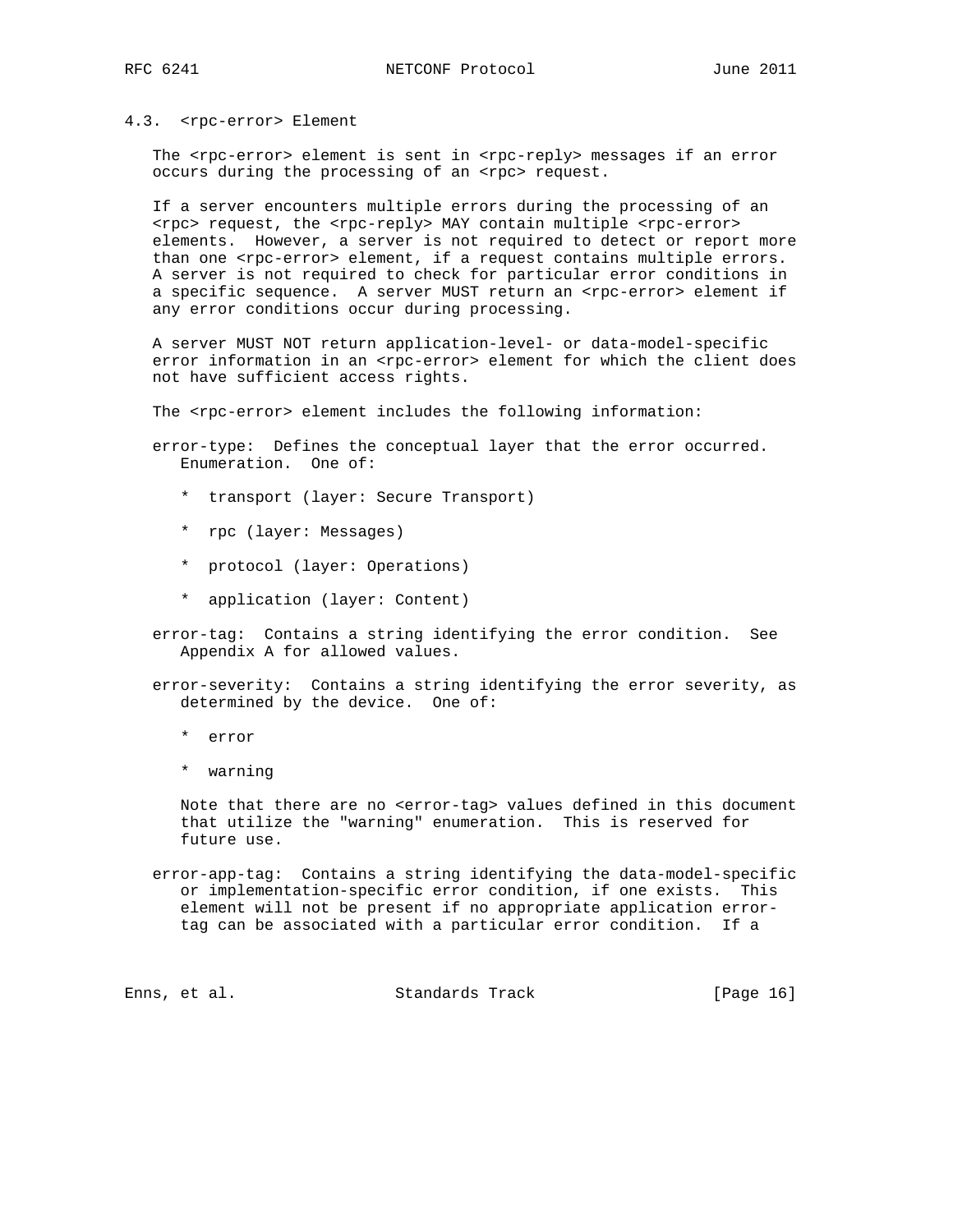data-model-specific and an implementation-specific error-app-tag both exist, then the data-model-specific value MUST be used by the server.

 error-path: Contains the absolute XPath [W3C.REC-xpath-19991116] expression identifying the element path to the node that is associated with the error being reported in a particular <rpc-error> element. This element will not be present if no appropriate payload element or datastore node can be associated with a particular error condition.

The XPath expression is interpreted in the following context:

- \* The set of namespace declarations are those in scope on the <rpc-error> element.
- \* The set of variable bindings is empty.
- \* The function library is the core function library.

 The context node depends on the node associated with the error being reported:

- \* If a payload element can be associated with the error, the context node is the rpc request's document node (i.e., the <rpc> element).
- \* Otherwise, the context node is the root of all data models, i.e., the node that has the top-level nodes from all data models as children.
- error-message: Contains a string suitable for human display that describes the error condition. This element will not be present if no appropriate message is provided for a particular error condition. This element SHOULD include an "xml:lang" attribute as defined in [W3C.REC-xml-20001006] and discussed in [RFC3470].
- error-info: Contains protocol- or data-model-specific error content. This element will not be present if no such error content is provided for a particular error condition. The list in Appendix A defines any mandatory error-info content for each error. After any protocol-mandated content, a data model definition MAY mandate that certain application-layer error information be included in the error-info container. An implementation MAY include additional elements to provide extended and/or implementation specific debugging information.

Appendix A enumerates the standard NETCONF errors.

Enns, et al. Standards Track [Page 17]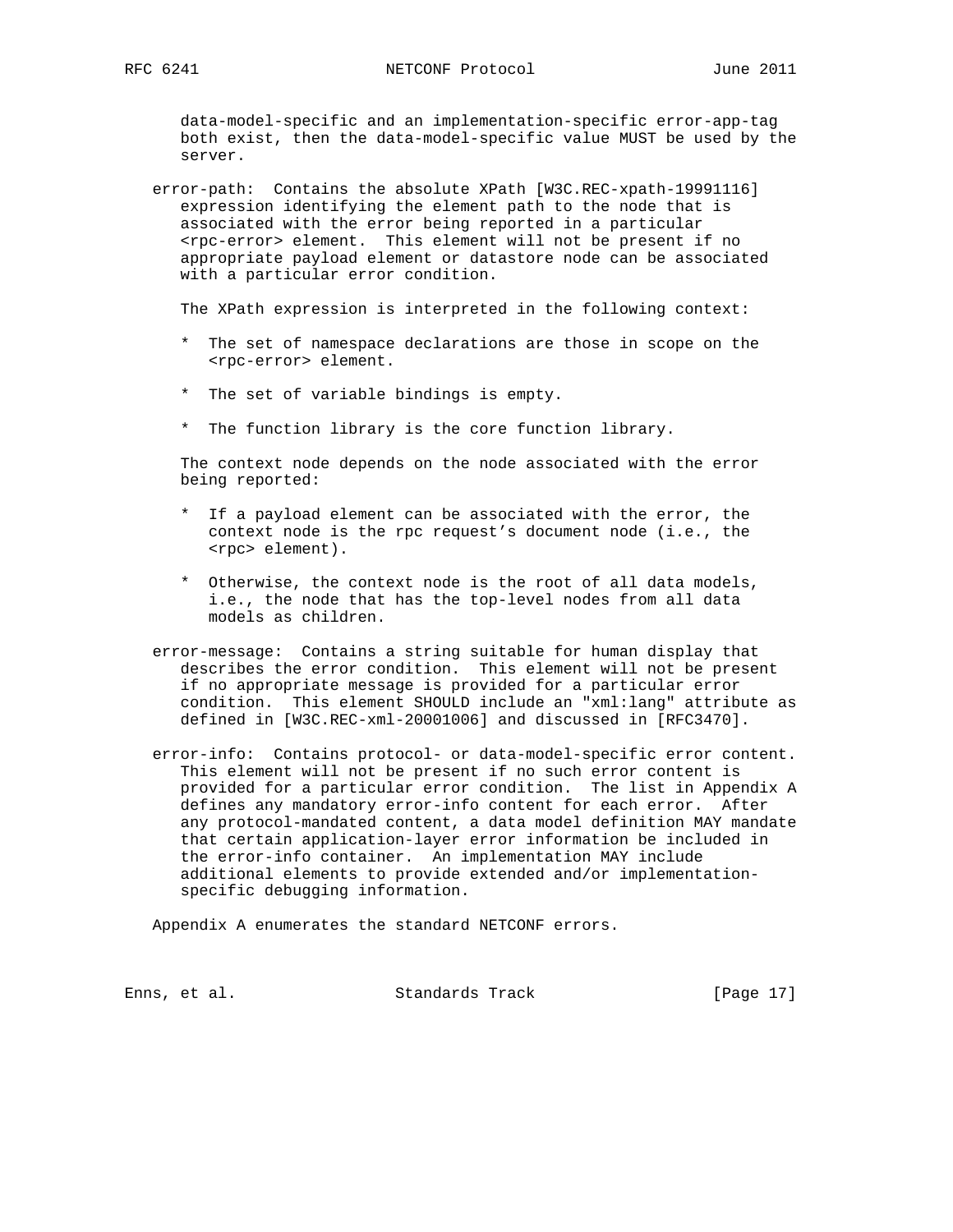```
Example: An error is returned if an <rpc> element is received
    without a "message-id" attribute. Note that only in this case is
    it acceptable for the NETCONF peer to omit the "message-id"
   attribute in the <rpc-reply> element.
   <rpc xmlns="urn:ietf:params:xml:ns:netconf:base:1.0">
     <get-config>
       <source>
         <running/>
       </source>
     </get-config>
  \langle rpc>
   <rpc-reply xmlns="urn:ietf:params:xml:ns:netconf:base:1.0">
     <rpc-error>
       <error-type>rpc</error-type>
       <error-tag>missing-attribute</error-tag>
       <error-severity>error</error-severity>
       <error-info>
         <bad-attribute>message-id</bad-attribute>
         <bad-element>rpc</bad-element>
       </error-info>
     </rpc-error>
   </rpc-reply>
The following <rpc-reply> illustrates the case of returning multiple
 <rpc-error> elements.
 Note that the data models used in the examples in this section use
 the <name> element to distinguish between multiple instances of the
 <interface> element.
   <rpc-reply message-id="101"
     xmlns="urn:ietf:params:xml:ns:netconf:base:1.0"
     xmlns:xc="urn:ietf:params:xml:ns:netconf:base:1.0">
     <rpc-error>
       <error-type>application</error-type>
       <error-tag>invalid-value</error-tag>
       <error-severity>error</error-severity>
       <error-path xmlns:t="http://example.com/schema/1.2/config">
         /t:top/t:interface[t:name="Ethernet0/0"]/t:mtu
       </error-path>
       <error-message xml:lang="en">
         MTU value 25000 is not within range 256..9192
       </error-message>
     </rpc-error>
     <rpc-error>
       <error-type>application</error-type>
```
Enns, et al. Standards Track [Page 18]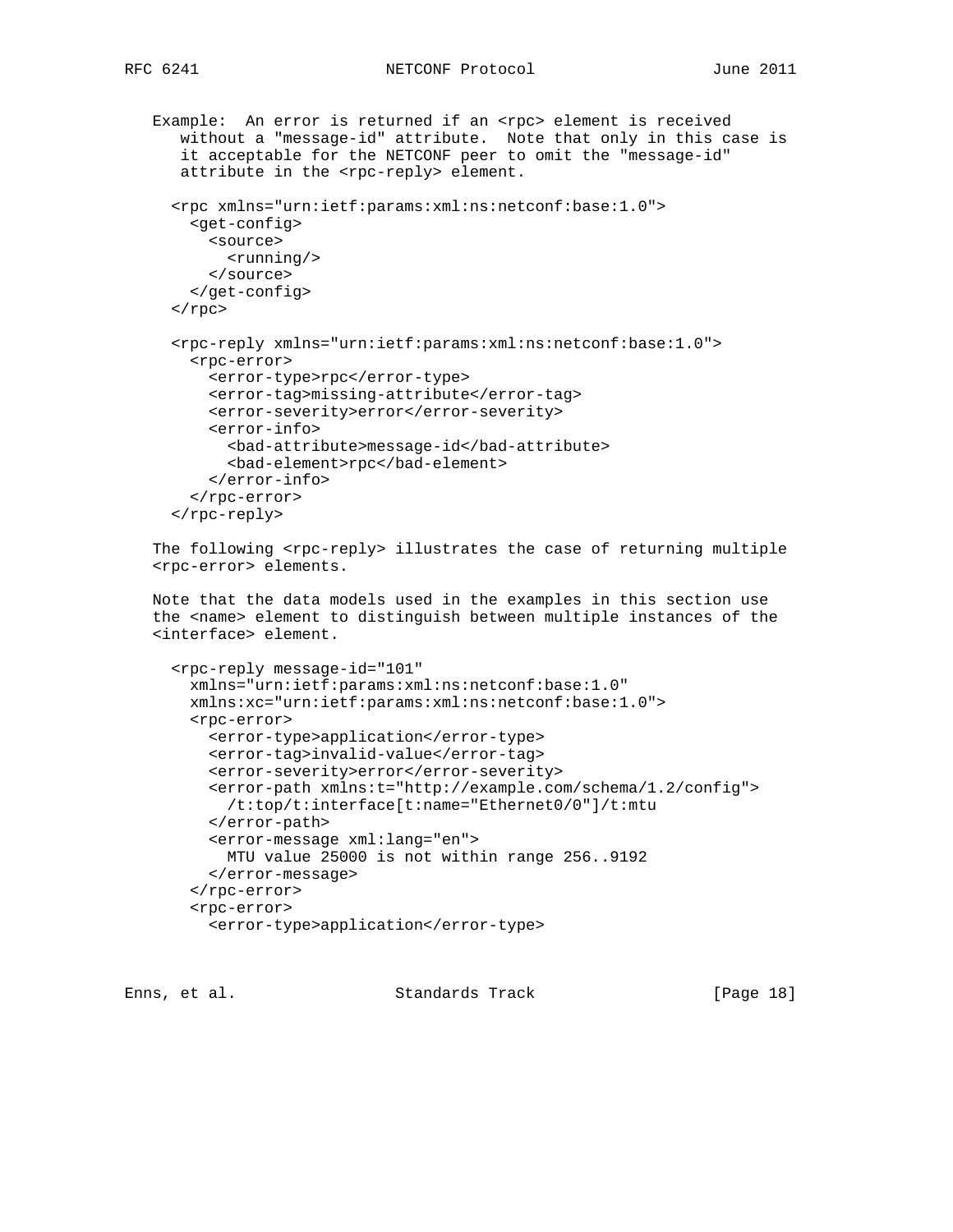```
 <error-tag>invalid-value</error-tag>
     <error-severity>error</error-severity>
    <error-path xmlns:t="http://example.com/schema/1.2/config">
       /t:top/t:interface[t:name="Ethernet1/0"]/t:address/t:name
     </error-path>
    <error-message xml:lang="en">
       Invalid IP address for interface Ethernet1/0
     </error-message>
   </rpc-error>
 </rpc-reply>
```
4.4. <ok> Element

The <ok> element is sent in <rpc-reply> messages if no errors or warnings occurred during the processing of an <rpc> request, and no data was returned from the operation. For example:

```
 <rpc-reply message-id="101"
            xmlns="urn:ietf:params:xml:ns:netconf:base:1.0">
  <ok/>
 </rpc-reply>
```
#### 4.5. Pipelining

NETCONF <rpc> requests MUST be processed serially by the managed device. Additional <rpc> requests MAY be sent before previous ones have been completed. The managed device MUST send responses only in the order the requests were received.

5. Configuration Model

 NETCONF provides an initial set of operations and a number of capabilities that can be used to extend the base. NETCONF peers exchange device capabilities when the session is initiated as described in Section 8.1.

## 5.1. Configuration Datastores

 NETCONF defines the existence of one or more configuration datastores and allows configuration operations on them. A configuration datastore is defined as the complete set of configuration data that is required to get a device from its initial default state into a desired operational state. The configuration datastore does not include state data or executive commands.

Enns, et al. Standards Track [Page 19]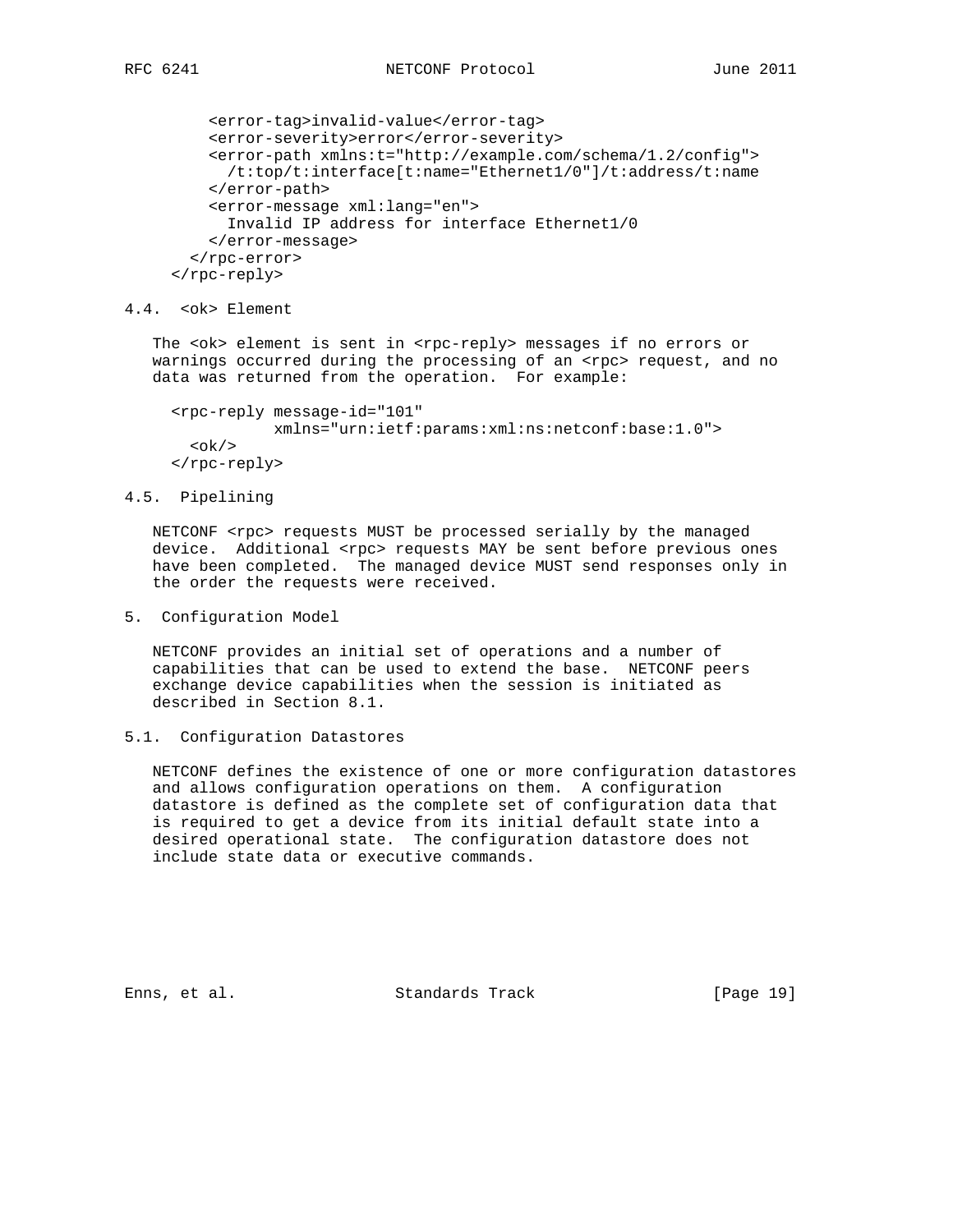The running configuration datastore holds the complete configuration currently active on the network device. Only one configuration datastore of this type exists on the device, and it is always present. NETCONF protocol operations refer to this datastore using the <running> element.

 Only the <running> configuration datastore is present in the base model. Additional configuration datastores MAY be defined by capabilities. Such configuration datastores are available only on devices that advertise the capabilities.

The capabilities in Sections 8.3 and 8.7 define the <candidate> and <startup> configuration datastores, respectively.

## 5.2. Data Modeling

 Data modeling and content issues are outside the scope of the NETCONF protocol. An assumption is made that the device's data model is well-known to the application and that both parties are aware of issues such as the layout, containment, keying, lookup, replacement, and management of the data, as well as any other constraints imposed by the data model.

 NETCONF carries configuration data inside the <config> element that is specific to the device's data model. The protocol treats the contents of that element as opaque data. The device uses capabilities to announce the set of data models that the device implements. The capability definition details the operation and constraints imposed by data model.

 Devices and managers can support multiple data models, including both standard and proprietary data models.

#### 6. Subtree Filtering

### 6.1. Overview

 XML subtree filtering is a mechanism that allows an application to select particular XML subtrees to include in the <rpc-reply> for a <get> or <get-config> operation. A small set of filters for inclusion, simple content exact-match, and selection is provided, which allows some useful, but also very limited, selection mechanisms. The server does not need to utilize any data-model specific semantics during processing, allowing for simple and centralized implementation strategies.

Enns, et al. Standards Track [Page 20]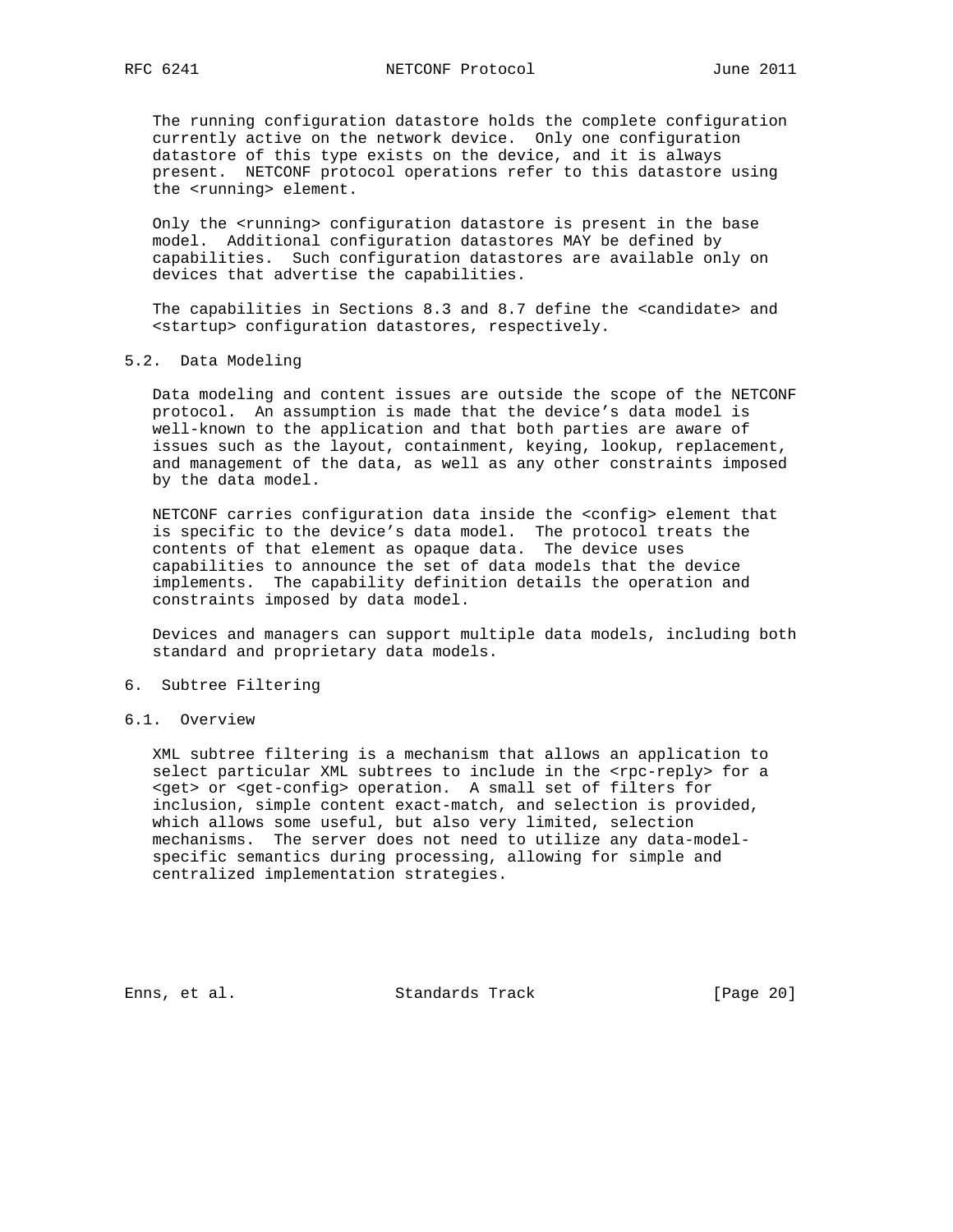Conceptually, a subtree filter is comprised of zero or more element subtrees, which represent the filter selection criteria. At each containment level within a subtree, the set of sibling nodes is logically processed by the server to determine if its subtree and path of elements to the root are included in the filter output.

 Each node specified in a subtree filter represents an inclusive filter. Only associated nodes in underlying data model(s) within the specified datastore on the server are selected by the filter. A node is selected if it matches the selection criteria and hierarchy of elements given in the filter data, except that the filter absolute path name is adjusted to start from the layer below <filter>.

 Response messages contain only the subtrees selected by the filter. Any selection criteria that were present in the request, within a particular selected subtree, are also included in the response. Note that some elements expressed in the filter as leaf nodes will be expanded (i.e., subtrees included) in the filter output. Specific data instances are not duplicated in the response in the event that the request contains multiple filter subtree expressions that select the same data.

6.2. Subtree Filter Components

 A subtree filter is comprised of XML elements and their XML attributes. There are five types of components that can be present in a subtree filter:

- o Namespace Selection
- o Attribute Match Expressions
- o Containment Nodes
- o Selection Nodes
- o Content Match Nodes

## 6.2.1. Namespace Selection

 A namespace is considered to match (for filter purposes) if the XML namespace associated with a particular node within the <filter> element is the same as in the underlying data model. Note that namespace selection cannot be used by itself. At least one element MUST be specified in the filter if any elements are to be included in the filter output.

Enns, et al. Standards Track [Page 21]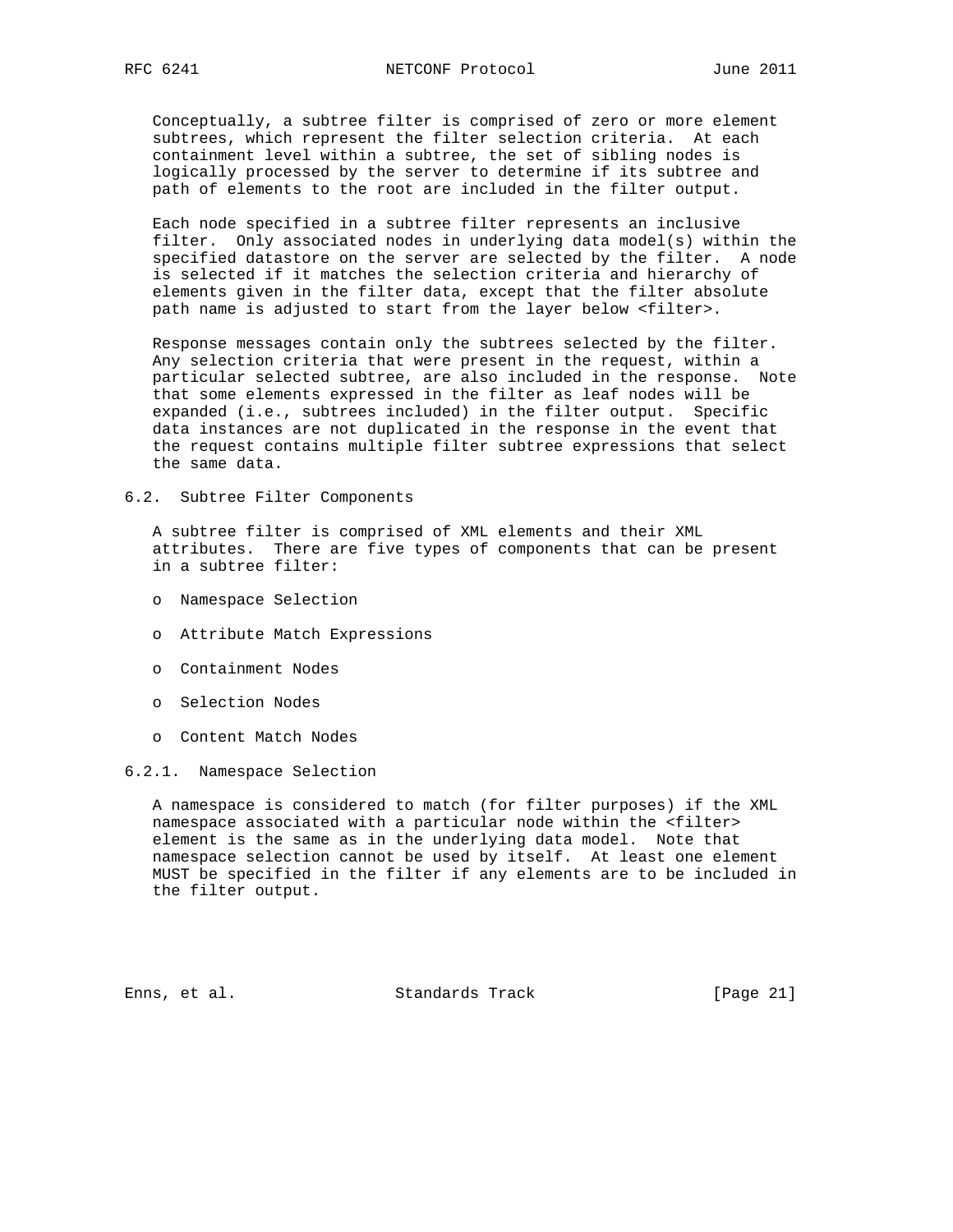An XML namespace wildcard mechanism is defined for subtree filtering. If an element within the <filter> element is not qualified by a namespace (e.g., xmlns=""), then the server MUST evaluate all the XML namespaces it supports, when processing that subtree filter node. This wildcard mechanism is not applicable to XML attributes.

 Note that prefix values for qualified namespaces are not relevant when comparing filter elements to elements in the underlying data model.

Example:

```
 <filter type="subtree">
   <top xmlns="http://example.com/schema/1.2/config"/>
 </filter>
```
 In this example, the <top> element is a selection node, and only this node in the "http://example.com/schema/1.2/config" namespace and any child nodes (from the underlying data model) will be included in the filter output.

6.2.2. Attribute Match Expressions

 An attribute that appears in a subtree filter is part of an "attribute match expression". Any number of (unqualified or qualified) XML attributes MAY be present in any type of filter node. In addition to the selection criteria normally applicable to that node, the selected data MUST have matching values for every attribute specified in the node. If an element is not defined to include a specified attribute, then it is not selected in the filter output.

Example:

```
 <filter type="subtree">
   <t:top xmlns:t="http://example.com/schema/1.2/config">
     <t:interfaces>
       <t:interface t:ifName="eth0"/>
     </t:interfaces>
  \langle t:top \rangle </filter>
```
 In this example, the <top> and <interfaces> elements are containment nodes, the <interface> element is a selection node, and "ifName" is an attribute match expression. Only "interface" nodes in the "http://example.com/schema/1.2/config" namespace that have an "ifName" attribute with the value "eth0" and occur within "interfaces" nodes within "top" nodes will be included in the filter output.

Enns, et al. Standards Track [Page 22]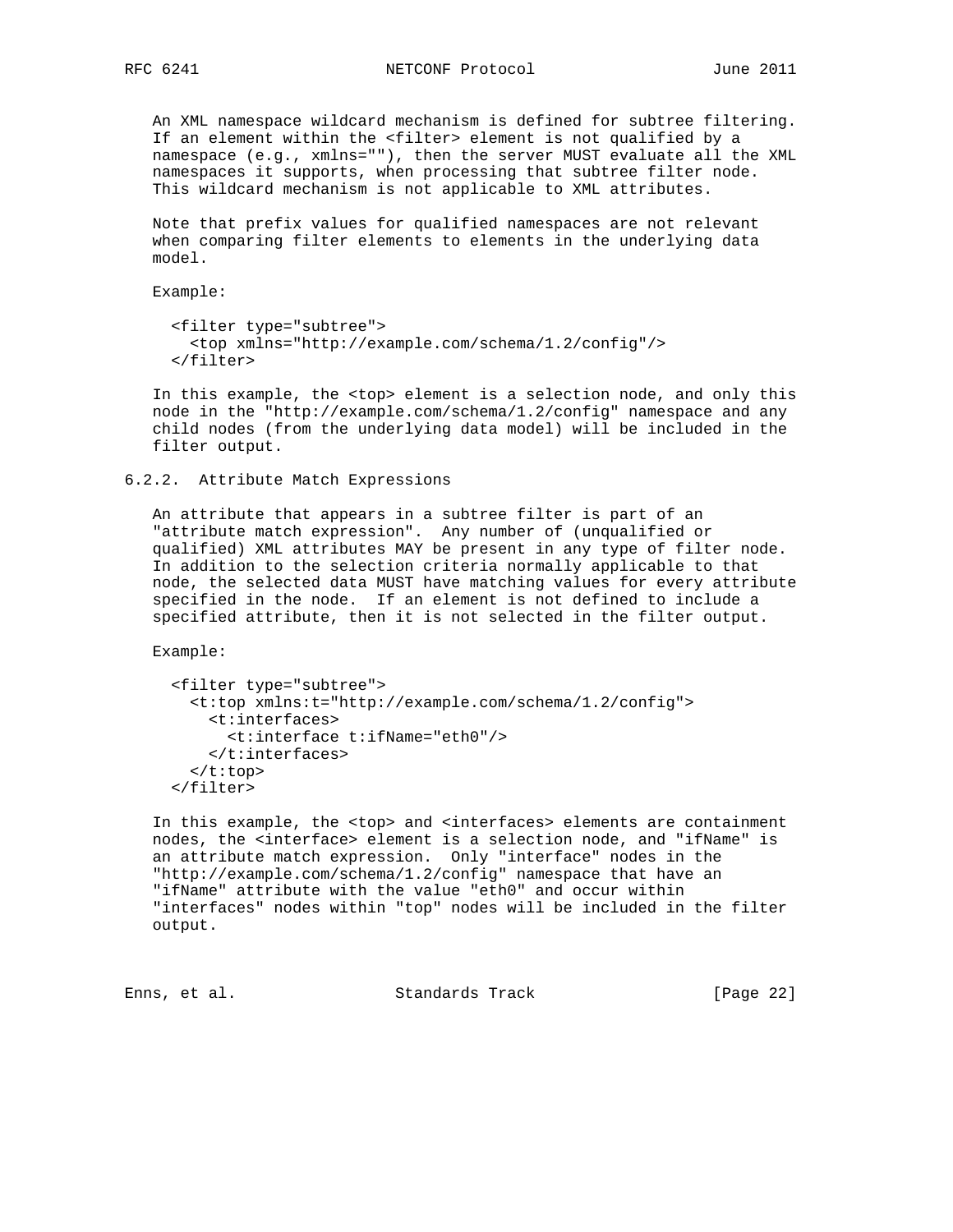## 6.2.3. Containment Nodes

 Nodes that contain child elements within a subtree filter are called "containment nodes". Each child element can be any type of node, including another containment node. For each containment node specified in a subtree filter, all data model instances that exactly match the specified namespaces, element hierarchy, and any attribute match expressions are included in the filter output.

Example:

```
 <filter type="subtree">
   <top xmlns="http://example.com/schema/1.2/config">
     <users/>
   </top>
 </filter>
```
In this example, the <top> element is a containment node.

#### 6.2.4. Selection Nodes

 An empty leaf node within a filter is called a "selection node", and it represents an "explicit selection" filter on the underlying data model. Presence of any selection nodes within a set of sibling nodes will cause the filter to select the specified subtree(s) and suppress automatic selection of the entire set of sibling nodes in the underlying data model. For filtering purposes, an empty leaf node can be declared either with an empty tag (e.g., <foo/>) or with explicit start and end tags (e.g., <foo> </foo>). Any whitespace characters are ignored in this form.

Example:

```
 <filter type="subtree">
   <top xmlns="http://example.com/schema/1.2/config">
     <users/>
   </top>
 </filter>
```
 In this example, the <top> element is a containment node, and the <users> element is a selection node. Only "users" nodes in the "http://example.com/schema/1.2/config" namespace that occur within a <top> element that is the root of the configuration datastore will be included in the filter output.

Enns, et al. Standards Track [Page 23]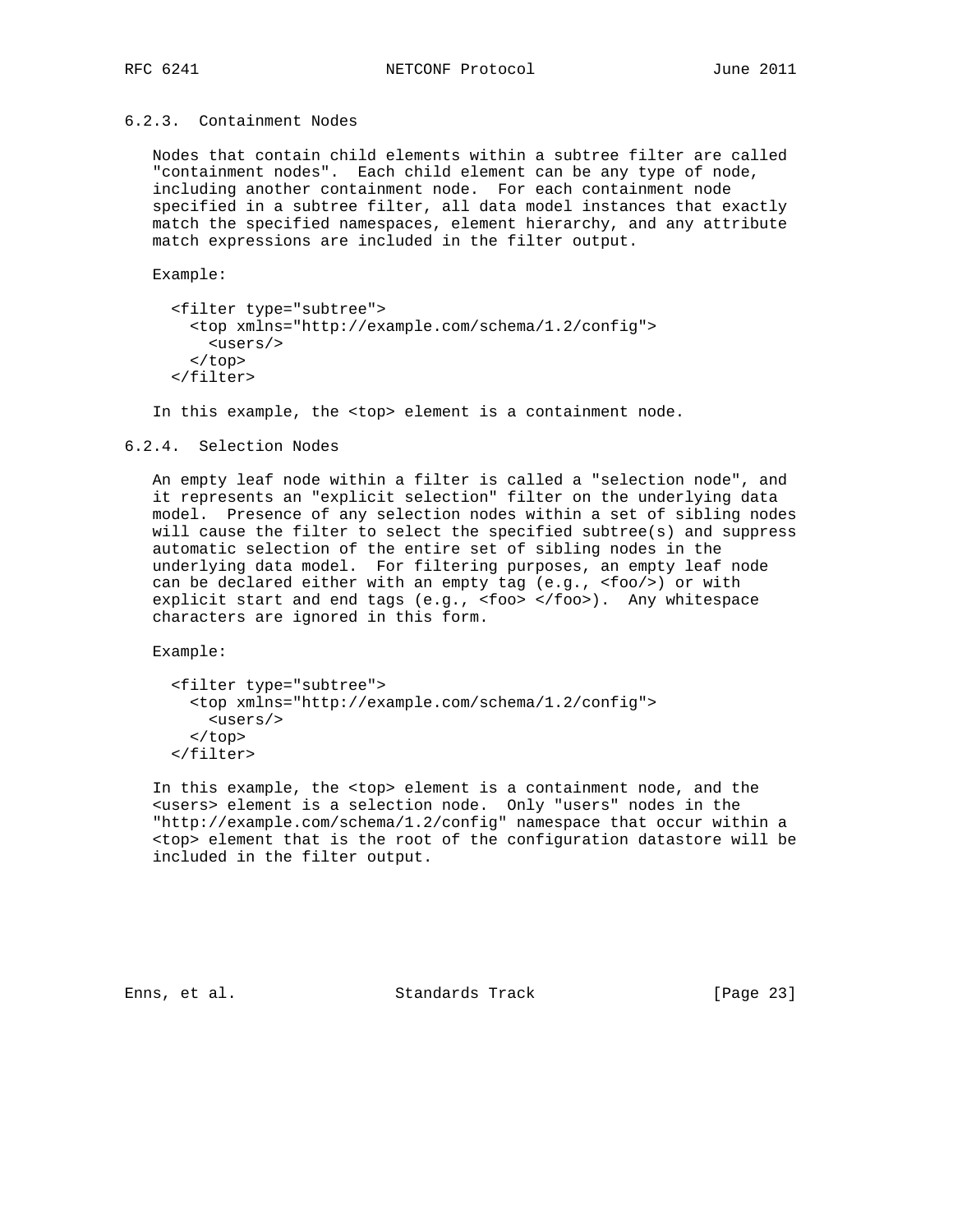## 6.2.5. Content Match Nodes

 A leaf node that contains simple content is called a "content match node". It is used to select some or all of its sibling nodes for filter output, and it represents an exact-match filter on the leaf node element content. The following constraints apply to content match nodes:

- o A content match node MUST NOT contain nested elements.
- o Multiple content match nodes (i.e., sibling nodes) are logically combined in an "AND" expression.
- o Filtering of mixed content is not supported.
- o Filtering of list content is not supported.
- o Filtering of whitespace-only content is not supported.
- o A content match node MUST contain non-whitespace characters. An empty element (e.g., <foo></foo>) will be interpreted as a selection node (e.g., <foo/>).
- o Leading and trailing whitespace characters are ignored, but any whitespace characters within a block of text characters are not ignored or modified.

 If all specified sibling content match nodes in a subtree filter expression are "true", then the filter output nodes are selected in the following manner:

- o Each content match node in the sibling set is included in the filter output.
- o If any containment nodes are present in the sibling set, then they are processed further and included if any nested filter criteria are also met.
- o If any selection nodes are present in the sibling set, then all of them are included in the filter output.
- o If any sibling nodes of the selection node are instance identifier components for a conceptual data structure (e.g., list key leaf), then they MAY also be included in the filter output.

Enns, et al. Standards Track [Page 24]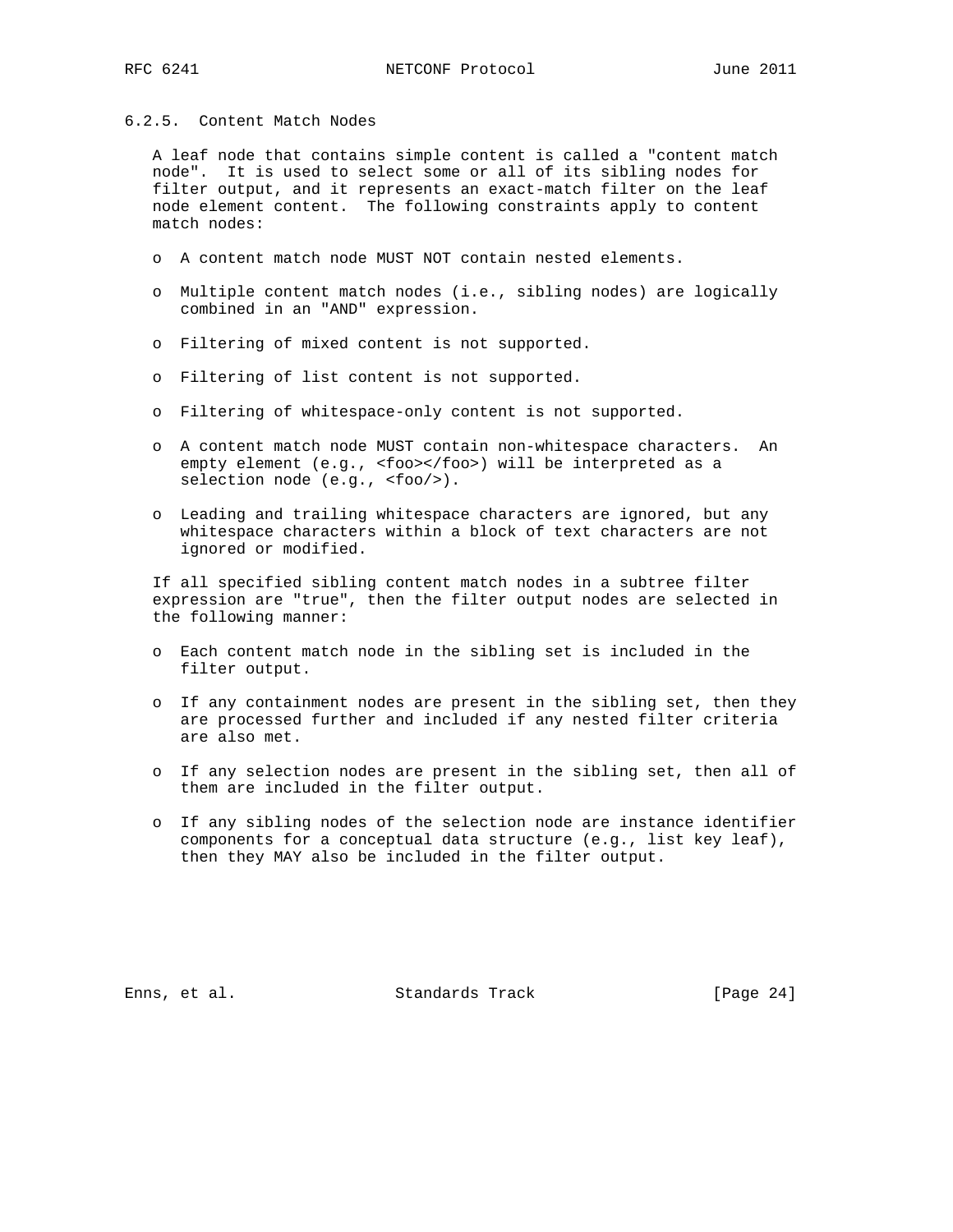- - o Otherwise (i.e., there are no selection or containment nodes in the filter sibling set), all the nodes defined at this level in the underlying data model (and their subtrees, if any) are returned in the filter output.

 If any of the sibling content match node tests are "false", then no further filter processing is performed on that sibling set, and none of the sibling subtrees are selected by the filter, including the content match node(s).

Example:

```
 <filter type="subtree">
   <top xmlns="http://example.com/schema/1.2/config">
     <users>
       <user>
         <name>fred</name>
      \langleluser>
     </users>
   </top>
 </filter>
```
 In this example, the <users> and <user> nodes are both containment nodes, and <name> is a content match node. Since no sibling nodes of <name> are specified (and therefore no containment or selection nodes), all of the sibling nodes of <name> are returned in the filter output. Only "user" nodes in the "http://example.com/schema/1.2/config" namespace that match the element hierarchy and for which the <name> element is equal to "fred" will be included in the filter output.

6.3. Subtree Filter Processing

The filter output (the set of selected nodes) is initially empty.

 Each subtree filter can contain one or more data model fragments, which represent portions of the data model that will be selected (with all child nodes) in the filter output.

 Each subtree data fragment is compared by the server to the internal data models supported by the server. If the entire subtree data fragment filter (starting from the root to the innermost element specified in the filter) exactly matches a corresponding portion of the supported data model, then that node and all its children are included in the result data.

 The server processes all nodes with the same parent node (sibling set) together, starting from the root to the leaf nodes. The root

Enns, et al. Standards Track [Page 25]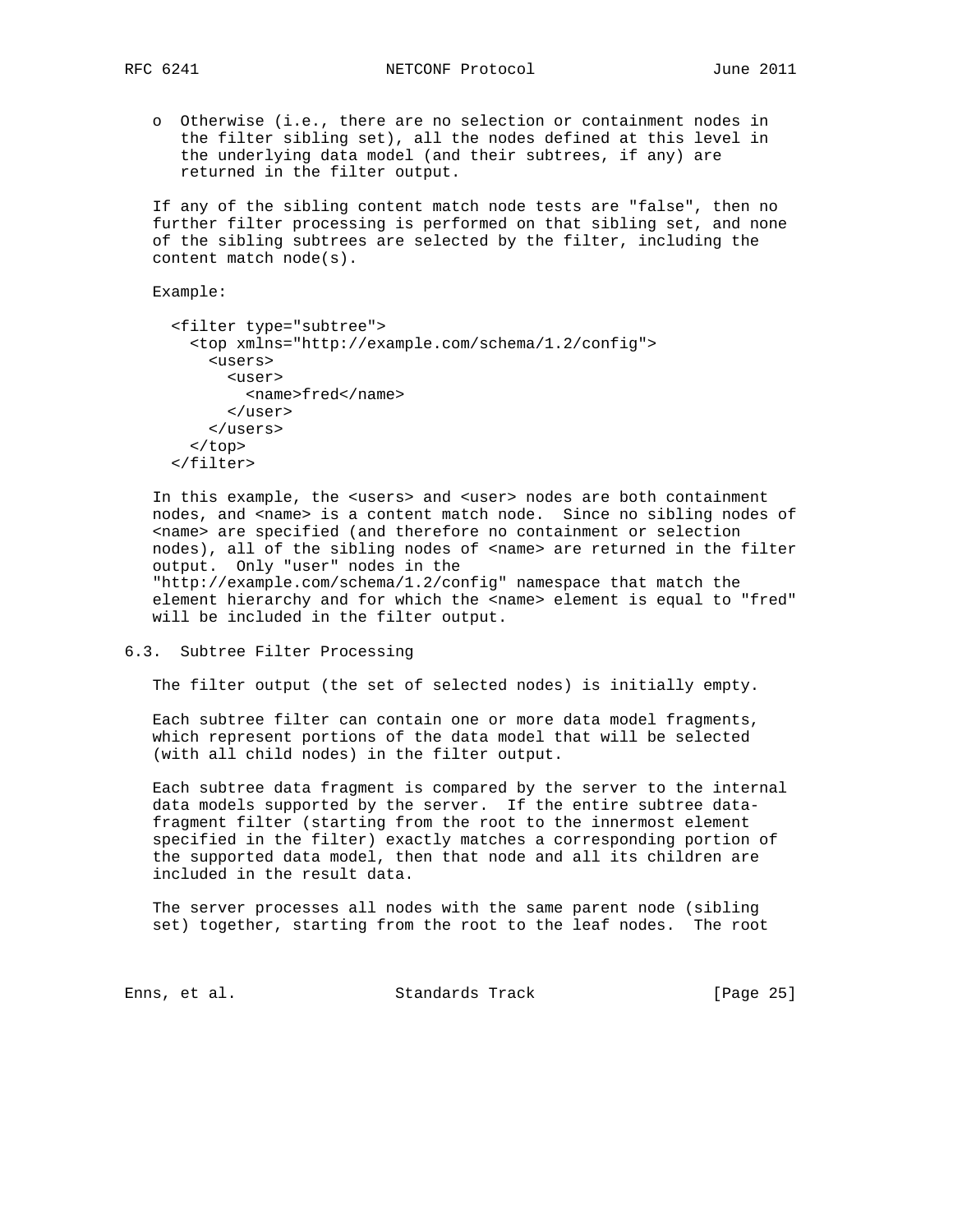elements in the filter are considered in the same sibling set (assuming they are in the same namespace), even though they do not have a common parent.

 For each sibling set, the server determines which nodes are included (or potentially included) in the filter output, and which sibling subtrees are excluded (pruned) from the filter output. The server first determines which types of nodes are present in the sibling set and processes the nodes according to the rules for their type. If any nodes in the sibling set are selected, then the process is recursively applied to the sibling sets of each selected node. The algorithm continues until all sibling sets in all subtrees specified in the filter have been processed.

- 6.4. Subtree Filtering Examples
- 6.4.1. No Filter

 Leaving out the filter on the <get> operation returns the entire data model.

```
 <rpc message-id="101"
      xmlns="urn:ietf:params:xml:ns:netconf:base:1.0">
  <get/>
\langle rpc>
 <rpc-reply message-id="101"
      xmlns="urn:ietf:params:xml:ns:netconf:base:1.0">
   <data>
    <!-- ... entire set of data returned ... -->
   </data>
 </rpc-reply>
```

```
6.4.2. Empty Filter
```
 An empty filter will select nothing because no content match or selection nodes are present. This is not an error. The <filter> element's "type" attribute used in these examples is discussed further in Section 7.1.

```
 <rpc message-id="101"
     xmlns="urn:ietf:params:xml:ns:netconf:base:1.0">
   <get>
    <filter type="subtree">
    </filter>
  </get>
 </rpc>
```

```
Enns, et al. Standards Track [Page 26]
```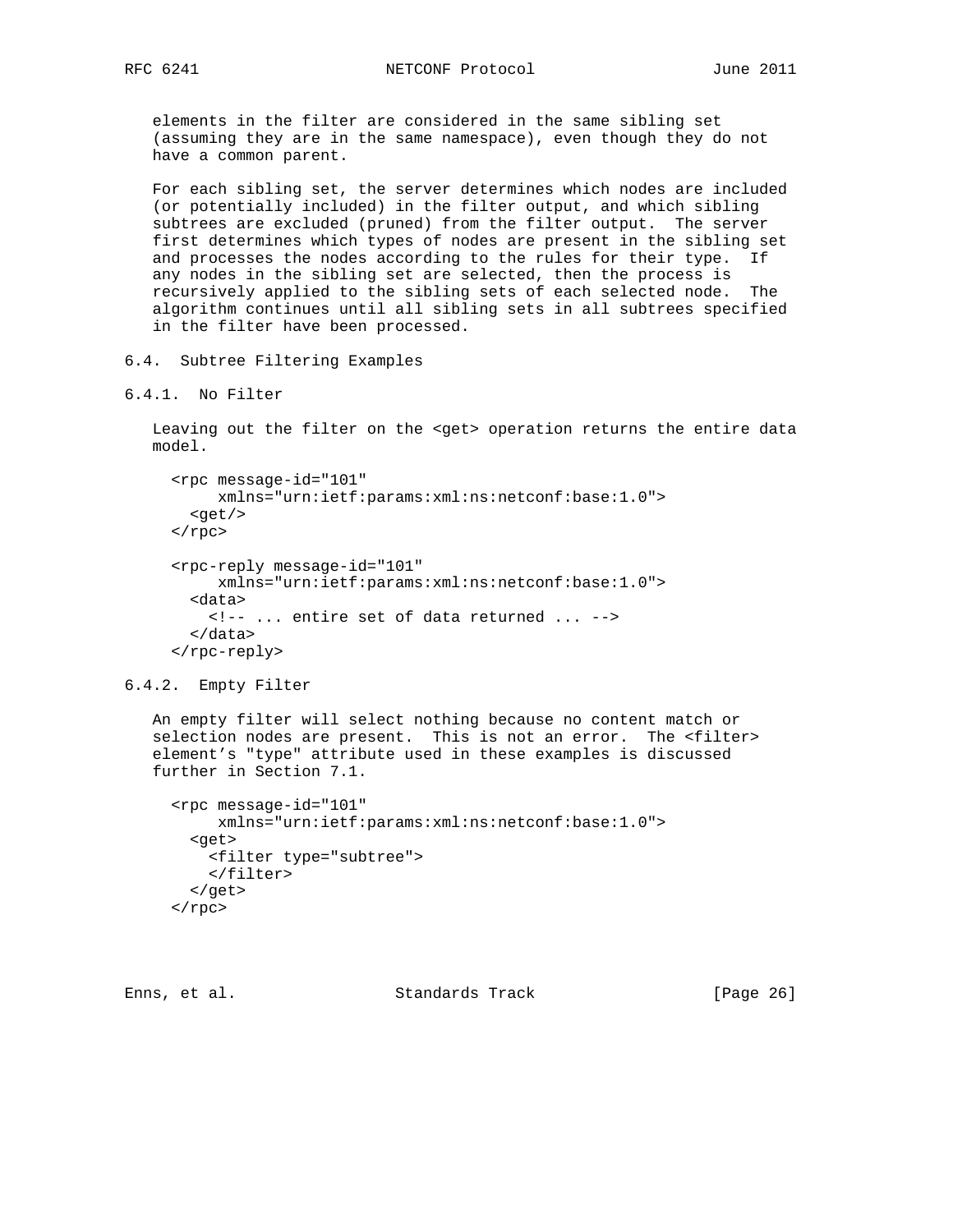```
 <rpc-reply message-id="101"
      xmlns="urn:ietf:params:xml:ns:netconf:base:1.0">
   <data>
  </data>
 </rpc-reply>
```
6.4.3. Select the Entire <users> Subtree

The filter in this example contains one selection node (<users>), so just that subtree is selected by the filter. This example represents the fully populated <users> data model in most of the filter examples that follow. In a real data model, the <company-info> would not likely be returned with the list of users for a particular host or network.

 NOTE: The filtering and configuration examples used in this document appear in the namespace "http://example.com/schema/1.2/config". The root element of this namespace is <top>. The <top> element and its descendents represent an example configuration data model only.

```
 <rpc message-id="101"
      xmlns="urn:ietf:params:xml:ns:netconf:base:1.0">
   <get-config>
     <source>
       <running/>
     </source>
     <filter type="subtree">
       <top xmlns="http://example.com/schema/1.2/config">
         <users/>
       </top>
     </filter>
   </get-config>
\langle rpc>
 <rpc-reply message-id="101"
      xmlns="urn:ietf:params:xml:ns:netconf:base:1.0">
   <data>
     <top xmlns="http://example.com/schema/1.2/config">
       <users>
         <user>
           <name>root</name>
           <type>superuser</type>
           <full-name>Charlie Root</full-name>
           <company-info>
             <dept>1</dept>
            <id>1</id>
           </company-info>
         </user>
```
Enns, et al. Standards Track [Page 27]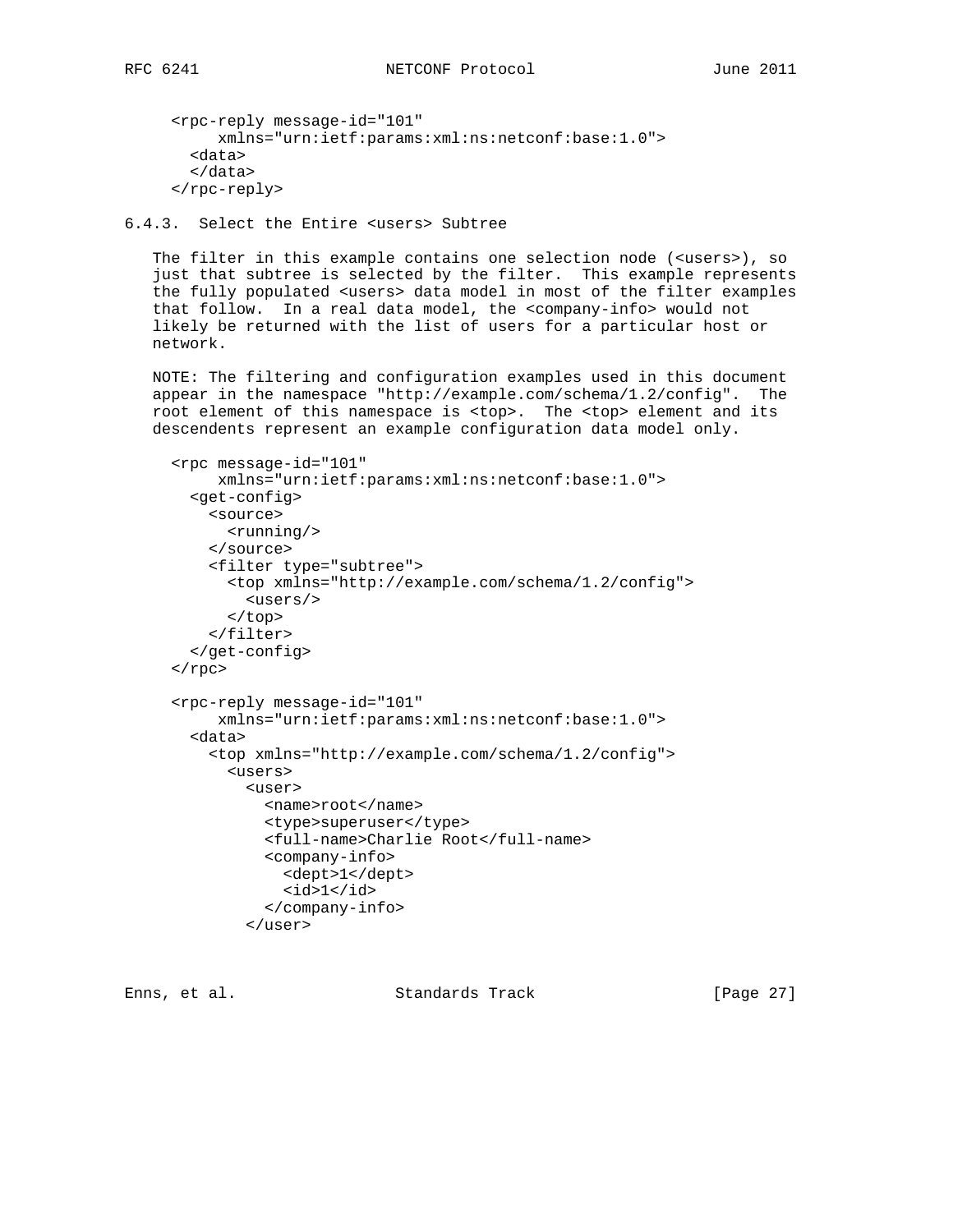```
 <user>
           <name>fred</name>
           <type>admin</type>
           <full-name>Fred Flintstone</full-name>
           <company-info>
             <dept>2</dept>
            <id>2</id>
           </company-info>
         </user>
         <user>
           <name>barney</name>
           <type>admin</type>
           <full-name>Barney Rubble</full-name>
           <company-info>
              <dept>2</dept>
             <id>3</id>
           </company-info>
         </user>
       </users>
     </top>
   </data>
 </rpc-reply>
```
 The following filter request would have produced the same result, but only because the container <users> defines one child element (<user>).

```
 <rpc message-id="101"
      xmlns="urn:ietf:params:xml:ns:netconf:base:1.0">
   <get-config>
     <source>
       <running/>
     </source>
     <filter type="subtree">
       <top xmlns="http://example.com/schema/1.2/config">
         <users>
           <user/>
         </users>
       </top>
     </filter>
   </get-config>
\langle rpc>
```
Enns, et al. Standards Track [Page 28]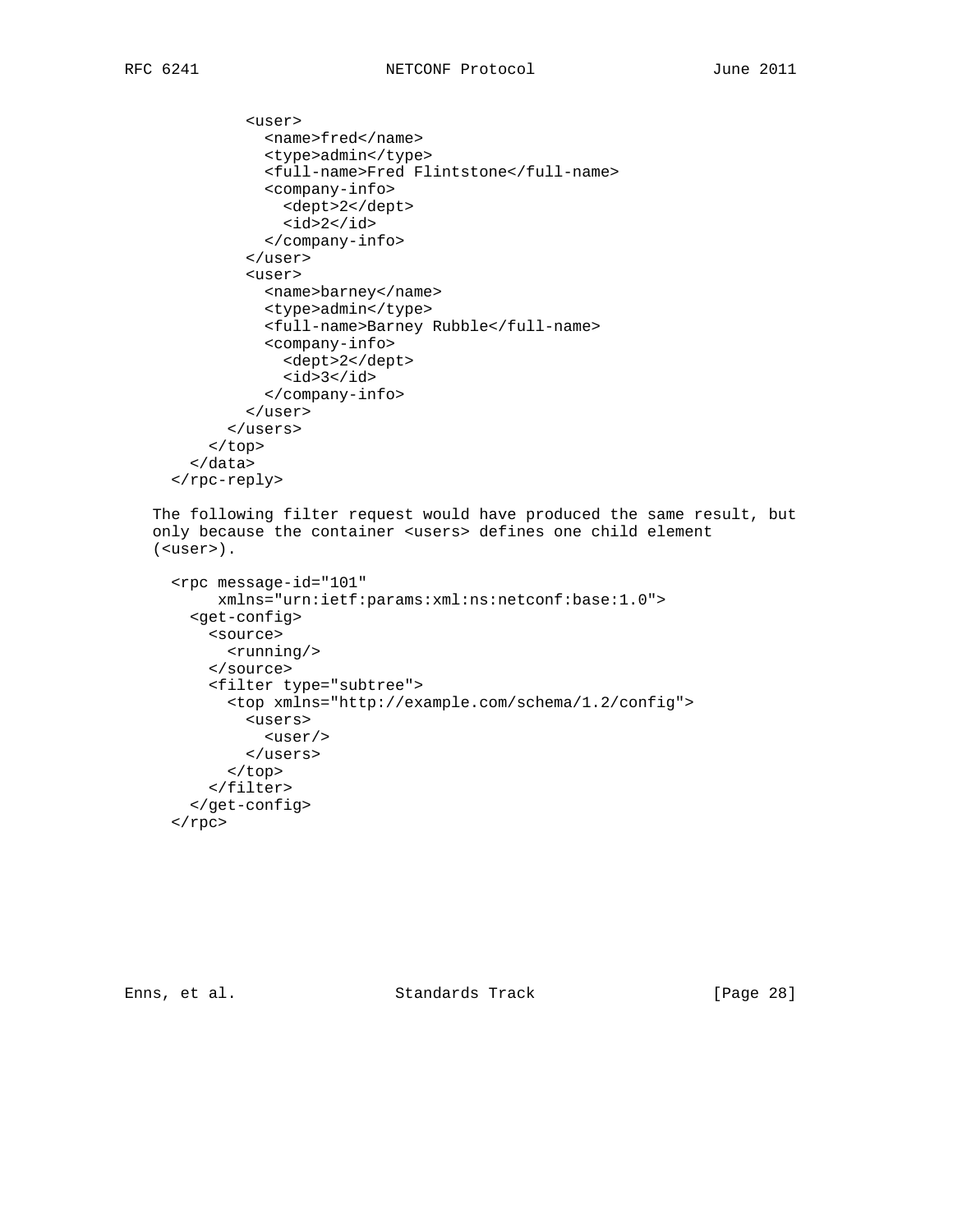6.4.4. Select All <name> Elements within the <users> Subtree

 This filter contains two containment nodes (<users>, <user>) and one selection node (<name>). All instances of the <name> element in the same sibling set are selected in the filter output. The client might need to know that <name> is used as an instance identifier in this particular data structure, but the server does not need to know that meta-data in order to process the request.

```
 <rpc message-id="101"
      xmlns="urn:ietf:params:xml:ns:netconf:base:1.0">
   <get-config>
     <source>
       <running/>
     </source>
     <filter type="subtree">
       <top xmlns="http://example.com/schema/1.2/config">
         <users>
           <user>
             <name/>
           </user>
         </users>
      \langle /top>
     </filter>
   </get-config>
\langle rpc>
 <rpc-reply message-id="101"
      xmlns="urn:ietf:params:xml:ns:netconf:base:1.0">
   <data>
     <top xmlns="http://example.com/schema/1.2/config">
       <users>
         <user>
           <name>root</name>
         </user>
        \langleuser>
           <name>fred</name>
         </user>
         <user>
           <name>barney</name>
         </user>
       </users>
     </top>
   </data>
 </rpc-reply>
```
Enns, et al. Standards Track [Page 29]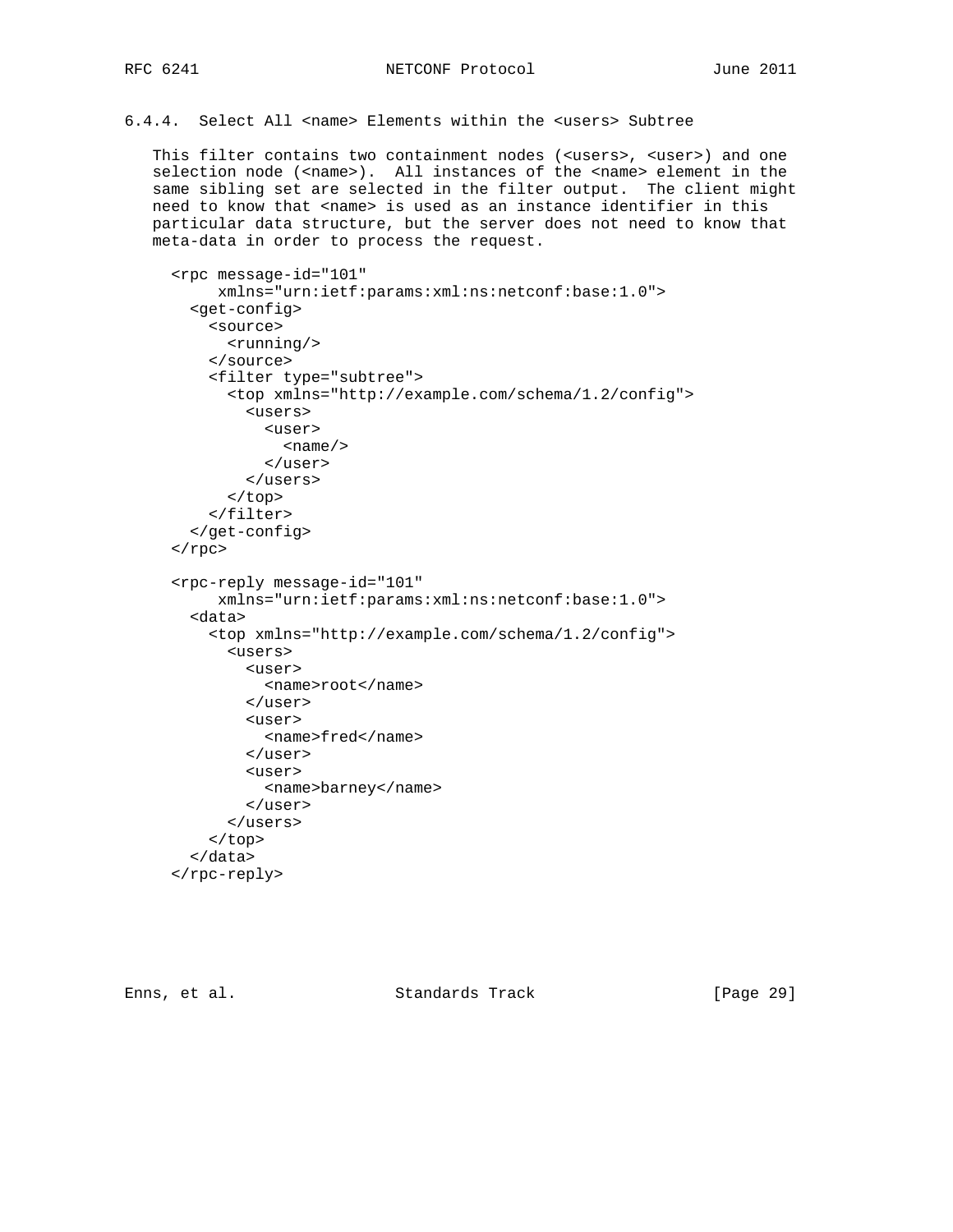### RFC 6241 **NETCONF** Protocol June 2011

# 6.4.5. One Specific <user> Entry

 This filter contains two containment nodes (<users>, <user>) and one content match node (<name>). All instances of the sibling set containing <name> for which the value of <name> equals "fred" are selected in the filter output.

```
 <rpc message-id="101"
      xmlns="urn:ietf:params:xml:ns:netconf:base:1.0">
   <get-config>
     <source>
       <running/>
     </source>
     <filter type="subtree">
       <top xmlns="http://example.com/schema/1.2/config">
         <users>
           <user>
             <name>fred</name>
           </user>
         </users>
       </top>
     </filter>
   </get-config>
\langle rpc>
 <rpc-reply message-id="101"
      xmlns="urn:ietf:params:xml:ns:netconf:base:1.0">
   <data>
     <top xmlns="http://example.com/schema/1.2/config">
       <users>
         <user>
           <name>fred</name>
           <type>admin</type>
           <full-name>Fred Flintstone</full-name>
           <company-info>
             <dept>2</dept>
            <id>2</id>
           </company-info>
         </user>
       </users>
     </top>
   </data>
 </rpc-reply>
```
Enns, et al. Standards Track [Page 30]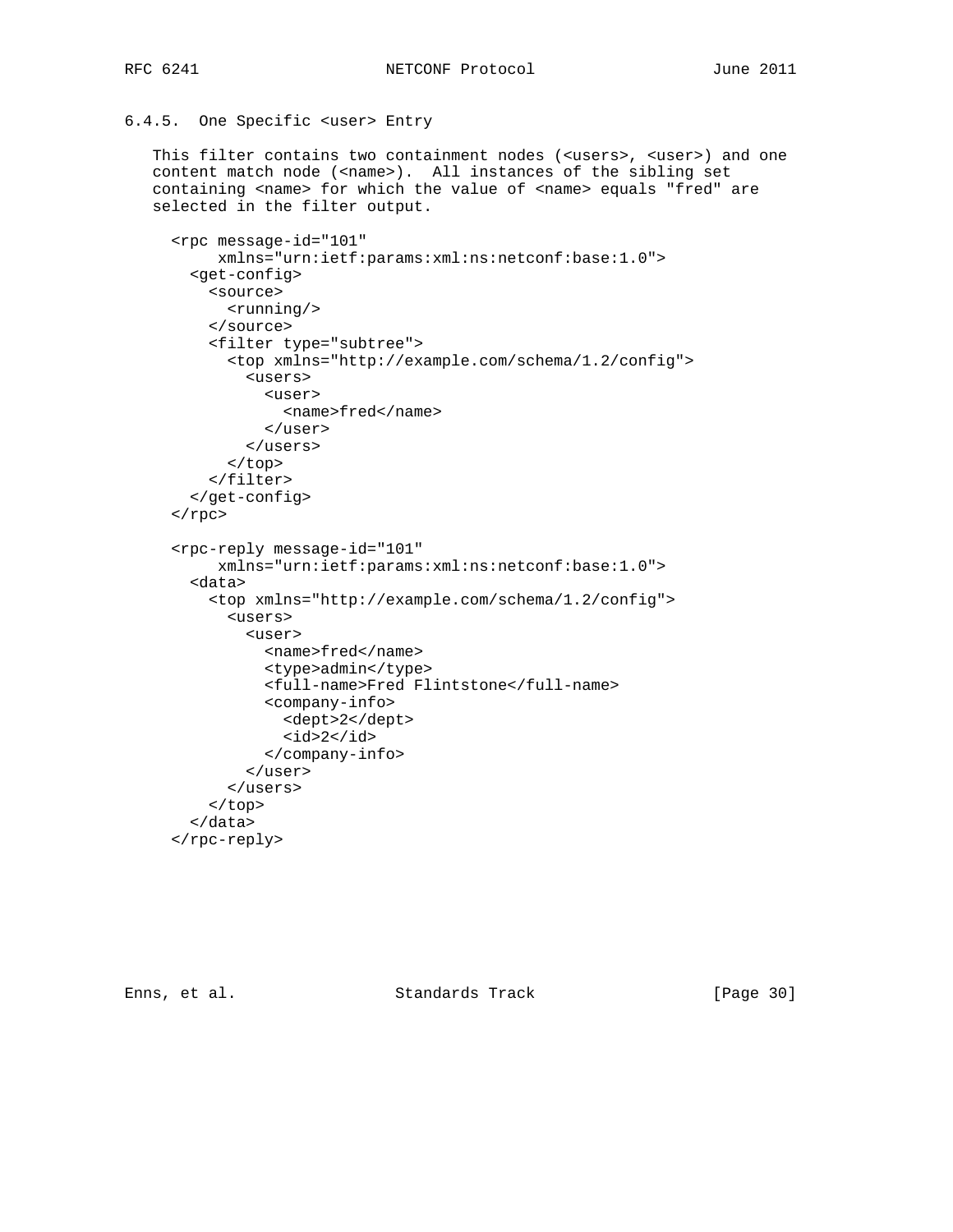6.4.6. Specific Elements from a Specific <user> Entry

 This filter contains two containment nodes (<users>, <user>), one content match node (<name>), and two selection nodes (<type>, <full-name>). All instances of the <type> and <full-name> elements in the same sibling set containing <name> for which the value of <name> equals "fred" are selected in the filter output. The <company-info> element is not included because the sibling set contains selection nodes.

```
 <rpc message-id="101"
      xmlns="urn:ietf:params:xml:ns:netconf:base:1.0">
   <get-config>
     <source>
       <running/>
     </source>
     <filter type="subtree">
       <top xmlns="http://example.com/schema/1.2/config">
         <users>
           <user>
              <name>fred</name>
              <type/>
              <full-name/>
           </user>
         </users>
       </top>
     </filter>
   </get-config>
\langlerpc\rangle <rpc-reply message-id="101"
      xmlns="urn:ietf:params:xml:ns:netconf:base:1.0">
   <data>
     <top xmlns="http://example.com/schema/1.2/config">
       <users>
        \langleuser>
           <name>fred</name>
            <type>admin</type>
            <full-name>Fred Flintstone</full-name>
         </user>
       </users>
     </top>
   </data>
 </rpc-reply>
```
Enns, et al. Standards Track [Page 31]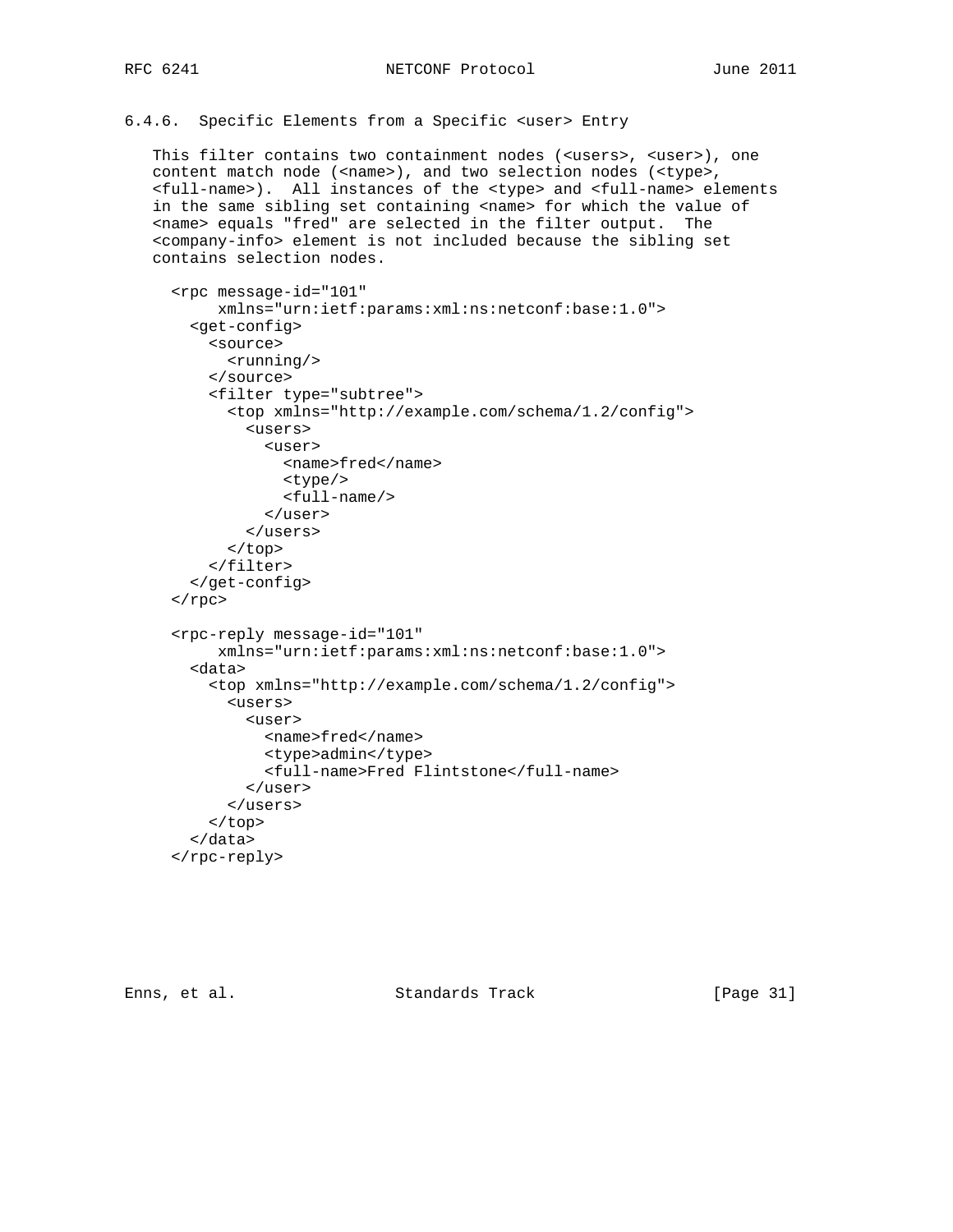## 6.4.7. Multiple Subtrees

This filter contains three subtrees (name=root, fred, barney).

 The "root" subtree filter contains two containment nodes (<users>, <user>), one content match node (<name>), and one selection node (<company-info>). The subtree selection criteria are met, and just the company-info subtree for "root" is selected in the filter output.

The "fred" subtree filter contains three containment nodes (<users>, <user>, <company-info>), one content match node (<name>), and one selection node (<id>). The subtree selection criteria are met, and just the <id> element within the company-info subtree for "fred" is selected in the filter output.

 The "barney" subtree filter contains three containment nodes (<users>, <user>, <company-info>), two content match nodes (<name>, <type>), and one selection node (<dept>). The subtree selection criteria are not met because user "barney" is not a "superuser", and the entire subtree for "barney" (including its parent <user> entry) is excluded from the filter output.

```
 <rpc message-id="101"
      xmlns="urn:ietf:params:xml:ns:netconf:base:1.0">
   <get-config>
     <source>
       <running/>
     </source>
     <filter type="subtree">
       <top xmlns="http://example.com/schema/1.2/config">
         <users>
           <user>
              <name>root</name>
             <company-info/>
           </user>
           \langleuser>
              <name>fred</name>
             <company-info>

              </company-info>
            </user>
            <user>
             <name>barney</name>
              <type>superuser</type>
              <company-info>
                <dept/>
              </company-info>
           \langleluser>
```
Enns, et al. Standards Track [Page 32]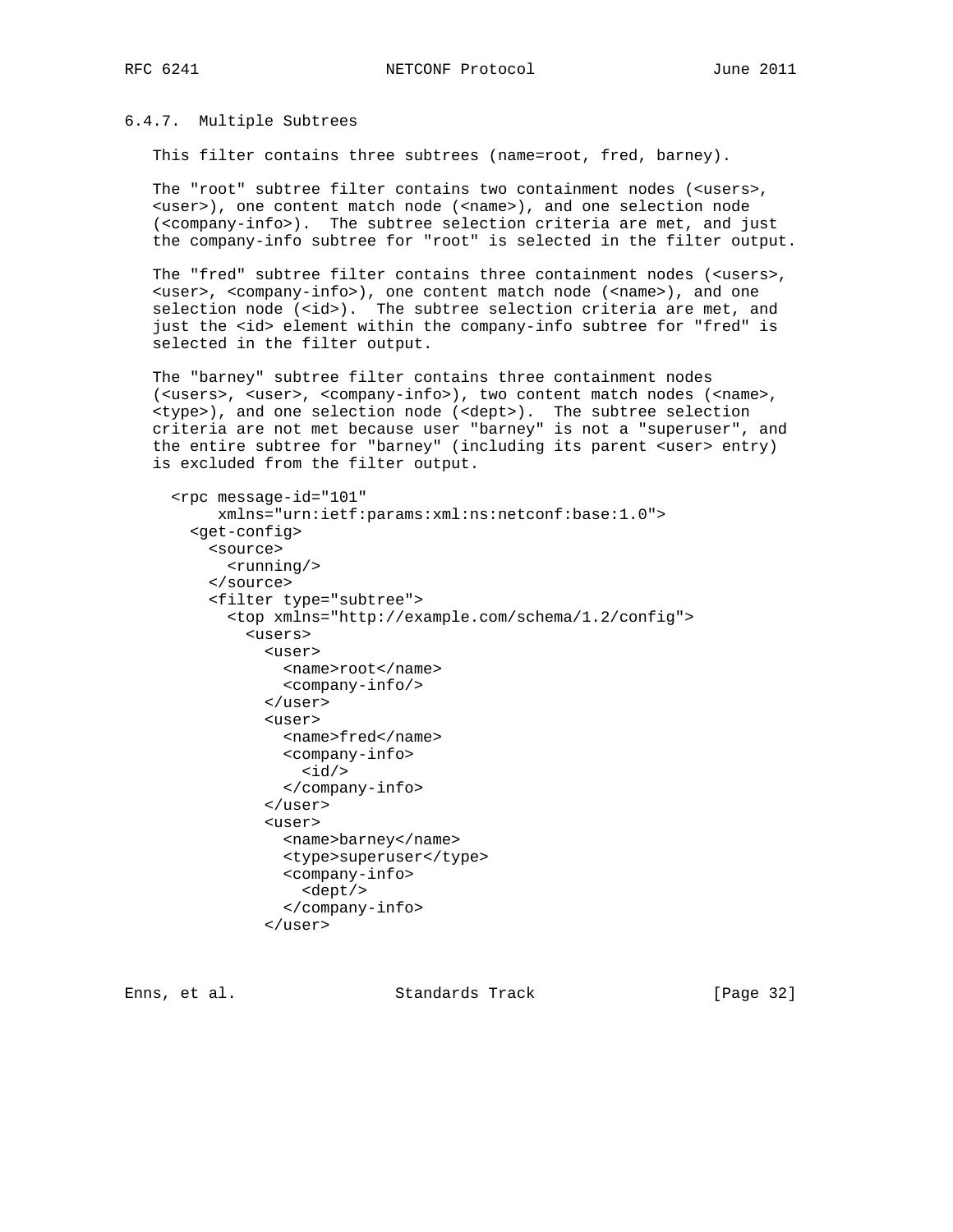```
 </users>
       </top>
     </filter>
   </get-config>
\langle rpc>
 <rpc-reply message-id="101"
            xmlns="urn:ietf:params:xml:ns:netconf:base:1.0">
   <data>
     <top xmlns="http://example.com/schema/1.2/config">
       <users>
         <user>
           <name>root</name>
           <company-info>
             <dept>1</dept>
            <id>1</id>
           </company-info>
         </user>
         <user>
           <name>fred</name>
           <company-info>
            <id>2</id>
           </company-info>
         </user>
       </users>
     </top>
   </data>
 </rpc-reply>
```
6.4.8. Elements with Attribute Naming

 In this example, the filter contains one containment node (<interfaces>), one attribute match expression ("ifName"), and one selection node (<interface>). All instances of the <interface> subtree that have an "ifName" attribute equal to "eth0" are selected in the filter output. The filter data elements and attributes are qualified because the "ifName" attribute will not be considered part of the "schema/1.2" namespace if it is unqualified.

Enns, et al. Standards Track [Page 33]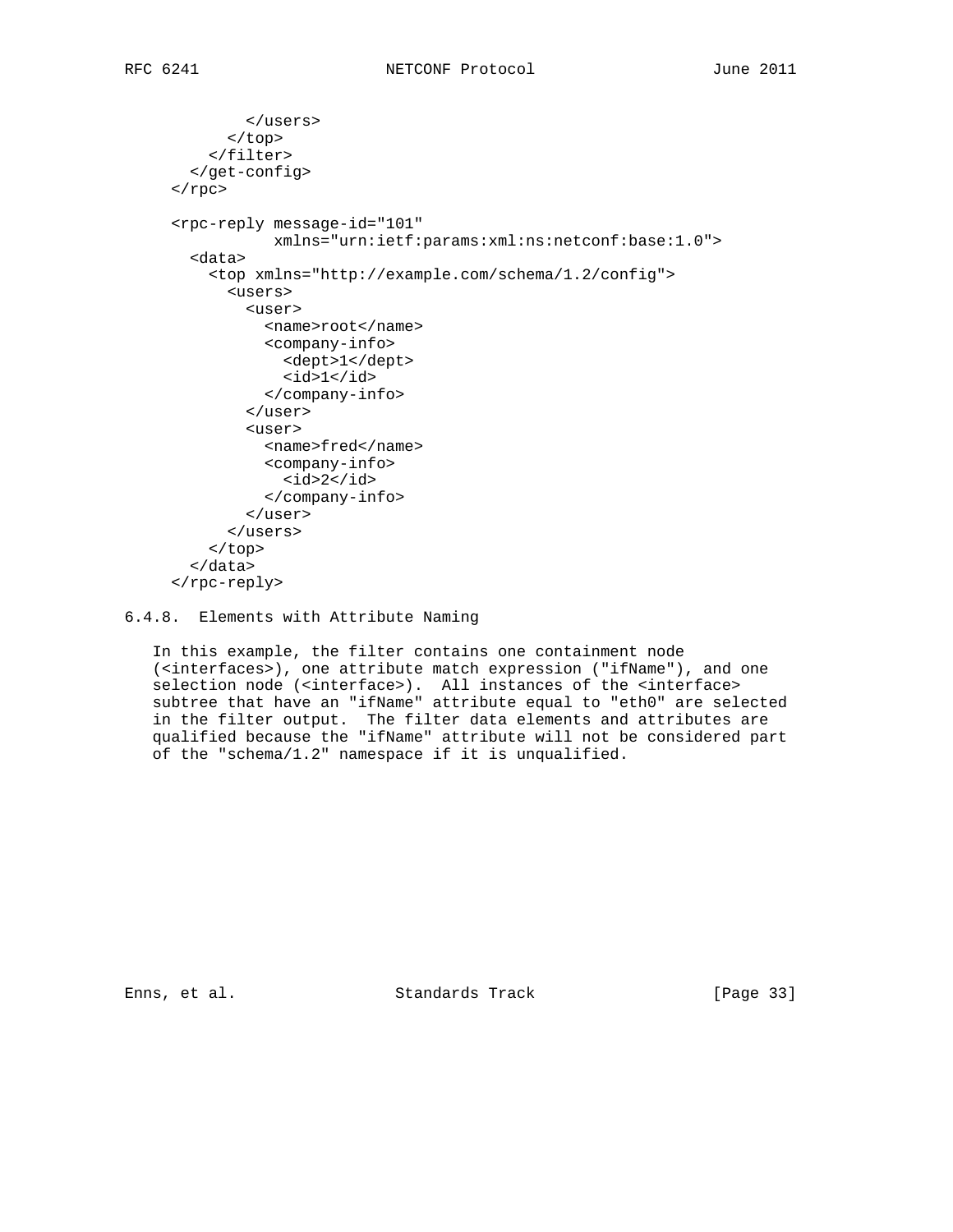```
 <rpc message-id="101"
      xmlns="urn:ietf:params:xml:ns:netconf:base:1.0">
   <get>
     <filter type="subtree">
       <t:top xmlns:t="http://example.com/schema/1.2/stats">
         <t:interfaces>
            <t:interface t:ifName="eth0"/>
         </t:interfaces>
      \langle t:top \rangle </filter>
   </get>
\langle rpc>
 <rpc-reply message-id="101"
      xmlns="urn:ietf:params:xml:ns:netconf:base:1.0">
   <data>
     <t:top xmlns:t="http://example.com/schema/1.2/stats">
       <t:interfaces>
         <t:interface t:ifName="eth0">
            <t:ifInOctets>45621</t:ifInOctets>
            <t:ifOutOctets>774344</t:ifOutOctets>
        \langle t:interface \rangle </t:interfaces>
    \langle t:top \rangle </data>
 </rpc-reply>
```
 If "ifName" were a child node instead of an attribute, then the following request would produce similar results.

```
 <rpc message-id="101"
     xmlns="urn:ietf:params:xml:ns:netconf:base:1.0">
   <get>
     <filter type="subtree">
       <top xmlns="http://example.com/schema/1.2/stats">
         <interfaces>
           <interface>
              <ifName>eth0</ifName>
           </interface>
         </interfaces>
       </top>
     </filter>
   </get>
\langle rpc>
```
Enns, et al. Standards Track [Page 34]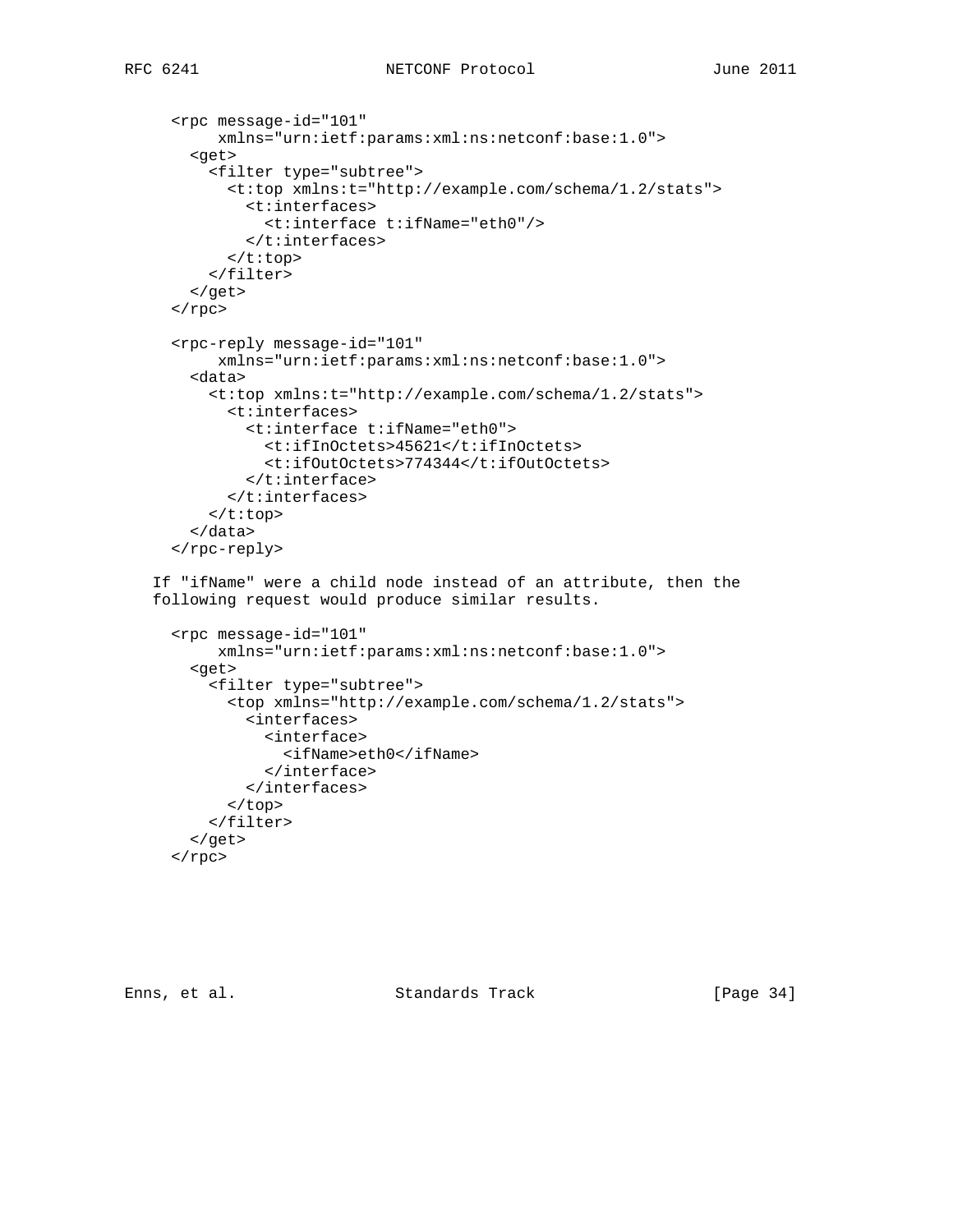7. Protocol Operations

 The NETCONF protocol provides a small set of low-level operations to manage device configurations and retrieve device state information. The base protocol provides operations to retrieve, configure, copy, and delete configuration datastores. Additional operations are provided, based on the capabilities advertised by the device.

The base protocol includes the following protocol operations:

- o get
- o get-config
- o edit-config
- o copy-config
- o delete-config
- o lock
- o unlock
- o close-session
- o kill-session

 A protocol operation can fail for various reasons, including "operation not supported". An initiator SHOULD NOT assume that any operation will always succeed. The return values in any RPC reply SHOULD be checked for error responses.

 The syntax and XML encoding of the protocol operations are formally defined in the YANG module in Appendix C. The following sections describe the semantics of each protocol operation.

7.1. <get-config>

 Description: Retrieve all or part of a specified configuration datastore.

Parameters:

 source: Name of the configuration datastore being queried, such as <running/>.

Enns, et al. Standards Track [Page 35]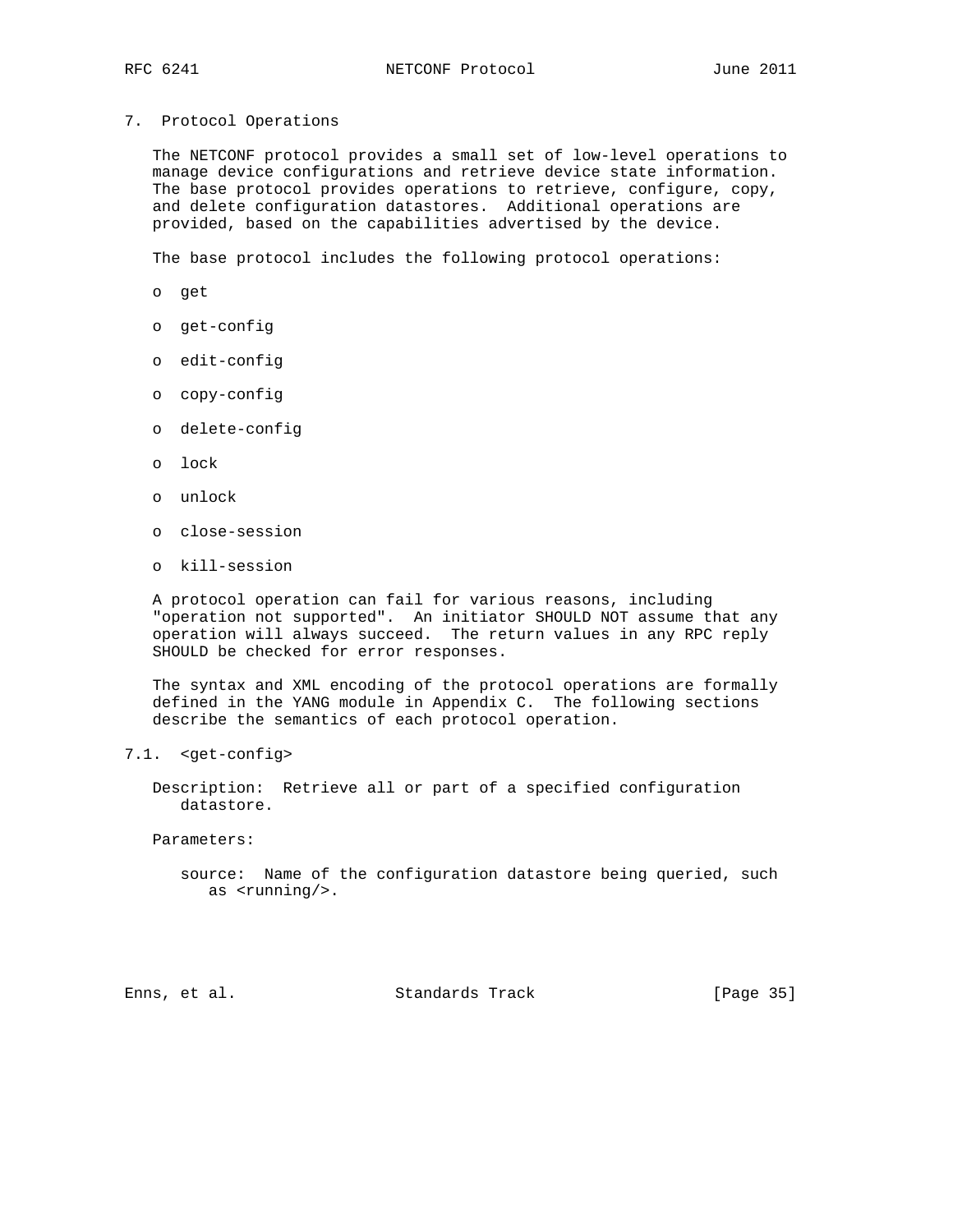filter: This parameter identifies the portions of the device configuration datastore to retrieve. If this parameter is not present, the entire configuration is returned.

 The <filter> element MAY optionally contain a "type" attribute. This attribute indicates the type of filtering syntax used within the <filter> element. The default filtering mechanism in NETCONF is referred to as subtree filtering and is described in Section 6. The value "subtree" explicitly identifies this type of filtering.

 If the NETCONF peer supports the :xpath capability (Section 8.9), the value "xpath" MAY be used to indicate that the "select" attribute on the <filter> element contains an XPath expression.

- Positive Response: If the device can satisfy the request, the server sends an <rpc-reply> element containing a <data> element with the results of the query.
- Negative Response: An <rpc-error> element is included in the <rpc-reply> if the request cannot be completed for any reason.

Example: To retrieve the entire <users> subtree:

```
 <rpc message-id="101"
      xmlns="urn:ietf:params:xml:ns:netconf:base:1.0">
   <get-config>
    <source>
       <running/>
     </source>
     <filter type="subtree">
       <top xmlns="http://example.com/schema/1.2/config">
         <users/>
       </top>
     </filter>
   </get-config>
\langle rpc>
 <rpc-reply message-id="101"
      xmlns="urn:ietf:params:xml:ns:netconf:base:1.0">
   <data>
     <top xmlns="http://example.com/schema/1.2/config">
       <users>
         <user>
           <name>root</name>
           <type>superuser</type>
           <full-name>Charlie Root</full-name>
```
Enns, et al. Standards Track [Page 36]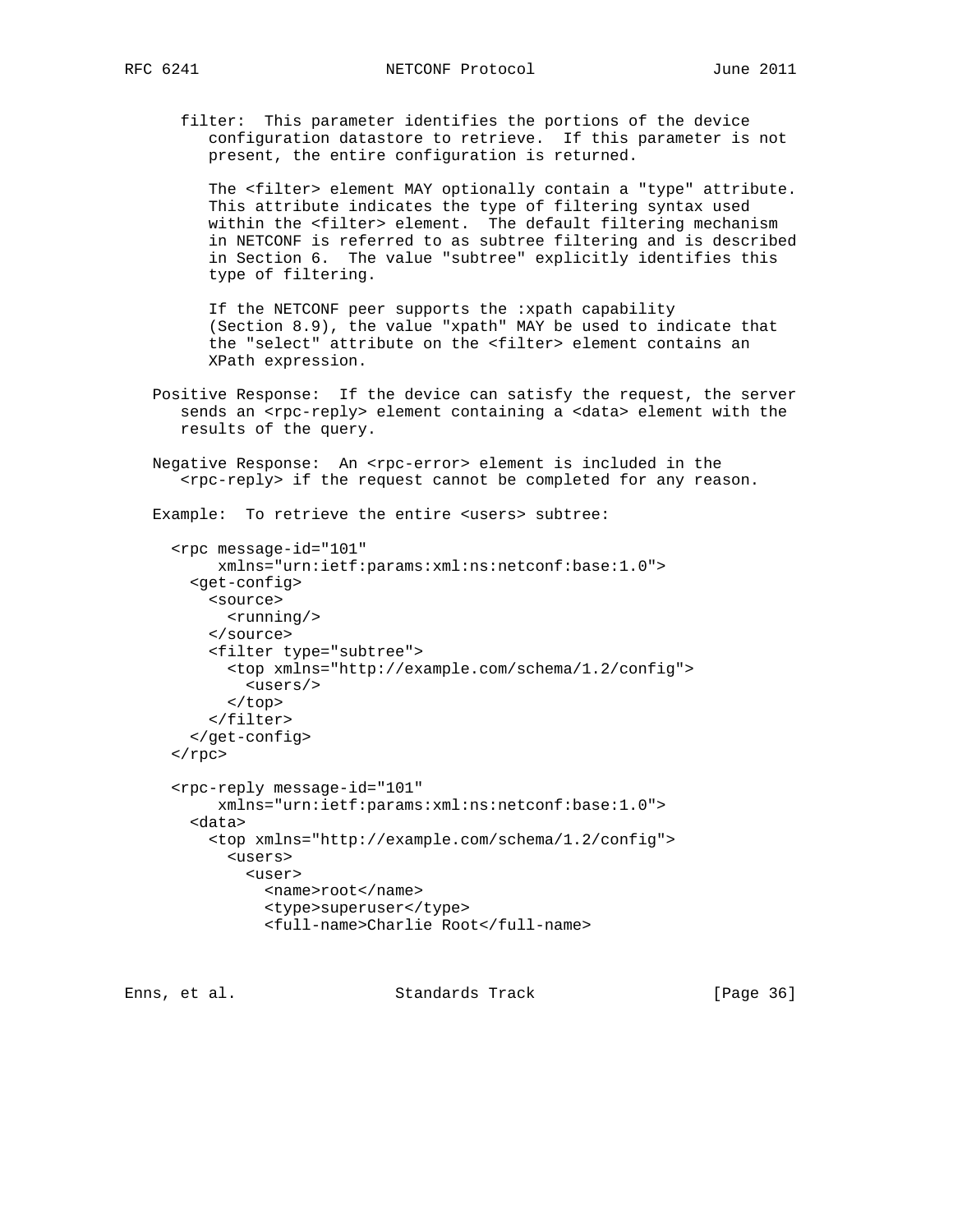```
 <company-info>
             <dept>1</dept>
            <id>1</id>
           </company-info>
         </user>
         <!-- additional <user> elements appear here... -->
       </users>
     </top>
   </data>
 </rpc-reply>
```
Section 6 contains additional examples of subtree filtering.

#### 7.2. <edit-config>

Description:

 The <edit-config> operation loads all or part of a specified configuration to the specified target configuration datastore. This operation allows the new configuration to be expressed in several ways, such as using a local file, a remote file, or inline. If the target configuration datastore does not exist, it will be created.

 If a NETCONF peer supports the :url capability (Section 8.8), the <url> element can appear instead of the <config> parameter.

 The device analyzes the source and target configurations and performs the requested changes. The target configuration is not necessarily replaced, as with the <copy-config> message. Instead, the target configuration is changed in accordance with the source's data and requested operations.

 If the <edit-config> operation contains multiple sub-operations that apply to the same conceptual node in the underlying data model, then the result of the operation is undefined (i.e., outside the scope of the NETCONF protocol).

#### Attributes:

 operation: Elements in the <config> subtree MAY contain an "operation" attribute, which belongs to the NETCONF namespace defined in Section 3.1. The attribute identifies the point in the configuration to perform the operation and MAY appear on multiple elements throughout the <config> subtree.

 If the "operation" attribute is not specified, the configuration is merged into the configuration datastore.

Enns, et al. Standards Track [Page 37]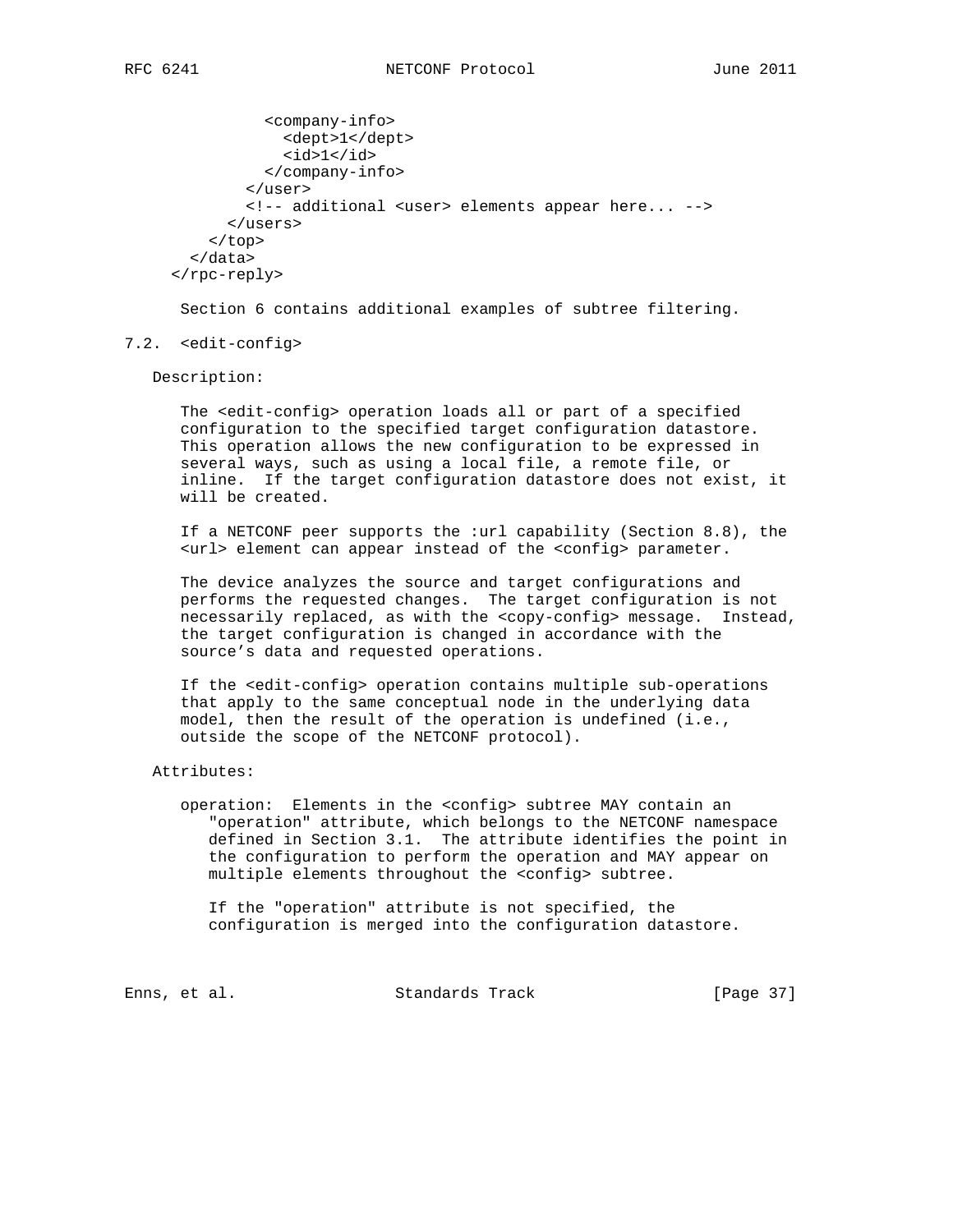The "operation" attribute has one of the following values:

- merge: The configuration data identified by the element containing this attribute is merged with the configuration at the corresponding level in the configuration datastore identified by the <target> parameter. This is the default behavior.
- replace: The configuration data identified by the element containing this attribute replaces any related configuration in the configuration datastore identified by the <target> parameter. If no such configuration data exists in the configuration datastore, it is created. Unlike a <copy-config> operation, which replaces the entire target configuration, only the configuration actually present in the <config> parameter is affected.
- create: The configuration data identified by the element containing this attribute is added to the configuration if and only if the configuration data does not already exist in the configuration datastore. If the configuration data exists, an <rpc-error> element is returned with an <error-tag> value of "data-exists".
- delete: The configuration data identified by the element containing this attribute is deleted from the configuration if and only if the configuration data currently exists in the configuration datastore. If the configuration data does not exist, an <rpc-error> element is returned with an <error-tag> value of "data-missing".
- remove: The configuration data identified by the element containing this attribute is deleted from the configuration if the configuration data currently exists in the configuration datastore. If the configuration data does not exist, the "remove" operation is silently ignored by the server.

#### Parameters:

- target: Name of the configuration datastore being edited, such as <running/> or <candidate/>.
- default-operation: Selects the default operation (as described in the "operation" attribute) for this <edit-config> request. The default value for the <default-operation> parameter is "merge".

Enns, et al. Standards Track [Page 38]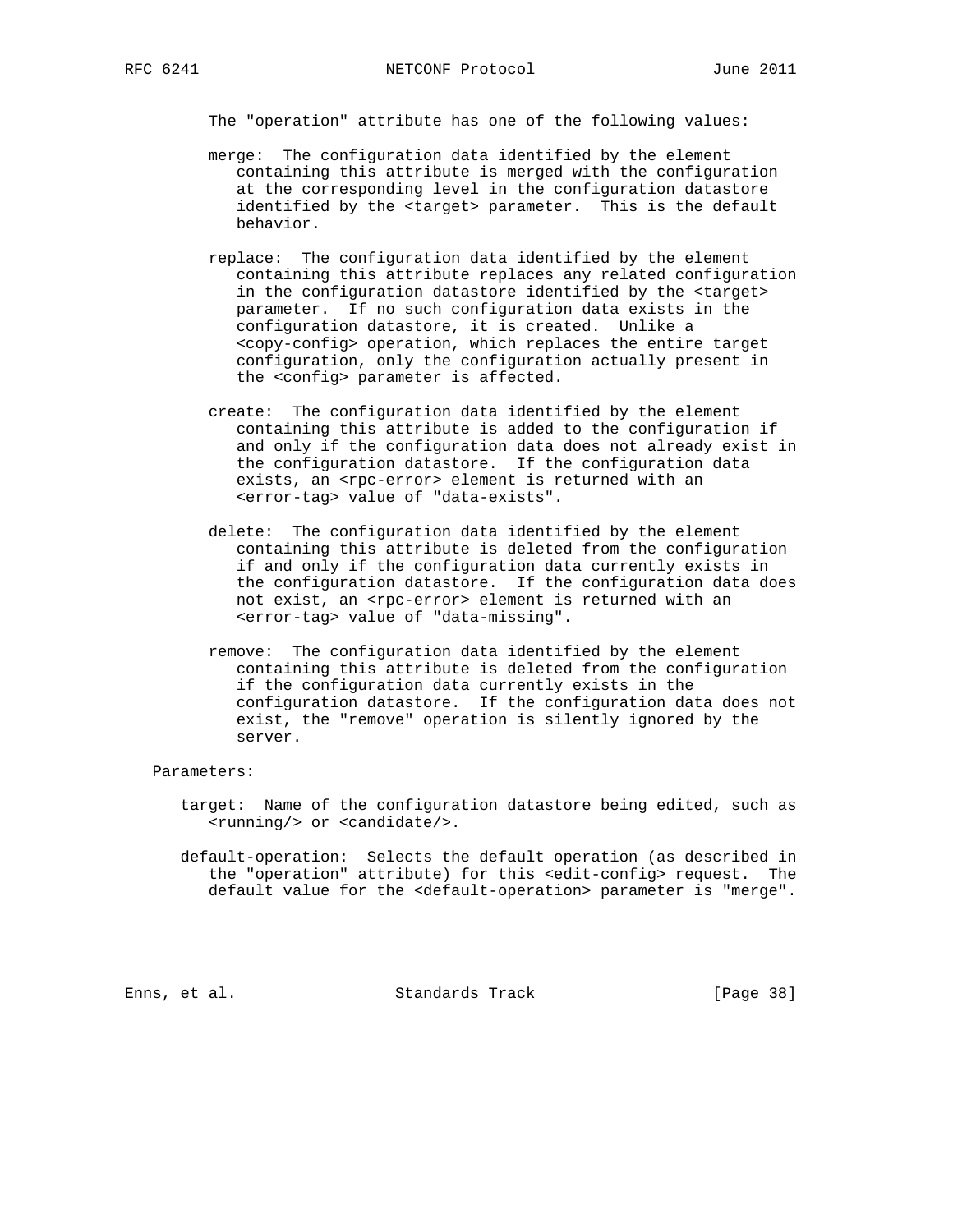The <default-operation> parameter is optional, but if provided, it has one of the following values:

- merge: The configuration data in the <config> parameter is merged with the configuration at the corresponding level in the target datastore. This is the default behavior.
- replace: The configuration data in the <config> parameter completely replaces the configuration in the target datastore. This is useful for loading previously saved configuration data.
- none: The target datastore is unaffected by the configuration in the <config> parameter, unless and until the incoming configuration data uses the "operation" attribute to request a different operation. If the configuration in the <config> parameter contains data for which there is not a corresponding level in the target datastore, an <rpc-error> is returned with an <error-tag> value of data-missing. Using "none" allows operations like "delete" to avoid unintentionally creating the parent hierarchy of the element to be deleted.
- test-option: The <test-option> element MAY be specified only if the device advertises the :validate:1.1 capability (Section 8.6).

The <test-option> element has one of the following values:

- test-then-set: Perform a validation test before attempting to set. If validation errors occur, do not perform the <edit-config> operation. This is the default test-option.
- set: Perform a set without a validation test first.
- test-only: Perform only the validation test, without attempting to set.
- error-option: The <error-option> element has one of the following values:
	- stop-on-error: Abort the <edit-config> operation on first error. This is the default error-option.
	- continue-on-error: Continue to process configuration data on error; error is recorded, and negative response is generated if any errors occur.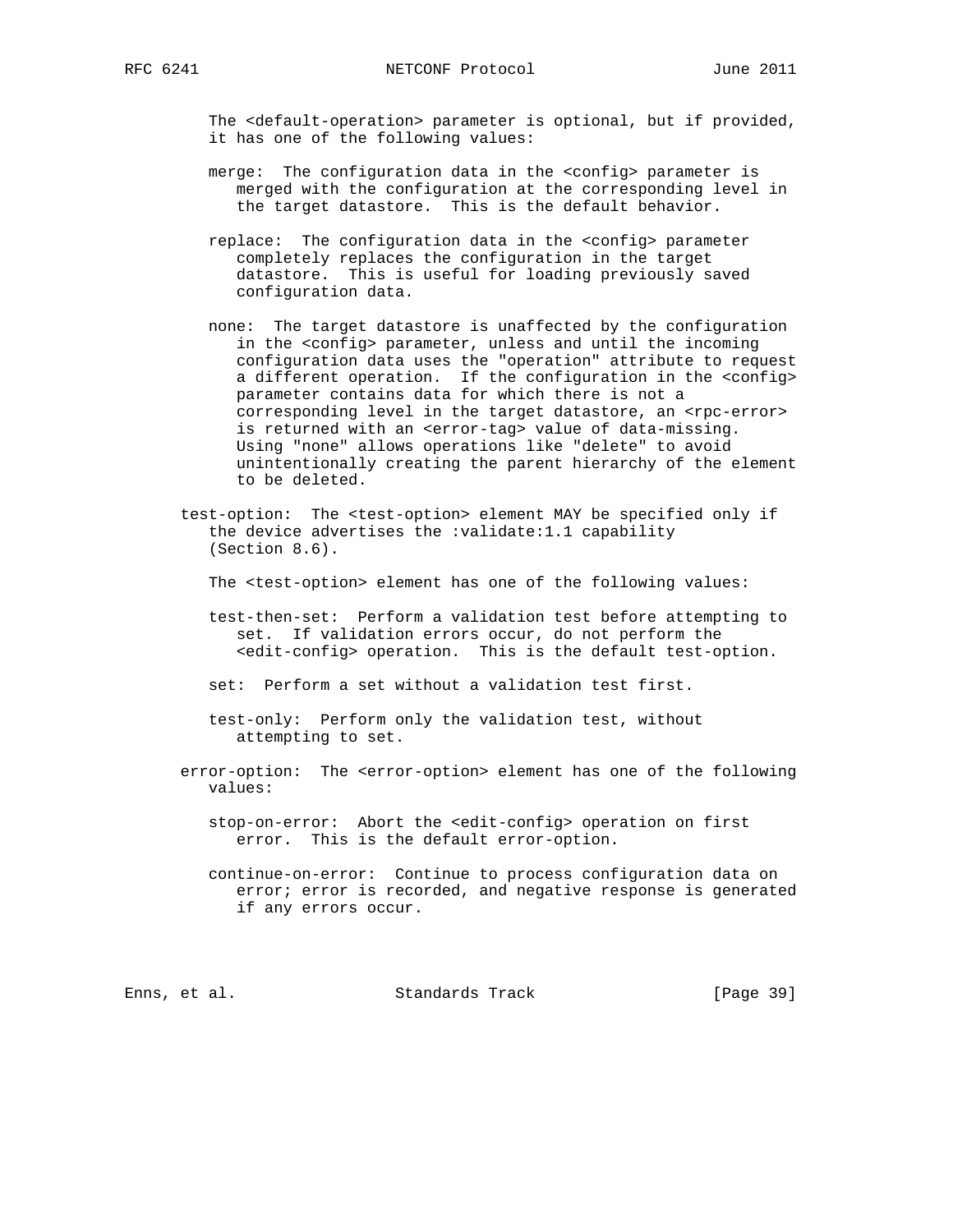- rollback-on-error: If an error condition occurs such that an error severity <rpc-error> element is generated, the server will stop processing the <edit-config> operation and restore the specified configuration to its complete state at the start of this <edit-config> operation. This option requires the server to support the :rollback-on-error capability described in Section 8.5.
- config: A hierarchy of configuration data as defined by one of the device's data models. The contents MUST be placed in an appropriate namespace, to allow the device to detect the appropriate data model, and the contents MUST follow the constraints of that data model, as defined by its capability definition. Capabilities are discussed in Section 8.
- Positive Response: If the device was able to satisfy the request, an <rpc-reply> is sent containing an <ok> element.
- Negative Response: An <rpc-error> response is sent if the request cannot be completed for any reason.
- Example: The <edit-config> examples in this section utilize a simple data model, in which multiple instances of the <interface> element can be present, and an instance is distinguished by the <name> element within each <interface> element.

 Set the MTU to 1500 on an interface named "Ethernet0/0" in the running configuration:

```
 <rpc message-id="101"
     xmlns="urn:ietf:params:xml:ns:netconf:base:1.0">
   <edit-config>
     <target>
       <running/>
     </target>
     <config>
       <top xmlns="http://example.com/schema/1.2/config">
         <interface>
           <name>Ethernet0/0</name>
           <mtu>1500</mtu>
         </interface>
       </top>
     </config>
   </edit-config>
\langle rpc>
```
Enns, et al. Standards Track [Page 40]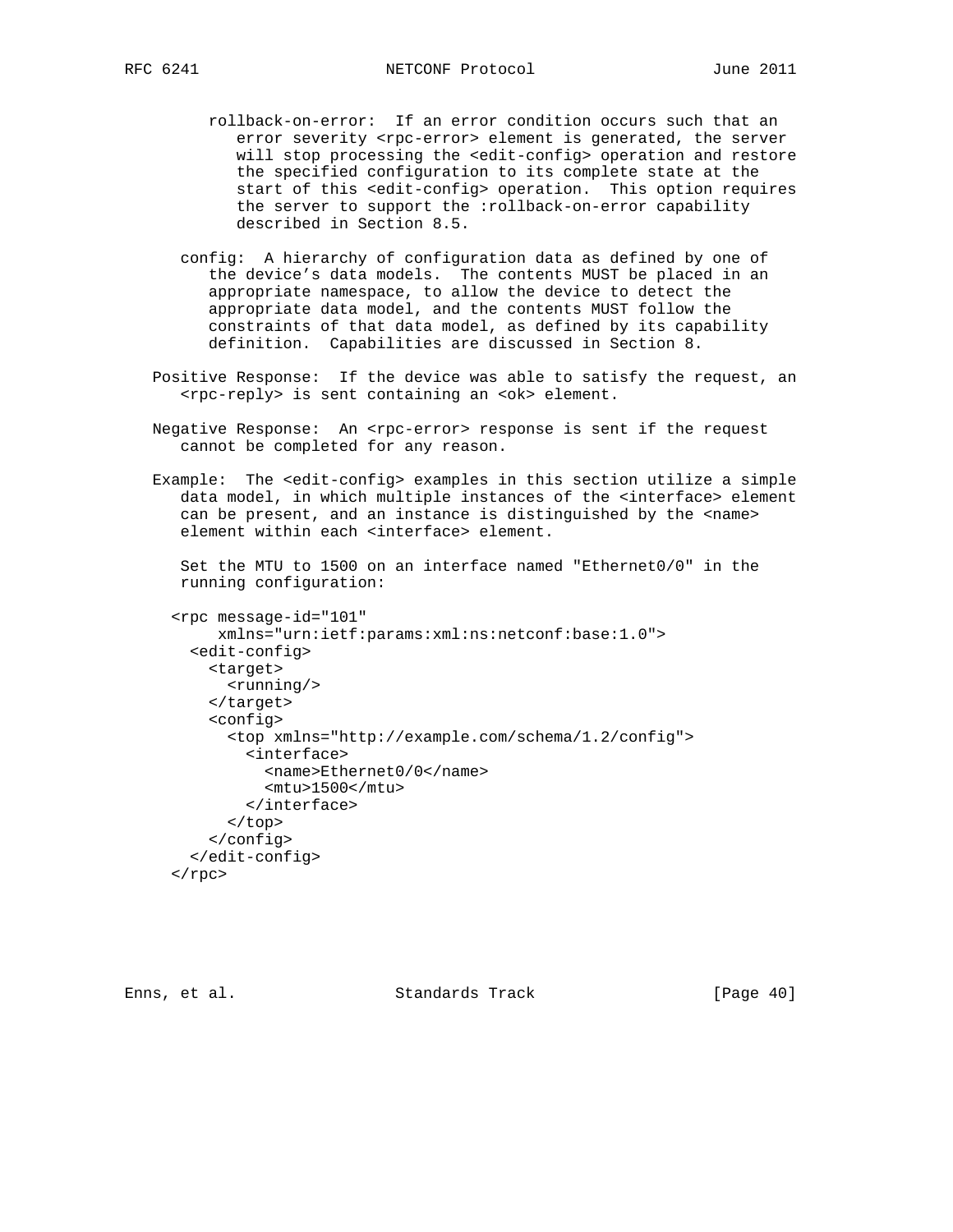```
RFC 6241 NETCONF Protocol June 2011
```

```
 <rpc-reply message-id="101"
        xmlns="urn:ietf:params:xml:ns:netconf:base:1.0">

   </rpc-reply>
 Add an interface named "Ethernet0/0" to the running configuration,
 replacing any previous interface with that name:
   <rpc message-id="101"
        xmlns="urn:ietf:params:xml:ns:netconf:base:1.0">
     <edit-config>
       <target>
         <running/>
       </target>
       <config xmlns:xc="urn:ietf:params:xml:ns:netconf:base:1.0">
         <top xmlns="http://example.com/schema/1.2/config">
           <interface xc:operation="replace">
             <name>Ethernet0/0</name>
             <mtu>1500</mtu>
             <address>
               <name>192.0.2.4</name>
               <prefix-length>24</prefix-length>
             </address>
           </interface>
         </top>
       </config>
     </edit-config>
  \langle rpc>
   <rpc-reply message-id="101"
        xmlns="urn:ietf:params:xml:ns:netconf:base:1.0">

   </rpc-reply>
 Delete the configuration for an interface named "Ethernet0/0" from
 the running configuration:
   <rpc message-id="101"
        xmlns="urn:ietf:params:xml:ns:netconf:base:1.0">
     <edit-config>
       <target>
         <running/>
       </target>
       <default-operation>none</default-operation>
       <config xmlns:xc="urn:ietf:params:xml:ns:netconf:base:1.0">
         <top xmlns="http://example.com/schema/1.2/config">
           <interface xc:operation="delete">
             <name>Ethernet0/0</name>
```
Enns, et al. Standards Track [Page 41]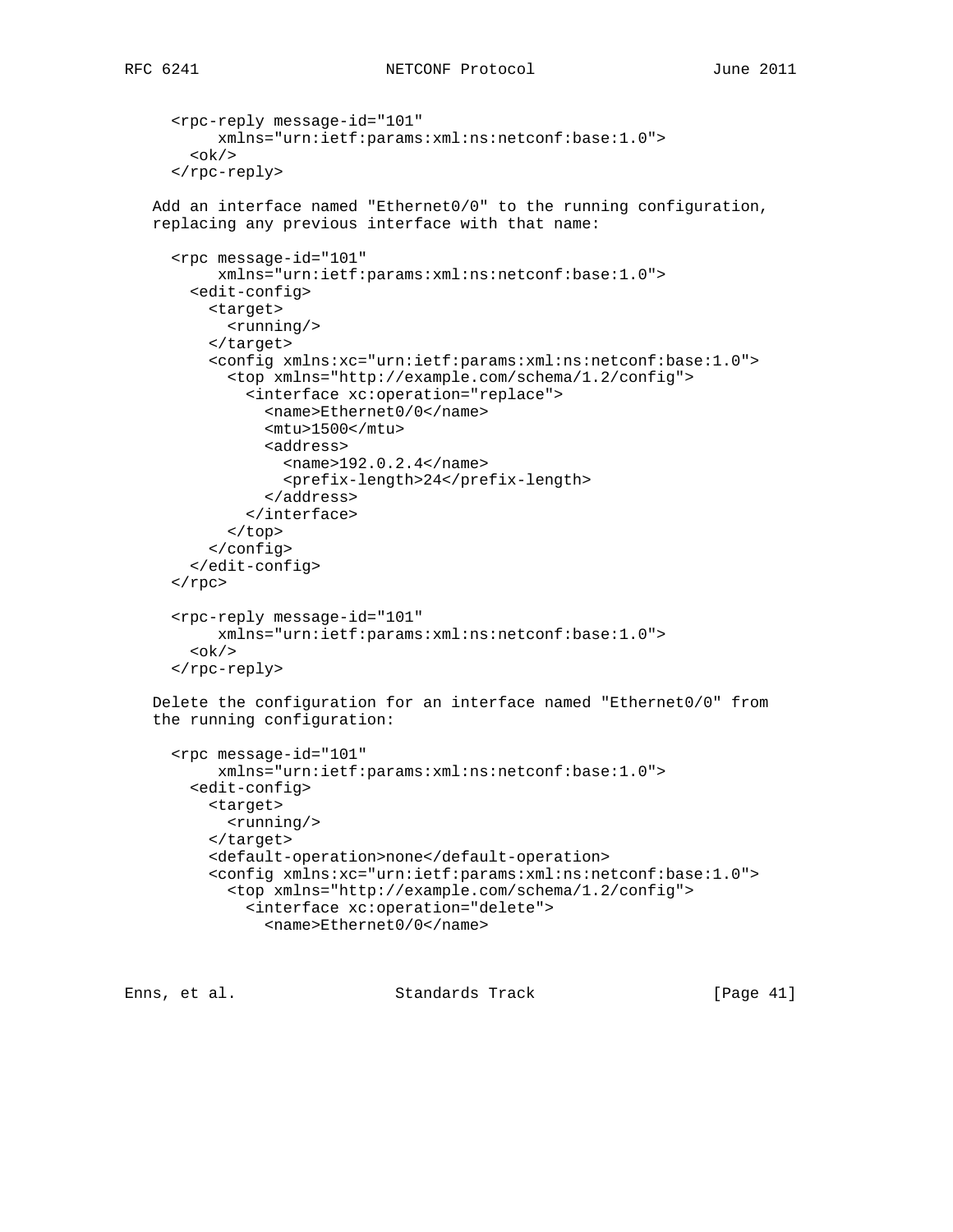```
 </interface>
         </top>
       </config>
     </edit-config>
  \langle rpc>
   <rpc-reply message-id="101"
        xmlns="urn:ietf:params:xml:ns:netconf:base:1.0">

   </rpc-reply>
 Delete interface 192.0.2.4 from an OSPF area (other interfaces
 configured in the same area are unaffected):
   <rpc message-id="101"
        xmlns="urn:ietf:params:xml:ns:netconf:base:1.0">
     <edit-config>
       <target>
         <running/>
       </target>
       <default-operation>none</default-operation>
       <config xmlns:xc="urn:ietf:params:xml:ns:netconf:base:1.0">
         <top xmlns="http://example.com/schema/1.2/config">
           <protocols>
             <ospf>
                <area>
                  <name>0.0.0.0</name>
                  <interfaces>
                   <interface xc:operation="delete">
                      <name>192.0.2.4</name>
                    </interface>
                  </interfaces>
                </area>
             </ospf>
           </protocols>
         </top>
       </config>
     </edit-config>
  \langle rpc>
   <rpc-reply message-id="101"
        xmlns="urn:ietf:params:xml:ns:netconf:base:1.0">

   </rpc-reply>
```
Enns, et al. Standards Track [Page 42]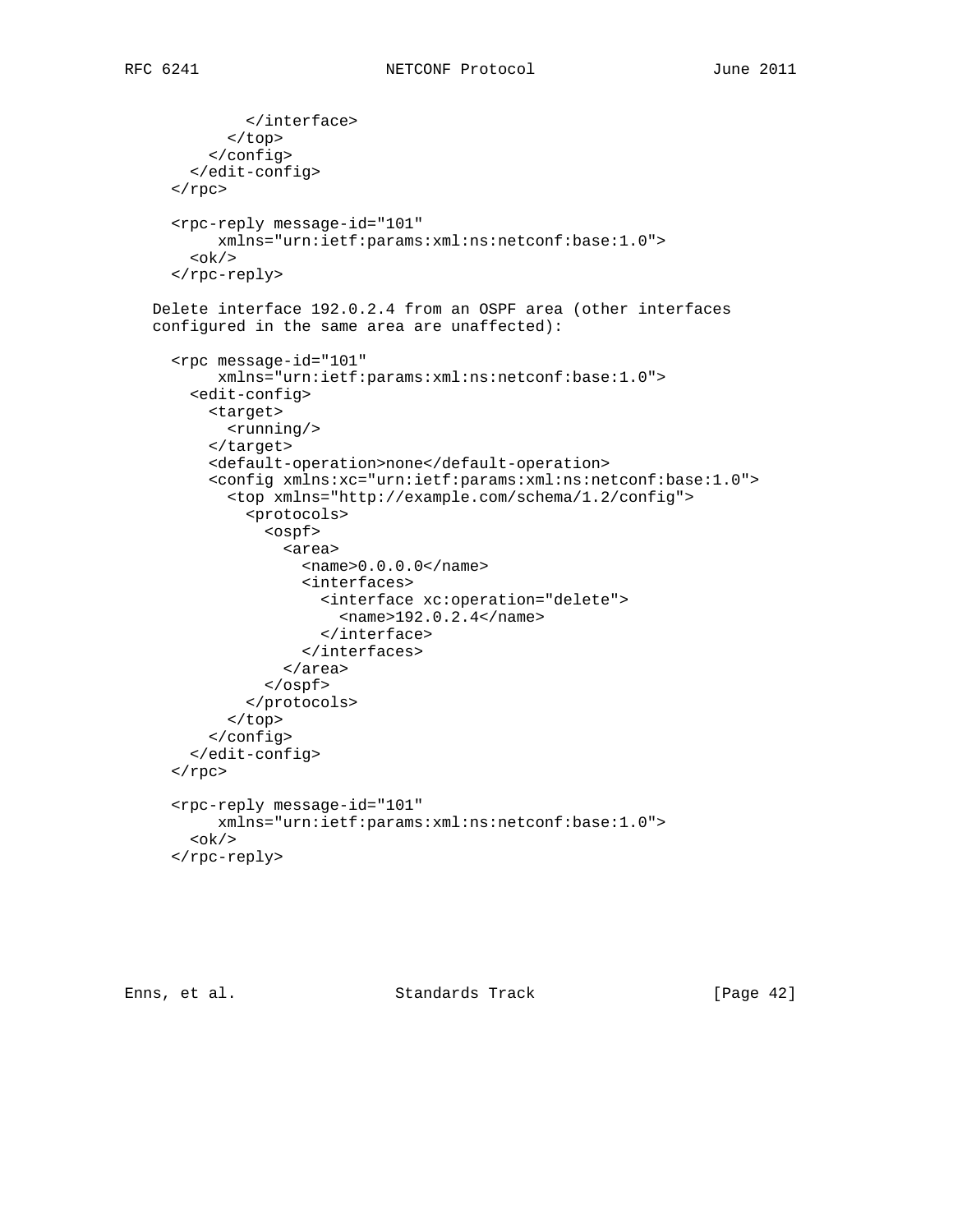#### 7.3. <copy-config>

 Description: Create or replace an entire configuration datastore with the contents of another complete configuration datastore. If the target datastore exists, it is overwritten. Otherwise, a new one is created, if allowed.

 If a NETCONF peer supports the :url capability (Section 8.8), the <url> element can appear as the <source> or <target> parameter.

 Even if it advertises the :writable-running capability, a device MAY choose not to support the <running/> configuration datastore as the <target> parameter of a <copy-config> operation. A device MAY choose not to support remote-to-remote copy operations, where both the <source> and <target> parameters use the <url> element. If the <source> and <target> parameters identify the same URL or configuration datastore, an error MUST be returned with an error tag containing "invalid-value".

Parameters:

- target: Name of the configuration datastore to use as the destination of the <copy-config> operation.
- source: Name of the configuration datastore to use as the source of the <copy-config> operation, or the <config> element containing the complete configuration to copy.
- Positive Response: If the device was able to satisfy the request, an <rpc-reply> is sent that includes an <ok> element.
- Negative Response: An <rpc-error> element is included within the <rpc-reply> if the request cannot be completed for any reason.

Example:

```
 <rpc message-id="101"
     xmlns="urn:ietf:params:xml:ns:netconf:base:1.0">
   <copy-config>
    <target>
       <running/>
     </target>
     <source>
       <url>https://user:password@example.com/cfg/new.txt</url>
     </source>
   </copy-config>
\langle rpc>
```
Enns, et al. Standards Track [Page 43]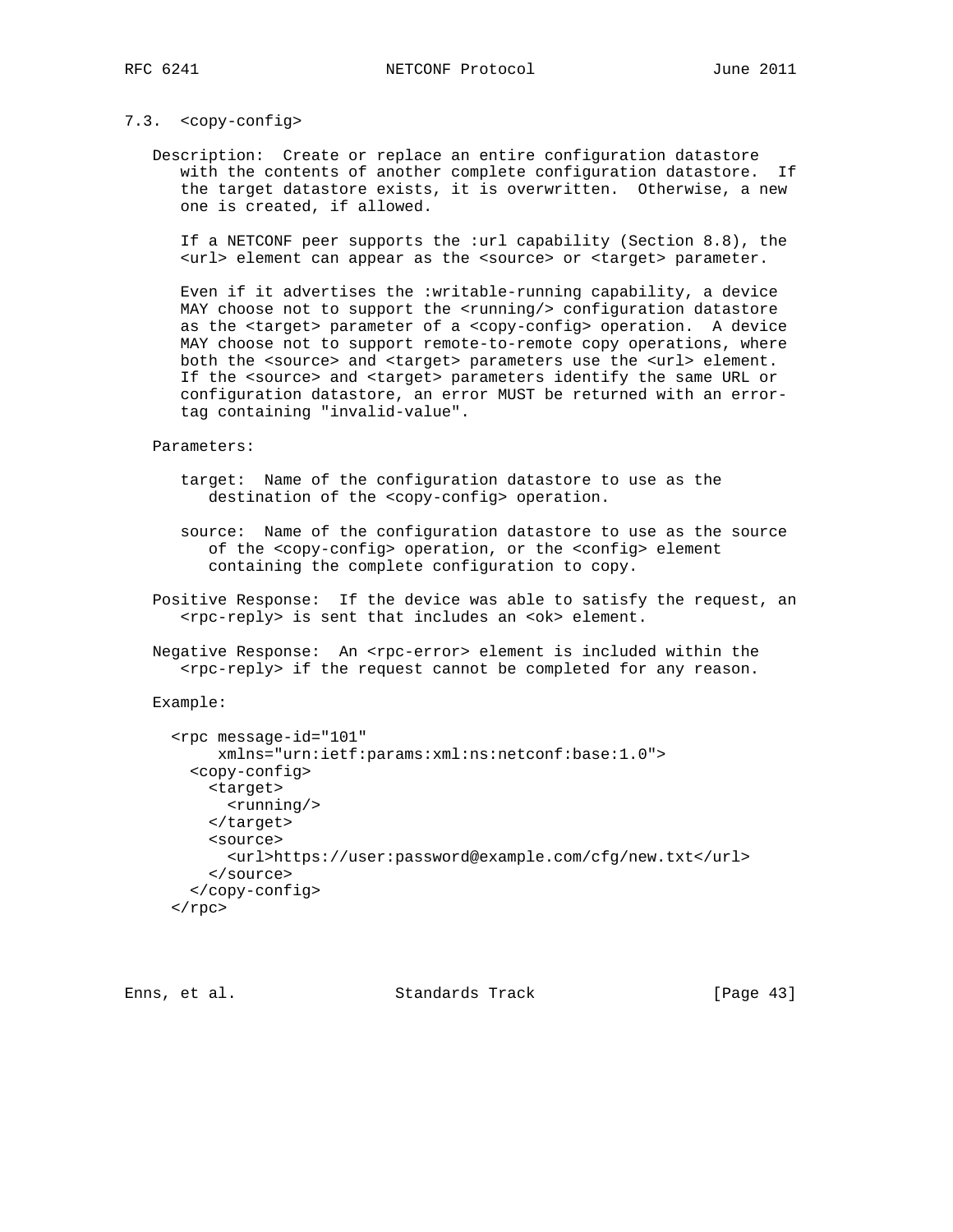```
RFC 6241 NETCONF Protocol June 2011
```

```
 <rpc-reply message-id="101"
          xmlns="urn:ietf:params:xml:ns:netconf:base:1.0">

      </rpc-reply>
7.4. <delete-config>
   Description: Delete a configuration datastore. The <running>
       configuration datastore cannot be deleted.
       If a NETCONF peer supports the :url capability (Section 8.8), the
       <url> element can appear as the <target> parameter.
    Parameters:
       target: Name of the configuration datastore to delete.
    Positive Response: If the device was able to satisfy the request, an
       <rpc-reply> is sent that includes an <ok> element.
   Negative Response: An <rpc-error> element is included within the
       <rpc-reply> if the request cannot be completed for any reason.
    Example:
      <rpc message-id="101"
           xmlns="urn:ietf:params:xml:ns:netconf:base:1.0">
        <delete-config>
          <target>
            <startup/>
          </target>
        </delete-config>
     \langle rpc>
       <rpc-reply message-id="101"
            xmlns="urn:ietf:params:xml:ns:netconf:base:1.0">
       \langle \text{ok}/\rangle </rpc-reply>
7.5. <lock>
    Description: The <lock> operation allows the client to lock the
       entire configuration datastore system of a device. Such locks are
       intended to be short-lived and allow a client to make a change
       without fear of interaction with other NETCONF clients, non-
```
 NETCONF clients (e.g., SNMP and command line interface (CLI) scripts), and human users.

Enns, et al. Standards Track [Page 44]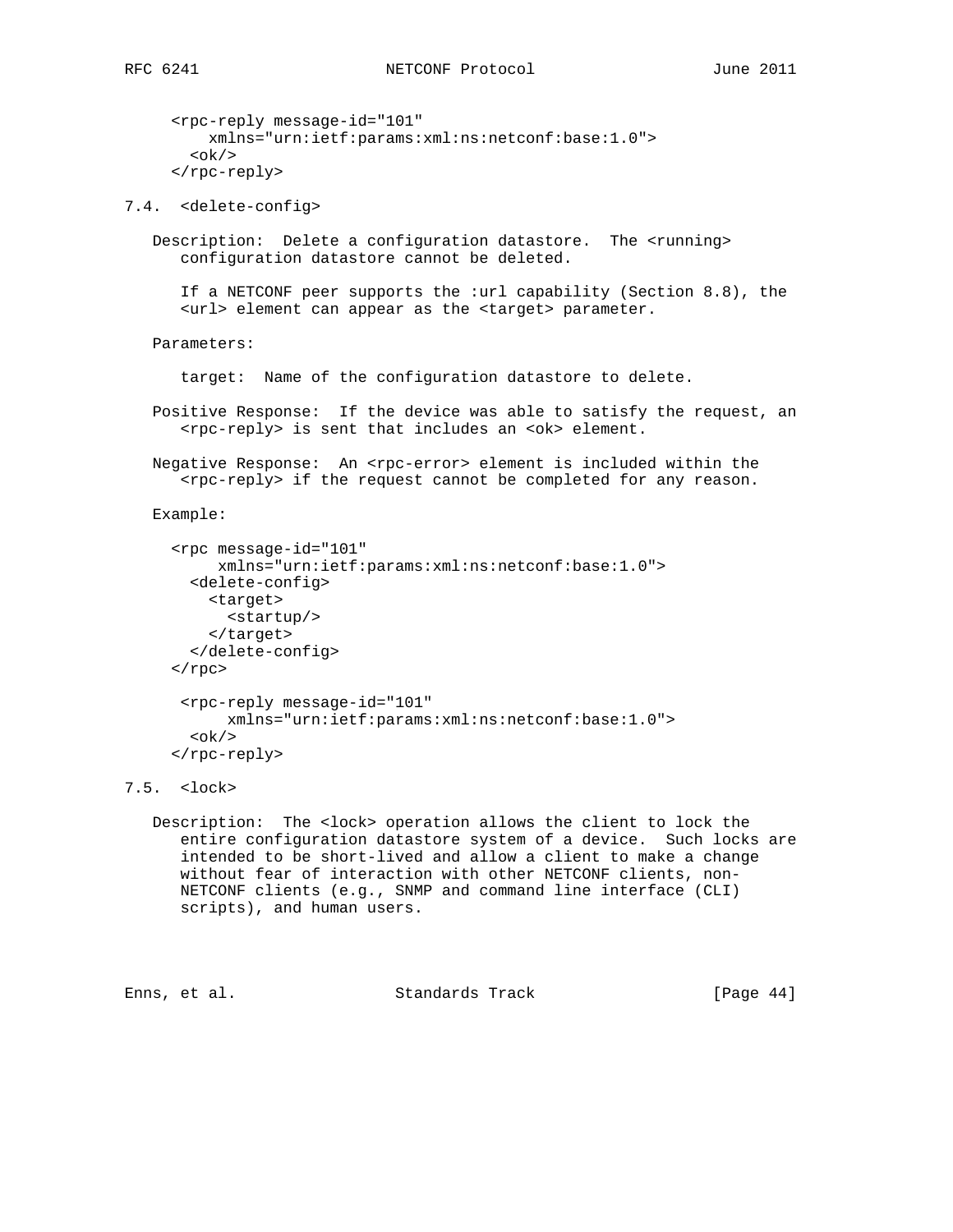An attempt to lock the configuration datastore MUST fail if an existing session or other entity holds a lock on any portion of the lock target.

 When the lock is acquired, the server MUST prevent any changes to the locked resource other than those requested by this session. SNMP and CLI requests to modify the resource MUST fail with an appropriate error.

 The duration of the lock is defined as beginning when the lock is acquired and lasting until either the lock is released or the NETCONF session closes. The session closure can be explicitly performed by the client, or implicitly performed by the server based on criteria such as failure of the underlying transport, simple inactivity timeout, or detection of abusive behavior on the part of the client. These criteria are dependent on the implementation and the underlying transport.

 The <lock> operation takes a mandatory parameter, <target>. The <target> parameter names the configuration datastore that will be locked. When a lock is active, using the <edit-config> operation on the locked configuration datastore and using the locked configuration as a target of the <copy-config> operation will be disallowed by any other NETCONF session. Additionally, the system will ensure that these locked configuration resources will not be modified by other non-NETCONF management operations such as SNMP and CLI. The <kill-session> operation can be used to force the release of a lock owned by another NETCONF session. It is beyond the scope of this document to define how to break locks held by other entities.

 A lock MUST NOT be granted if any of the following conditions is true:

- \* A lock is already held by any NETCONF session or another entity.
- \* The target configuration is <candidate>, it has already been modified, and these changes have not been committed or rolled back.
- \* The target configuration is <running>, and another NETCONF session has an ongoing confirmed commit (Section 8.4).

The server MUST respond with either an <ok> element or an <rpc-error>.

Enns, et al. Standards Track [Page 45]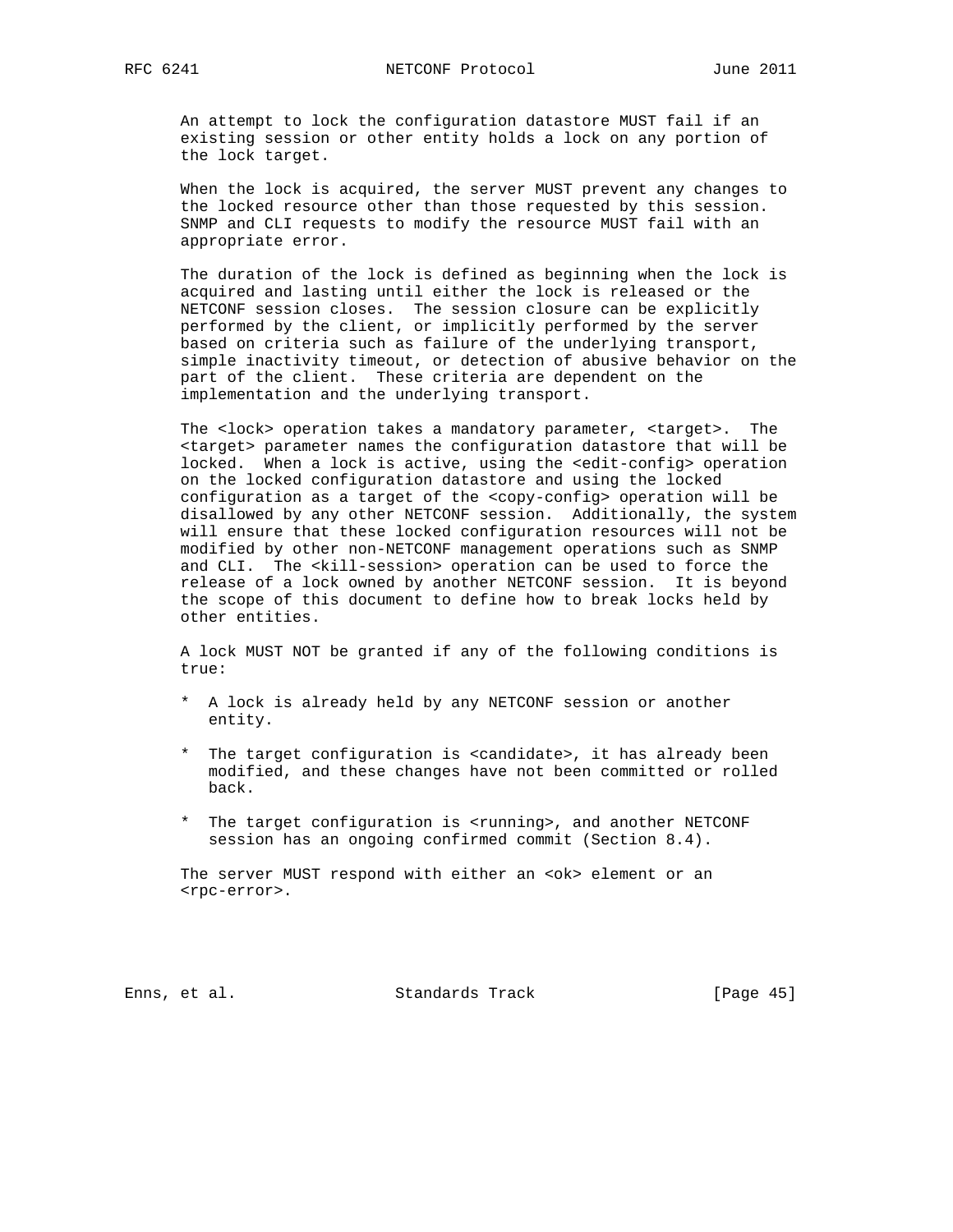RFC 6241 **NETCONF** Protocol June 2011

 A lock will be released by the system if the session holding the lock is terminated for any reason.

Parameters:

target: Name of the configuration datastore to lock.

- Positive Response: If the device was able to satisfy the request, an <rpc-reply> is sent that contains an <ok> element.
- Negative Response: An <rpc-error> element is included in the <rpc-reply> if the request cannot be completed for any reason.

 If the lock is already held, the <error-tag> element will be "lock-denied" and the <error-info> element will include the <session-id> of the lock owner. If the lock is held by a non- NETCONF entity, a <session-id> of 0 (zero) is included. Note that any other entity performing a lock on even a partial piece of a target will prevent a NETCONF lock (which is global) from being obtained on that target.

```
 Example: The following example shows a successful acquisition of a
   lock.
```

```
 <rpc message-id="101"
      xmlns="urn:ietf:params:xml:ns:netconf:base:1.0">
   <lock>
    <target>
       <running/>
     </target>
   </lock>
\langle rpc>
 <rpc-reply message-id="101"
      xmlns="urn:ietf:params:xml:ns:netconf:base:1.0">
   <ok/> <!-- lock succeeded -->
 </rpc-reply>
```
 Example: The following example shows a failed attempt to acquire a lock when the lock is already in use.

Enns, et al. Standards Track [Page 46]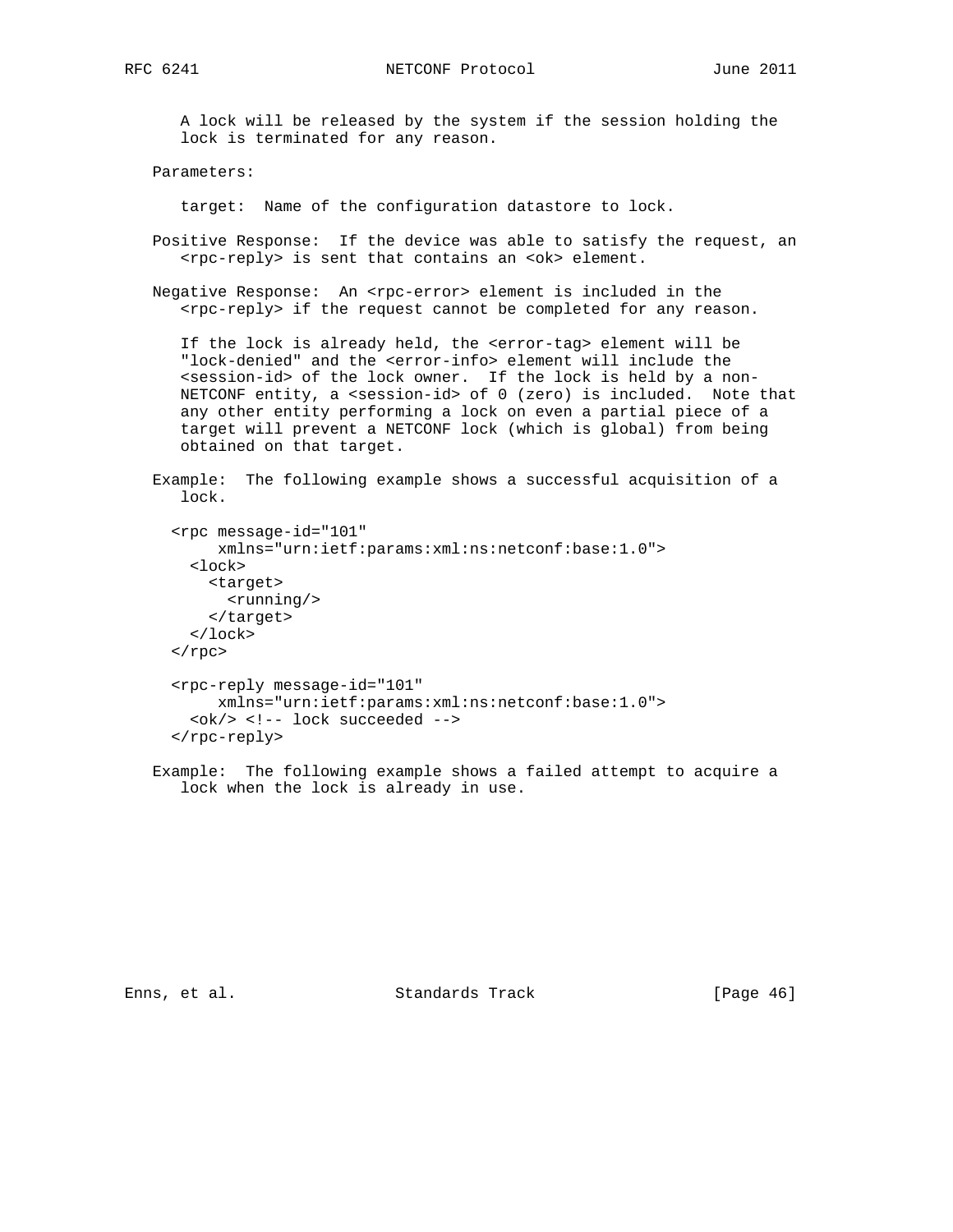```
 <rpc message-id="101"
      xmlns="urn:ietf:params:xml:ns:netconf:base:1.0">
   <lock>
     <target>
       <running/>
     </target>
   </lock>
\langle rpc>
 <rpc-reply message-id="101"
      xmlns="urn:ietf:params:xml:ns:netconf:base:1.0">
   <rpc-error> <!-- lock failed -->
     <error-type>protocol</error-type>
     <error-tag>lock-denied</error-tag>
     <error-severity>error</error-severity>
     <error-message>
      Lock failed, lock is already held
     </error-message>
     <error-info>
       <session-id>454</session-id>
       <!-- lock is held by NETCONF session 454 -->
     </error-info>
   </rpc-error>
 </rpc-reply>
```
# 7.6. <unlock>

 Description: The <unlock> operation is used to release a configuration lock, previously obtained with the <lock> operation.

 An <unlock> operation will not succeed if either of the following conditions is true:

- \* The specified lock is not currently active.
- \* The session issuing the <unlock> operation is not the same session that obtained the lock.

The server MUST respond with either an <ok> element or an <rpc-error>.

## Parameters:

target: Name of the configuration datastore to unlock.

```
 A NETCONF client is not permitted to unlock a configuration
 datastore that it did not lock.
```
Enns, et al. Standards Track [Page 47]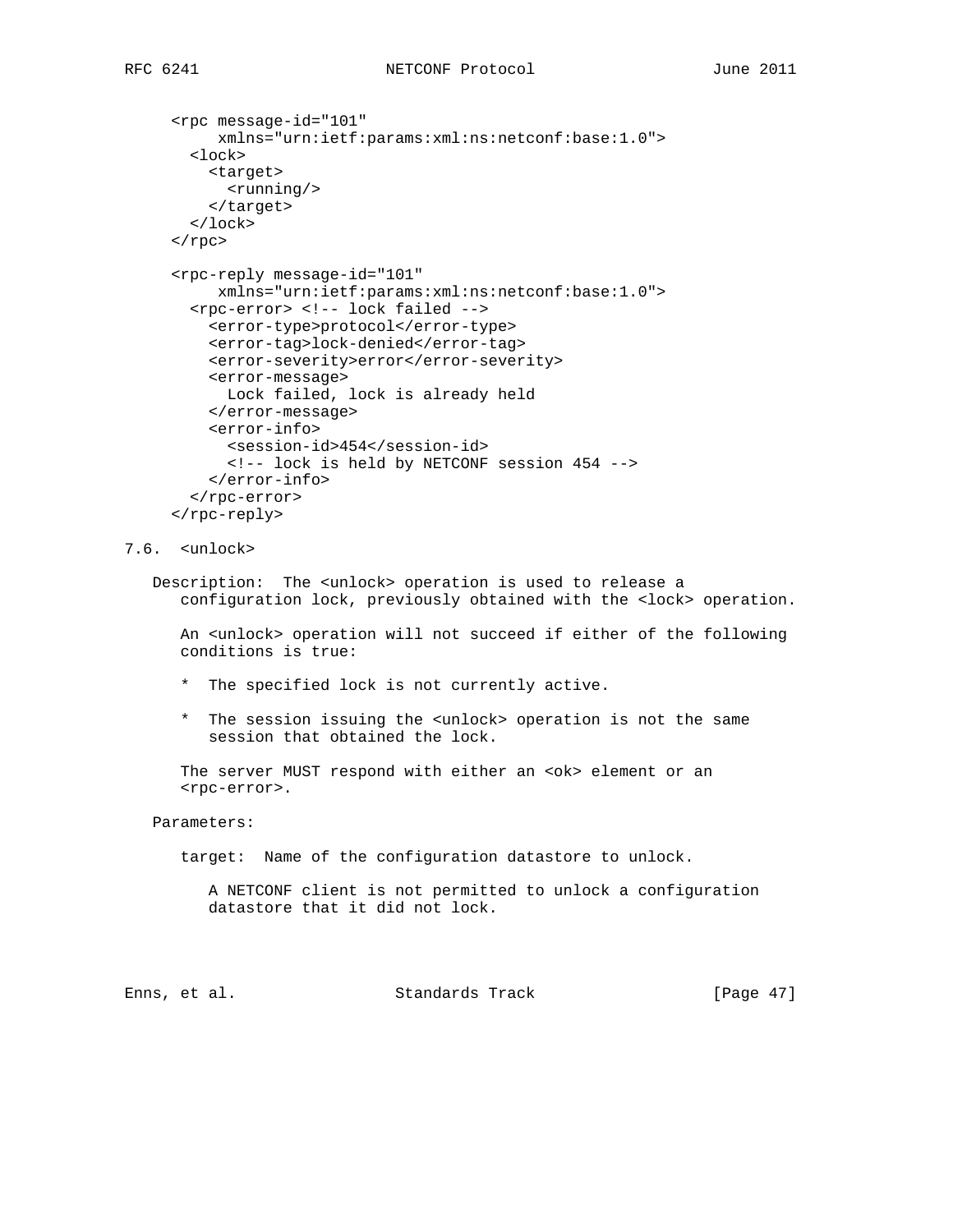Positive Response: If the device was able to satisfy the request, an <rpc-reply> is sent that contains an <ok> element.

Negative Response: An <rpc-error> element is included in the <rpc-reply> if the request cannot be completed for any reason.

## Example:

```
 <rpc message-id="101"
     xmlns="urn:ietf:params:xml:ns:netconf:base:1.0">
  <unlock>
    <target>
      <running/>
     </target>
   </unlock>
\langle rpc>
 <rpc-reply message-id="101"
     xmlns="urn:ietf:params:xml:ns:netconf:base:1.0">

 </rpc-reply>
```
#### 7.7. <get>

 Description: Retrieve running configuration and device state information.

Parameters:

 filter: This parameter specifies the portion of the system configuration and state data to retrieve. If this parameter is not present, all the device configuration and state information is returned.

 The <filter> element MAY optionally contain a "type" attribute. This attribute indicates the type of filtering syntax used within the <filter> element. The default filtering mechanism in NETCONF is referred to as subtree filtering and is described in Section 6. The value "subtree" explicitly identifies this type of filtering.

 If the NETCONF peer supports the :xpath capability (Section 8.9), the value "xpath" MAY be used to indicate that the "select" attribute of the <filter> element contains an XPath expression.

Enns, et al. Standards Track [Page 48]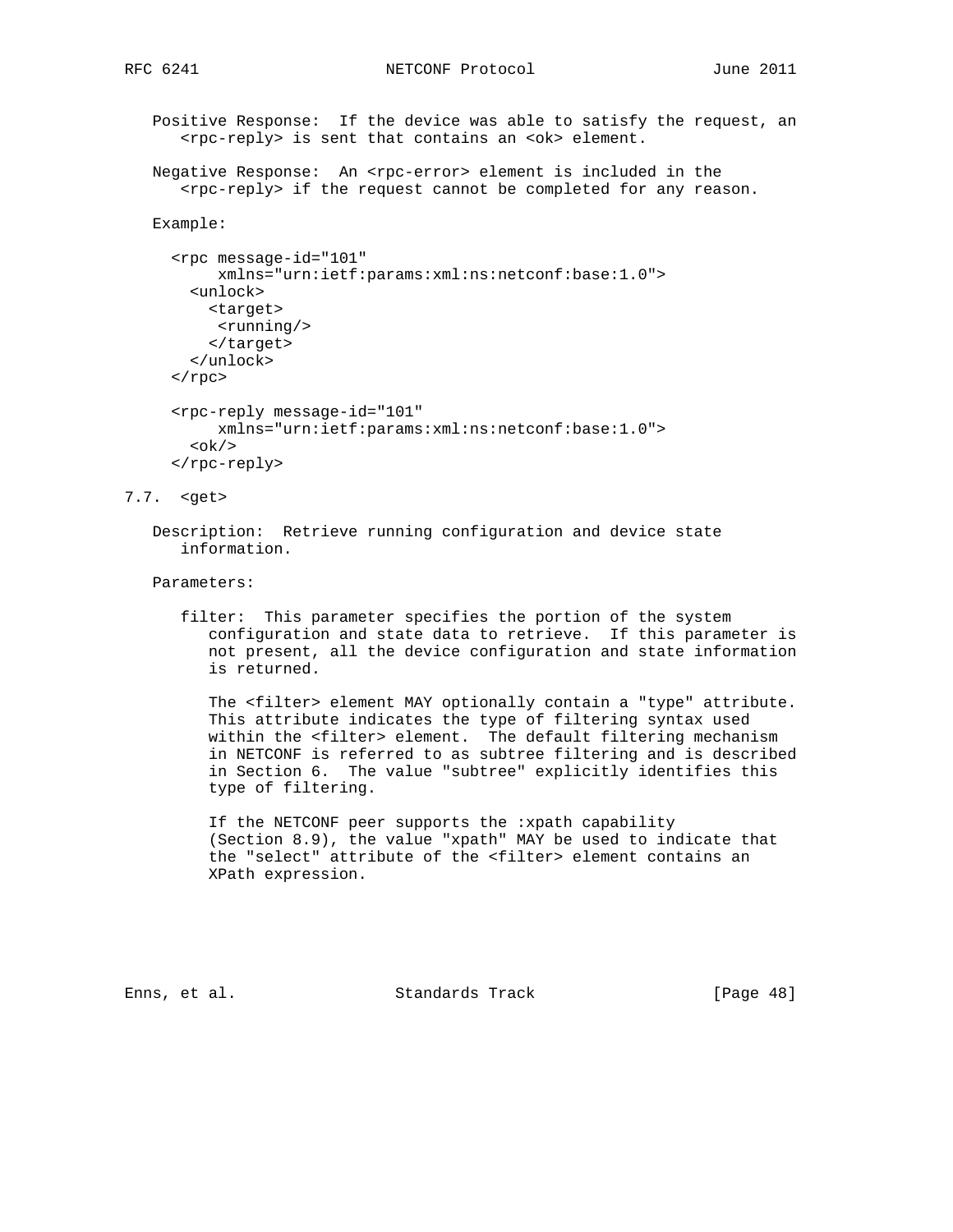# RFC 6241 **NETCONF** Protocol June 2011

 Positive Response: If the device was able to satisfy the request, an <rpc-reply> is sent. The <data> section contains the appropriate subset.

```
Negative Response: An <rpc-error> element is included in the
    <rpc-reply> if the request cannot be completed for any reason.
```

```
 Example:
```

```
 <rpc message-id="101"
      xmlns="urn:ietf:params:xml:ns:netconf:base:1.0">
   <get>
     <filter type="subtree">
       <top xmlns="http://example.com/schema/1.2/stats">
         <interfaces>
           <interface>
             <ifName>eth0</ifName>
           </interface>
         </interfaces>
       </top>
     </filter>
   </get>
\langle rpc>
 <rpc-reply message-id="101"
      xmlns="urn:ietf:params:xml:ns:netconf:base:1.0">
   <data>
     <top xmlns="http://example.com/schema/1.2/stats">
       <interfaces>
         <interface>
           <ifName>eth0</ifName>
           <ifInOctets>45621</ifInOctets>
           <ifOutOctets>774344</ifOutOctets>
         </interface>
       </interfaces>
     </top>
   </data>
 </rpc-reply>
```
7.8. <close-session>

Description: Request graceful termination of a NETCONF session.

When a NETCONF server receives a <close-session> request, it will gracefully close the session. The server will release any locks and resources associated with the session and gracefully close any associated connections. Any NETCONF requests received after a <close-session> request will be ignored.

Enns, et al. Standards Track [Page 49]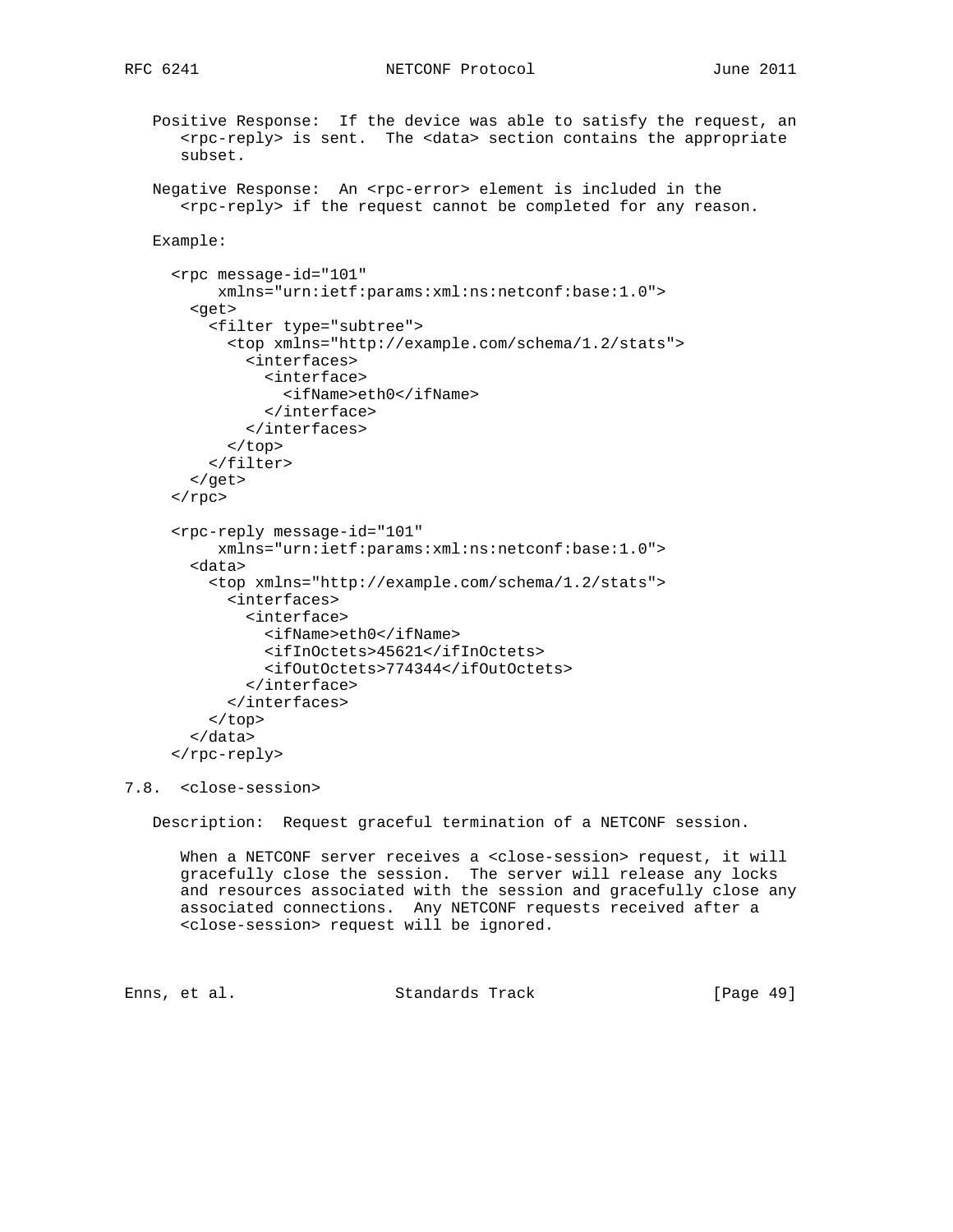Positive Response: If the device was able to satisfy the request, an <rpc-reply> is sent that includes an <ok> element.

Negative Response: An <rpc-error> element is included in the <rpc-reply> if the request cannot be completed for any reason.

Example:

```
 <rpc message-id="101"
     xmlns="urn:ietf:params:xml:ns:netconf:base:1.0">
   <close-session/>
\langle rpc>
 <rpc-reply message-id="101"
      xmlns="urn:ietf:params:xml:ns:netconf:base:1.0">

 </rpc-reply>
```
7.9. <kill-session>

Description: Force the termination of a NETCONF session.

When a NETCONF entity receives a <kill-session> request for an open session, it will abort any operations currently in process, release any locks and resources associated with the session, and close any associated connections.

 If a NETCONF server receives a <kill-session> request while processing a confirmed commit (Section 8.4), it MUST restore the configuration to its state before the confirmed commit was issued.

 Otherwise, the <kill-session> operation does not roll back configuration or other device state modifications made by the entity holding the lock.

Parameters:

 session-id: Session identifier of the NETCONF session to be terminated. If this value is equal to the current session ID, an "invalid-value" error is returned.

 Positive Response: If the device was able to satisfy the request, an <rpc-reply> is sent that includes an <ok> element.

Negative Response: An <rpc-error> element is included in the <rpc-reply> if the request cannot be completed for any reason.

Enns, et al. Standards Track [Page 50]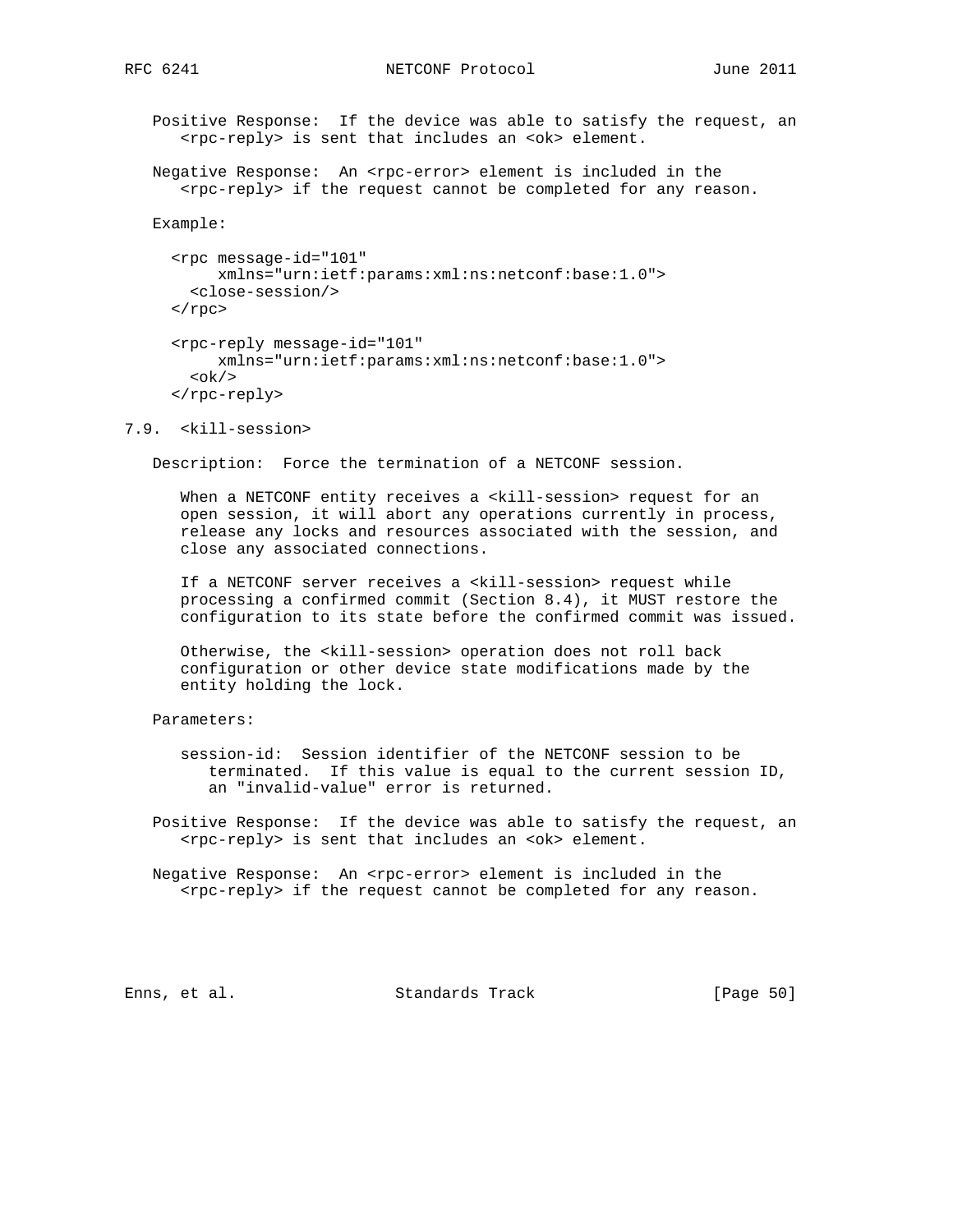```
 Example:
   <rpc message-id="101"
        xmlns="urn:ietf:params:xml:ns:netconf:base:1.0">
     <kill-session>
       <session-id>4</session-id>
     </kill-session>
  \langle rpc>
   <rpc-reply message-id="101"
        xmlns="urn:ietf:params:xml:ns:netconf:base:1.0">
    \langle \text{ok}/\rangle </rpc-reply>
```
8. Capabilities

 This section defines a set of capabilities that a client or a server MAY implement. Each peer advertises its capabilities by sending them during an initial capabilities exchange. Each peer needs to understand only those capabilities that it might use and MUST ignore any capability received from the other peer that it does not require or does not understand.

 Additional capabilities can be defined using the template in Appendix D. Future capability definitions can be published as standards by standards bodies or published as proprietary extensions.

 A NETCONF capability is identified with a URI. The base capabilities are defined using URNs following the method described in RFC 3553 [RFC3553]. Capabilities defined in this document have the following format:

urn:ietf:params:netconf:capability:{name}:1.x

 where {name} is the name of the capability. Capabilities are often referenced in discussions and email using the shorthand :{name}, or :{name}:{version} if the capability exists in multiple versions. For example, the foo capability would have the formal name "urn:ietf:params:netconf:capability:foo:1.0" and be called ":foo". The shorthand form MUST NOT be used inside the protocol.

# 8.1. Capabilities Exchange

 Capabilities are advertised in messages sent by each peer during session establishment. When the NETCONF session is opened, each peer (both client and server) MUST send a <hello> element containing a list of that peer's capabilities. Each peer MUST send at least the

Enns, et al. Standards Track [Page 51]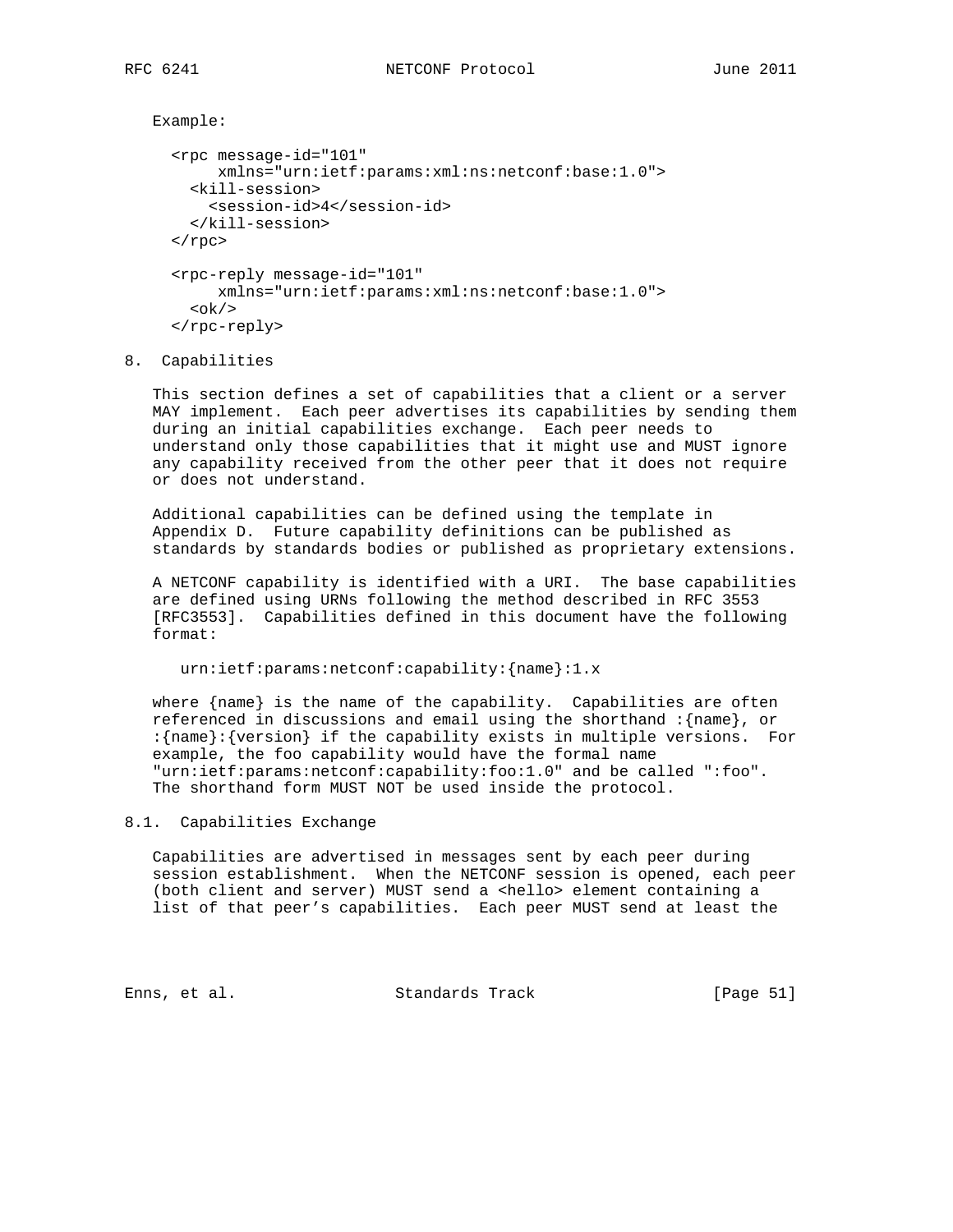base NETCONF capability, "urn:ietf:params:netconf:base:1.1". A peer MAY include capabilities for previous NETCONF versions, to indicate that it supports multiple protocol versions.

 Both NETCONF peers MUST verify that the other peer has advertised a common protocol version. When comparing protocol version capability URIs, only the base part is used, in the event any parameters are encoded at the end of the URI string. If no protocol version capability in common is found, the NETCONF peer MUST NOT continue the session. If more than one protocol version URI in common is present, then the highest numbered (most recent) protocol version MUST be used by both peers.

A server sending the <hello> element MUST include a <session-id> element containing the session ID for this NETCONF session. A client sending the <hello> element MUST NOT include a <session-id> element.

A server receiving a <hello> message with a <session-id> element MUST terminate the NETCONF session. Similarly, a client that does not receive a <session-id> element in the server's <hello> message MUST terminate the NETCONF session (without first sending a <close-session>).

 In the following example, a server advertises the base NETCONF capability, one NETCONF capability defined in the base NETCONF document, and one implementation-specific capability.

```
 <hello xmlns="urn:ietf:params:xml:ns:netconf:base:1.0">
   <capabilities>
     <capability>
      urn:ietf:params:netconf:base:1.1
     </capability>
     <capability>
      urn:ietf:params:netconf:capability:startup:1.0
     </capability>
     <capability>
       http://example.net/router/2.3/myfeature
     </capability>
   </capabilities>
   <session-id>4</session-id>
 </hello>
```
Each peer sends its <hello> element simultaneously as soon as the connection is open. A peer MUST NOT wait to receive the capability set from the other side before sending its own set.

Enns, et al. Standards Track [Page 52]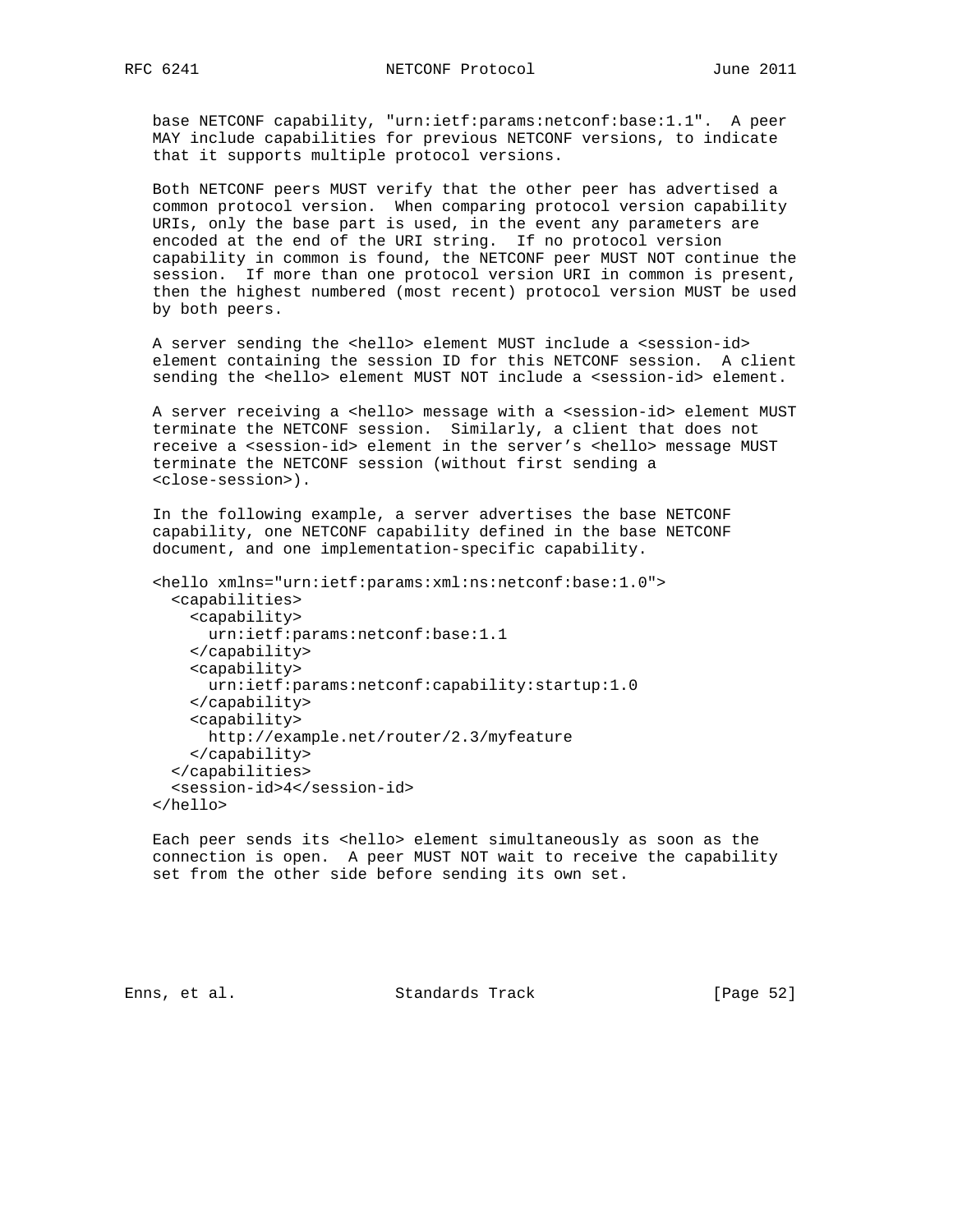# 8.2. Writable-Running Capability

#### 8.2.1. Description

 The :writable-running capability indicates that the device supports direct writes to the <running> configuration datastore. In other words, the device supports <edit-config> and <copy-config> operations where the <running> configuration is the target.

8.2.2. Dependencies

None.

8.2.3. Capability Identifier

 The :writable-running capability is identified by the following capability string:

urn:ietf:params:netconf:capability:writable-running:1.0

8.2.4. New Operations

None.

- 8.2.5. Modifications to Existing Operations
- 8.2.5.1. <edit-config>

The :writable-running capability modifies the <edit-config> operation to accept the <running> element as a <target>.

8.2.5.2. <copy-config>

 The :writable-running capability modifies the <copy-config> operation to accept the <running> element as a <target>.

8.3. Candidate Configuration Capability

## 8.3.1. Description

 The candidate configuration capability, :candidate, indicates that the device supports a candidate configuration datastore, which is used to hold configuration data that can be manipulated without impacting the device's current configuration. The candidate configuration is a full configuration data set that serves as a work place for creating and manipulating configuration data. Additions, deletions, and changes can be made to this data to construct the

Enns, et al. Standards Track [Page 53]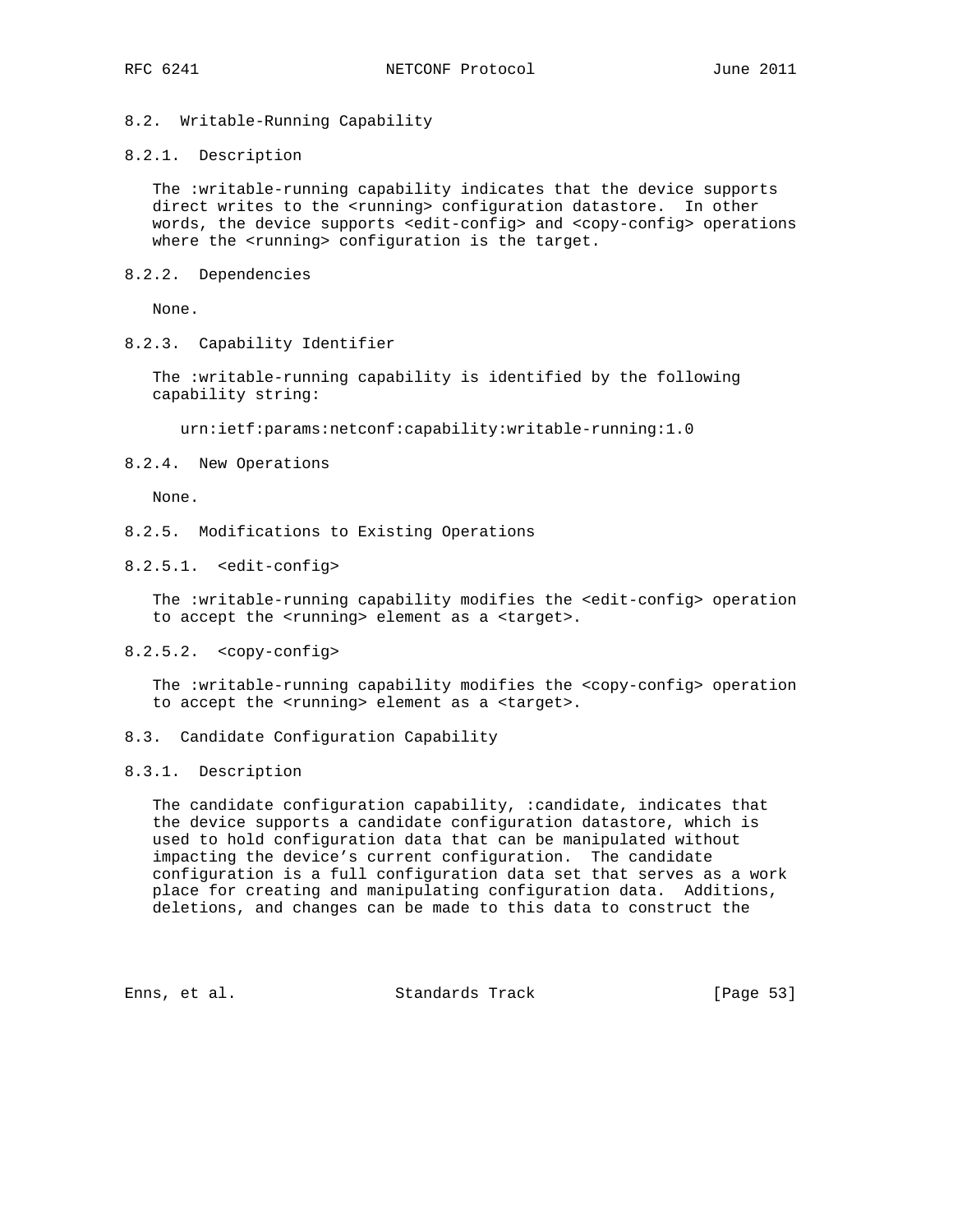desired configuration data. A <commit> operation MAY be performed at any time that causes the device's running configuration to be set to the value of the candidate configuration.

 The <commit> operation effectively sets the running configuration to the current contents of the candidate configuration. While it could be modeled as a simple copy, it is done as a distinct operation for a number of reasons. In keeping high-level concepts as first-class operations, we allow developers to see more clearly both what the client is requesting and what the server must perform. This keeps the intentions more obvious, the special cases less complex, and the interactions between operations more straightforward. For example, the :confirmed-commit:1.1 capability (Section 8.4) would make no sense as a "copy confirmed" operation.

 The candidate configuration can be shared among multiple sessions. Unless a client has specific information that the candidate configuration is not shared, it MUST assume that other sessions are able to modify the candidate configuration at the same time. It is therefore prudent for a client to lock the candidate configuration before modifying it.

 The client can discard any uncommitted changes to the candidate configuration by executing the <discard-changes> operation. This operation reverts the contents of the candidate configuration to the contents of the running configuration.

8.3.2. Dependencies

None.

8.3.3. Capability Identifier

 The :candidate capability is identified by the following capability string:

urn:ietf:params:netconf:capability:candidate:1.0

- 8.3.4. New Operations
- 8.3.4.1. <commit>

Description:

 When the candidate configuration's content is complete, the configuration data can be committed, publishing the data set to the rest of the device and requesting the device to conform to the behavior described in the new configuration.

Enns, et al. Standards Track [Page 54]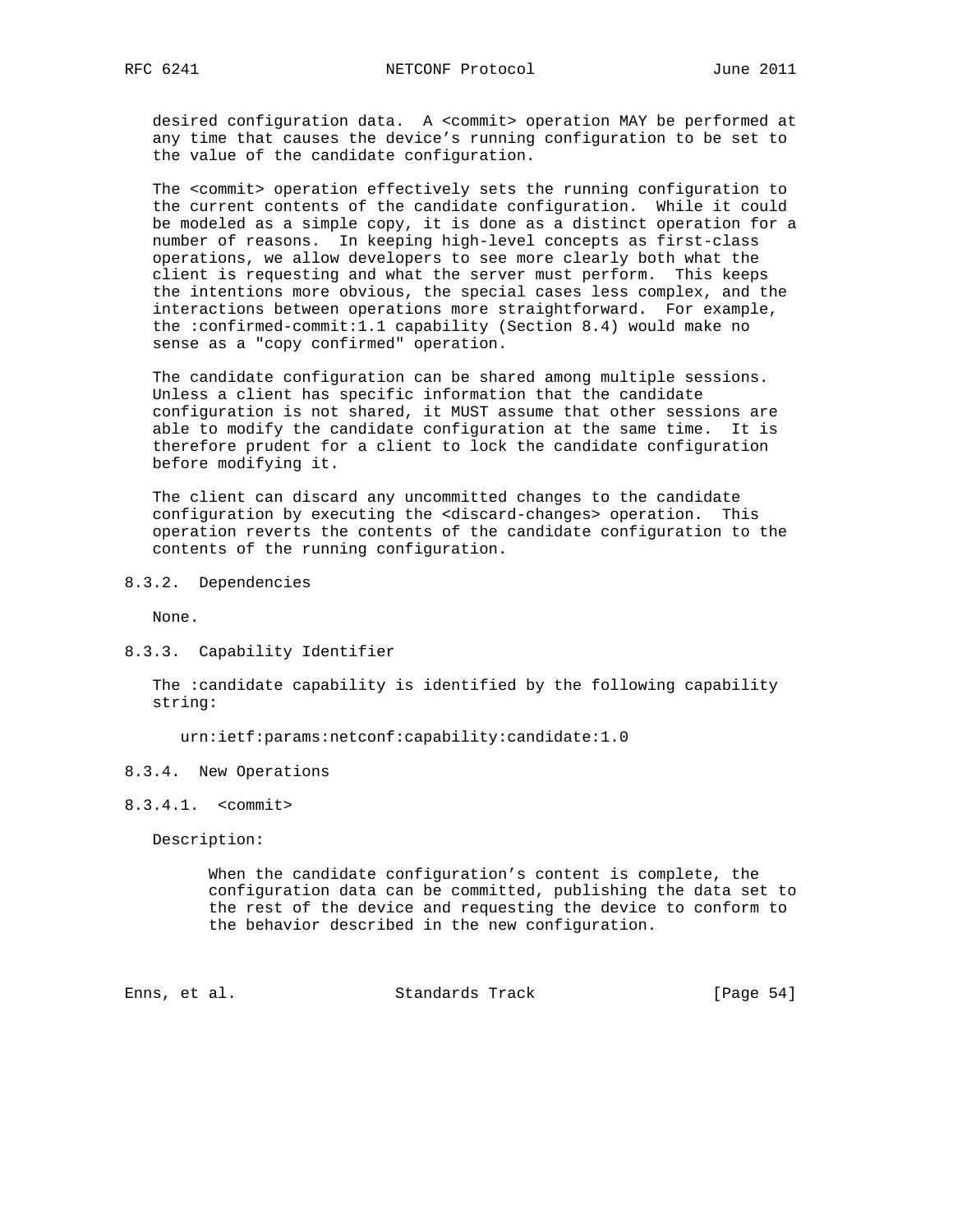To commit the candidate configuration as the device's new current configuration, use the <commit> operation.

 The <commit> operation instructs the device to implement the configuration data contained in the candidate configuration. If the device is unable to commit all of the changes in the candidate configuration datastore, then the running configuration MUST remain unchanged. If the device does succeed in committing, the running configuration MUST be updated with the contents of the candidate configuration.

 If the running or candidate configuration is currently locked by a different session, the <commit> operation MUST fail with an <error-tag> value of "in-use".

 If the system does not have the :candidate capability, the <commit> operation is not available.

Positive Response:

If the device was able to satisfy the request, an <rpc-reply> is sent that contains an <ok> element.

Negative Response:

An <rpc-error> element is included in the <rpc-reply> if the request cannot be completed for any reason.

Example:

```
 <rpc message-id="101"
     xmlns="urn:ietf:params:xml:ns:netconf:base:1.0">
   <commit/>
 </rpc>
 <rpc-reply message-id="101"
     xmlns="urn:ietf:params:xml:ns:netconf:base:1.0">

 </rpc-reply>
```
8.3.4.2. <discard-changes>

 If the client decides that the candidate configuration is not to be committed, the <discard-changes> operation can be used to revert the candidate configuration to the current running configuration.

Enns, et al. Standards Track [Page 55]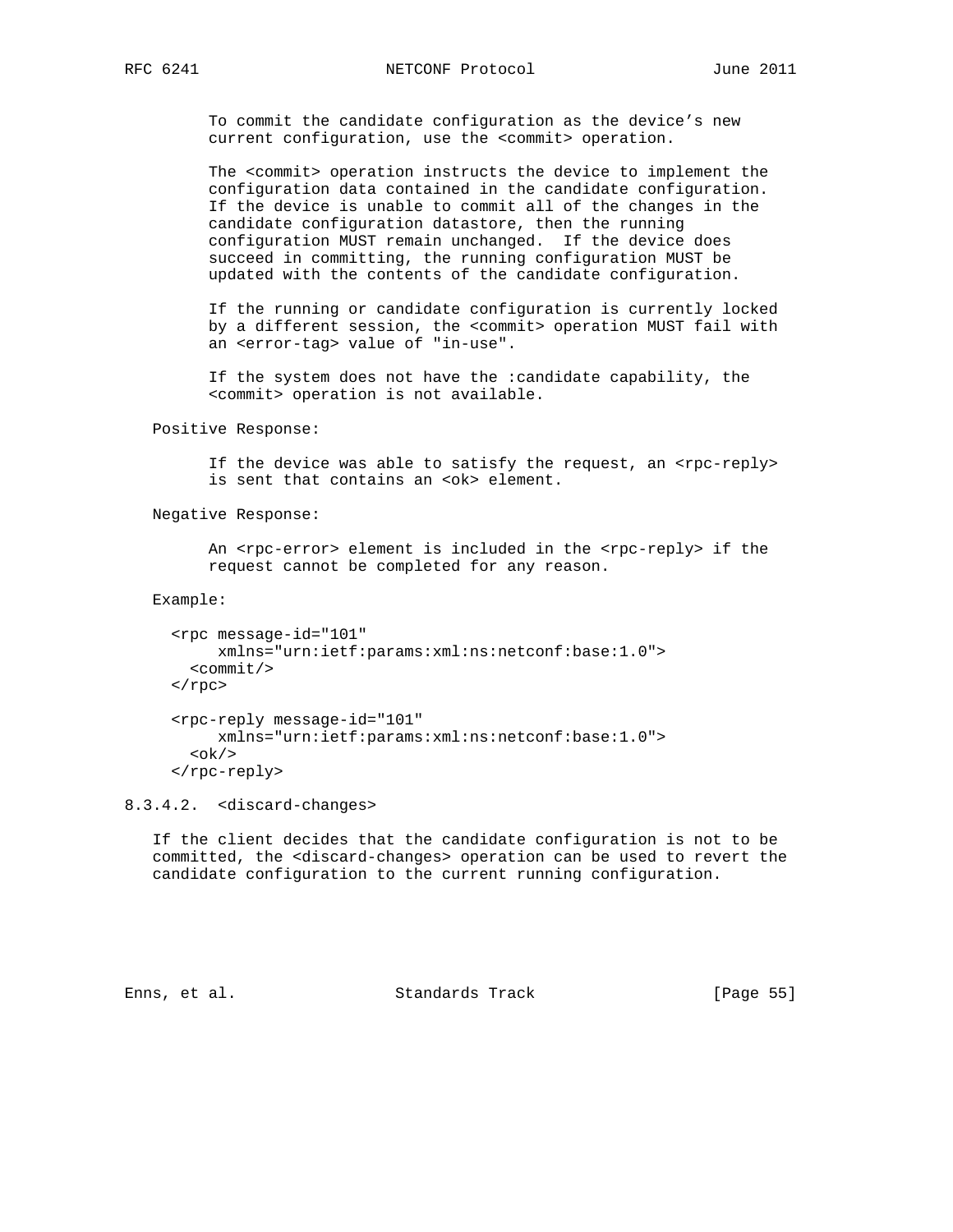```
 <rpc message-id="101"
      xmlns="urn:ietf:params:xml:ns:netconf:base:1.0">
   <discard-changes/>
\langle rpc>
```
 This operation discards any uncommitted changes by resetting the candidate configuration with the content of the running configuration.

8.3.5. Modifications to Existing Operations

8.3.5.1. <get-config>, <edit-config>, <copy-config>, and <validate>

 The candidate configuration can be used as a source or target of any <get-config>, <edit-config>, <copy-config>, or <validate> operation as a <source> or <target> parameter. The <candidate> element is used to indicate the candidate configuration:

```
 <rpc message-id="101"
      xmlns="urn:ietf:params:xml:ns:netconf:base:1.0">
   <get-config>
     <source>
       <candidate/>
     </source>
   </get-config>
\langle rpc>
```
8.3.5.2. <lock> and <unlock>

 The candidate configuration can be locked using the <lock> operation with the <candidate> element as the <target> parameter:

```
 <rpc message-id="101"
      xmlns="urn:ietf:params:xml:ns:netconf:base:1.0">
   <lock>
     <target>
       <candidate/>
     </target>
   </lock>
\langle rpc>
```
 Similarly, the candidate configuration is unlocked using the <candidate> element as the <target> parameter:

Enns, et al. Standards Track [Page 56]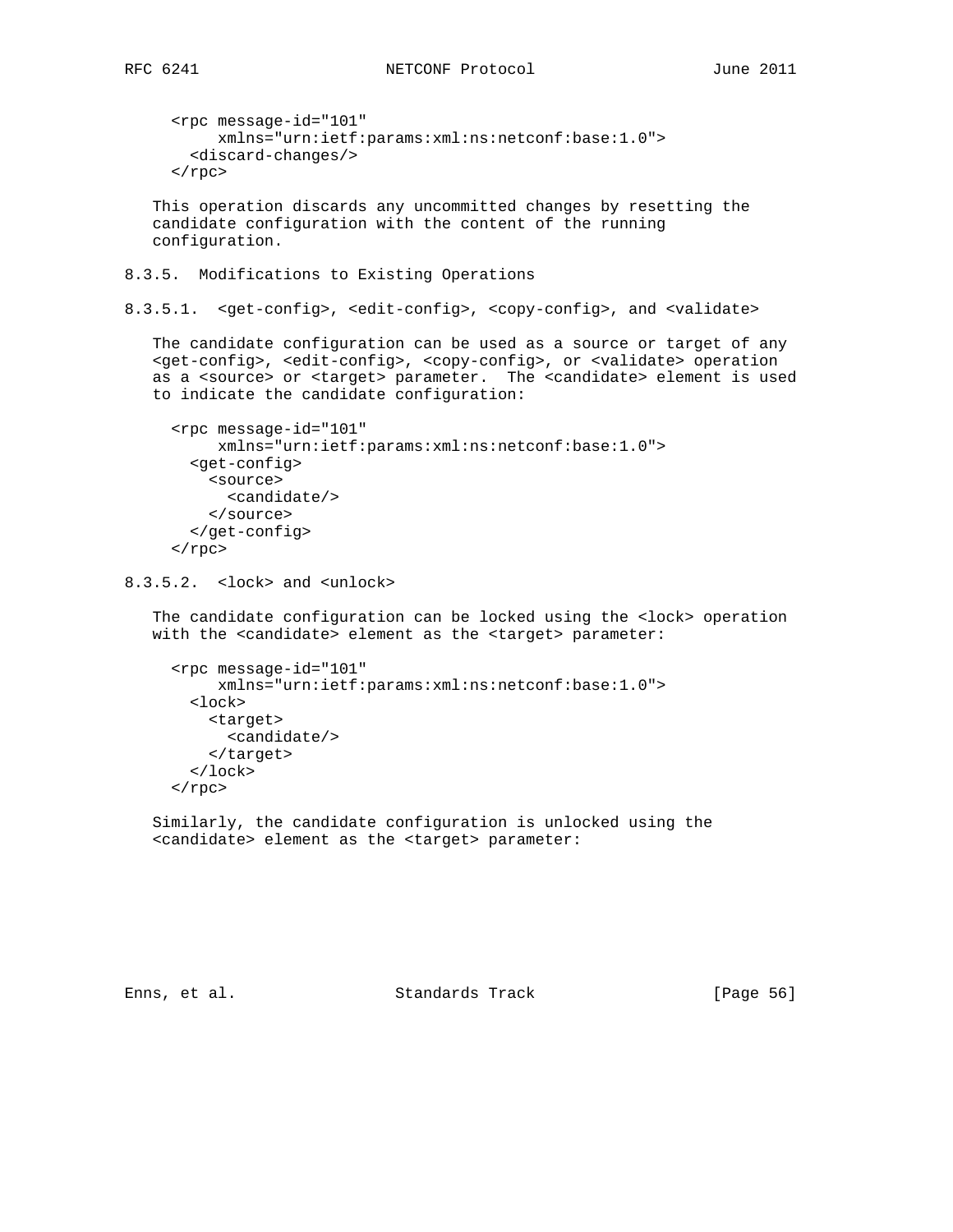```
 <rpc message-id="101"
      xmlns="urn:ietf:params:xml:ns:netconf:base:1.0">
   <unlock>
    <target>
       <candidate/>
     </target>
   </unlock>
\langle rpc>
```
 When a client fails with outstanding changes to the candidate configuration, recovery can be difficult. To facilitate easy recovery, any outstanding changes are discarded when the lock is released, whether explicitly with the <unlock> operation or implicitly from session failure.

# 8.4. Confirmed Commit Capability

## 8.4.1. Description

 The :confirmed-commit:1.1 capability indicates that the server will support the <cancel-commit> operation and the <confirmed>, <confirm-timeout>, <persist>, and <persist-id> parameters for the <commit> operation. See Section 8.3 for further details on the <commit> operation.

 A confirmed <commit> operation MUST be reverted if a confirming commit is not issued within the timeout period (by default 600 seconds = 10 minutes). The confirming commit is a <commit> operation without the <confirmed> parameter. The timeout period can be adjusted with the <confirm-timeout> parameter. If a follow-up confirmed <commit> operation is issued before the timer expires, the timer is reset to the new value (600 seconds by default). Both the confirming commit and a follow-up confirmed <commit> operation MAY introduce additional changes to the configuration.

 If the <persist> element is not given in the confirmed commit operation, any follow-up commit and the confirming commit MUST be issued on the same session that issued the confirmed commit. If the <persist> element is given in the confirmed <commit> operation, a follow-up commit and the confirming commit can be given on any session, and they MUST include a <persist-id> element with a value equal to the given value of the <persist> element.

 If the server also advertises the :startup capability, a <copy-config> from running to startup is also necessary to save the changes to startup.

Enns, et al. Standards Track [Page 57]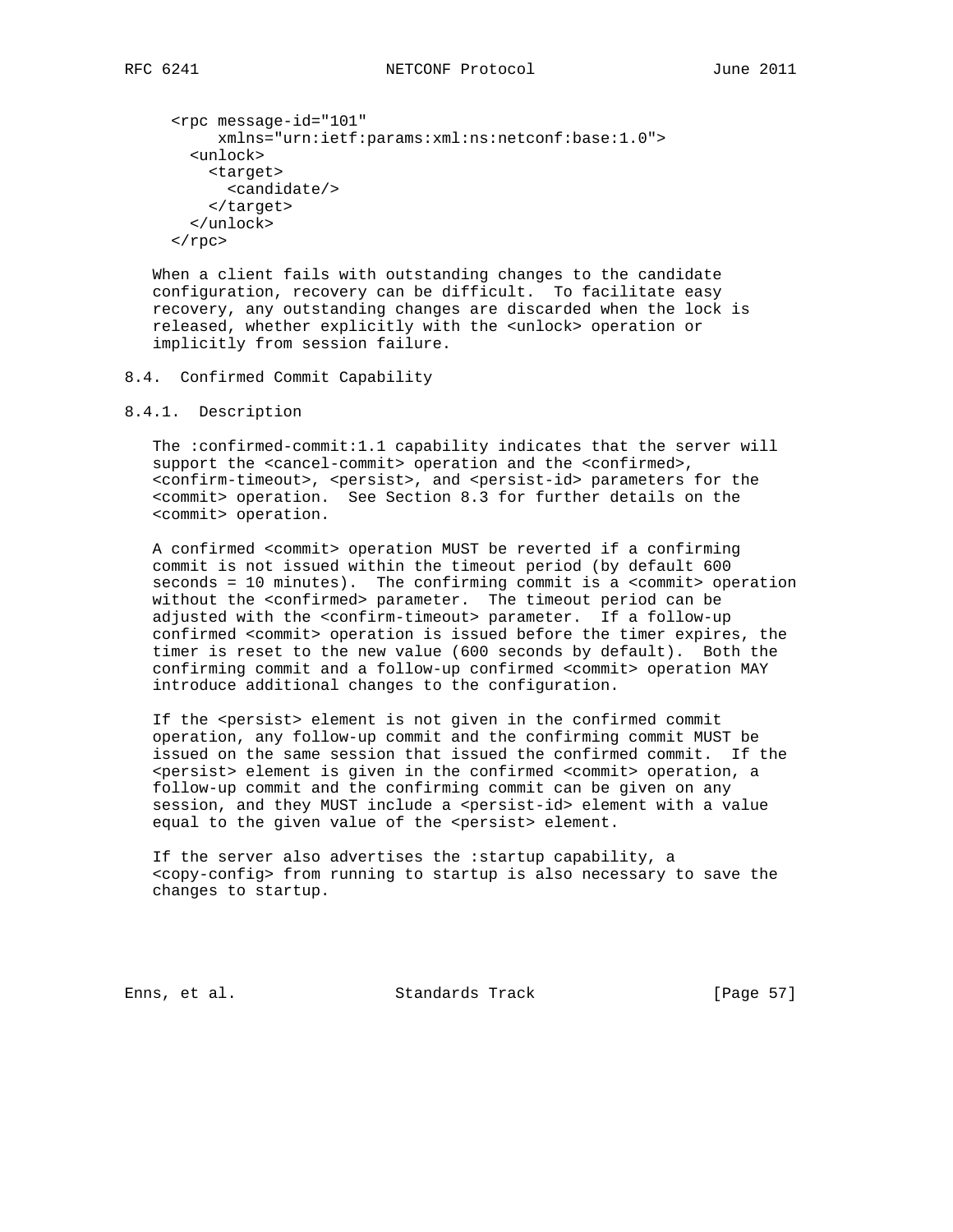If the session issuing the confirmed commit is terminated for any reason before the confirm timeout expires, the server MUST restore the configuration to its state before the confirmed commit was issued, unless the confirmed commit also included a <persist> element.

 If the device reboots for any reason before the confirm timeout expires, the server MUST restore the configuration to its state before the confirmed commit was issued.

 If a confirming commit is not issued, the device will revert its configuration to the state prior to the issuance of the confirmed commit. To cancel a confirmed commit and revert changes without waiting for the confirm timeout to expire, the client can explicitly restore the configuration to its state before the confirmed commit was issued, by using the <cancel-commit> operation.

 For shared configurations, this feature can cause other configuration changes (for example, via other NETCONF sessions) to be inadvertently altered or removed, unless the configuration locking feature is used (in other words, the lock is obtained before the <edit-config> operation is started). Therefore, it is strongly suggested that in order to use this feature with shared configuration datastores, configuration locking SHOULD also be used.

 Version 1.0 of this capability was defined in [RFC4741]. Version 1.1 is defined in this document, and extends version 1.0 by adding a new operation, <cancel-commit>, and two new optional parameters, <persist> and <persist-id>. For backwards compatibility with old clients, servers conforming to this specification MAY advertise version 1.0 in addition to version 1.1.

# 8.4.2. Dependencies

 The :confirmed-commit:1.1 capability is only relevant if the :candidate capability is also supported.

#### 8.4.3. Capability Identifier

 The :confirmed-commit:1.1 capability is identified by the following capability string:

urn:ietf:params:netconf:capability:confirmed-commit:1.1

Enns, et al. Standards Track [Page 58]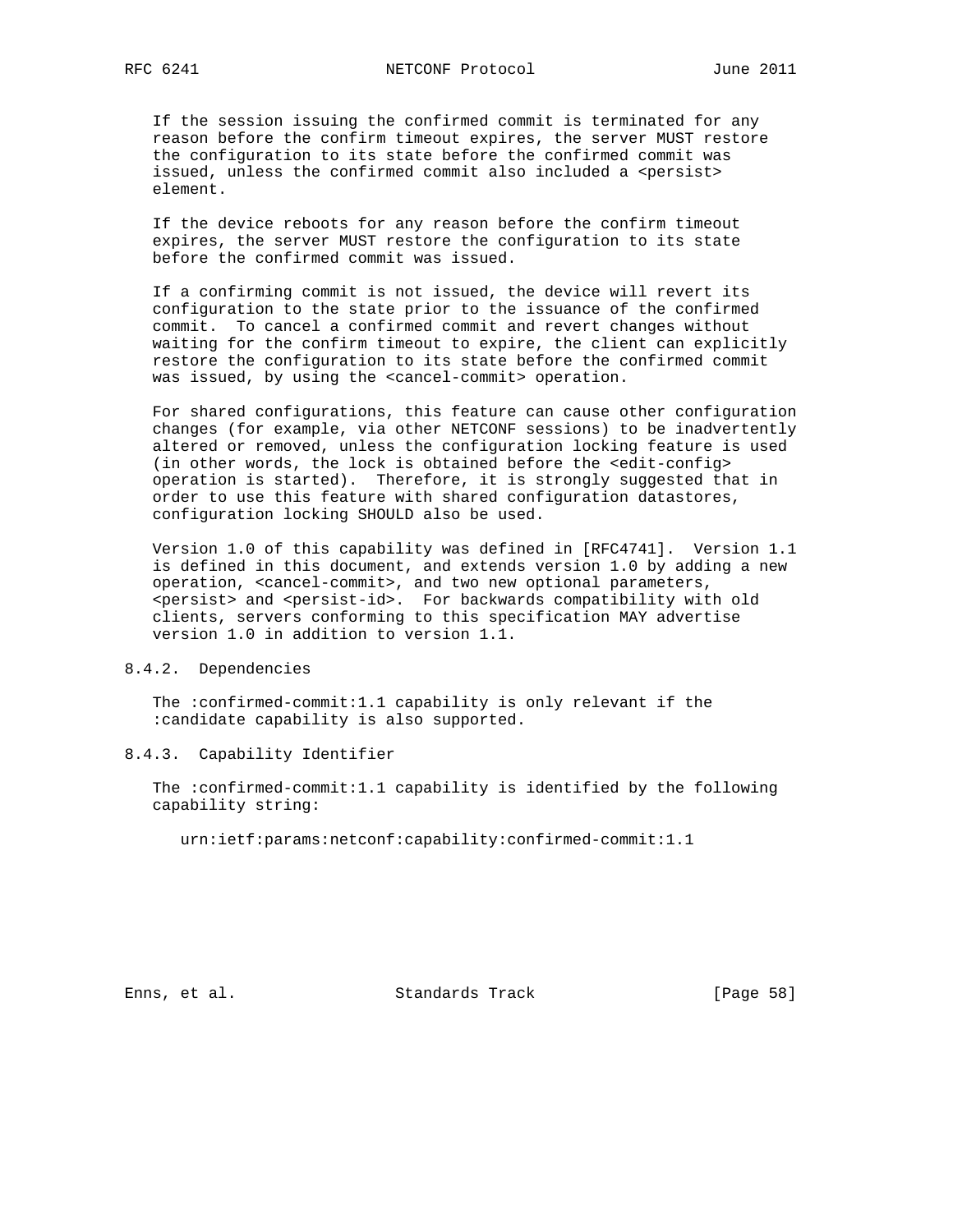# 8.4.4. New Operations

```
8.4.4.1. <cancel-commit>
```
Description:

Cancels an ongoing confirmed commit. If the <persist-id> parameter is not given, the <cancel-commit> operation MUST be issued on the same session that issued the confirmed commit.

```
 Parameters:
```

```
 persist-id:
```
 Cancels a persistent confirmed commit. The value MUST be equal to the value given in the <persist> parameter to the <commit> operation. If the value does not match, the operation fails with an "invalid-value" error.

Positive Response:

If the device was able to satisfy the request, an <rpc-reply> is sent that contains an <ok> element.

Negative Response:

An <rpc-error> element is included in the <rpc-reply> if the request cannot be completed for any reason.

Example:

```
 <rpc message-id="101"
     xmlns="urn:ietf:params:xml:ns:netconf:base:1.0">
   <commit>
     <confirmed/>
   </commit>
\langle rpc>
 <rpc-reply message-id="101"
     xmlns="urn:ietf:params:xml:ns:netconf:base:1.0">

 </rpc-reply>
 <rpc message-id="102"
      xmlns="urn:ietf:params:xml:ns:netconf:base:1.0">
  <cancel-commit/>
\langle rpc>
```
Enns, et al. Standards Track [Page 59]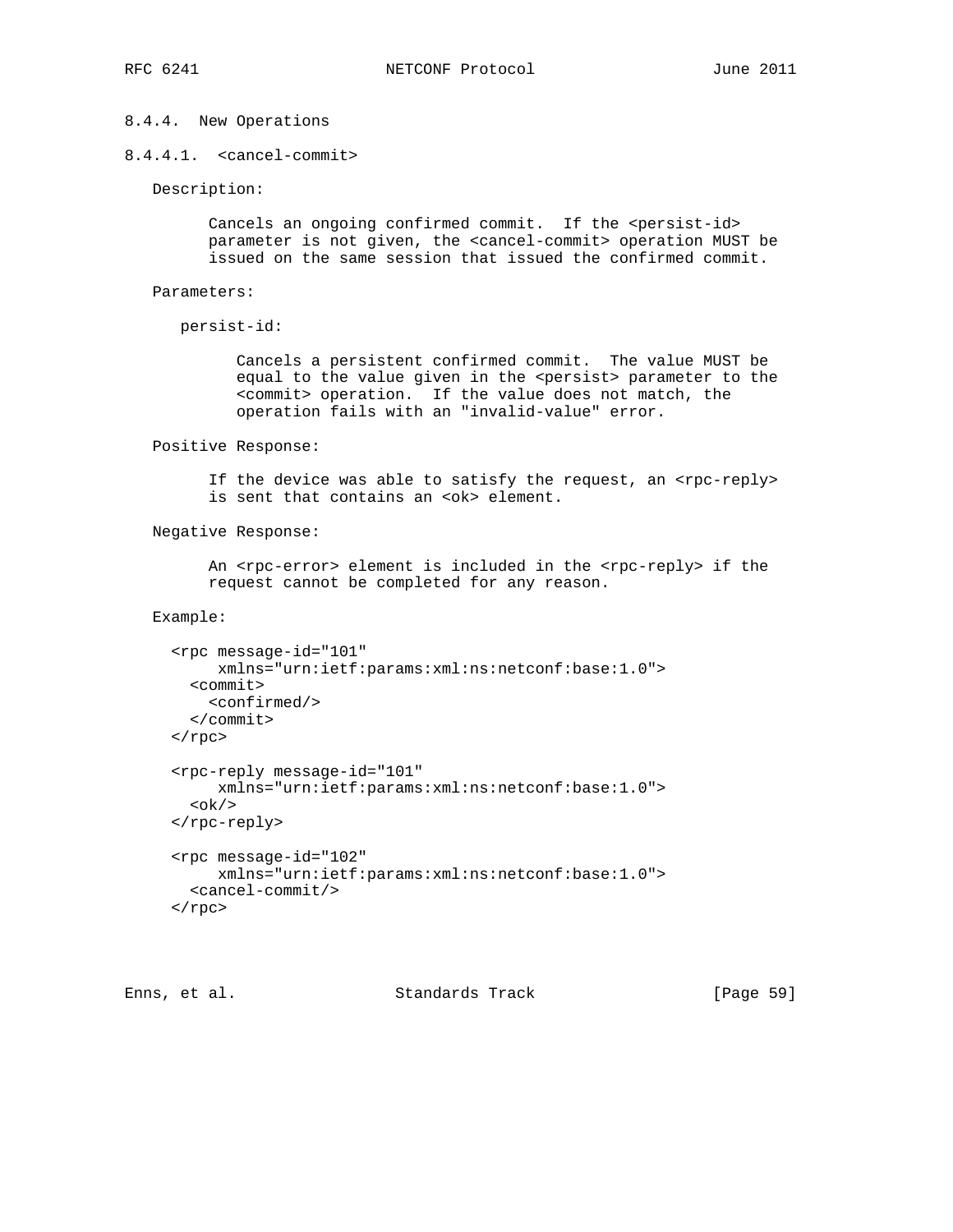```
 <rpc-reply message-id="102"
     xmlns="urn:ietf:params:xml:ns:netconf:base:1.0">

 </rpc-reply>
```
8.4.5. Modifications to Existing Operations

8.4.5.1. <commit>

 The :confirmed-commit:1.1 capability allows 4 additional parameters to the <commit> operation.

Parameters:

confirmed:

Perform a confirmed <commit> operation.

confirm-timeout:

 Timeout period for confirmed commit, in seconds. If unspecified, the confirm timeout defaults to 600 seconds.

persist:

 Make the confirmed commit survive a session termination, and set a token on the ongoing confirmed commit.

persist-id:

 Used to issue a follow-up confirmed commit or a confirming commit from any session, with the token from the previous <commit> operation.

#### Example:

```
 <rpc message-id="101"
      xmlns="urn:ietf:params:xml:ns:netconf:base:1.0">
   <commit>
     <confirmed/>
     <confirm-timeout>120</confirm-timeout>
   </commit>
\langle rpc>
 <rpc-reply message-id="101"
     xmlns="urn:ietf:params:xml:ns:netconf:base:1.0">

 </rpc-reply>
```
Enns, et al. Standards Track [Page 60]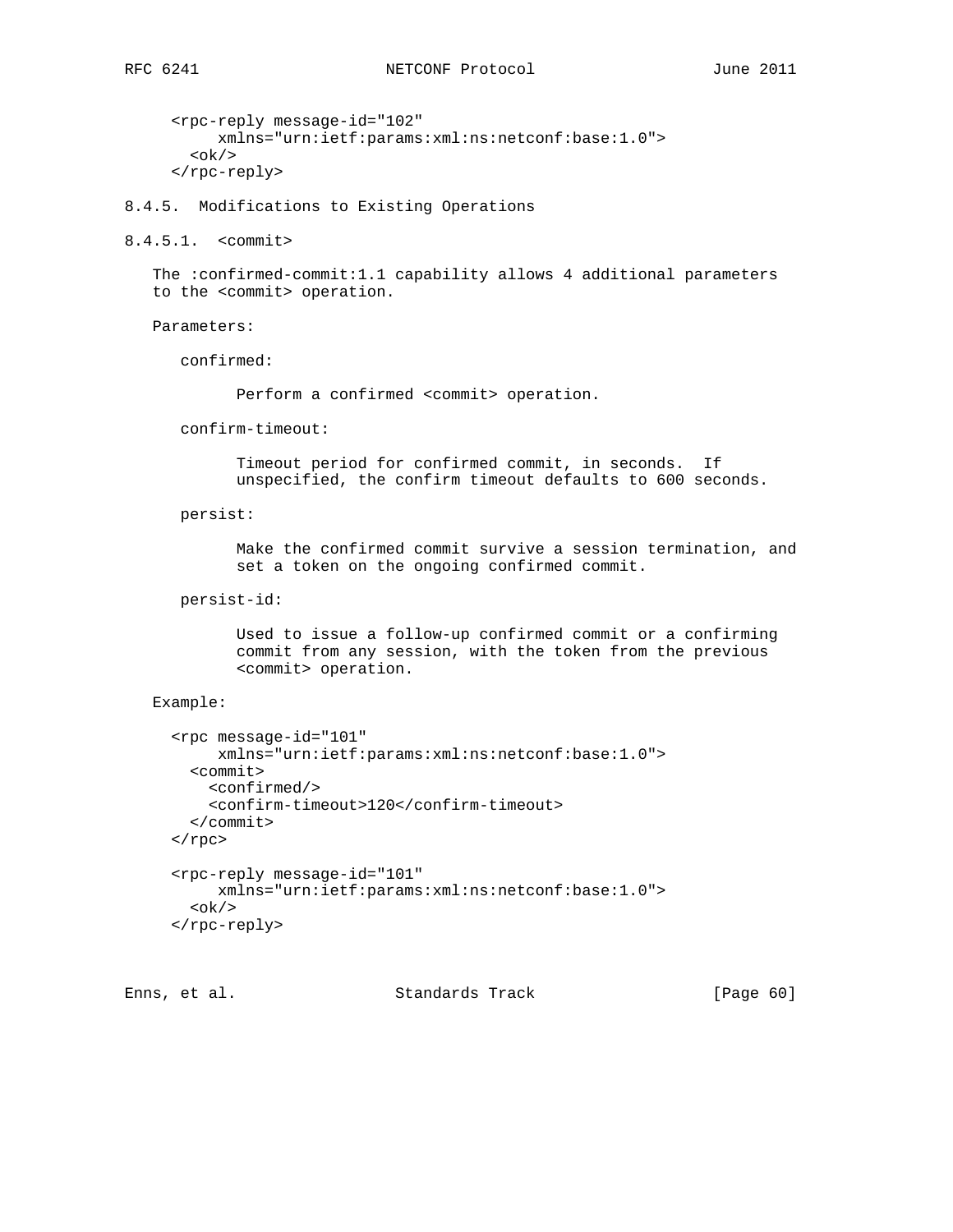```
 Example:
```

```
 <!-- start a persistent confirmed-commit -->
 <rpc message-id="101"
      xmlns="urn:ietf:params:xml:ns:netconf:base:1.0">
  <commit>
    <confirmed/>
     <persist>IQ,d4668</persist>
   </commit>
\langle rpc>
 <rpc-reply message-id="101"
     xmlns="urn:ietf:params:xml:ns:netconf:base:1.0">

 </rpc-reply>
 <!-- confirm the persistent confirmed-commit,
     possibly from another session -->
 <rpc message-id="102"
     xmlns="urn:ietf:params:xml:ns:netconf:base:1.0">
   <commit>
     <persist-id>IQ,d4668</persist-id>
   </commit>
\langle rpc>
 <rpc-reply message-id="102"
      xmlns="urn:ietf:params:xml:ns:netconf:base:1.0">

 </rpc-reply>
```
- 8.5. Rollback-on-Error Capability
- 8.5.1. Description

 This capability indicates that the server will support the "rollback-on-error" value in the <error-option> parameter to the <edit-config> operation.

 For shared configurations, this feature can cause other configuration changes (for example, via other NETCONF sessions) to be inadvertently altered or removed, unless the configuration locking feature is used (in other words, the lock is obtained before the <edit-config> operation is started). Therefore, it is strongly suggested that in order to use this feature with shared configuration datastores, configuration locking also be used.

Enns, et al. Standards Track [Page 61]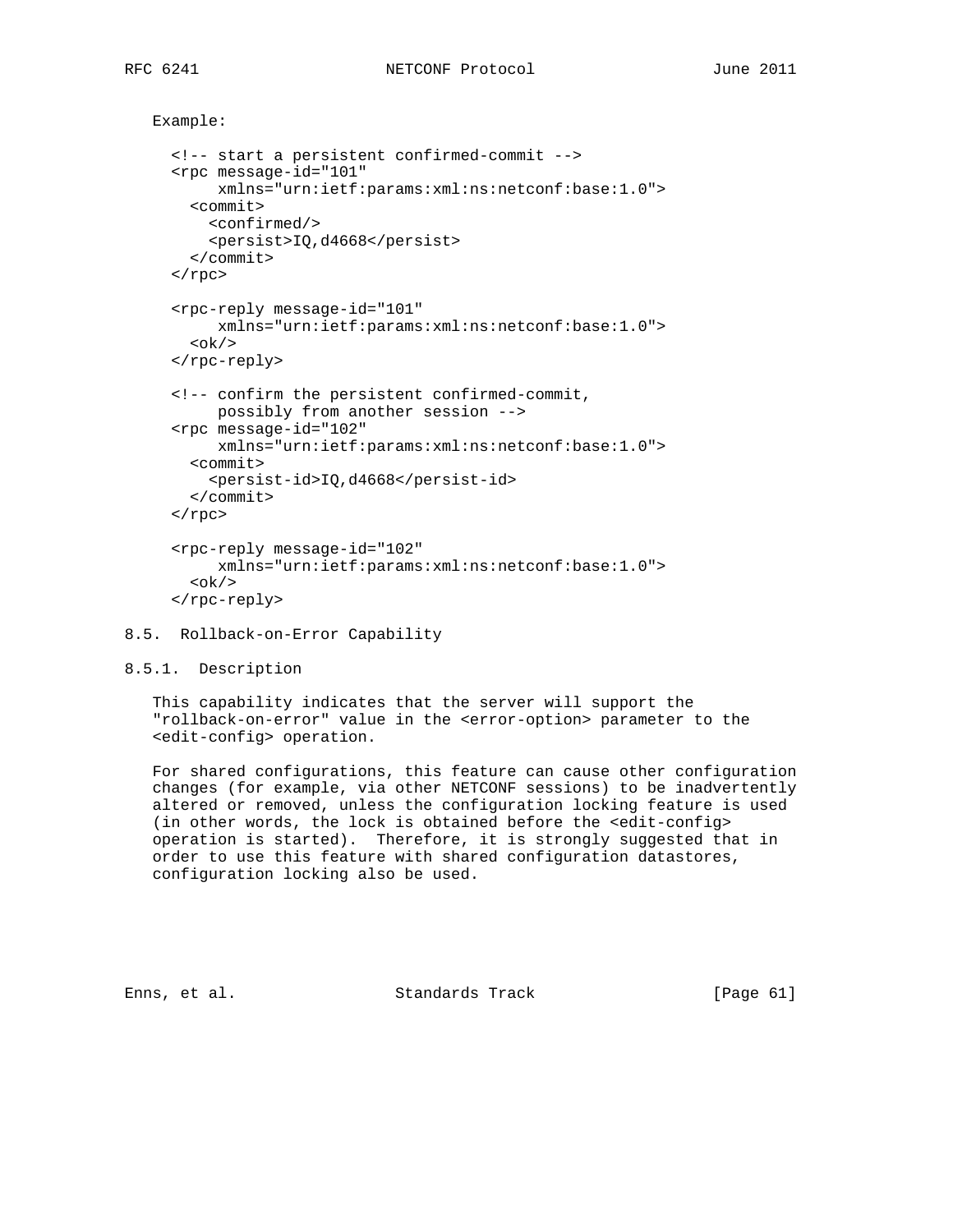8.5.2. Dependencies

None.

8.5.3. Capability Identifier

 The :rollback-on-error capability is identified by the following capability string:

urn:ietf:params:netconf:capability:rollback-on-error:1.0

8.5.4. New Operations

None.

- 8.5.5. Modifications to Existing Operations
- 8.5.5.1. <edit-config>

 The :rollback-on-error capability allows the "rollback-on-error" value to the <error-option> parameter on the <edit-config> operation.

```
 <rpc message-id="101"
     xmlns="urn:ietf:params:xml:ns:netconf:base:1.0">
   <edit-config>
     <target>
       <running/>
     </target>
     <error-option>rollback-on-error</error-option>
     <config>
       <top xmlns="http://example.com/schema/1.2/config">
         <interface>
           <name>Ethernet0/0</name>
           <mtu>100000</mtu>
         </interface>
       </top>
     </config>
   </edit-config>
\langle rpc>
 <rpc-reply message-id="101"
     xmlns="urn:ietf:params:xml:ns:netconf:base:1.0">

 </rpc-reply>
```
Enns, et al. Standards Track [Page 62]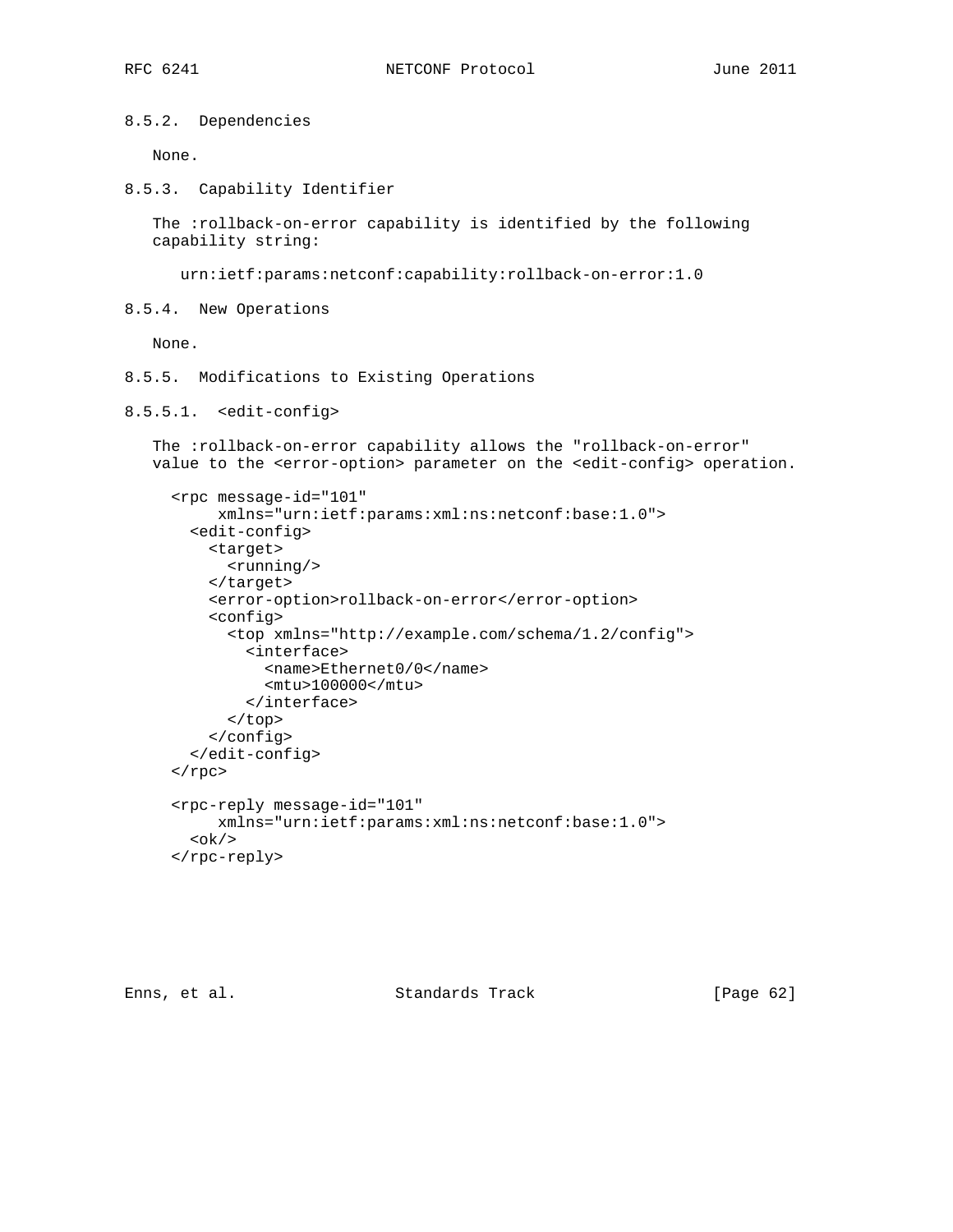# 8.6. Validate Capability

### 8.6.1. Description

 Validation consists of checking a complete configuration for syntactical and semantic errors before applying the configuration to the device.

 If this capability is advertised, the device supports the <validate> protocol operation and checks at least for syntax errors. In addition, this capability supports the <test-option> parameter to the <edit-config> operation and, when it is provided, checks at least for syntax errors.

 Version 1.0 of this capability was defined in [RFC4741]. Version 1.1 is defined in this document, and extends version 1.0 by adding a new value, "test-only", to the <test-option> parameter of the <edit-config> operation. For backwards compatibility with old clients, servers conforming to this specification MAY advertise version 1.0 in addition to version 1.1.

### 8.6.2. Dependencies

None.

8.6.3. Capability Identifier

 The :validate:1.1 capability is identified by the following capability string:

urn:ietf:params:netconf:capability:validate:1.1

- 8.6.4. New Operations
- 8.6.4.1. <validate>

Description:

 This protocol operation validates the contents of the specified configuration.

Parameters:

source:

 Name of the configuration datastore to validate, such as <candidate>, or the <config> element containing the complete configuration to validate.

Enns, et al. Standards Track [Page 63]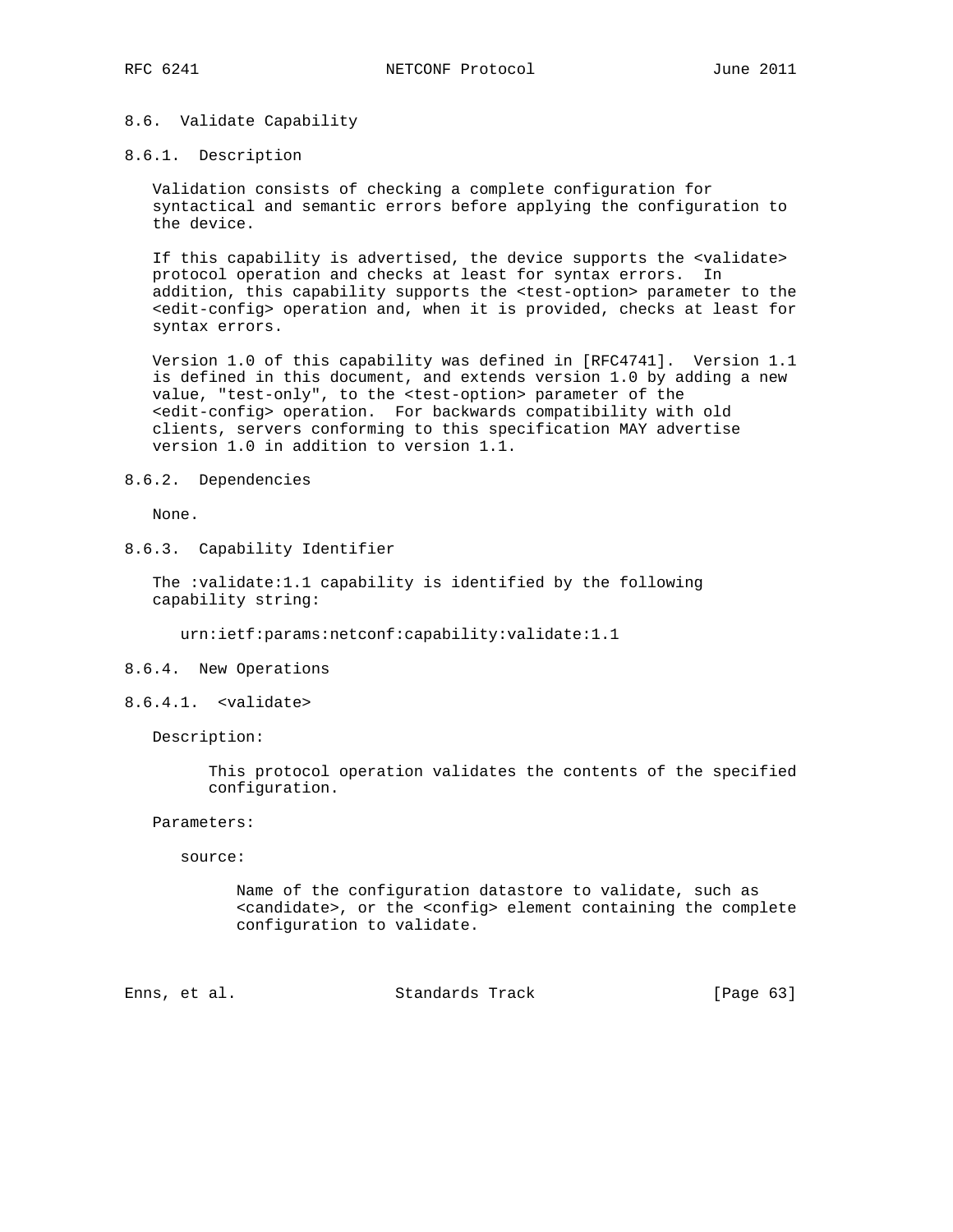Positive Response: If the device was able to satisfy the request, an <rpc-reply> is sent that contains an <ok> element. Negative Response: An <rpc-error> element is included in the <rpc-reply> if the request cannot be completed for any reason. A <validate> operation can fail for a number of reasons, such as syntax errors, missing parameters, references to undefined configuration data, or any other violations of rules established by the underlying data model. Example: <rpc message-id="101" xmlns="urn:ietf:params:xml:ns:netconf:base:1.0"> <validate> <source> <candidate/> </source> </validate>  $\langle$  rpc> <rpc-reply message-id="101" xmlns="urn:ietf:params:xml:ns:netconf:base:1.0">

- $$ </rpc-reply>
- 8.6.5. Modifications to Existing Operations

```
8.6.5.1. <edit-config>
```
The :validate:1.1 capability modifies the <edit-config> operation to accept the <test-option> parameter.

8.7. Distinct Startup Capability

# 8.7.1. Description

 The device supports separate running and startup configuration datastores. The startup configuration is loaded by the device when it boots. Operations that affect the running configuration will not be automatically copied to the startup configuration. An explicit <copy-config> operation from the <running> to the <startup> is used to update the startup configuration to the current contents of the

Enns, et al. Standards Track [Page 64]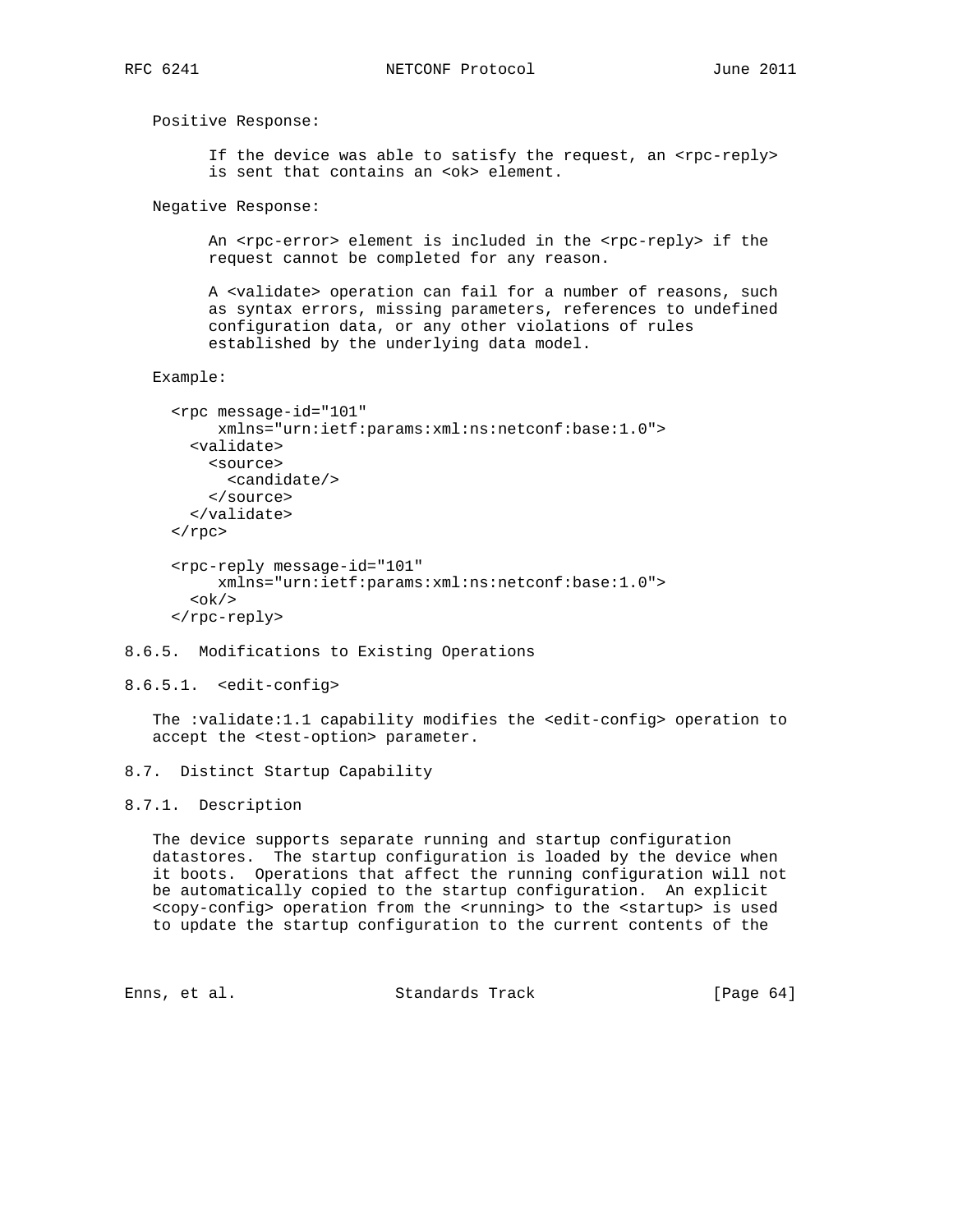running configuration. NETCONF protocol operations refer to the startup datastore using the <startup> element.

8.7.2. Dependencies

None.

8.7.3. Capability Identifier

 The :startup capability is identified by the following capability string:

urn:ietf:params:netconf:capability:startup:1.0

8.7.4. New Operations

None.

- 8.7.5. Modifications to Existing Operations
- 8.7.5.1. General

 The :startup capability adds the <startup/> configuration datastore to arguments of several NETCONF operations. The server MUST support the following additional values:

| Operation                       | Parameters                  | Notes                                           |
|---------------------------------|-----------------------------|-------------------------------------------------|
| <qet-confiq></qet-confiq>       | <source/>                   |                                                 |
| <copy-config></copy-config>     | <source/> <target></target> |                                                 |
| $<$ lock $>$                    | <target></target>           |                                                 |
| <unlock></unlock>               | <target></target>           |                                                 |
| <validate></validate>           | <source/>                   | If :validate:1.1<br>is advertised               |
| <delete-config></delete-config> | <target></target>           | Resets the device<br>to its factory<br>defaults |

 To save the startup configuration, use the <copy-config> operation to copy the <running> configuration datastore to the <startup> configuration datastore.

Enns, et al. Standards Track [Page 65]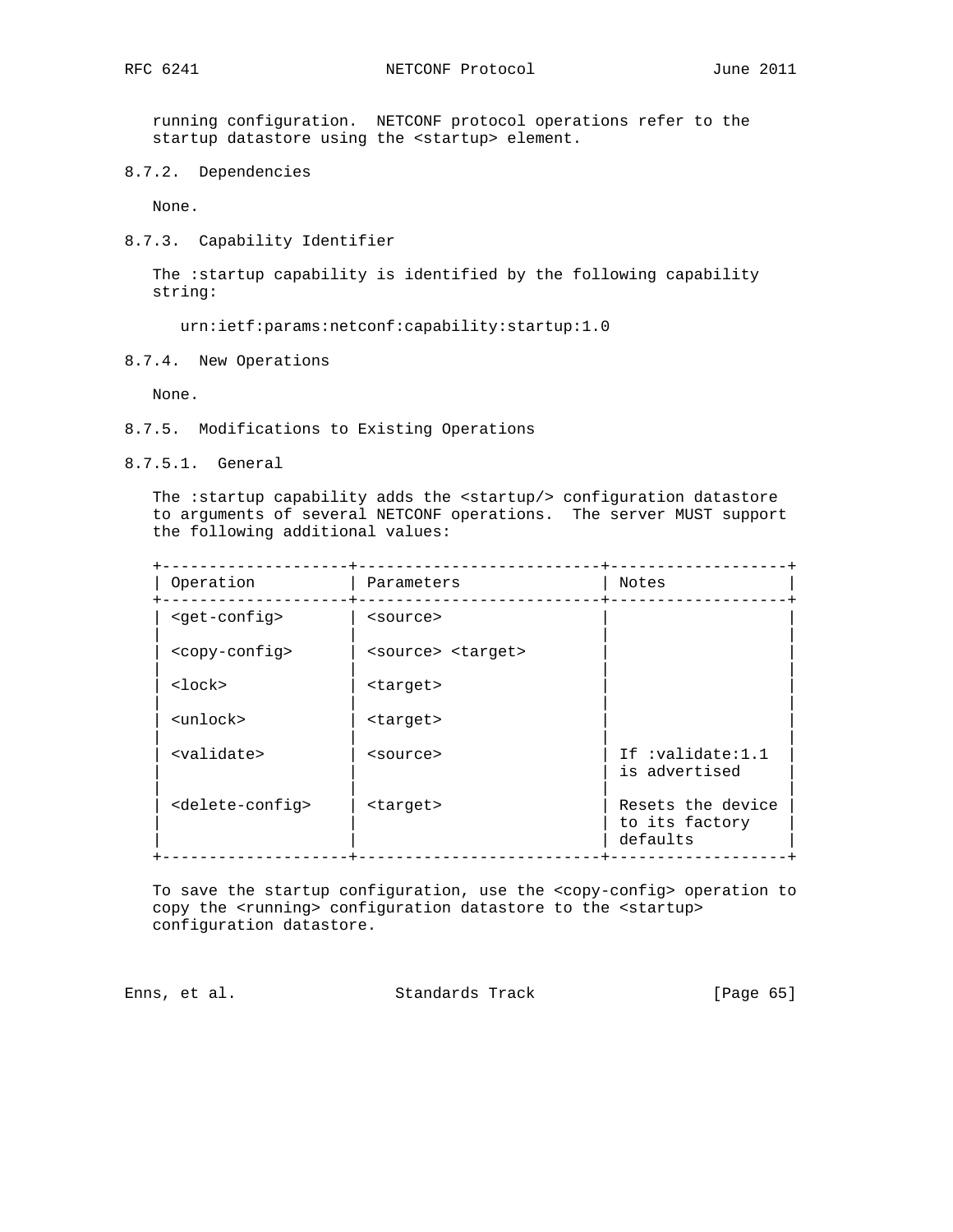```
 <rpc message-id="101"
      xmlns="urn:ietf:params:xml:ns:netconf:base:1.0">
   <copy-config>
     <target>
       <startup/>
     </target>
     <source>
       <running/>
     </source>
   </copy-config>
\langle rpc>
```
# 8.8. URL Capability

8.8.1. Description

 The NETCONF peer has the ability to accept the <url> element in <source> and <target> parameters. The capability is further identified by URL arguments indicating the URL schemes supported.

8.8.2. Dependencies

None.

8.8.3. Capability Identifier

The :url capability is identified by the following capability string:

urn:ietf:params:netconf:capability:url:1.0?scheme={name,...}

 The :url capability URI MUST contain a "scheme" argument assigned a comma-separated list of scheme names indicating which schemes the NETCONF peer supports. For example:

urn:ietf:params:netconf:capability:url:1.0?scheme=http,ftp,file

8.8.4. New Operations

None.

8.8.5. Modifications to Existing Operations

8.8.5.1. <edit-config>

The :url capability modifies the <edit-config> operation to accept the <url> element as an alternative to the <config> parameter.

Enns, et al. Standards Track [Page 66]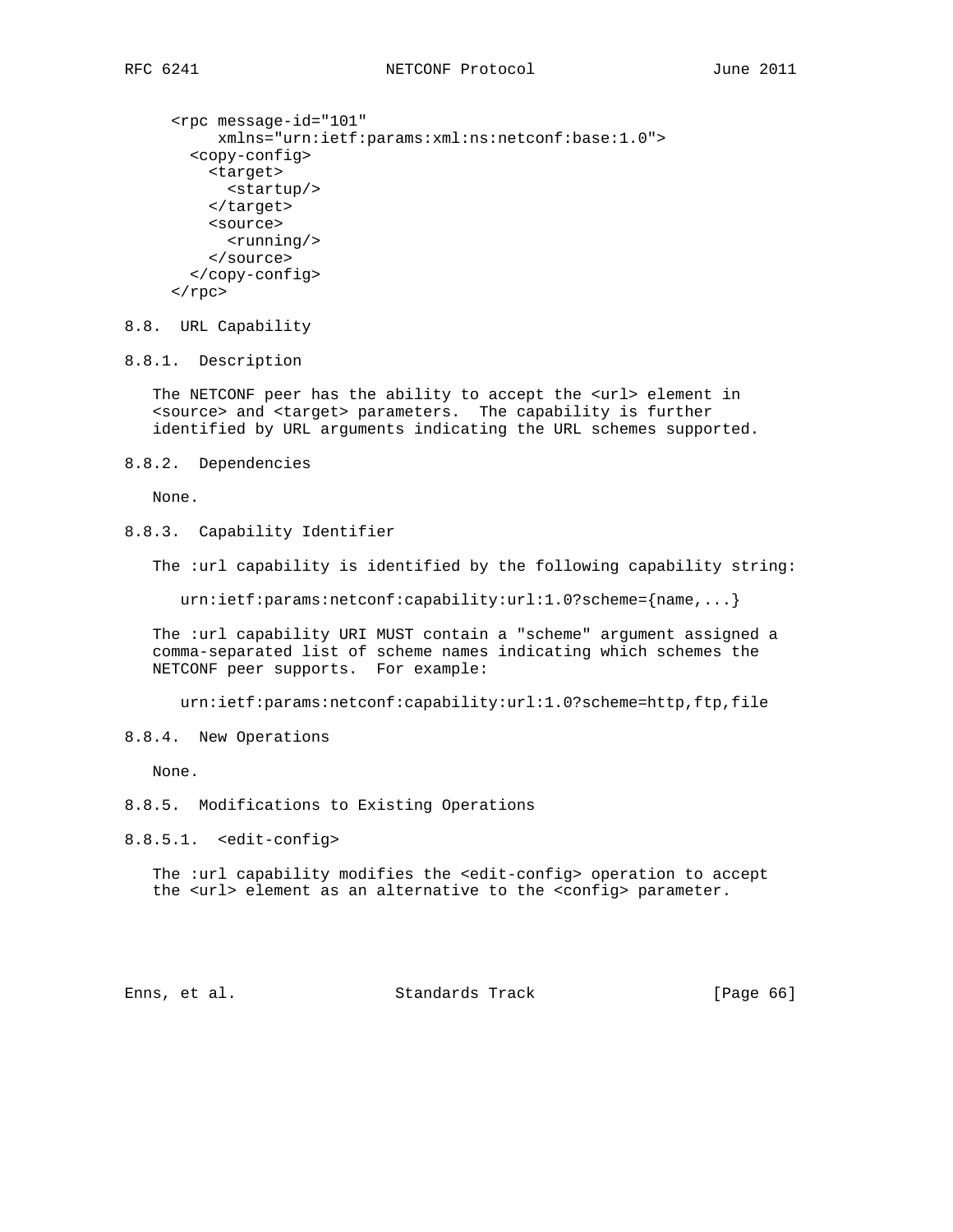The file that the url refers to contains the configuration data hierarchy to be modified, encoded in XML under the element <config> in the "urn:ietf:params:xml:ns:netconf:base:1.0" namespace.

#### 8.8.5.2. <copy-config>

 The :url capability modifies the <copy-config> operation to accept the <url> element as the value of the <source> and the <target> parameters.

 The file that the url refers to contains the complete datastore, encoded in XML under the element <config> in the "urn:ietf:params:xml:ns:netconf:base:1.0" namespace.

## 8.8.5.3. <delete-config>

The :url capability modifies the <delete-config> operation to accept the <url> element as the value of the <target> parameters.

8.8.5.4. <validate>

 The :url capability modifies the <validate> operation to accept the <url> element as the value of the <source> parameter.

- 8.9. XPath Capability
- 8.9.1. Description

 The XPath capability indicates that the NETCONF peer supports the use of XPath expressions in the <filter> element. XPath is described in [W3C.REC-xpath-19991116].

 The data model used in the XPath expression is the same as that used in XPath 1.0 [W3C.REC-xpath-19991116], with the same extension for root node children as used by XSLT 1.0 ([W3C.REC-xslt-19991116], Section 3.1). Specifically, it means that the root node MAY have any number of element nodes as its children.

The XPath expression is evaluated in the following context:

- o The set of namespace declarations are those in scope on the <filter> element.
- o The set of variable bindings is defined by the data model. If no such variable bindings are defined, the set is empty.
- o The function library is the core function library, plus any functions defined by the data model.

| [Page 67] |  |
|-----------|--|
|           |  |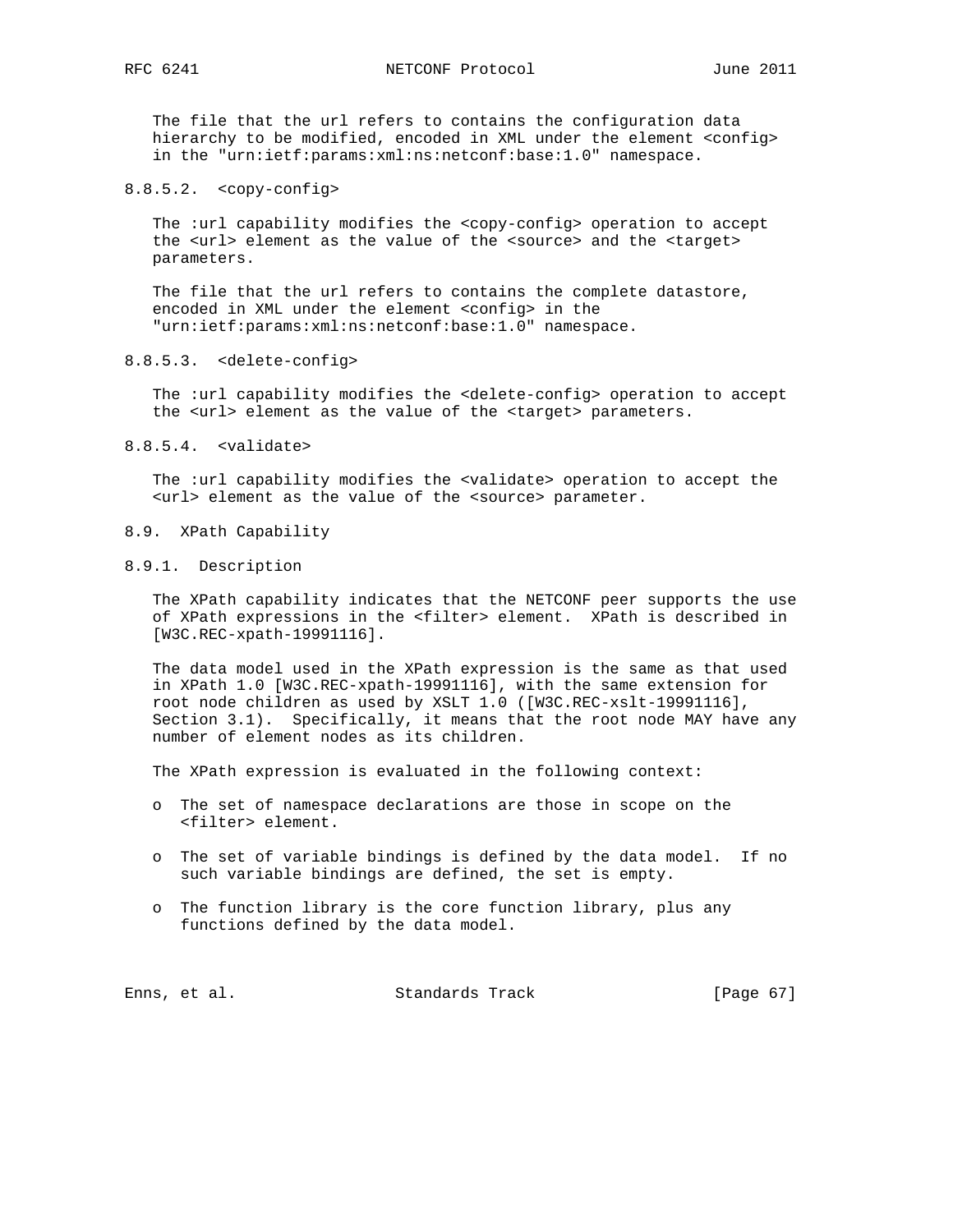o The context node is the root node.

 The XPath expression MUST return a node set. If it does not return a node set, the operation fails with an "invalid-value" error.

 The response message contains the subtrees selected by the filter expression. For each such subtree, the path from the data model root node down to the subtree, including any elements or attributes necessary to uniquely identify the subtree, are included in the response message. Specific data instances are not duplicated in the response.

8.9.2. Dependencies

None.

8.9.3. Capability Identifier

 The :xpath capability is identified by the following capability string:

urn:ietf:params:netconf:capability:xpath:1.0

8.9.4. New Operations

None.

- 8.9.5. Modifications to Existing Operations
- 8.9.5.1. < get-config> and < get>

The : xpath capability modifies the <get> and <get-config> operations to accept the value "xpath" in the "type" attribute of the <filter> element. When the "type" attribute is set to "xpath", a "select" attribute MUST be present on the <filter> element. The "select" attribute will be treated as an XPath expression and used to filter the returned data. The <filter> element itself MUST be empty in this case.

 The XPath result for the select expression MUST be a node-set. Each node in the node-set MUST correspond to a node in the underlying data model. In order to properly identify each node, the following encoding rules are defined:

 o All ancestor nodes of the result node MUST be encoded first, so the <data> element returned in the reply contains only fully specified subtrees, according to the underlying data model.

Enns, et al. Standards Track [Page 68]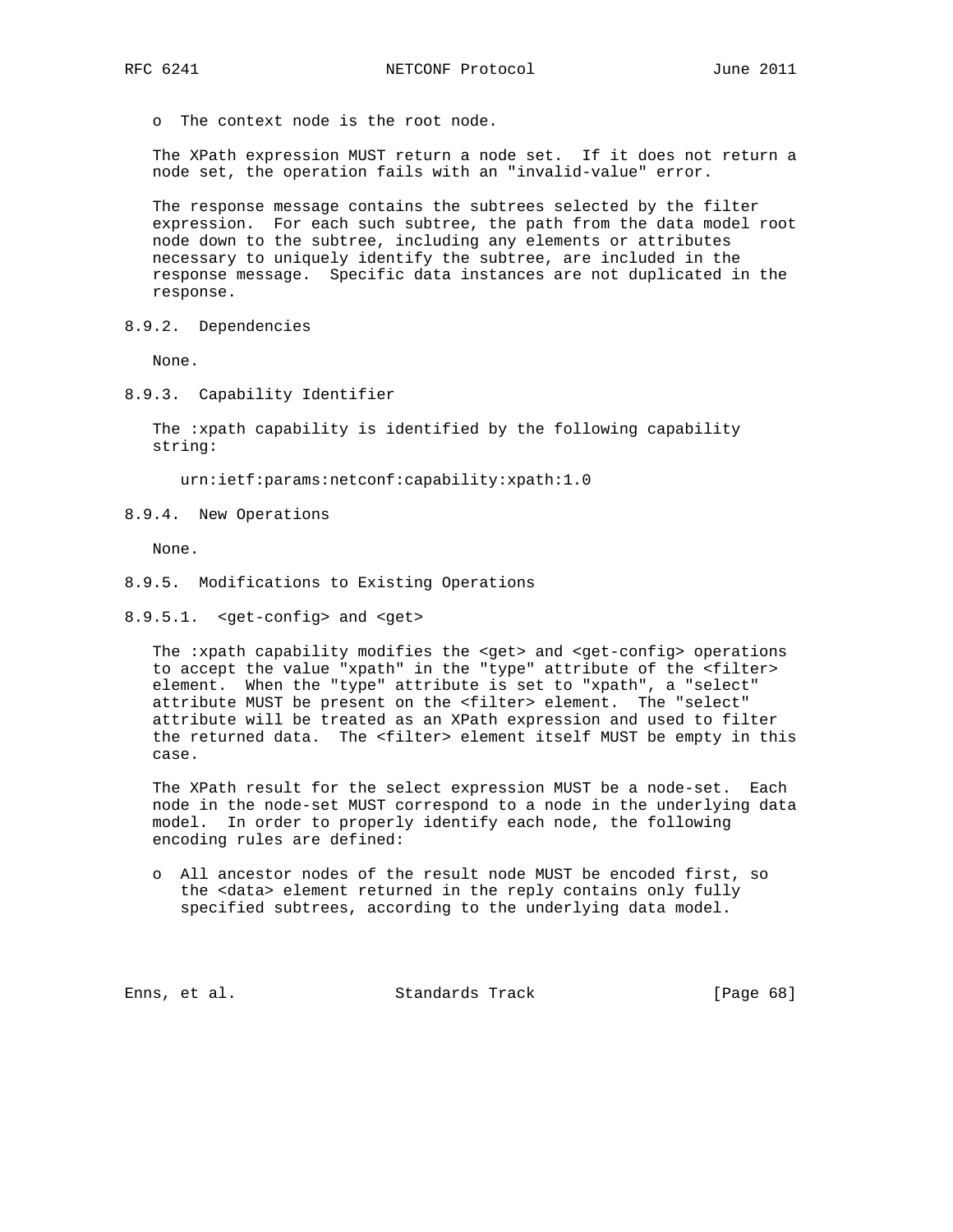For example:

 o If any sibling or ancestor nodes of the result node are needed to identify a particular instance within a conceptual data structure, then these nodes MUST also be encoded in the response.

```
 <rpc message-id="101"
     xmlns="urn:ietf:params:xml:ns:netconf:base:1.0">
   <get-config>
     <source>
       <running/>
     </source>
     <!-- get the user named fred -->
     <filter xmlns:t="http://example.com/schema/1.2/config"
              type="xpath"
              select="/t:top/t:users/t:user[t:name='fred']"/>
    </get-config>
\langle rpc>
 <rpc-reply message-id="101"
            xmlns="urn:ietf:params:xml:ns:netconf:base:1.0">
   <data>
     <top xmlns="http://example.com/schema/1.2/config">
      \langleusers\rangle\langleuser>
           <name>fred</name>
           <company-info>
             <id>2</id>
           </company-info>
         </user>
       </users>
     </top>
   </data>
 </rpc-reply>
```
9. Security Considerations

 This section provides security considerations for the base NETCONF message layer and the base operations of the NETCONF protocol. Security considerations for the NETCONF transports are provided in the transport documents, and security considerations for the content manipulated by NETCONF can be found in the documents defining data models.

 This document does not specify an authorization scheme, as such a scheme will likely be tied to a meta-data model or a data model. Implementors SHOULD provide a comprehensive authorization scheme with NETCONF.

Enns, et al. Standards Track [Page 69]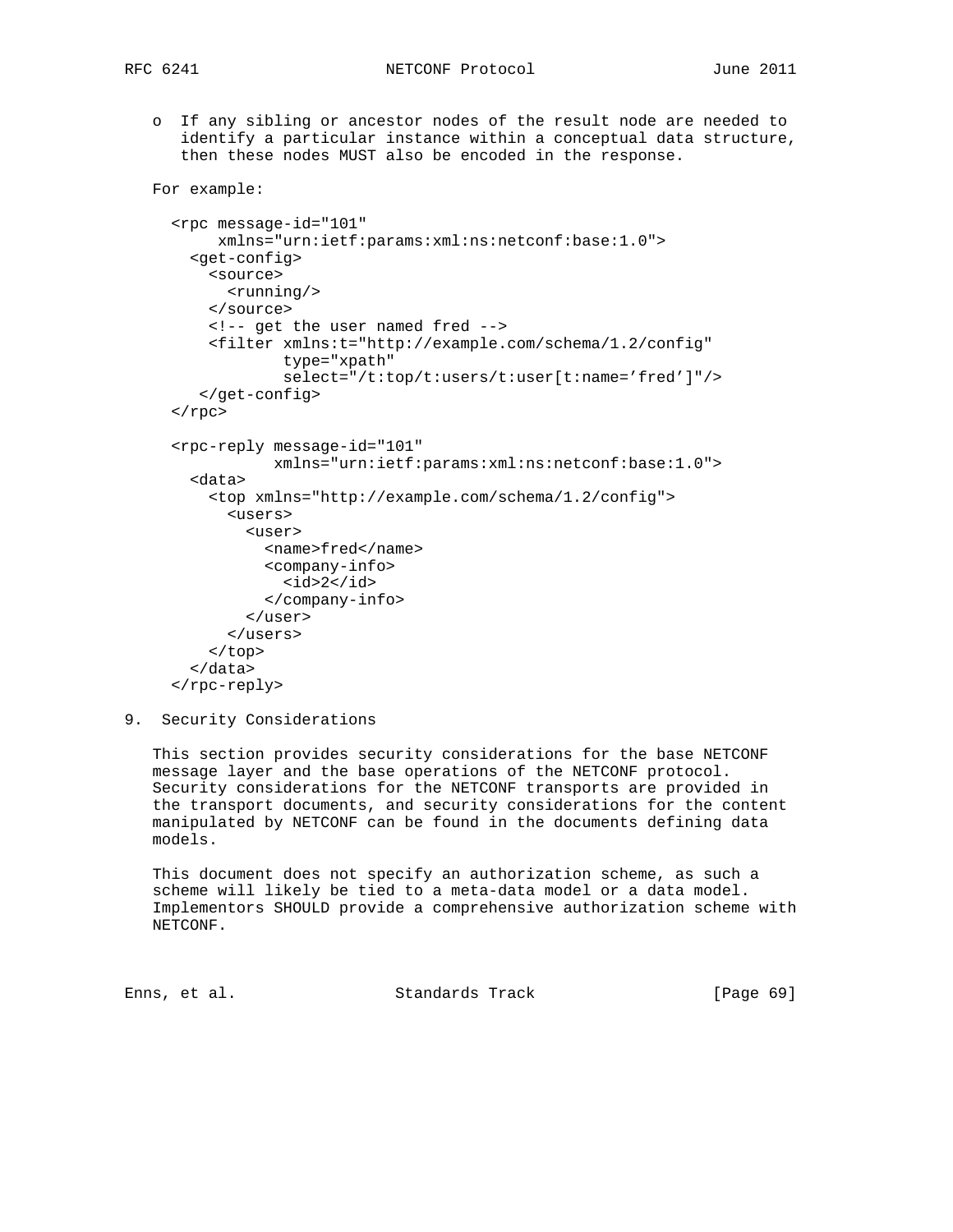Authorization of individual users via the NETCONF server may or may not map 1:1 to other interfaces. First, the data models might be incompatible. Second, it could be desirable to authorize based on mechanisms available in the Secure Transport layer (e.g., SSH, Blocks Extensible Exchange Protocol (BEEP), etc.).

 In addition, operations on configurations could have unintended consequences if those operations are also not guarded by the global lock on the files or objects being operated upon. For instance, if the running configuration is not locked, a partially complete access list could be committed from the candidate configuration unbeknownst to the owner of the lock of the candidate configuration, leading to either an insecure or inaccessible device.

 Configuration information is by its very nature sensitive. Its transmission in the clear and without integrity checking leaves devices open to classic eavesdropping and false data injection attacks. Configuration information often contains passwords, user names, service descriptions, and topological information, all of which are sensitive. Because of this, this protocol SHOULD be implemented carefully with adequate attention to all manner of attack one might expect to experience with other management interfaces.

 The protocol, therefore, MUST minimally support options for both confidentiality and authentication. It is anticipated that the underlying protocol (SSH, BEEP, etc.) will provide for both confidentiality and authentication, as is required. It is further expected that the identity of each end of a NETCONF session will be available to the other in order to determine authorization for any given request. One could also easily envision additional information, such as transport and encryption methods, being made available for purposes of authorization. NETCONF itself provides no means to re-authenticate, much less authenticate. All such actions occur at lower layers.

 Different environments may well allow different rights prior to and then after authentication. Thus, an authorization model is not specified in this document. When an operation is not properly authorized, a simple "access denied" is sufficient. Note that authorization information can be exchanged in the form of configuration information, which is all the more reason to ensure the security of the connection.

 That having been said, it is important to recognize that some operations are clearly more sensitive by nature than others. For instance, <copy-config> to the startup or running configurations is clearly not a normal provisioning operation, whereas <edit-config> is. Such global operations MUST disallow the changing of information

Enns, et al. Standards Track [Page 70]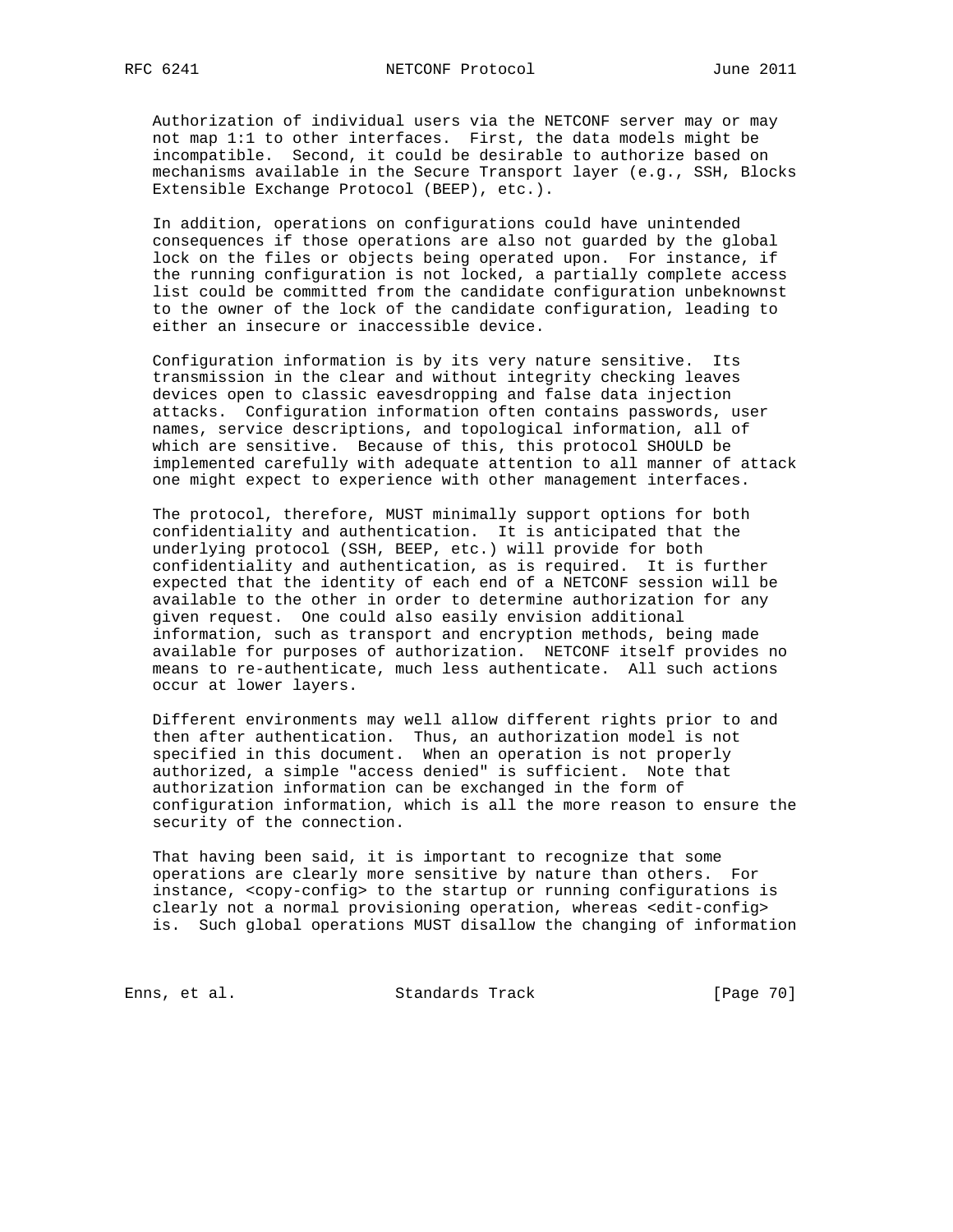that an individual does not have authorization to perform. For example, if user A is not allowed to configure an IP address on an interface but user B has configured an IP address on an interface in the <candidate> configuration, user A MUST NOT be allowed to commit the <candidate> configuration.

 Similarly, just because someone says "go write a configuration through the URL capability at a particular place", this does not mean that an element will do it without proper authorization.

 The <lock> operation will demonstrate that NETCONF is intended for use by systems that have at least some trust of the administrator. As specified in this document, it is possible to lock portions of a configuration that a principal might not otherwise have access to. After all, the entire configuration is locked. To mitigate this problem, there are two approaches. It is possible to kill another NETCONF session programmatically from within NETCONF if one knows the session identifier of the offending session. The other possible way to break a lock is to provide a function within the device's native user interface. These two mechanisms suffer from a race condition that could be ameliorated by removing the offending user from an Authentication, Authorization, and Accounting (AAA) server. However, such a solution is not useful in all deployment scenarios, such as those where SSH public/private key pairs are used.

10. IANA Considerations

10.1. NETCONF XML Namespace

 This document registers a URI for the NETCONF XML namespace in the IETF XML registry [RFC3688].

IANA has updated the following URI to reference this document.

URI: urn:ietf:params:xml:ns:netconf:base:1.0

Registrant Contact: The IESG.

XML: N/A, the requested URI is an XML namespace.

10.2. NETCONF XML Schema

 This document registers a URI for the NETCONF XML schema in the IETF XML registry [RFC3688].

IANA has updated the following URI to reference this document.

URI: urn:ietf:params:xml:schema:netconf

Enns, et al. Standards Track [Page 71]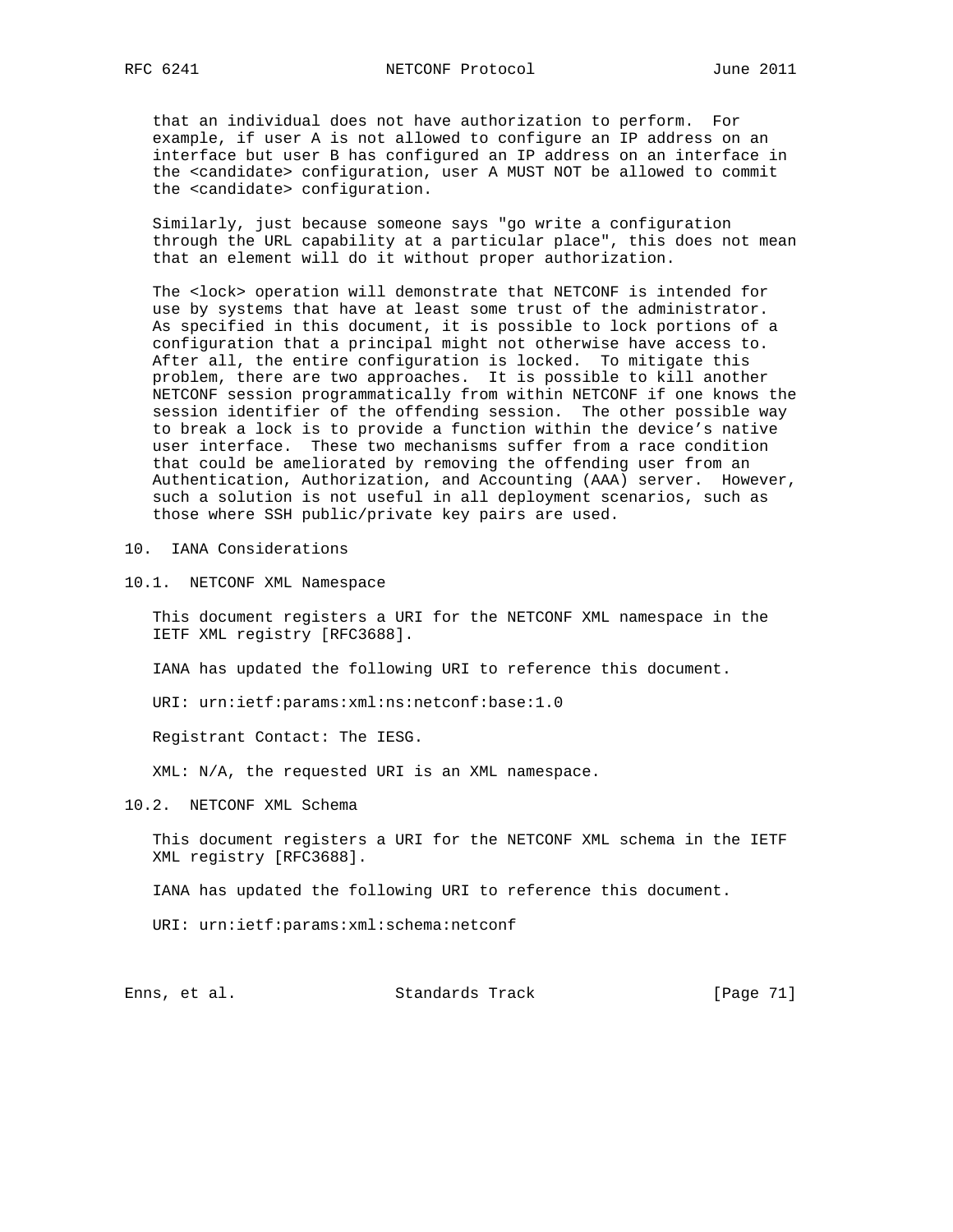Registrant Contact: The IESG.

XML: Appendix B of this document.

10.3. NETCONF YANG Module

 This document registers a YANG module in the YANG Module Names registry [RFC6020].

 name: ietf-netconf namespace: urn:ietf:params:xml:ns:netconf:base:1.0<br>prefix: nc  $prefix:$ reference: RFC 6241

10.4. NETCONF Capability URNs

 IANA has created and now maintains a registry "Network Configuration Protocol (NETCONF) Capability URNs" that allocates NETCONF capability identifiers. Additions to the registry require IETF Standards Action.

 IANA has updated the allocations of the following capabilities to reference this document.

 Index Capability Identifier ------------------------ :writable-running urn:ietf:params:netconf:capability:writable-running:1.0 :candidate urn:ietf:params:netconf:capability:candidate:1.0 :rollback-on-error urn:ietf:params:netconf:capability:rollback-on-error:1.0 :startup urn:ietf:params:netconf:capability:startup:1.0 :url urn:ietf:params:netconf:capability:url:1.0 :xpath

urn:ietf:params:netconf:capability:xpath:1.0

Enns, et al. Standards Track [Page 72]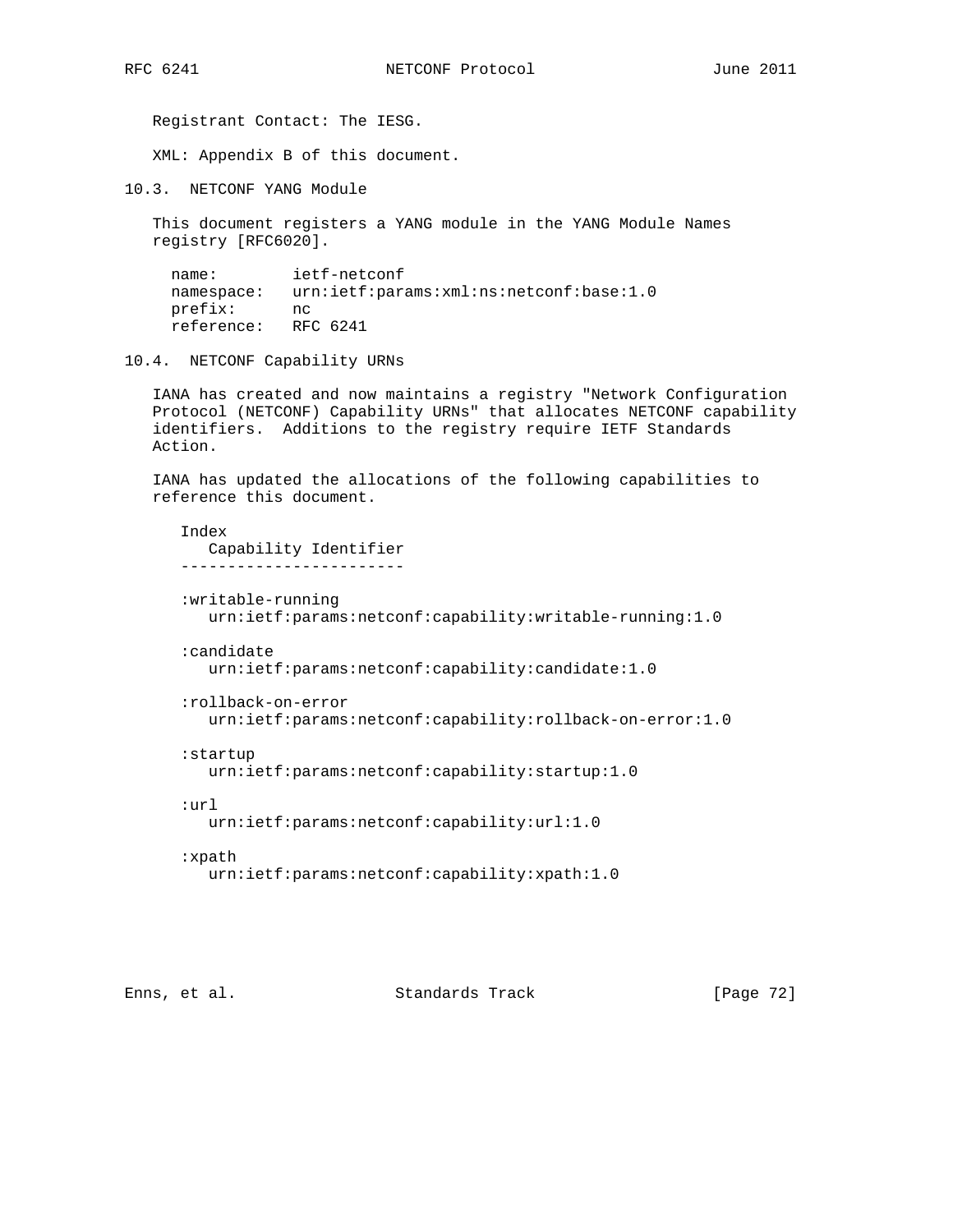IANA has added the following capabilities to the registry:

```
 Index
   Capability Identifier
 ------------------------
 :base:1.1
   urn:ietf:params:netconf:base:1.1
 :confirmed-commit:1.1
    urn:ietf:params:netconf:capability:confirmed-commit:1.1
 :validate:1.1
    urn:ietf:params:netconf:capability:validate:1.1
```
## 11. Contributors

In addition to the editors, this document was written by:

 Ken Crozier, Cisco Systems Ted Goddard, IceSoft Eliot Lear, Cisco Systems Phil Shafer, Juniper Networks Steve Waldbusser Margaret Wasserman, Painless Security, LLC

12. Acknowledgements

 The authors would like to acknowledge the members of the NETCONF working group. In particular, we would like to thank Wes Hardaker for his persistence and patience in assisting us with security considerations. We would also like to thank Randy Presuhn, Sharon Chisholm, Glenn Waters, David Perkins, Weijing Chen, Simon Leinen, Keith Allen, Dave Harrington, Ladislav Lhotka, Tom Petch, and Kent Watsen for all of their valuable advice.

Enns, et al. Standards Track [Page 73]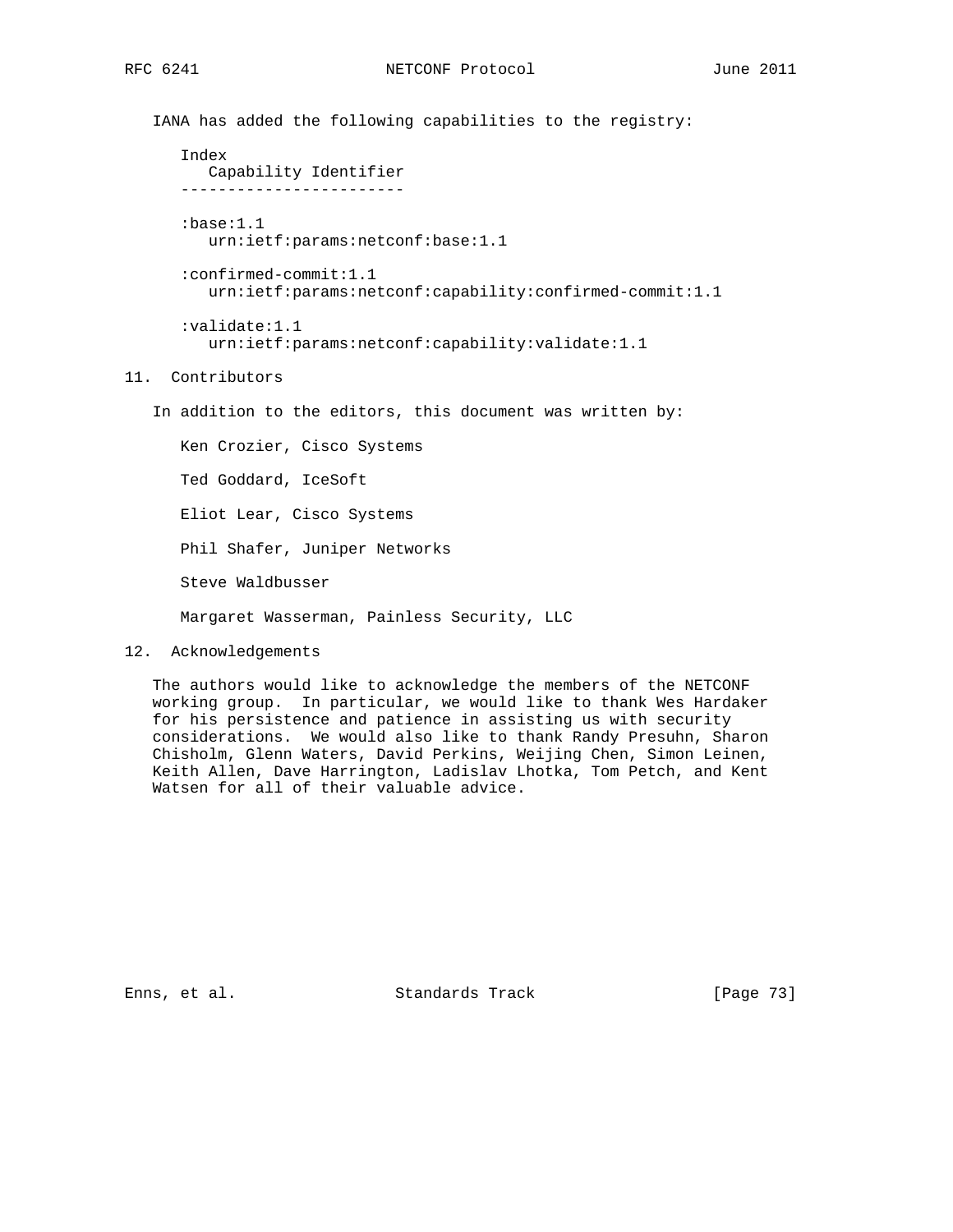## 13. References

- 13.1. Normative References
	- [RFC2119] Bradner, S., "Key words for use in RFCs to Indicate Requirement Levels", BCP 14, RFC 2119, March 1997.
	- [RFC3553] Mealling, M., Masinter, L., Hardie, T., and G. Klyne, "An IETF URN Sub-namespace for Registered Protocol Parameters", BCP 73, RFC 3553, June 2003.
	- [RFC3629] Yergeau, F., "UTF-8, a transformation format of ISO 10646", STD 63, RFC 3629, November 2003.
	- [RFC3688] Mealling, M., "The IETF XML Registry", BCP 81, RFC 3688, January 2004.
	- [RFC3986] Berners-Lee, T., Fielding, R., and L. Masinter, "Uniform Resource Identifier (URI): Generic Syntax", STD 66, RFC 3986, January 2005.
	- [RFC5717] Lengyel, B. and M. Bjorklund, "Partial Lock Remote Procedure Call (RPC) for NETCONF", RFC 5717, December 2009.
	- [RFC6020] Bjorklund, M., "YANG A Data Modeling Language for the Network Configuration Protocol (NETCONF)", RFC 6020, October 2010.
	- [RFC6021] Schoenwaelder, J., "Common YANG Data Types", RFC 6021, October 2010.
	- [RFC6242] Wasserman, M., "Using the NETCONF Configuration Protocol over Secure Shell (SSH)", RFC 6242, June 2011.
	- [W3C.REC-xml-20001006]

 Sperberg-McQueen, C., Bray, T., Paoli, J., and E. Maler, "Extensible Markup Language (XML) 1.0 (Second Edition)", World Wide Web Consortium REC-xml-20001006, October 2000, <http://www.w3.org/TR/2000/REC-xml-20001006>.

[W3C.REC-xpath-19991116]

 DeRose, S. and J. Clark, "XML Path Language (XPath) Version 1.0", World Wide Web Consortium Recommendation REC-xpath-19991116, November 1999, <http://www.w3.org/TR/1999/REC-xpath-19991116>.

Enns, et al. Standards Track [Page 74]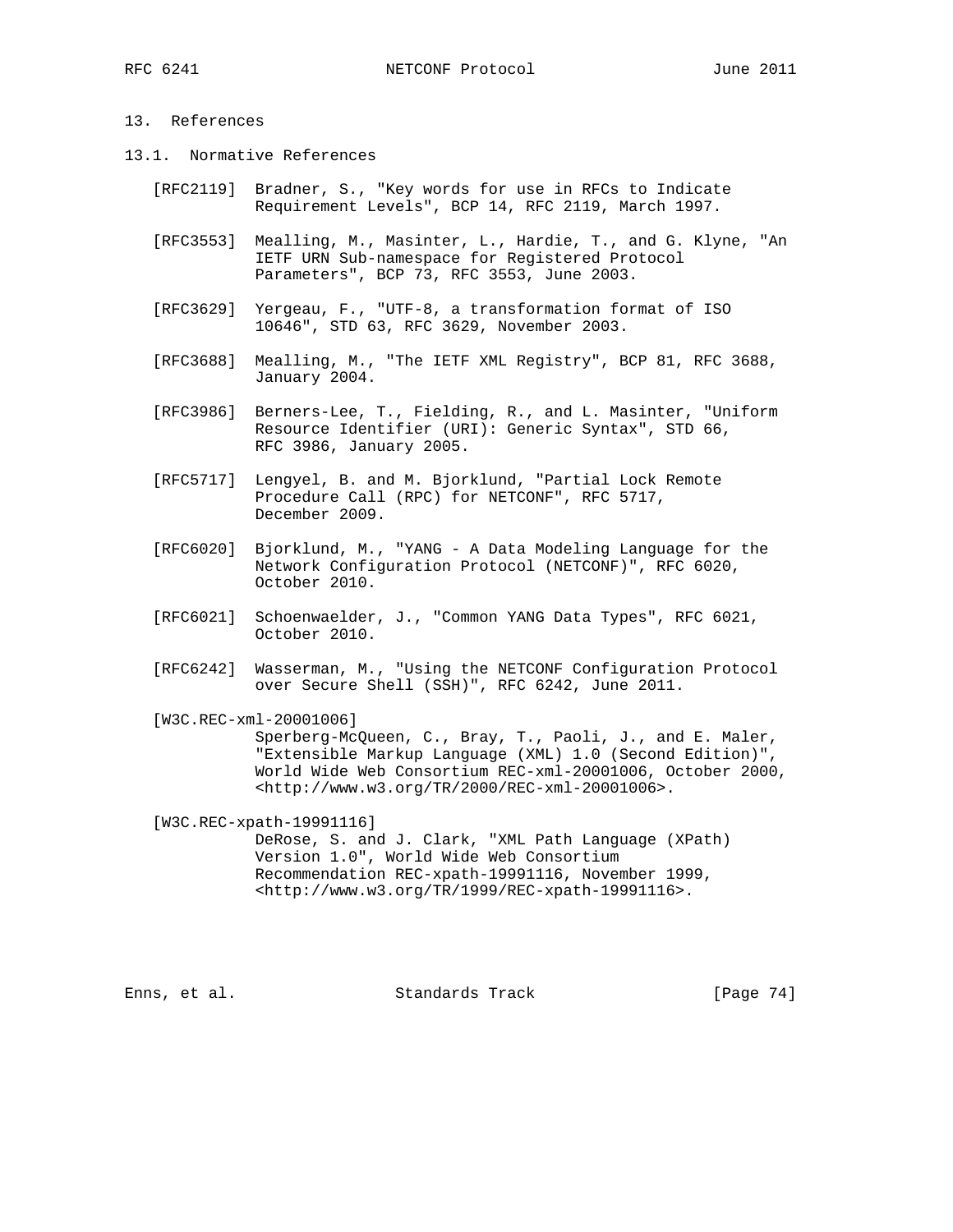- 13.2. Informative References
	- [RFC2865] Rigney, C., Willens, S., Rubens, A., and W. Simpson, "Remote Authentication Dial In User Service (RADIUS)", RFC 2865, June 2000.
	- [RFC3470] Hollenbeck, S., Rose, M., and L. Masinter, "Guidelines for the Use of Extensible Markup Language (XML) within IETF Protocols", BCP 70, RFC 3470, January 2003.
	- [RFC4251] Ylonen, T. and C. Lonvick, "The Secure Shell (SSH) Protocol Architecture", RFC 4251, January 2006.
	- [RFC4741] Enns, R., "NETCONF Configuration Protocol", RFC 4741, December 2006.
- [RFC5246] Dierks, T. and E. Rescorla, "The Transport Layer Security (TLS) Protocol Version 1.2", RFC 5246, August 2008.

[W3C.REC-xslt-19991116]

 Clark, J., "XSL Transformations (XSLT) Version 1.0", World Wide Web Consortium Recommendation REC-xslt-19991116, November 1999, <http://www.w3.org/TR/1999/REC-xslt-19991116>.

Enns, et al. Standards Track [Page 75]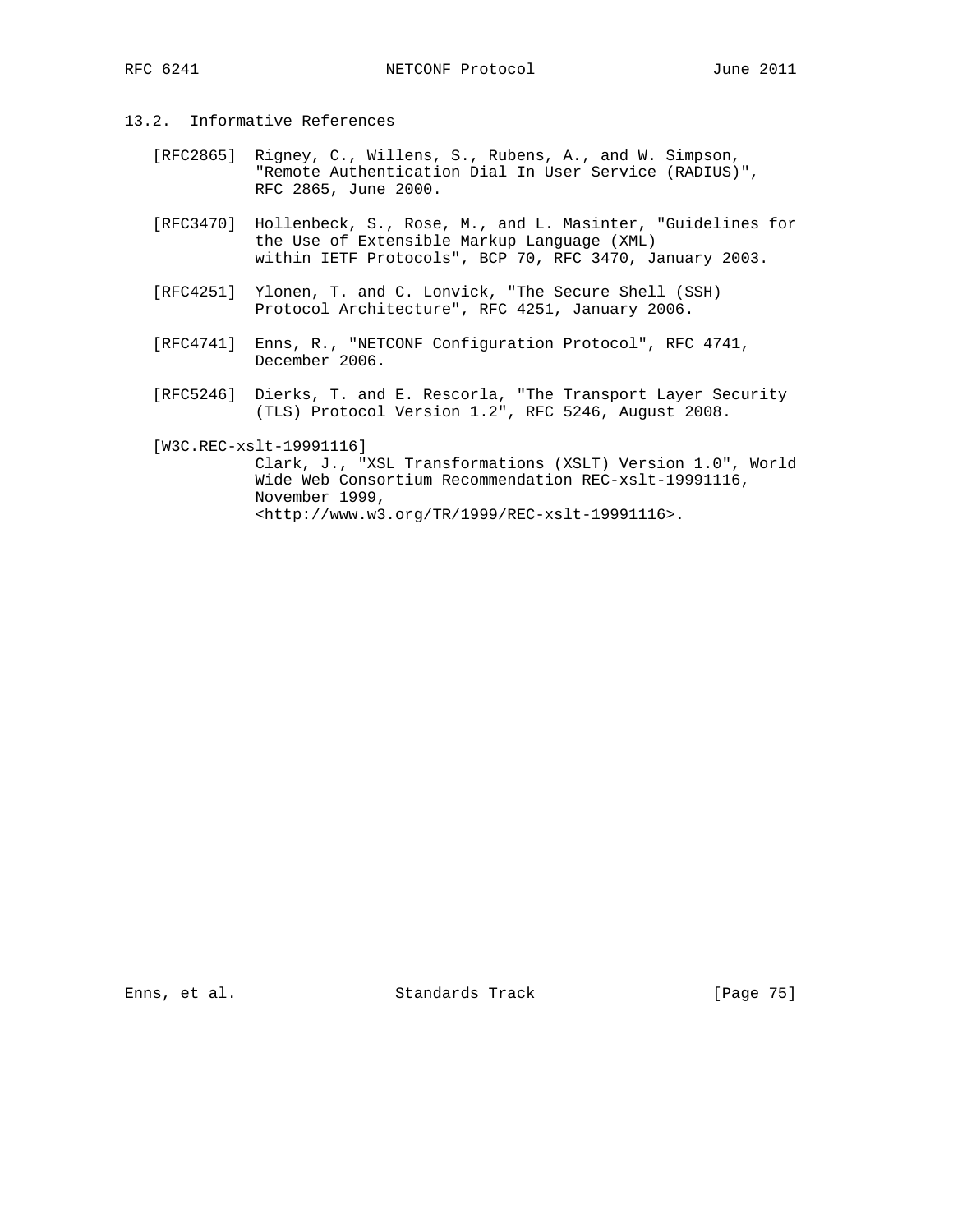RFC 6241 **NETCONF** Protocol June 2011

Appendix A. NETCONF Error List This section is normative. For each error-tag, the valid error-type and error-severity values are listed, together with any mandatory error-info, if any. error-tag: in-use error-type: protocol, application error-severity: error error-info: none Description: The request requires a resource that already is in use. error-tag: invalid-value error-type: protocol, application error-severity: error error-info: none Description: The request specifies an unacceptable value for one or more parameters. error-tag: too-big error-type: transport, rpc, protocol, application error-severity: error error-info: none Description: The request or response (that would be generated) is too large for the implementation to handle. error-tag: missing-attribute error-type: rpc, protocol, application error-severity: error error-info: <br/>>bad-attribute> : name of the missing attribute <bad-element> : name of the element that is supposed to contain the missing attribute Description: An expected attribute is missing. error-tag: bad-attribute error-type: rpc, protocol, application error-severity: error error-info: <br/>>bad-attribute> : name of the attribute w/ bad value <bad-element> : name of the element that contains the attribute with the bad value Description: An attribute value is not correct; e.g., wrong type, out of range, pattern mismatch.

Enns, et al. Standards Track [Page 76]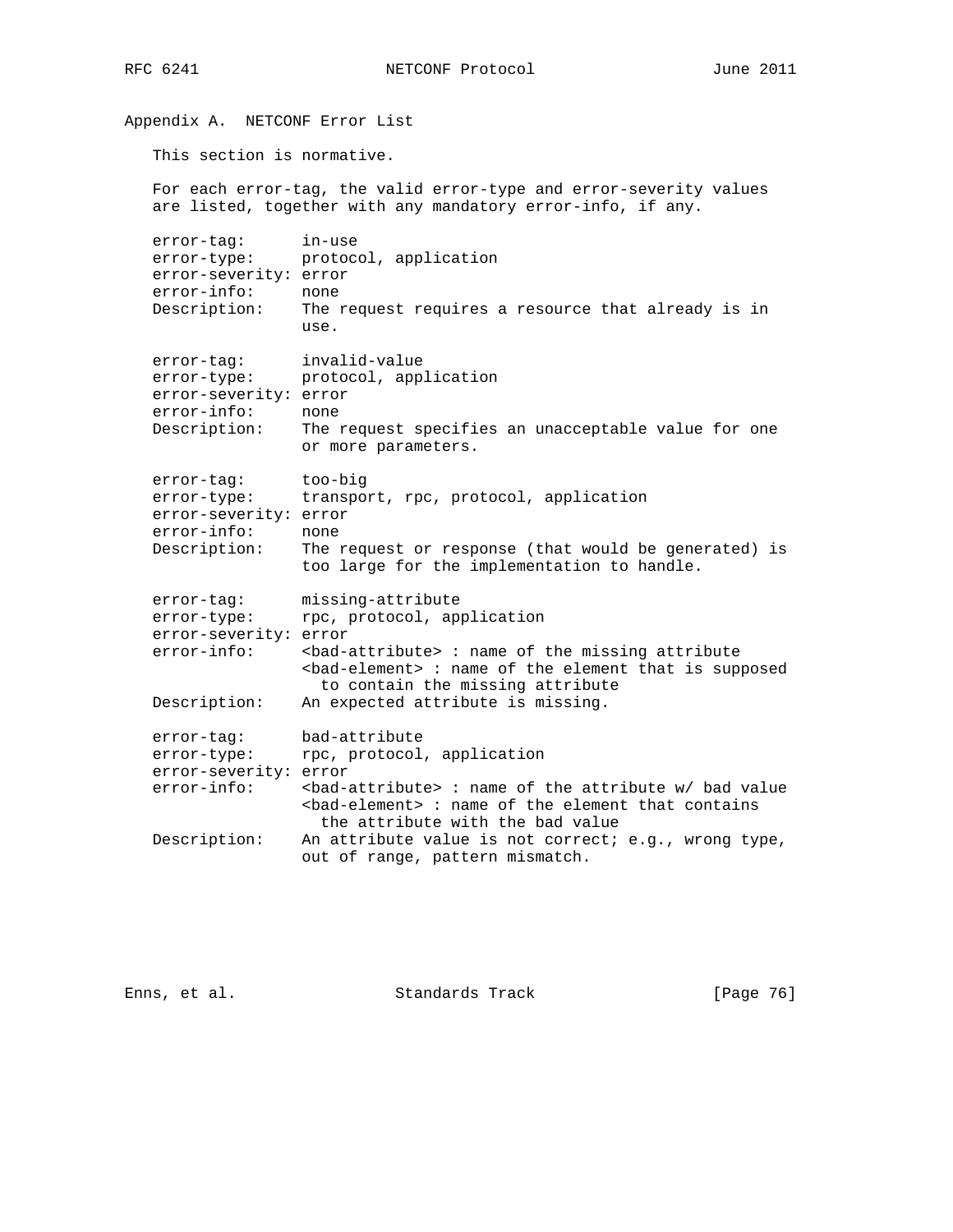```
 error-tag: unknown-attribute
error-type: rpc, protocol, application
   error-severity: error
  error-info: <br/>>bad-attribute> : name of the unexpected attribute
                 <bad-element> : name of the element that contains
                  the unexpected attribute
   Description: An unexpected attribute is present.
 error-tag: missing-element
 error-type: protocol, application
   error-severity: error
 error-info: <bad-element> : name of the missing element
 Description: An expected element is missing.
 error-tag: bad-element
 error-type: protocol, application
   error-severity: error
 error-info: <bad-element> : name of the element w/ bad value
 Description: An element value is not correct; e.g., wrong type,
out of range, pattern mismatch.
 error-tag: unknown-element
 error-type: protocol, application
 error-severity: error
 error-info: <bad-element> : name of the unexpected element
 Description: An unexpected element is present.
 error-tag: unknown-namespace
 error-type: protocol, application
   error-severity: error
  error-info: <br/> <br/>kad-element> : name of the element that contains
                  the unexpected namespace
                 <bad-namespace> : name of the unexpected namespace
   Description: An unexpected namespace is present.
 error-tag: access-denied
 error-type: protocol, application
   error-severity: error
 error-info: none
 Description: Access to the requested protocol operation or
                 data model is denied because authorization failed.
```
Enns, et al. Standards Track [Page 77]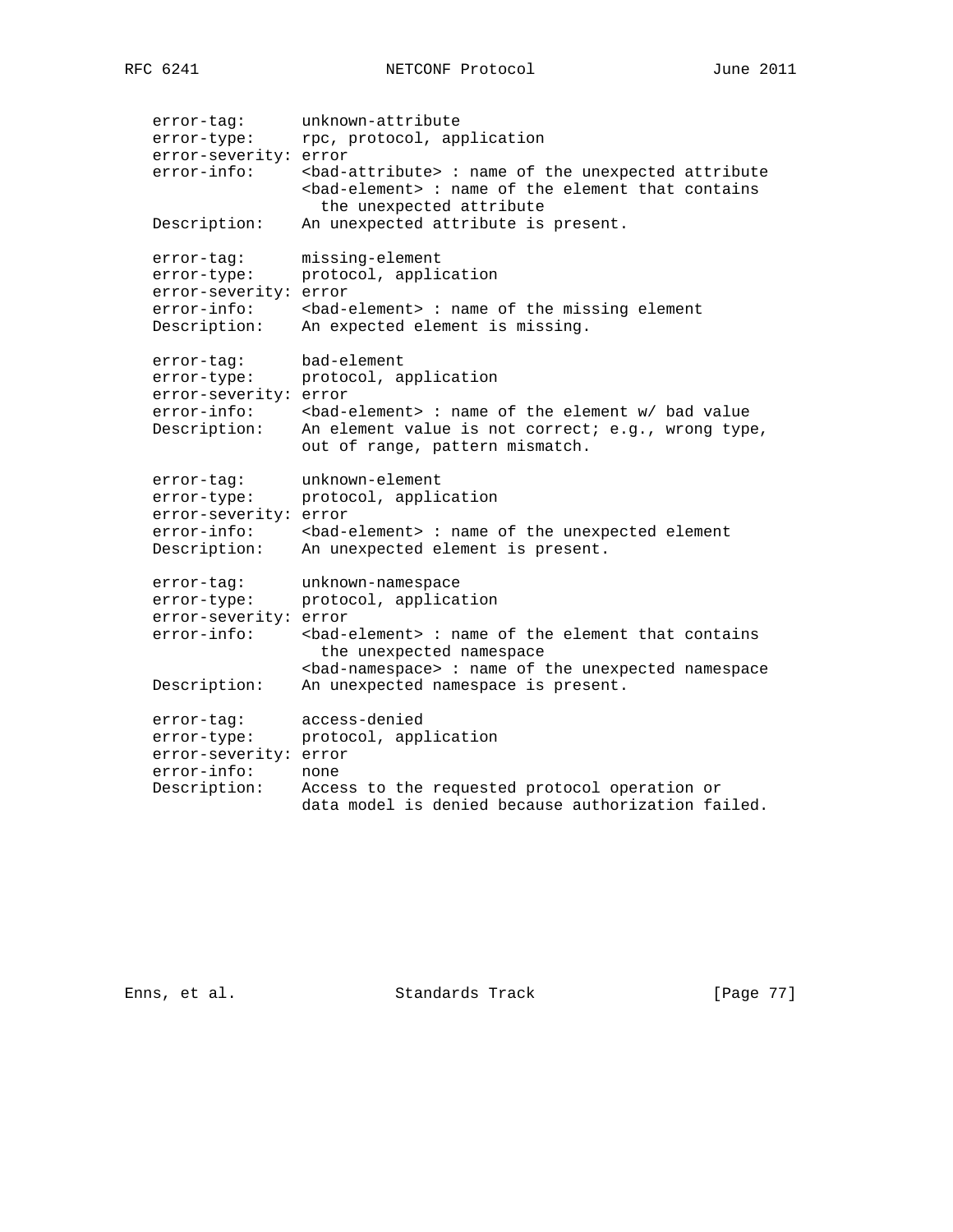| error-tag:<br>error-type:<br>error-severity: error<br>$error\text{-}info:$                 | lock-denied<br>protocol<br><session-id>: session ID of session holding the<br/>requested lock, or zero to indicate a non-NETCONF<br/>entity holds the lock</session-id>                                                |           |
|--------------------------------------------------------------------------------------------|------------------------------------------------------------------------------------------------------------------------------------------------------------------------------------------------------------------------|-----------|
| Description:                                                                               | Access to the requested lock is denied because the<br>lock is currently held by another entity.                                                                                                                        |           |
| error-tag:<br>error-type:<br>error-severity: error<br>error-info:<br>Description:          | resource-denied<br>transport, rpc, protocol, application<br>none<br>Request could not be completed because of<br>insufficient resources.                                                                               |           |
| error-tag:<br>error-type:<br>error-severity: error<br>$error-info:$<br>Description:        | rollback-failed<br>protocol, application<br>none<br>Request to roll back some configuration change (via<br>rollback-on-error or <discard-changes> operations)<br/>was not completed for some reason.</discard-changes> |           |
| error-tag:<br>error-type:<br>error-severity: error<br>error-info:<br>Description:          | data-exists<br>application<br>none<br>Request could not be completed because the relevant<br>data model content already exists. For example,<br>a "create" operation was attempted on data that<br>already exists.     |           |
| error-tag:<br>error-type:<br>error-severity: error<br>error-info:<br>Description:          | data-missing<br>application<br>none<br>Request could not be completed because the relevant<br>data model content does not exist. For example,<br>a "delete" operation was attempted on<br>data that does not exist.    |           |
| error-tag:<br>error-type:<br>error-severity: error<br>$error\text{-}info:$<br>Description: | operation-not-supported<br>protocol, application<br>none<br>Request could not be completed because the requested<br>operation is not supported by this implementation.                                                 |           |
| Enns, et al.                                                                               | Standards Track                                                                                                                                                                                                        | [Page 78] |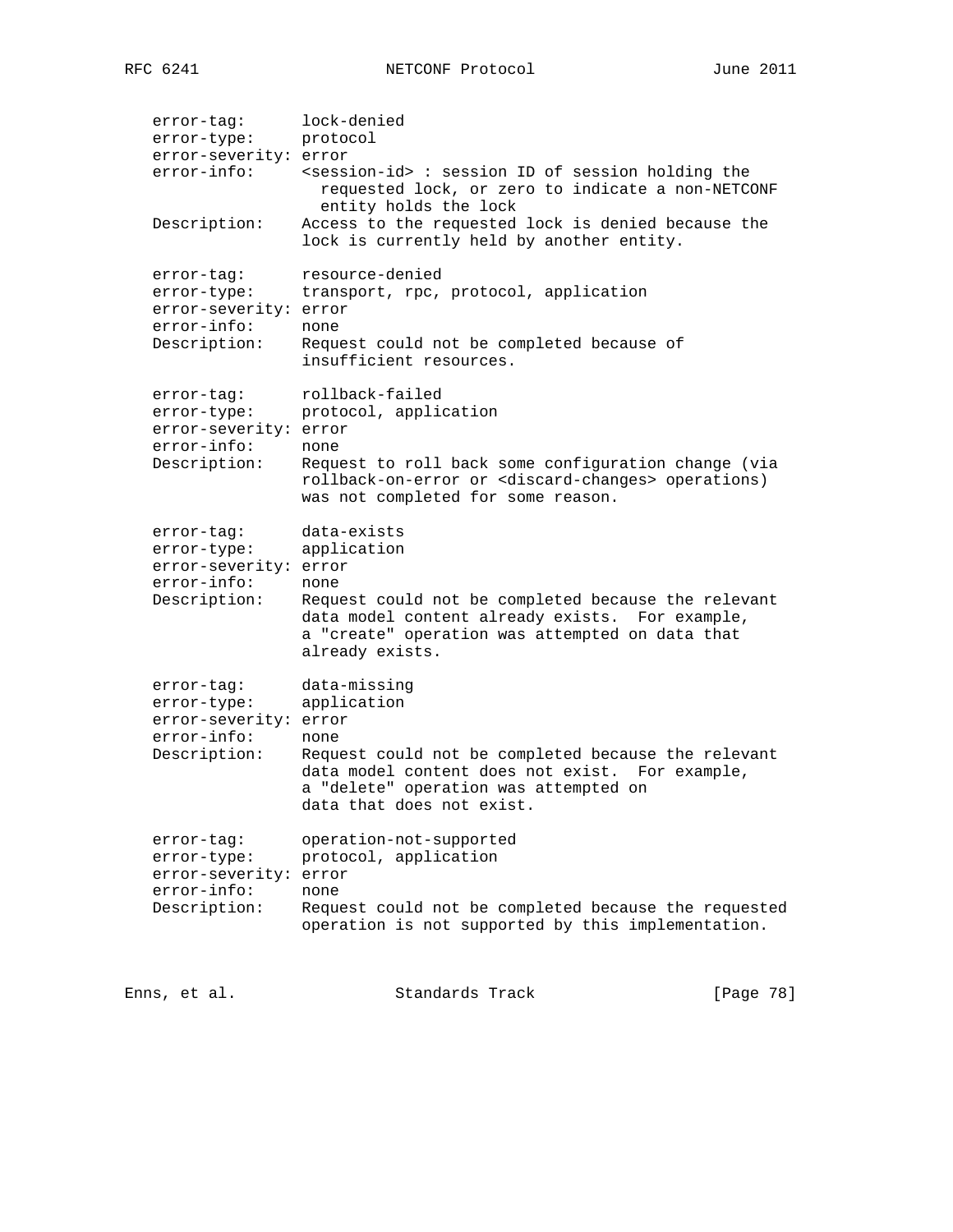| error-tag: | operation-failed |
|------------|------------------|
|------------|------------------|

error-type: rpc, protocol, application error-severity: error

 error-info: none Description: Request could not be completed because the requested operation failed for some reason not covered by any other error condition.

error-tag: partial-operation

| error-type: | application |
|-------------|-------------|
|             |             |

- error-severity: error
- error-info: <ok-element> : identifies an element in the data model for which the requested operation has been completed for that node and all its child nodes. This element can appear zero or more times in the <error-info> container.
	- <err-element> : identifies an element in the data model for which the requested operation has failed for that node and all its child nodes. This element can appear zero or more times in the <error-info> container.
	- <noop-element> : identifies an element in the data model for which the requested operation was not attempted for that node and all its child nodes. This element can appear zero or more times in the <error-info> container.
- Description: This error-tag is obsolete, and SHOULD NOT be sent by servers conforming to this document.

 Some part of the requested operation failed or was not attempted for some reason. Full cleanup has not been performed (e.g., rollback not supported) by the server. The error-info container is used to identify which portions of the application data model content for which the requested operation has succeeded (<ok-element>), failed (<br/>bad-element>), or not been attempted (<noop-element>).

Enns, et al. Standards Track [Page 79]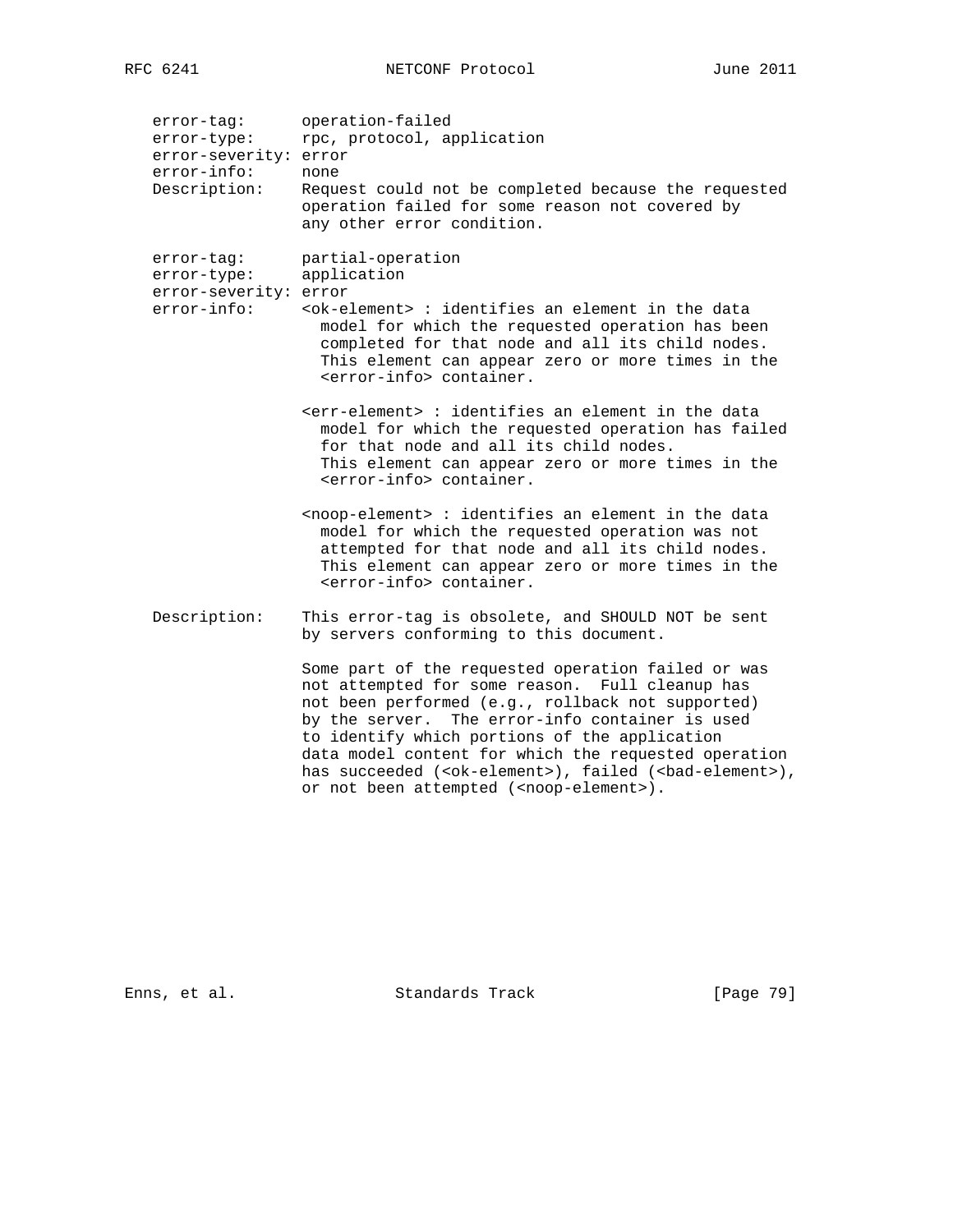```
 error-tag: malformed-message
 error-type: rpc
  error-severity: error<br>error-info: none
  error-info:
   Description: A message could not be handled because it failed to
                    be parsed correctly. For example, the message is not
                    well-formed XML or it uses an invalid character set.
                    This error-tag is new in :base:1.1 and MUST NOT be
                    sent to old clients.
Appendix B. XML Schema for NETCONF Messages Layer
    This section is normative.
    <CODE BEGINS> file "netconf.xsd"
    <?xml version="1.0" encoding="UTF-8"?>
    <xs:schema xmlns:xs="http://www.w3.org/2001/XMLSchema"
               xmlns="urn:ietf:params:xml:ns:netconf:base:1.0"
               targetNamespace="urn:ietf:params:xml:ns:netconf:base:1.0"
               elementFormDefault="qualified"
               attributeFormDefault="unqualified"
               xml:lang="en"
               version="1.1">
      <xs:annotation>
        <xs:documentation>
          This schema defines the syntax for the NETCONF Messages layer
          messages 'hello', 'rpc', and 'rpc-reply'.
        </xs:documentation>
      </xs:annotation>
     <! - import standard XML definitions
       -- <xs:import namespace="http://www.w3.org/XML/1998/namespace"
                 schemaLocation="http://www.w3.org/2001/xml.xsd">
        <xs:annotation>
          <xs:documentation>
            This import accesses the xml: attribute groups for the
            xml:lang as declared on the error-message element.
          </xs:documentation>
        </xs:annotation>
      </xs:import>
     < ! -- message-id attribute
       --&>
```
Enns, et al. Standards Track [Page 80]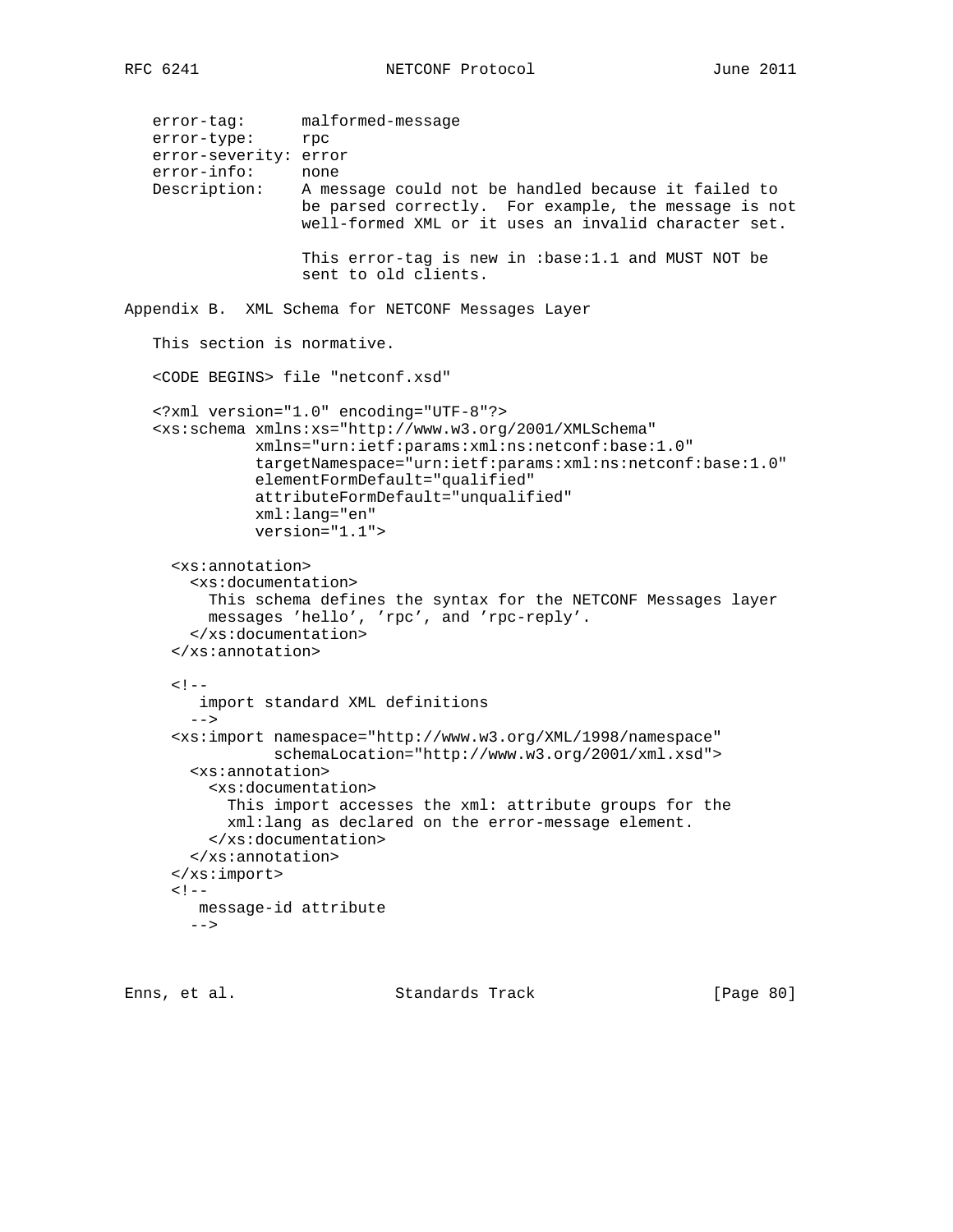```
 <xs:simpleType name="messageIdType">
  <xs:restriction base="xs:string">
    <xs:maxLength value="4095"/>
   </xs:restriction>
 </xs:simpleType>
< ! - - Types used for session-id
  --&> <xs:simpleType name="SessionId">
  <xs:restriction base="xs:unsignedInt">
     <xs:minInclusive value="1"/>
   </xs:restriction>
 </xs:simpleType>
 <xs:simpleType name="SessionIdOrZero">
   <xs:restriction base="xs:unsignedInt"/>
 </xs:simpleType>
< ! -- <rpc> element
  --&> <xs:complexType name="rpcType">
  <xs:sequence>
    <xs:element ref="rpcOperation"/>
  </xs:sequence>
  <xs:attribute name="message-id" type="messageIdType"
                 use="required"/>
  < ! --Arbitrary attributes can be supplied with <rpc> element.
     -->
  <xs:anyAttribute processContents="lax"/>
 </xs:complexType>
 <xs:element name="rpc" type="rpcType"/>
< ! -- data types and elements used to construct rpc-errors
   -->
 <xs:simpleType name="ErrorType">
  <xs:restriction base="xs:string">
     <xs:enumeration value="transport"/>
     <xs:enumeration value="rpc"/>
     <xs:enumeration value="protocol"/>
     <xs:enumeration value="application"/>
   </xs:restriction>
 </xs:simpleType>
 <xs:simpleType name="ErrorTag">
   <xs:restriction base="xs:string">
     <xs:enumeration value="in-use"/>
    <xs:enumeration value="invalid-value"/>
     <xs:enumeration value="too-big"/>
     <xs:enumeration value="missing-attribute"/>
```
Enns, et al. Standards Track [Page 81]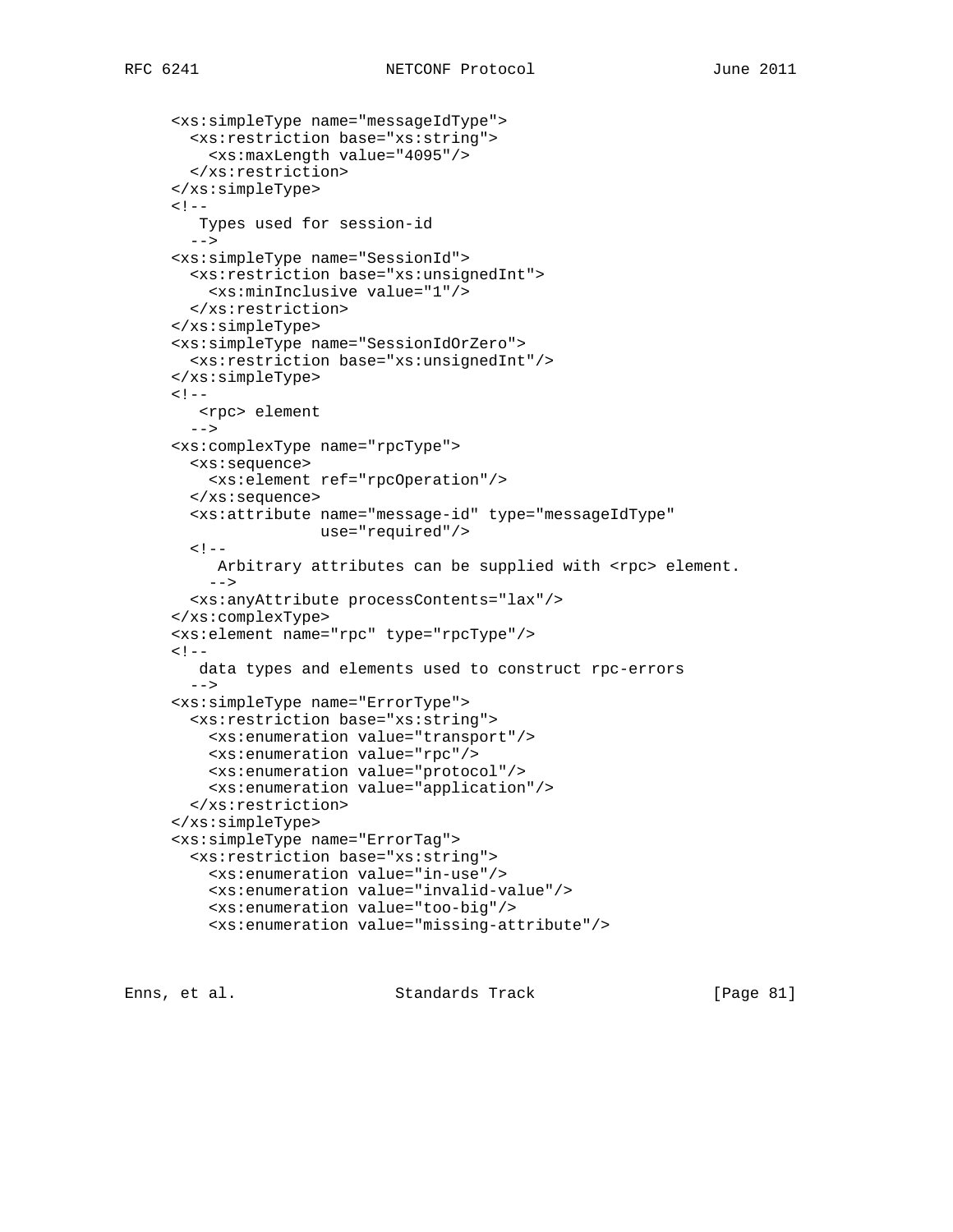```
 <xs:enumeration value="bad-attribute"/>
     <xs:enumeration value="unknown-attribute"/>
     <xs:enumeration value="missing-element"/>
     <xs:enumeration value="bad-element"/>
     <xs:enumeration value="unknown-element"/>
     <xs:enumeration value="unknown-namespace"/>
     <xs:enumeration value="access-denied"/>
     <xs:enumeration value="lock-denied"/>
     <xs:enumeration value="resource-denied"/>
     <xs:enumeration value="rollback-failed"/>
     <xs:enumeration value="data-exists"/>
     <xs:enumeration value="data-missing"/>
     <xs:enumeration value="operation-not-supported"/>
     <xs:enumeration value="operation-failed"/>
     <xs:enumeration value="partial-operation"/>
     <xs:enumeration value="malformed-message"/>
   </xs:restriction>
 </xs:simpleType>
 <xs:simpleType name="ErrorSeverity">
   <xs:restriction base="xs:string">
    <xs:enumeration value="error"/>
    <xs:enumeration value="warning"/>
   </xs:restriction>
 </xs:simpleType>
 <xs:complexType name="errorInfoType">
   <xs:sequence>
     <xs:choice>
       <xs:element name="session-id" type="SessionIdOrZero"/>
       <xs:sequence minOccurs="0" maxOccurs="unbounded">
         <xs:sequence>
           <xs:element name="bad-attribute" type="xs:QName"
                       minOccurs="0" maxOccurs="1"/>
           <xs:element name="bad-element" type="xs:QName"
                       minOccurs="0" maxOccurs="1"/>
           <xs:element name="ok-element" type="xs:QName"
                       minOccurs="0" maxOccurs="1"/>
           <xs:element name="err-element" type="xs:QName"
                       minOccurs="0" maxOccurs="1"/>
           <xs:element name="noop-element" type="xs:QName"
                      minOccurs="0" maxOccurs="1"/>
           <xs:element name="bad-namespace" type="xs:string"
                       minOccurs="0" maxOccurs="1"/>
         </xs:sequence>
       </xs:sequence>
     </xs:choice>
     <!-- elements from any other namespace are also allowed
          to follow the NETCONF elements -->
     <xs:any namespace="##other" processContents="lax"
```
Enns, et al. Standards Track [Page 82]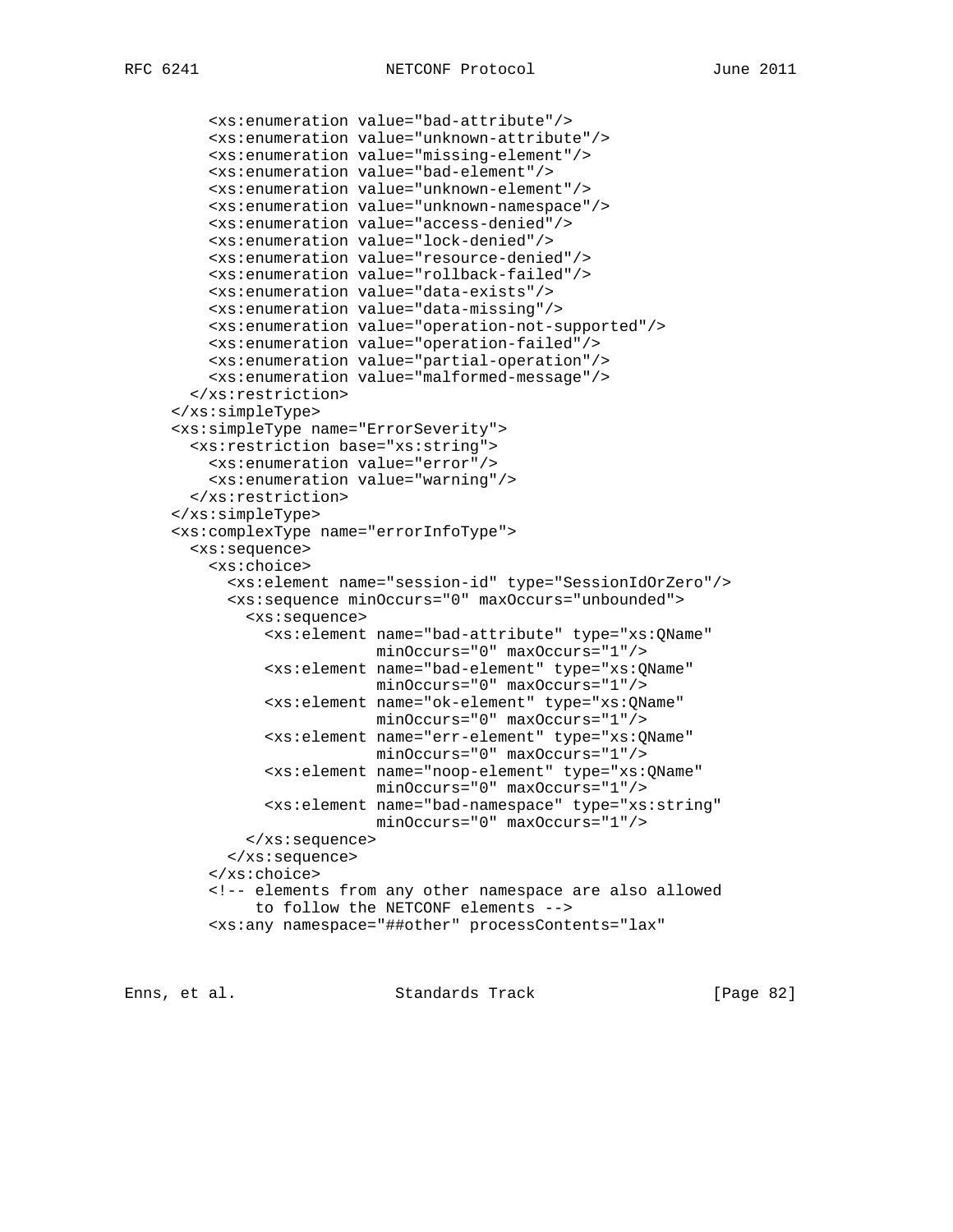```
 minOccurs="0" maxOccurs="unbounded"/>
   </xs:sequence>
 </xs:complexType>
 <xs:complexType name="rpcErrorType">
   <xs:sequence>
     <xs:element name="error-type" type="ErrorType"/>
     <xs:element name="error-tag" type="ErrorTag"/>
     <xs:element name="error-severity" type="ErrorSeverity"/>
     <xs:element name="error-app-tag" type="xs:string"
                 minOccurs="0"/>
     <xs:element name="error-path" type="xs:string" minOccurs="0"/>
     <xs:element name="error-message" minOccurs="0">
       <xs:complexType>
         <xs:simpleContent>
           <xs:extension base="xs:string">
             <xs:attribute ref="xml:lang" use="optional"/>
           </xs:extension>
         </xs:simpleContent>
       </xs:complexType>
     </xs:element>
     <xs:element name="error-info" type="errorInfoType"
                 minOccurs="0"/>
  </xs:sequence>
 </xs:complexType>
2 - 1 - 1 operation attribute used in <edit-config>
   -->
 <xs:simpleType name="editOperationType">
   <xs:restriction base="xs:string">
    <xs:enumeration value="merge"/>
    <xs:enumeration value="replace"/>
    <xs:enumeration value="create"/>
    <xs:enumeration value="delete"/>
     <xs:enumeration value="remove"/>
   </xs:restriction>
 </xs:simpleType>
 <xs:attribute name="operation" type="editOperationType"/>
< ! - - <rpc-reply> element
  --&> <xs:complexType name="rpcReplyType">
  <xs:choice>
    <xs:element name="ok"/>
     <xs:sequence>
       <xs:element ref="rpc-error"
                   minOccurs="0" maxOccurs="unbounded"/>
       <xs:element ref="rpcResponse"
                   minOccurs="0" maxOccurs="unbounded"/>
```
Enns, et al. Standards Track [Page 83]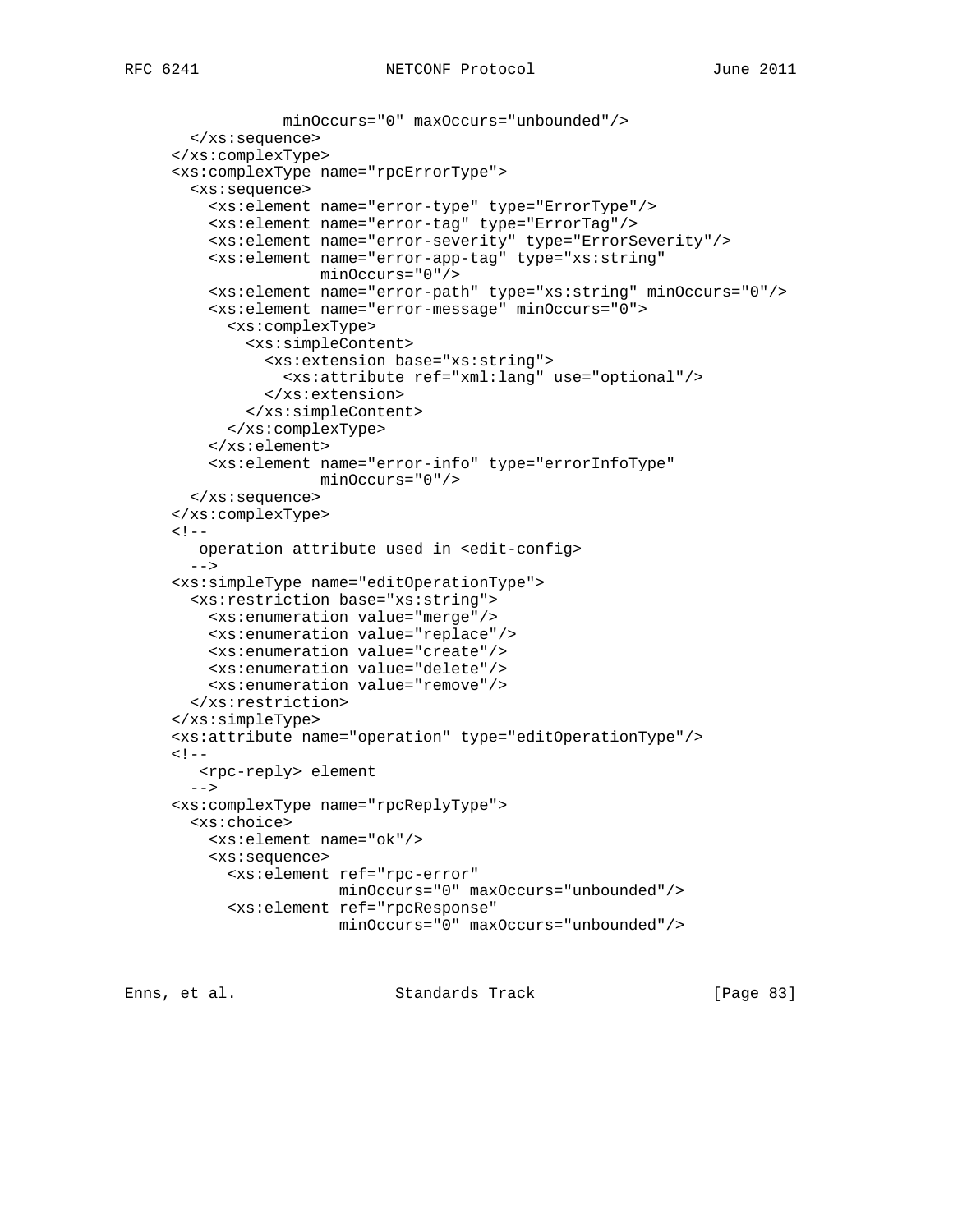```
RFC 6241 NETCONF Protocol June 2011
```

```
 </xs:sequence>
   </xs:choice>
   <xs:attribute name="message-id" type="messageIdType"
                use="optional"/>
  \lt! --
    Any attributes supplied with <rpc> element must be returned
     on <rpc-reply>.
     -->
   <xs:anyAttribute processContents="lax"/>
 </xs:complexType>
 <xs:element name="rpc-reply" type="rpcReplyType"/>
< 1 - - <rpc-error> element
      -->
 <xs:element name="rpc-error" type="rpcErrorType"/>
\lt! --
   rpcOperationType: used as a base type for all
   NETCONF operations
  --& <xs:complexType name="rpcOperationType"/>
 <xs:element name="rpcOperation" type="rpcOperationType"
             abstract="true"/>
\lt! --
   rpcResponseType: used as a base type for all
   NETCONF responses
   -->
 <xs:complexType name="rpcResponseType"/>
 <xs:element name="rpcResponse" type="rpcResponseType"
             abstract="true"/>
< ! - - <hello> element
  --> <xs:element name="hello">
  <xs:complexType>
     <xs:sequence>
       <xs:element name="capabilities">
         <xs:complexType>
           <xs:sequence>
             <xs:element name="capability" type="xs:anyURI"
                          maxOccurs="unbounded"/>
           </xs:sequence>
         </xs:complexType>
       </xs:element>
       <xs:element name="session-id" type="SessionId"
                   minOccurs="0"/>
```
Enns, et al. Standards Track [Page 84]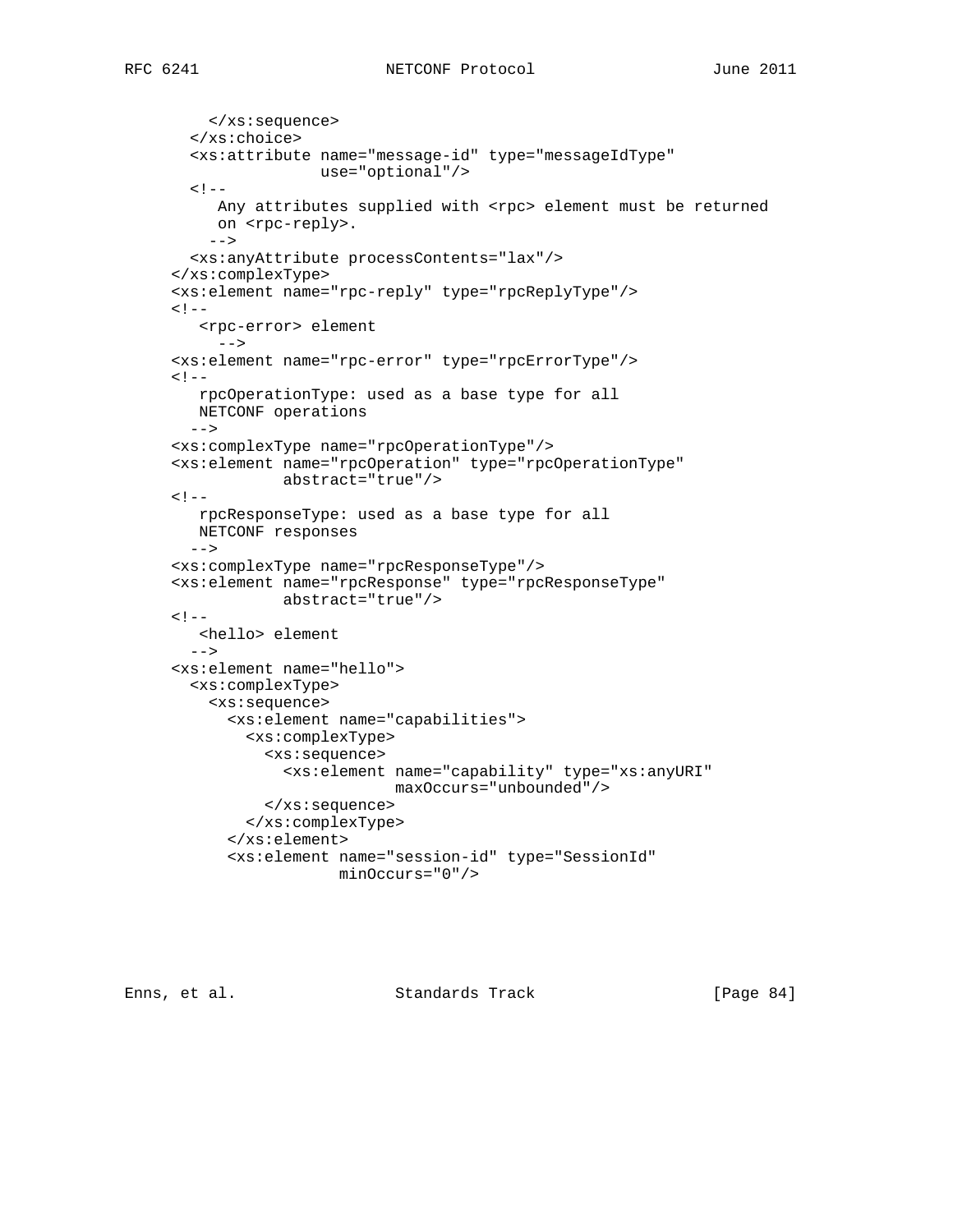```
 </xs:sequence>
        </xs:complexType>
      </xs:element>
    </xs:schema>
    <CODE ENDS>
Appendix C. YANG Module for NETCONF Protocol Operations
    This section is normative.
    The ietf-netconf YANG module imports typedefs from [RFC6021].
   <CODE BEGINS> file "ietf-netconf@2011-06-01.yang"
   module ietf-netconf {
```

```
 // the namespace for NETCONF XML definitions is unchanged
 // from RFC 4741, which this document replaces
 namespace "urn:ietf:params:xml:ns:netconf:base:1.0";
```

```
 prefix nc;
```

```
 import ietf-inet-types {
      prefix inet;
 }
```

```
 organization
   "IETF NETCONF (Network Configuration) Working Group";
```

```
 contact
```

```
 "WG Web: <http://tools.ietf.org/wg/netconf/>
 WG List: <netconf@ietf.org>
```

```
 WG Chair: Bert Wijnen
           <bertietf@bwijnen.net>
```

```
 WG Chair: Mehmet Ersue
           <mehmet.ersue@nsn.com>
```

```
 Editor: Martin Bjorklund
          <mbj@tail-f.com>
```

```
 Editor: Juergen Schoenwaelder
          <j.schoenwaelder@jacobs-university.de>
```

```
 Editor: Andy Bierman
          <andy.bierman@brocade.com>";
```
Enns, et al. Standards Track [Page 85]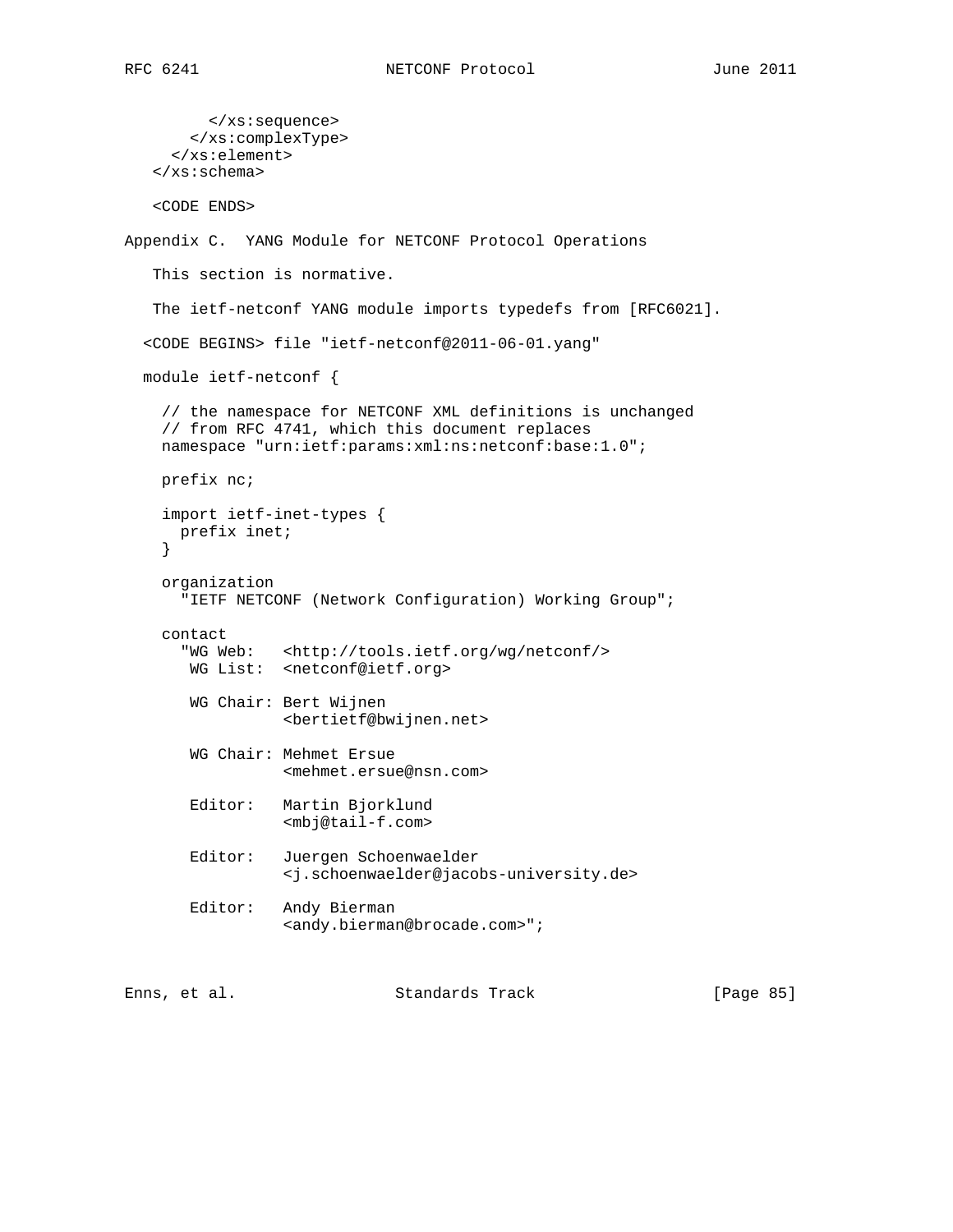RFC 6241 **NETCONF** Protocol June 2011

```
 description
   "NETCONF Protocol Data Types and Protocol Operations.
    Copyright (c) 2011 IETF Trust and the persons identified as
    the document authors. All rights reserved.
   Redistribution and use in source and binary forms, with or
   without modification, is permitted pursuant to, and subject
    to the license terms contained in, the Simplified BSD License
   set forth in Section 4.c of the IETF Trust's Legal Provisions
   Relating to IETF Documents
    (http://trustee.ietf.org/license-info).
    This version of this YANG module is part of RFC 6241; see
    the RFC itself for full legal notices.";
 revision 2011-06-01 {
  description
     "Initial revision";
  reference
     "RFC 6241: Network Configuration Protocol";
 }
 extension get-filter-element-attributes {
   description
     "If this extension is present within an 'anyxml'
      statement named 'filter', which must be conceptually
      defined within the RPC input section for the <get>
      and <get-config> protocol operations, then the
      following unqualified XML attribute is supported
      within the <filter> element, within a <get> or
      <get-config> protocol operation:
        type : optional attribute with allowed
               value strings 'subtree' and 'xpath'.
               If missing, the default value is 'subtree'.
      If the 'xpath' feature is supported, then the
      following unqualified XML attribute is
      also supported:
        select: optional attribute containing a
                string representing an XPath expression.
                The 'type' attribute must be equal to 'xpath'
                if this attribute is present.";
 }
 // NETCONF capabilities defined as features
 feature writable-running {
```
Enns, et al. Standards Track [Page 86]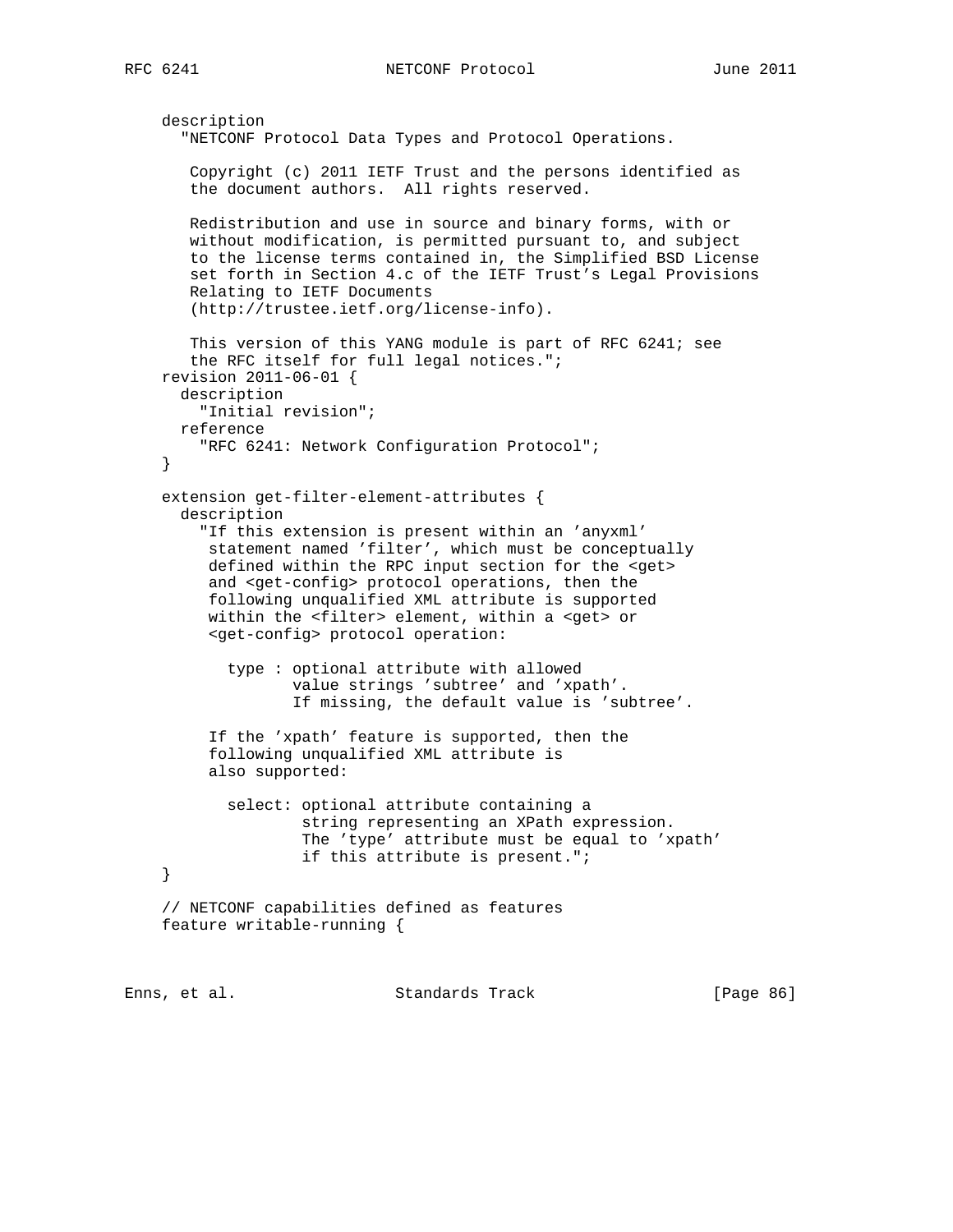```
 description
         "NETCONF :writable-running capability;
          If the server advertises the :writable-running
          capability for a session, then this feature must
          also be enabled for that session. Otherwise,
          this feature must not be enabled.";
       reference "RFC 6241, Section 8.2";
     }
     feature candidate {
       description
         "NETCONF :candidate capability;
          If the server advertises the :candidate
          capability for a session, then this feature must
          also be enabled for that session. Otherwise,
          this feature must not be enabled.";
      reference "RFC 6241, Section 8.3";
     }
     feature confirmed-commit {
       if-feature candidate;
       description
         "NETCONF :confirmed-commit:1.1 capability;
          If the server advertises the :confirmed-commit:1.1
          capability for a session, then this feature must
          also be enabled for that session. Otherwise,
          this feature must not be enabled.";
      reference "RFC 6241, Section 8.4";
 }
     feature rollback-on-error {
       description
         "NETCONF :rollback-on-error capability;
         If the server advertises the :rollback-on-error
          capability for a session, then this feature must
          also be enabled for that session. Otherwise,
          this feature must not be enabled.";
       reference "RFC 6241, Section 8.5";
     }
     feature validate {
       description
         "NETCONF :validate:1.1 capability;
          If the server advertises the :validate:1.1
          capability for a session, then this feature must
          also be enabled for that session. Otherwise,
          this feature must not be enabled.";
Enns, et al.                   Standards Track                 [Paqe 87]
```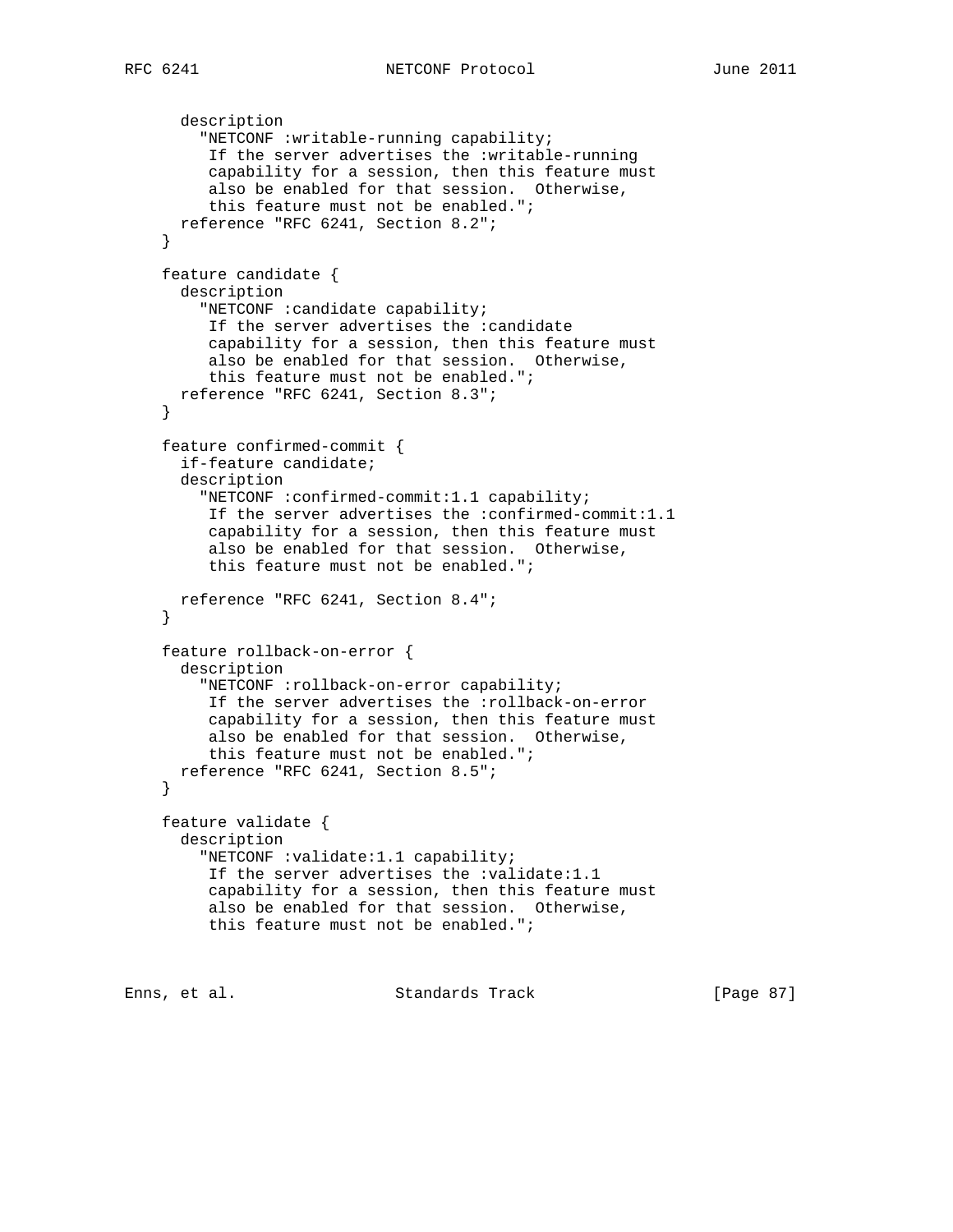```
 reference "RFC 6241, Section 8.6";
     }
    feature startup {
       description
         "NETCONF :startup capability;
         If the server advertises the :startup
          capability for a session, then this feature must
          also be enabled for that session. Otherwise,
          this feature must not be enabled.";
      reference "RFC 6241, Section 8.7";
     }
    feature url {
      description
         "NETCONF :url capability;
          If the server advertises the :url
          capability for a session, then this feature must
          also be enabled for that session. Otherwise,
          this feature must not be enabled.";
      reference "RFC 6241, Section 8.8";
     }
     feature xpath {
       description
         "NETCONF :xpath capability;
         If the server advertises the :xpath
          capability for a session, then this feature must
          also be enabled for that session. Otherwise,
          this feature must not be enabled.";
      reference "RFC 6241, Section 8.9";
     }
     // NETCONF Simple Types
    typedef session-id-type {
      type uint32 {
        range "1..max";
 }
      description
        "NETCONF Session Id";
     }
     typedef session-id-or-zero-type {
      type uint32;
      description
         "NETCONF Session Id or Zero to indicate none";
     }
```
Enns, et al. Standards Track [Page 88]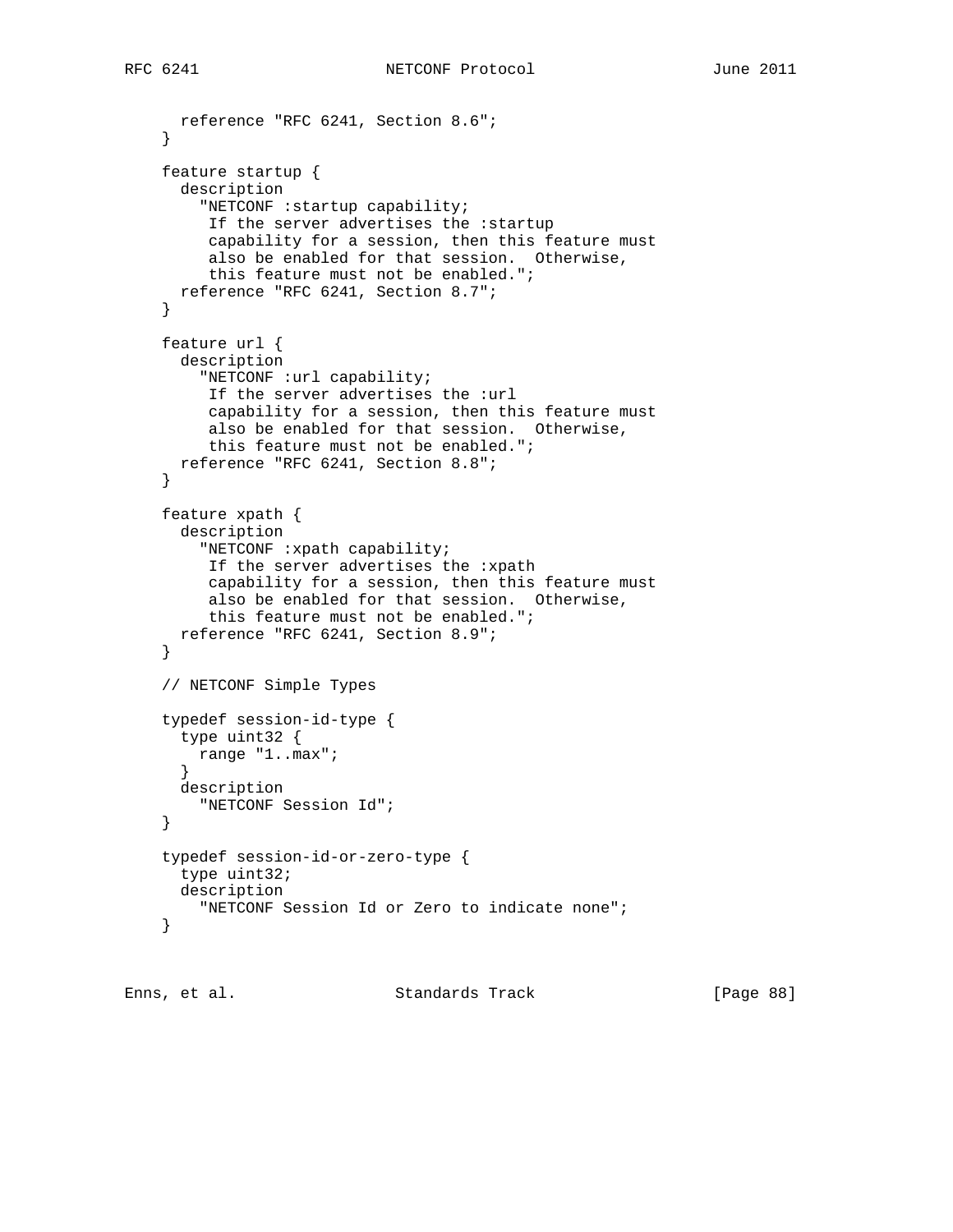```
 typedef error-tag-type {
      type enumeration {
         enum in-use {
           description
             "The request requires a resource that
              already is in use.";
         }
         enum invalid-value {
           description
             "The request specifies an unacceptable value for one
        or more parameters.";<br>}
 }
         enum too-big {
           description
             "The request or response (that would be generated) is
              too large for the implementation to handle.";
 }
         enum missing-attribute {
           description
             "An expected attribute is missing.";
 }
         enum bad-attribute {
           description
            "An attribute value is not correct; e.g., wrong type,
              out of range, pattern mismatch.";
 }
         enum unknown-attribute {
           description
             "An unexpected attribute is present.";
 }
         enum missing-element {
           description
             "An expected element is missing.";
 }
         enum bad-element {
           description
            "An element value is not correct; e.g., wrong type,
        out of range, pattern mismatch.";<br>}
 }
         enum unknown-element {
           description
             "An unexpected element is present.";
 }
         enum unknown-namespace {
           description
             "An unexpected namespace is present.";
 }
         enum access-denied {
```
Enns, et al. Standards Track [Page 89]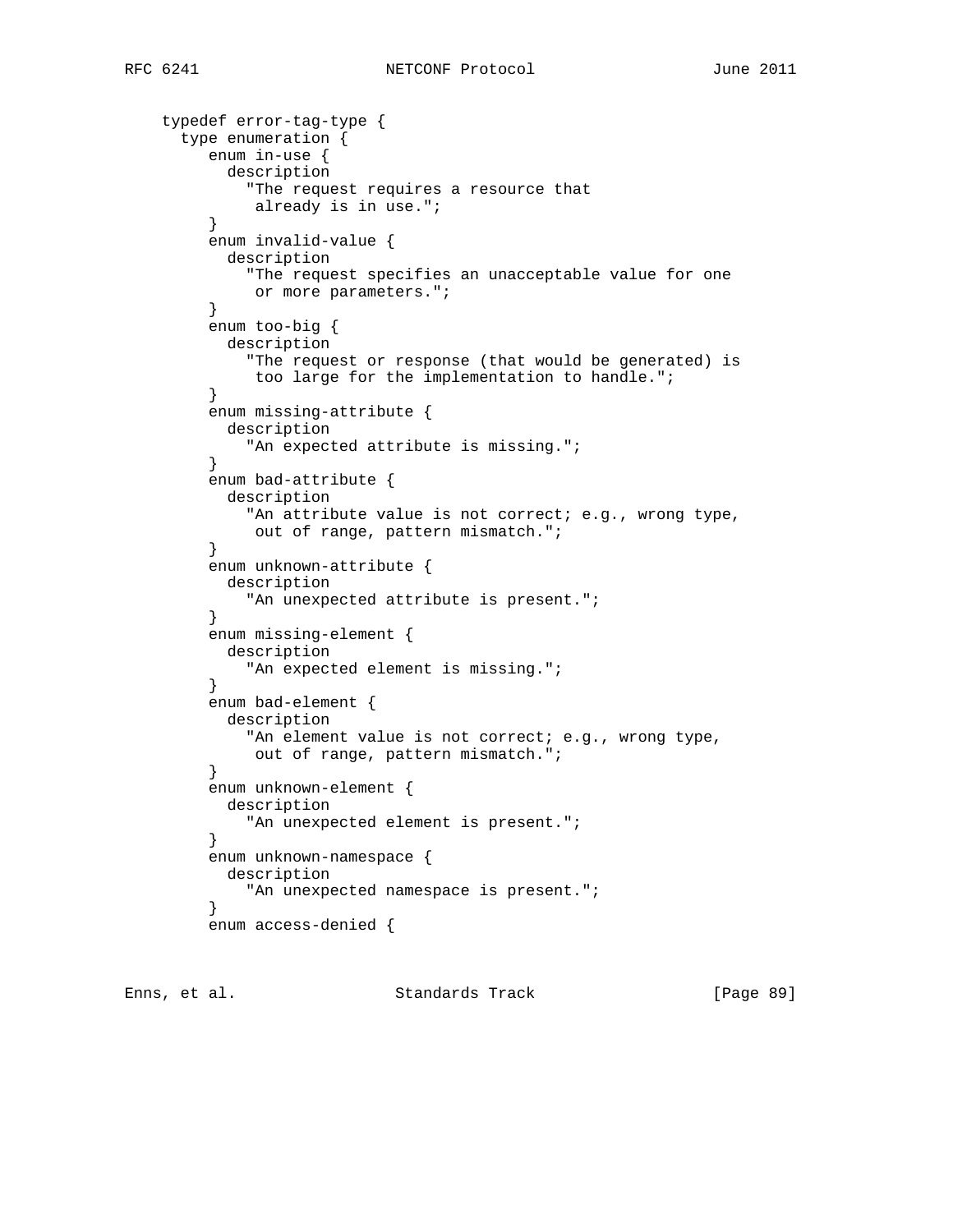```
 description
             "Access to the requested protocol operation or
              data model is denied because authorization failed.";
 }
         enum lock-denied {
           description
             "Access to the requested lock is denied because the
             lock is currently held by another entity.";
         }
         enum resource-denied {
           description
             "Request could not be completed because of
        insufficient resources.";<br>}
 }
         enum rollback-failed {
           description
             "Request to roll back some configuration change (via
              rollback-on-error or <discard-changes> operations)
              was not completed for some reason.";
 }
         enum data-exists {
           description
             "Request could not be completed because the relevant
              data model content already exists. For example,
              a 'create' operation was attempted on data that
              already exists.";
 }
         enum data-missing {
           description
             "Request could not be completed because the relevant
              data model content does not exist. For example,
              a 'delete' operation was attempted on
        data that does not exist.";<br>}
 }
         enum operation-not-supported {
           description
             "Request could not be completed because the requested
              operation is not supported by this implementation.";
 }
         enum operation-failed {
           description
             "Request could not be completed because the requested
              operation failed for some reason not covered by
              any other error condition.";
 }
         enum partial-operation {
           description
```
Enns, et al. Standards Track [Page 90]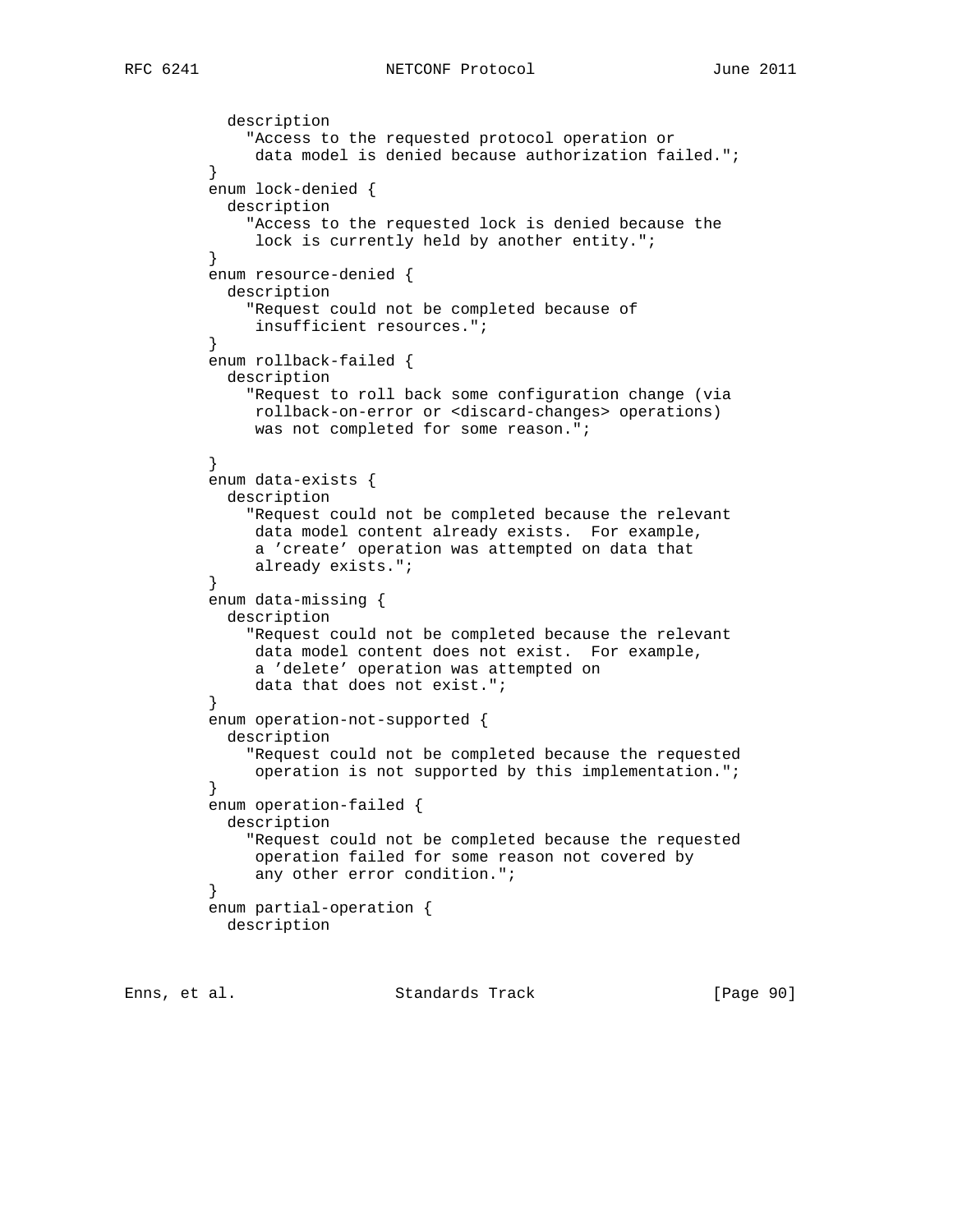```
 "This error-tag is obsolete, and SHOULD NOT be sent
         by servers conforming to this document.";<br>}
 }
         enum malformed-message {
           description
              "A message could not be handled because it failed to
               be parsed correctly. For example, the message is not
               well-formed XML or it uses an invalid character set.";
         }
        }
       description "NETCONF Error Tag";
       reference "RFC 6241, Appendix A";
     }
     typedef error-severity-type {
      type enumeration {
        enum error {
          description "Error severity";
 }
        enum warning {
          description "Warning severity";
         }
       }
      description "NETCONF Error Severity";
      reference "RFC 6241, Section 4.3";
 }
    typedef edit-operation-type {
      type enumeration {
        enum merge {
           description
             "The configuration data identified by the
              element containing this attribute is merged
              with the configuration at the corresponding
              level in the configuration datastore identified
             by the target parameter.";
         }
        enum replace {
          description
             "The configuration data identified by the element
              containing this attribute replaces any related
              configuration in the configuration datastore
              identified by the target parameter. If no such
              configuration data exists in the configuration
              datastore, it is created. Unlike a
              <copy-config> operation, which replaces the
              entire target configuration, only the configuration
              actually present in the config parameter is affected.";
```
Enns, et al. Standards Track [Page 91]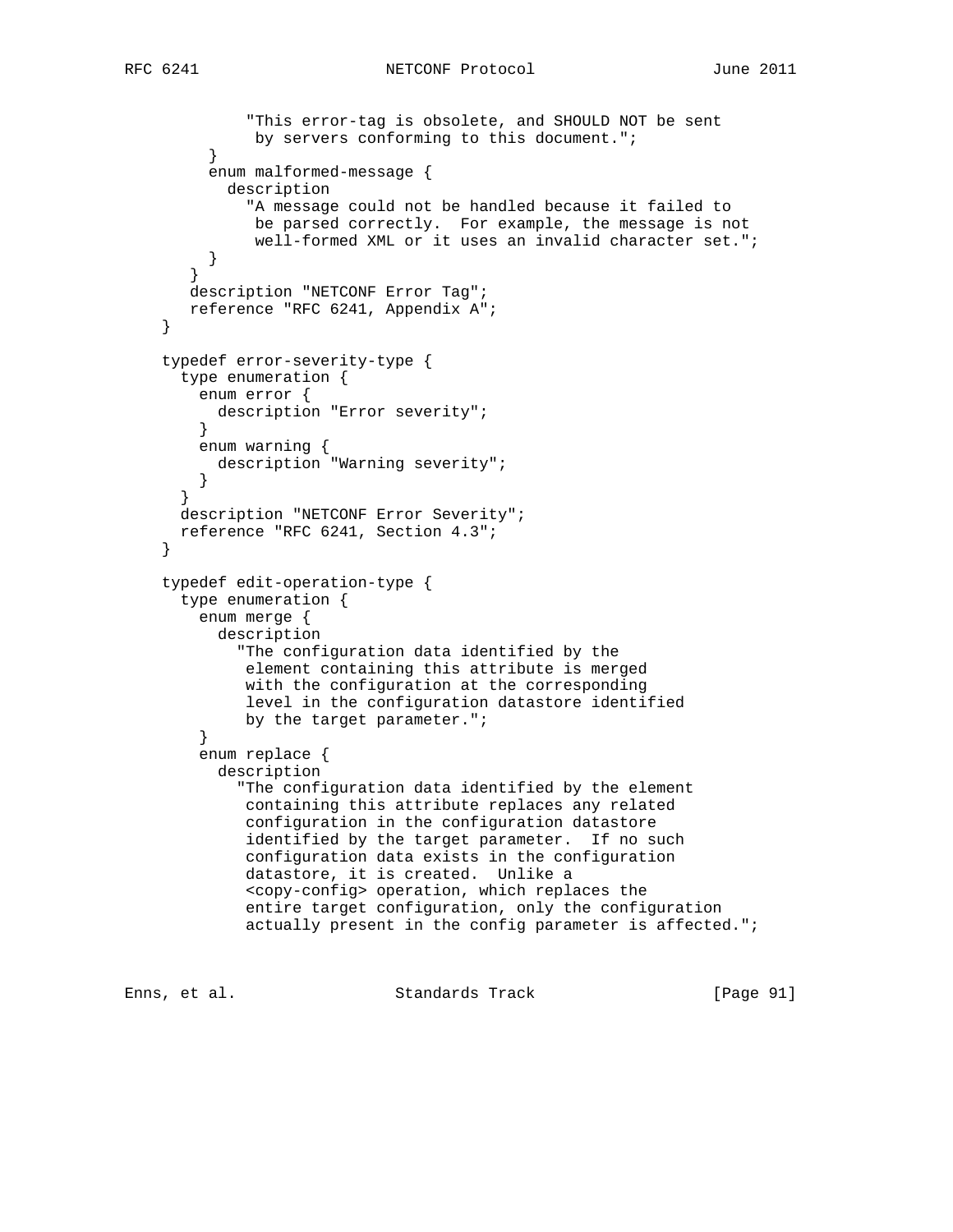```
 }
         enum create {
           description
             "The configuration data identified by the element
              containing this attribute is added to the
              configuration if and only if the configuration
              data does not already exist in the configuration
              datastore. If the configuration data exists, an
              <rpc-error> element is returned with an
              <error-tag> value of 'data-exists'.";
         }
        enum delete {
           description
             "The configuration data identified by the element
              containing this attribute is deleted from the
              configuration if and only if the configuration
              data currently exists in the configuration
              datastore. If the configuration data does not
             exist, an <rpc-error> element is returned with
              an <error-tag> value of 'data-missing'.";
         }
        enum remove {
          description
             "The configuration data identified by the element
              containing this attribute is deleted from the
              configuration if the configuration
              data currently exists in the configuration
              datastore. If the configuration data does not
              exist, the 'remove' operation is silently ignored
              by the server.";
         }
       }
      default "merge";
      description "NETCONF 'operation' attribute values";
      reference "RFC 6241, Section 7.2";
     }
     // NETCONF Standard Protocol Operations
    rpc get-config {
      description
         "Retrieve all or part of a specified configuration.";
      reference "RFC 6241, Section 7.1";
       input {
        container source {
          description
```
Enns, et al. Standards Track [Page 92]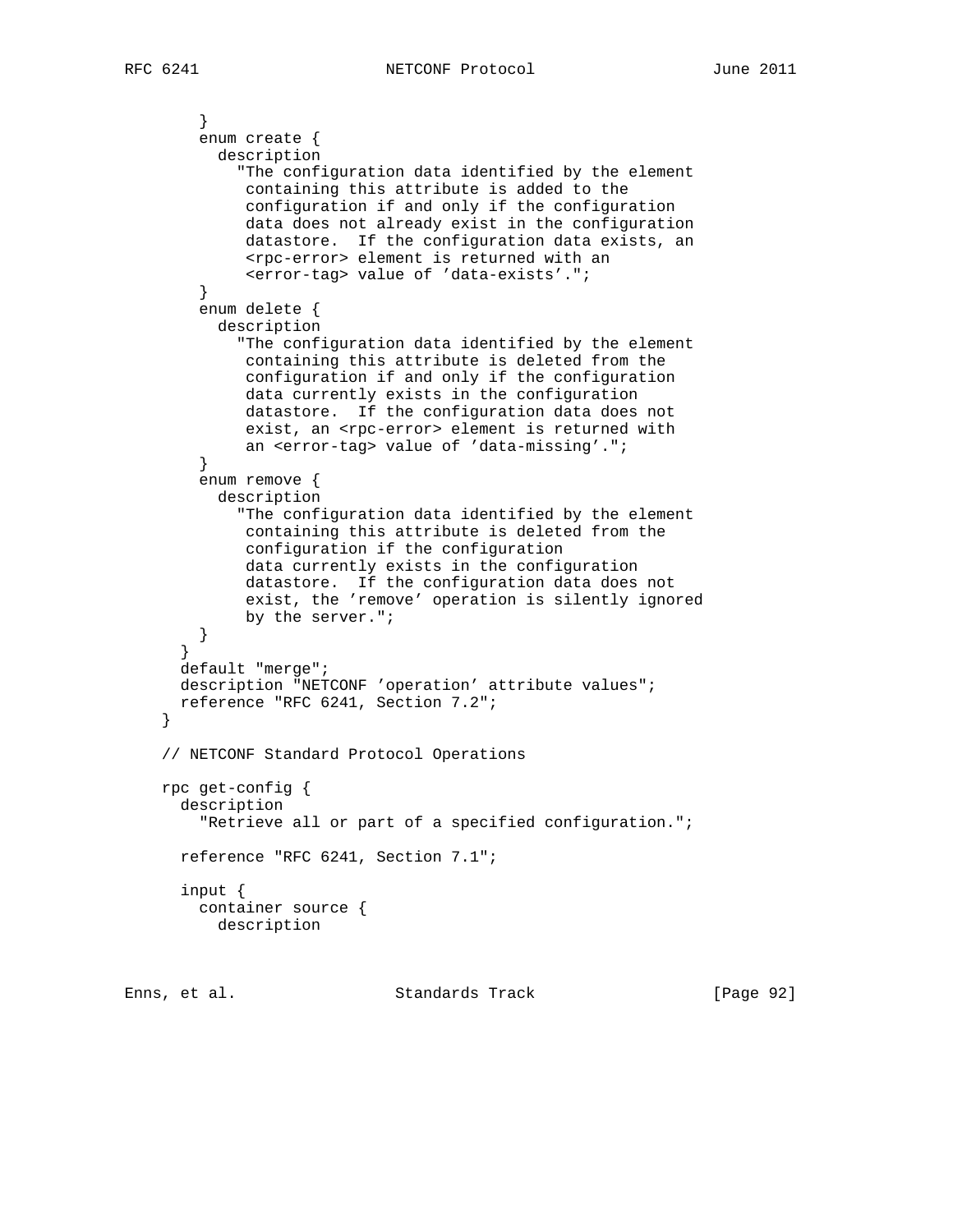```
 "Particular configuration to retrieve.";
          choice config-source {
            mandatory true;
            description
               "The configuration to retrieve.";
            leaf candidate {
              if-feature candidate;
               type empty;
              description
                "The candidate configuration is the config source.";
 }
            leaf running {
               type empty;
               description
                 "The running configuration is the config source.";
 }
            leaf startup {
              if-feature startup;
               type empty;
               description
                 "The startup configuration is the config source.
                 This is optional-to-implement on the server because
                 not all servers will support filtering for this
                 datastore.";
 }
          }
         }
        anyxml filter {
         description
            "Subtree or XPath filter to use.";
          nc:get-filter-element-attributes;
         }
      }
      output {
        anyxml data {
          description
            "Copy of the source datastore subset that matched
             the filter criteria (if any). An empty data container
            indicates that the request did not produce any results.";
        }
      }
    rpc edit-config {
      description
```
}

Enns, et al. Standards Track [Page 93]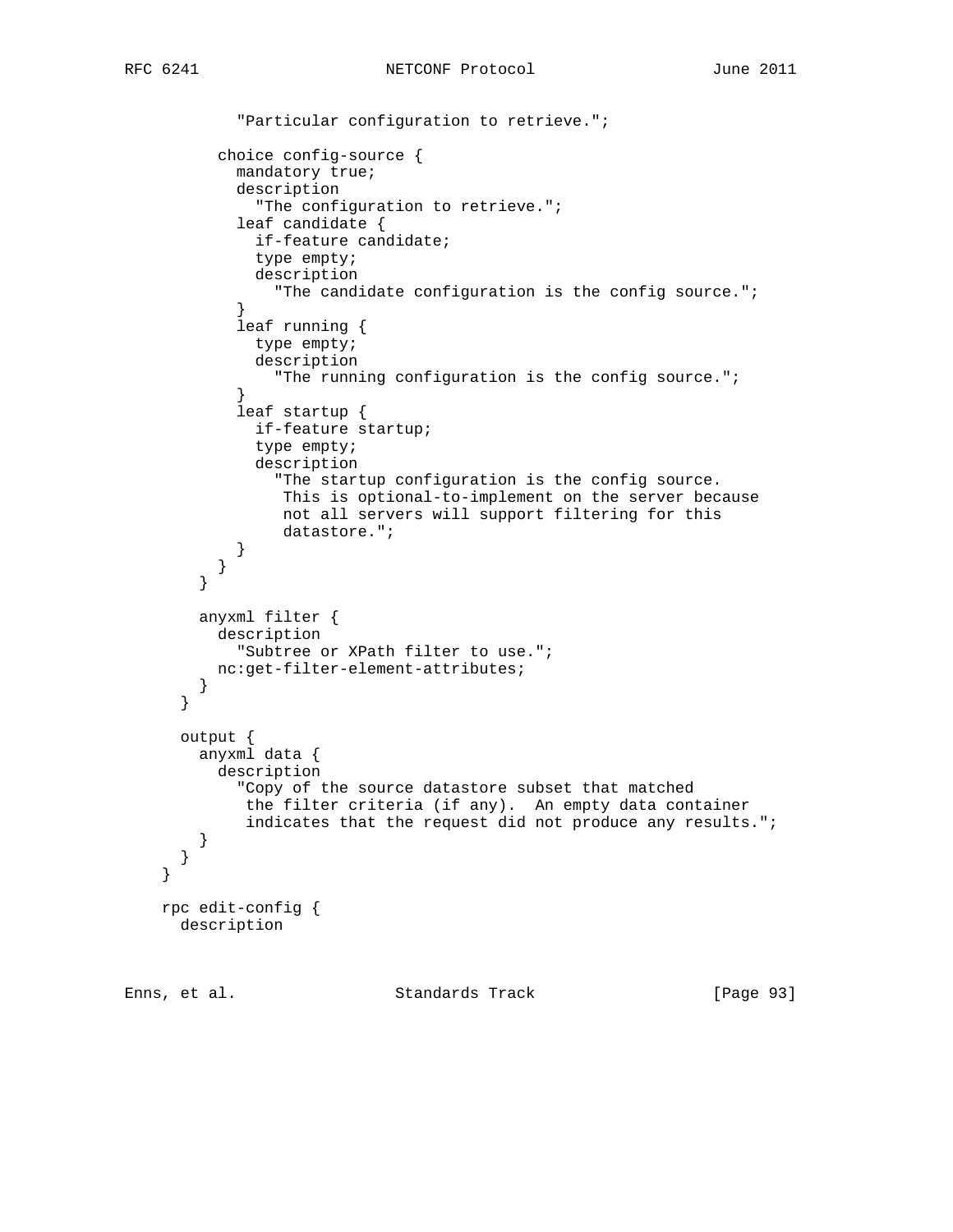```
 "The <edit-config> operation loads all or part of a specified
         configuration to the specified target configuration.";
      reference "RFC 6241, Section 7.2";
      input {
        container target {
          description
             "Particular configuration to edit.";
           choice config-target {
            mandatory true;
            description
               "The configuration target.";
            leaf candidate {
               if-feature candidate;
               type empty;
               description
                 "The candidate configuration is the config target.";
 }
             leaf running {
               if-feature writable-running;
               type empty;
              description
                 "The running configuration is the config source.";
 }
           }
         }
         leaf default-operation {
           type enumeration {
            enum merge {
              description
            "The default operation is merge.";<br>}
 }
             enum replace {
              description
                 "The default operation is replace.";
 }
            enum none {
             description
                 "There is no default operation.";
          \begin{matrix} \end{matrix} }
           default "merge";
           description
             "The default operation to use.";
```
Enns, et al. Standards Track [Page 94]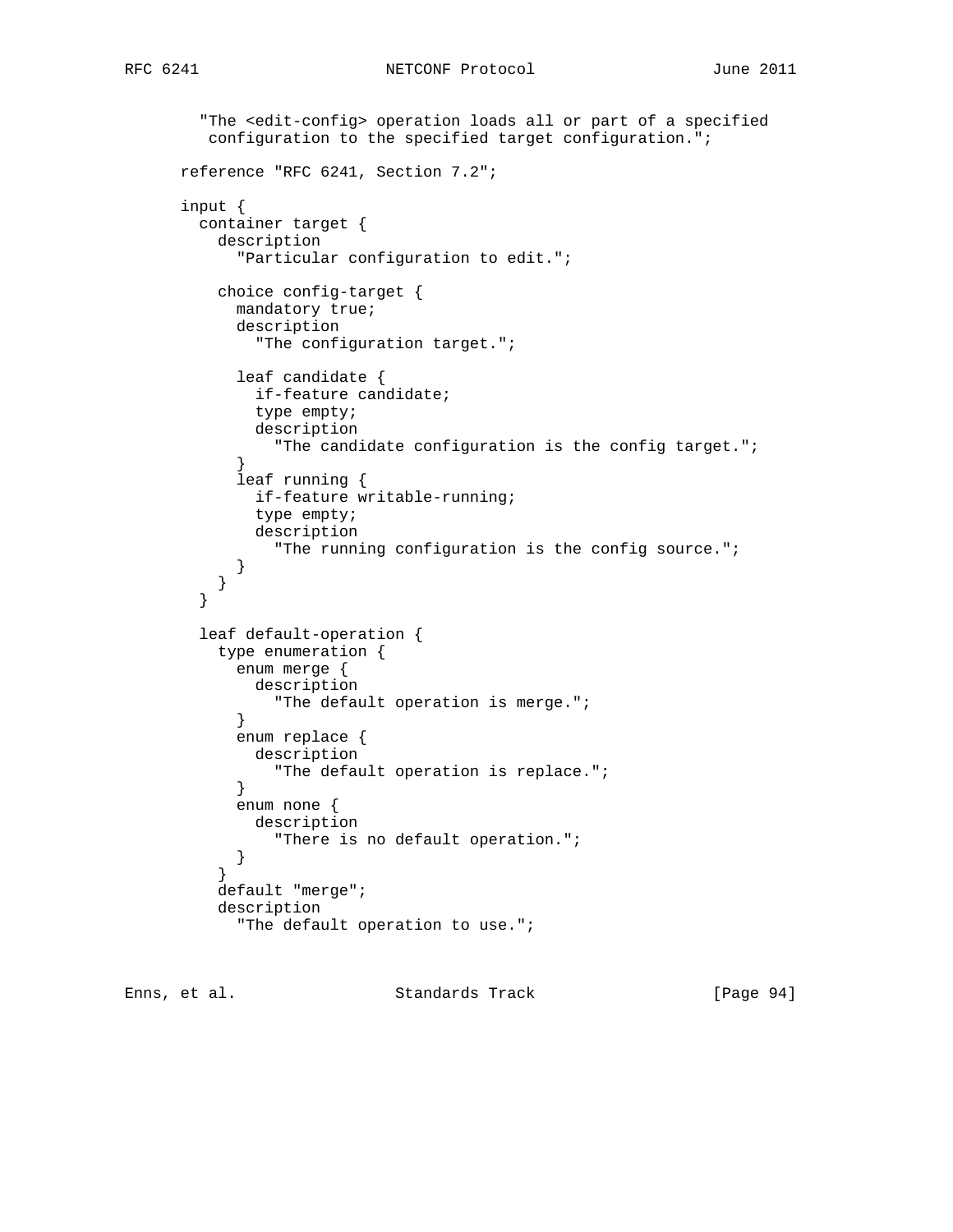} leaf test-option { if-feature validate; type enumeration { enum test-then-set { description "The server will test and then set if no errors."; } enum set { description "The server will set without a test first.";<br>} } enum test-only { description "The server will only test and not set, even if there are no errors.";  $\begin{matrix} \end{matrix}$  } default "test-then-set"; description "The test option to use."; } leaf error-option { type enumeration { enum stop-on-error { description "The server will stop on errors."; } enum continue-on-error { description "The server may continue on errors."; } enum rollback-on-error { description "The server will roll back on errors. This value can only be used if the 'rollback-on-error' feature is supported.";  $\begin{matrix} \end{matrix}$  } default "stop-on-error"; description "The error option to use."; } choice edit-content {

Enns, et al. Standards Track [Page 95]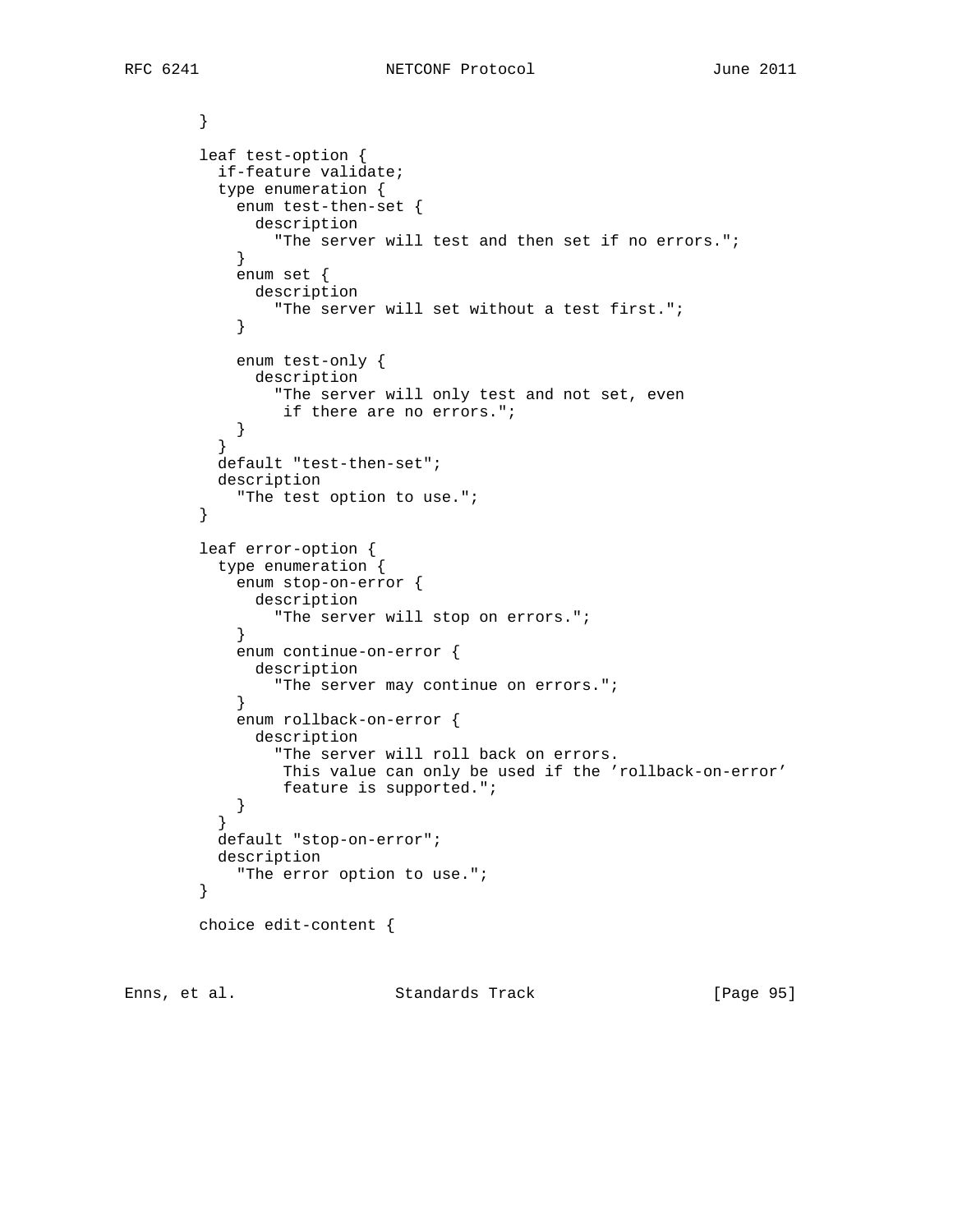```
 mandatory true;
           description
             "The content for the edit operation.";
           anyxml config {
            description
               "Inline Config content.";
 }
           leaf url {
            if-feature url;
            type inet:uri;
            description
               "URL-based config content.";
          }
        }
      }
     }
    rpc copy-config {
      description
         "Create or replace an entire configuration datastore with the
         contents of another complete configuration datastore.";
      reference "RFC 6241, Section 7.3";
      input {
        container target {
           description
             "Particular configuration to copy to.";
           choice config-target {
            mandatory true;
             description
               "The configuration target of the copy operation.";
             leaf candidate {
               if-feature candidate;
               type empty;
               description
                 "The candidate configuration is the config target.";
 }
             leaf running {
               if-feature writable-running;
               type empty;
               description
                 "The running configuration is the config target.
            This is optional-to-implement on the server.";<br>}
 }
```
Enns, et al. Standards Track [Page 96]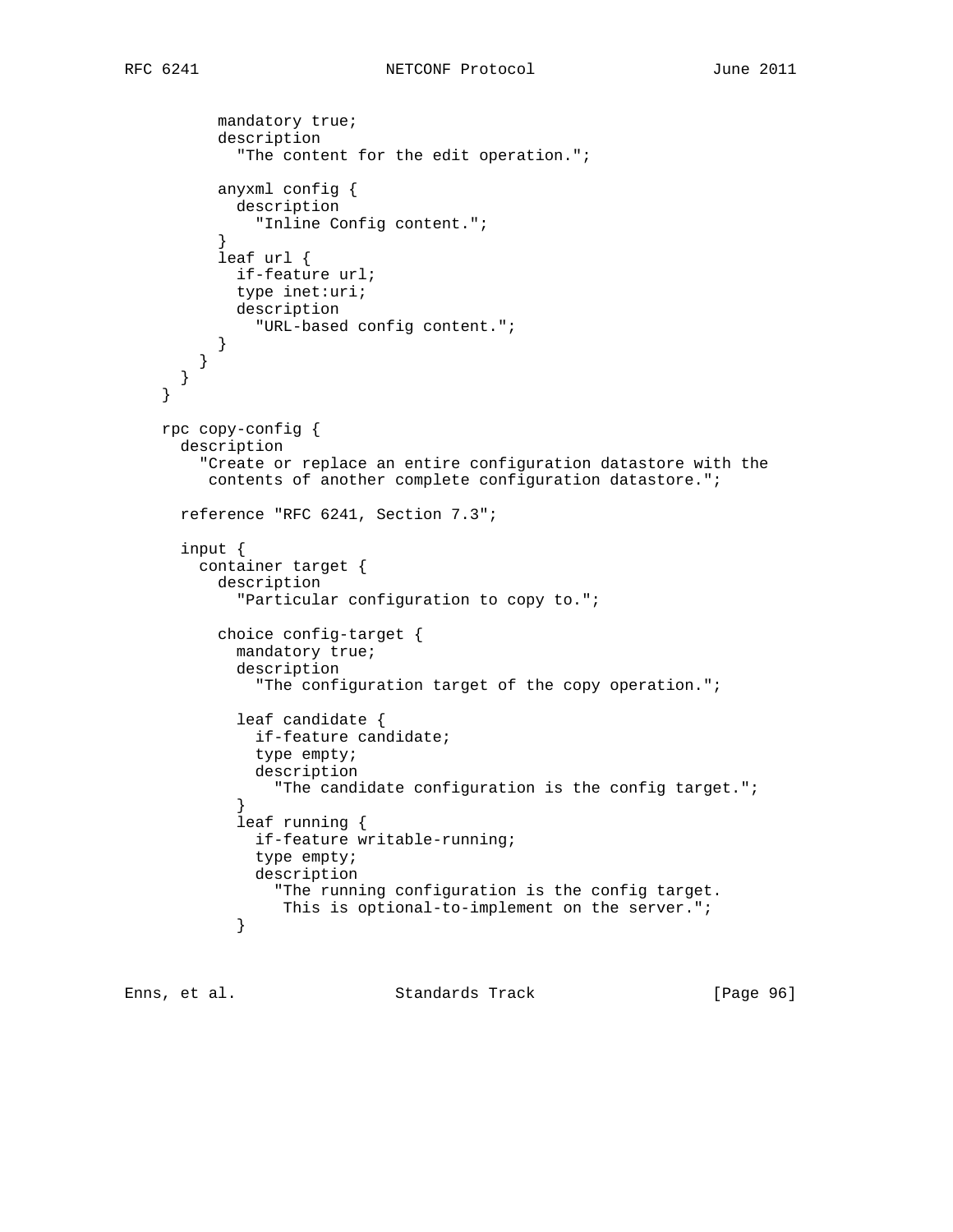```
 leaf startup {
              if-feature startup;
              type empty;
              description
                "The startup configuration is the config target.";
 }
            leaf url {
              if-feature url;
              type inet:uri;
              description
                "The URL-based configuration is the config target.";
 }
          }
        }
        container source {
          description
            "Particular configuration to copy from.";
          choice config-source {
            mandatory true;
            description
              "The configuration source for the copy operation.";
            leaf candidate {
              if-feature candidate;
              type empty;
              description
                "The candidate configuration is the config source.";
 }
            leaf running {
              type empty;
              description
                "The running configuration is the config source.";
 }
            leaf startup {
              if-feature startup;
              type empty;
              description
                "The startup configuration is the config source.";
 }
            leaf url {
              if-feature url;
              type inet:uri;
              description
                "The URL-based configuration is the config source.";
 }
            anyxml config {
```
Enns, et al. Standards Track [Page 97]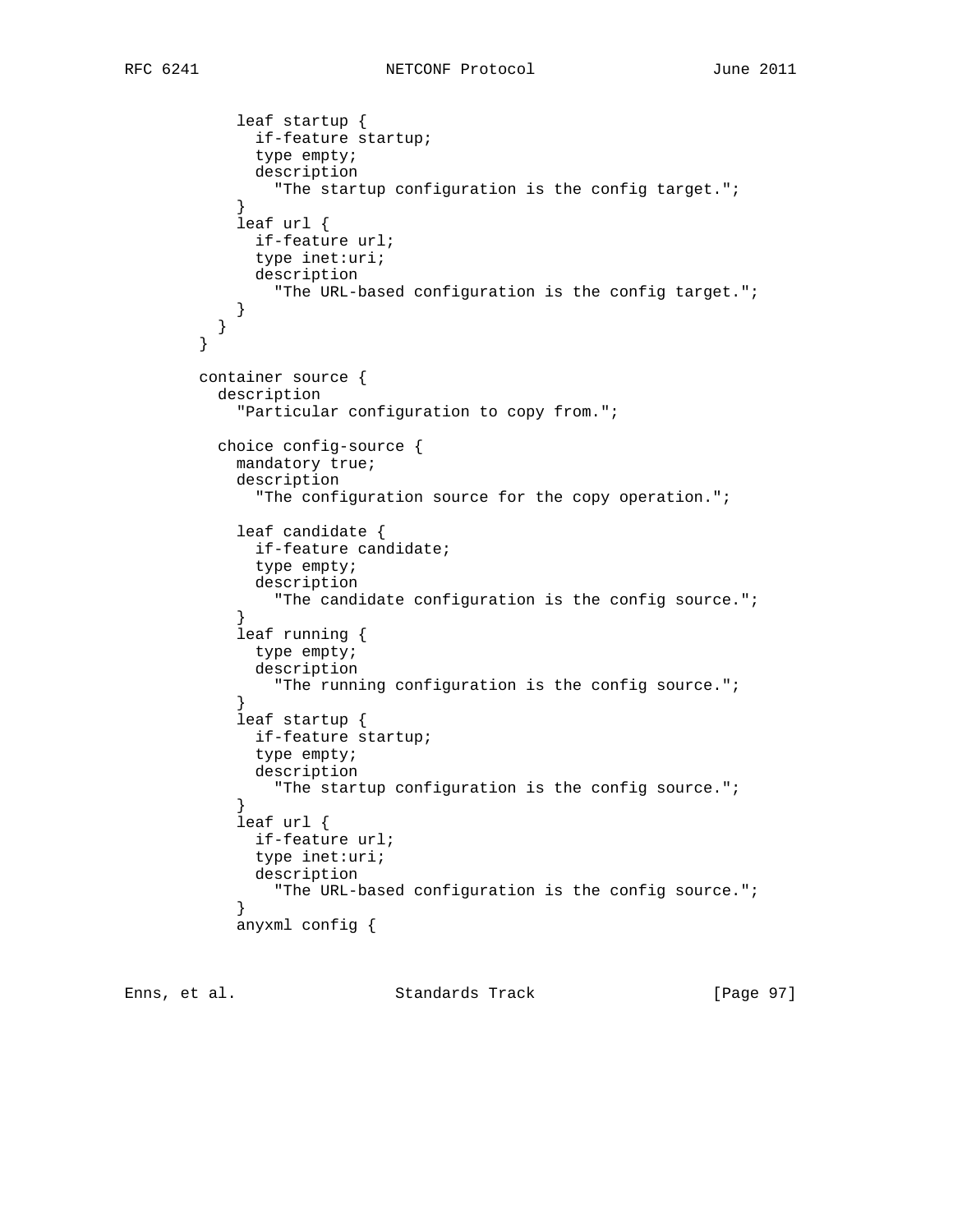```
 description
                 "Inline Config content: <config> element. Represents
                  an entire configuration datastore, not
                  a subset of the running datastore.";
            }
          }
        }
      }
     }
    rpc delete-config {
      description
         "Delete a configuration datastore.";
      reference "RFC 6241, Section 7.4";
      input {
        container target {
          description
            "Particular configuration to delete.";
          choice config-target {
            mandatory true;
            description
               "The configuration target to delete.";
            leaf startup {
              if-feature startup;
              type empty;
              description
                 "The startup configuration is the config target.";
 }
            leaf url {
              if-feature url;
              type inet:uri;
              description
                "The URL-based configuration is the config target.";
 }
 }
 }
      }
    }
    rpc lock {
      description
        "The lock operation allows the client to lock the configuration
         system of a device.";
```
Enns, et al. Standards Track [Page 98]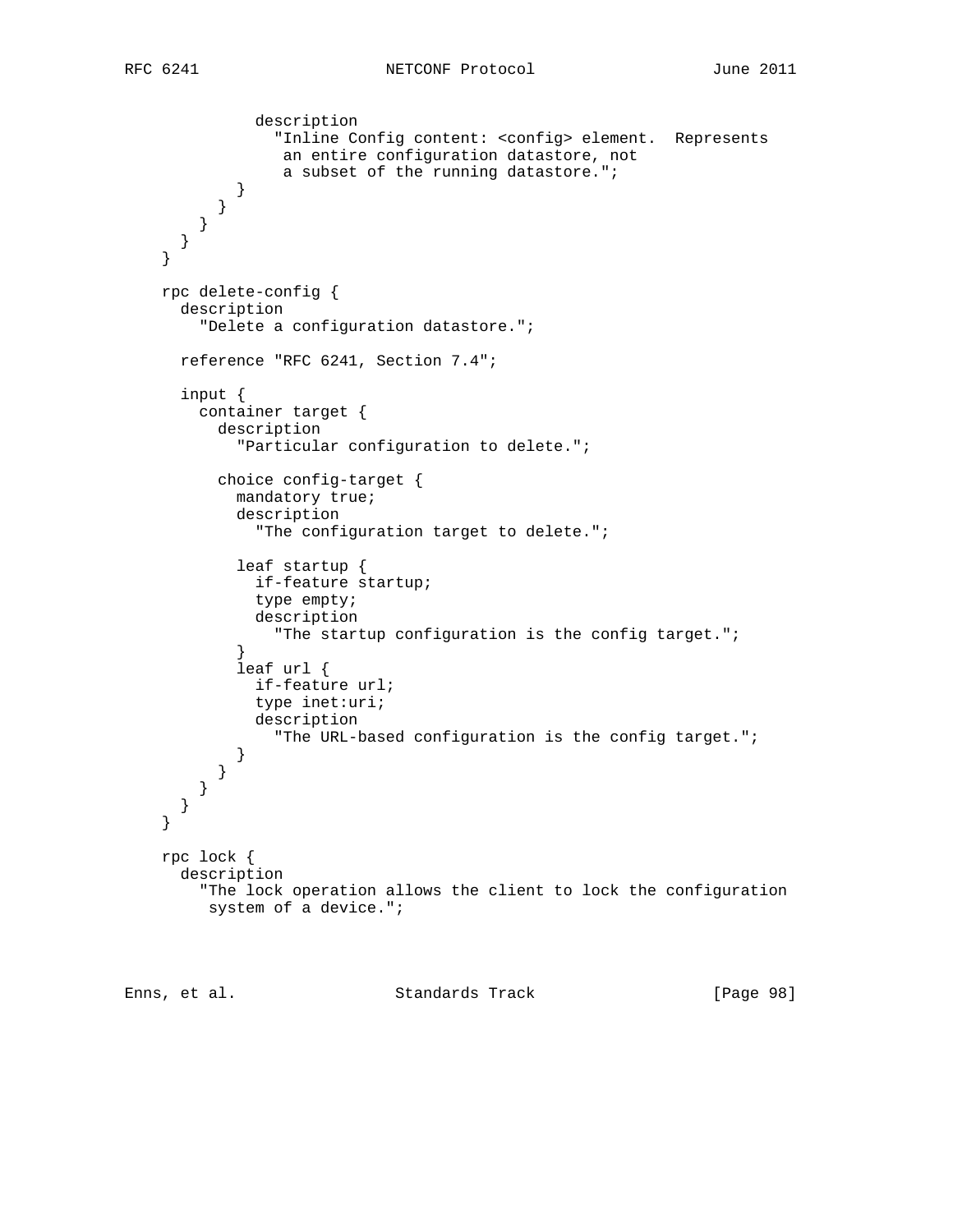```
 reference "RFC 6241, Section 7.5";
       input {
         container target {
           description
             "Particular configuration to lock.";
           choice config-target {
             mandatory true;
             description
               "The configuration target to lock.";
             leaf candidate {
               if-feature candidate;
               type empty;
               description
                 "The candidate configuration is the config target.";
 }
             leaf running {
               type empty;
               description
                 "The running configuration is the config target.";
 }
             leaf startup {
               if-feature startup;
               type empty;
               description
                 "The startup configuration is the config target.";
            }
          }
        }
      }
     }
    rpc unlock {
      description
         "The unlock operation is used to release a configuration lock,
         previously obtained with the 'lock' operation.";
      reference "RFC 6241, Section 7.6";
       input {
        container target {
           description
             "Particular configuration to unlock.";
           choice config-target {
            mandatory true;
```
Enns, et al. Standards Track [Page 99]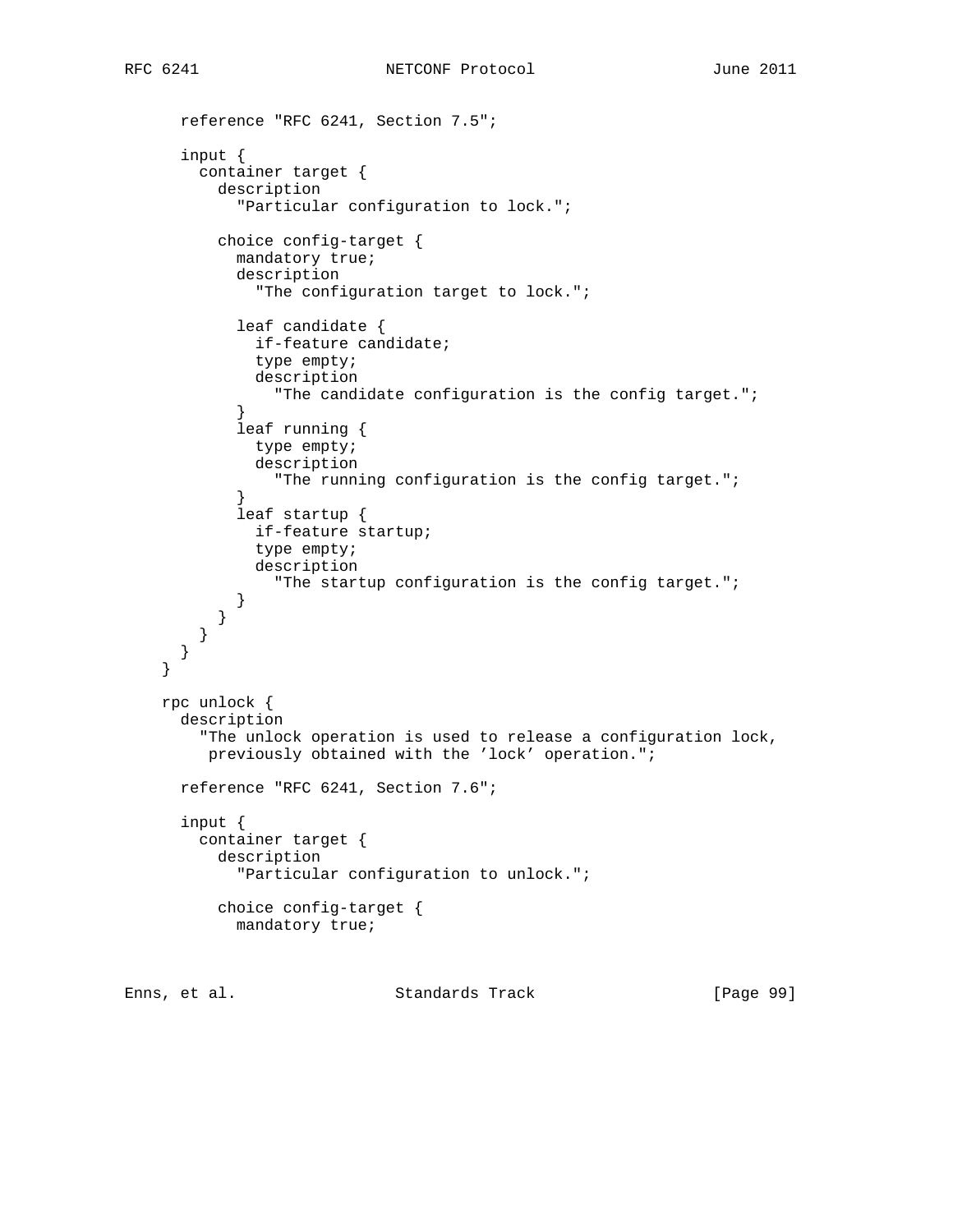```
 description
               "The configuration target to unlock.";
             leaf candidate {
               if-feature candidate;
               type empty;
               description
                 "The candidate configuration is the config target.";
 }
             leaf running {
               type empty;
               description
                 "The running configuration is the config target.";
 }
             leaf startup {
               if-feature startup;
               type empty;
               description
                 "The startup configuration is the config target.";
 }
          }
        }
      }
     }
    rpc get {
      description
         "Retrieve running configuration and device state information.";
      reference "RFC 6241, Section 7.7";
      input {
        anyxml filter {
          description
             "This parameter specifies the portion of the system
             configuration and state data to retrieve.";
          nc:get-filter-element-attributes;
        }
      }
      output {
        anyxml data {
          description
             "Copy of the running datastore subset and/or state
              data that matched the filter criteria (if any).
             An empty data container indicates that the request did not
             produce any results.";
         }
```
Enns, et al. Standards Track [Page 100]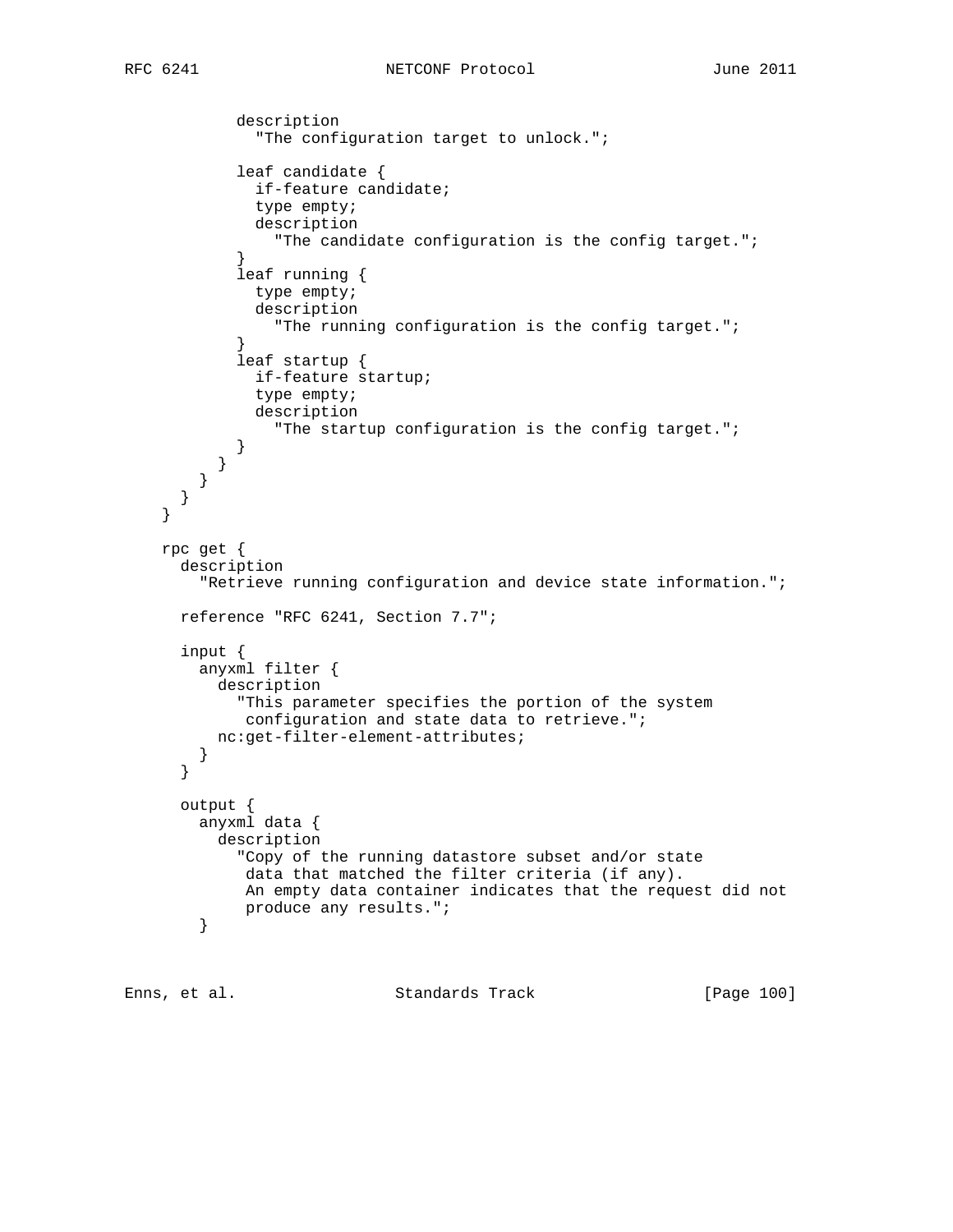```
 }
 }
 rpc close-session {
   description
     "Request graceful termination of a NETCONF session.";
  reference "RFC 6241, Section 7.8";
 }
 rpc kill-session {
   description
     "Force the termination of a NETCONF session.";
   reference "RFC 6241, Section 7.9";
   input {
     leaf session-id {
      type session-id-type;
      mandatory true;
      description
         "Particular session to kill.";
     }
   }
 }
 rpc commit {
   if-feature candidate;
   description
     "Commit the candidate configuration as the device's new
      current configuration.";
   reference "RFC 6241, Section 8.3.4.1";
   input {
     leaf confirmed {
      if-feature confirmed-commit;
       type empty;
       description
         "Requests a confirmed commit.";
       reference "RFC 6241, Section 8.3.4.1";
     }
     leaf confirm-timeout {
       if-feature confirmed-commit;
       type uint32 {
         range "1..max";
```
Enns, et al. Standards Track [Page 101]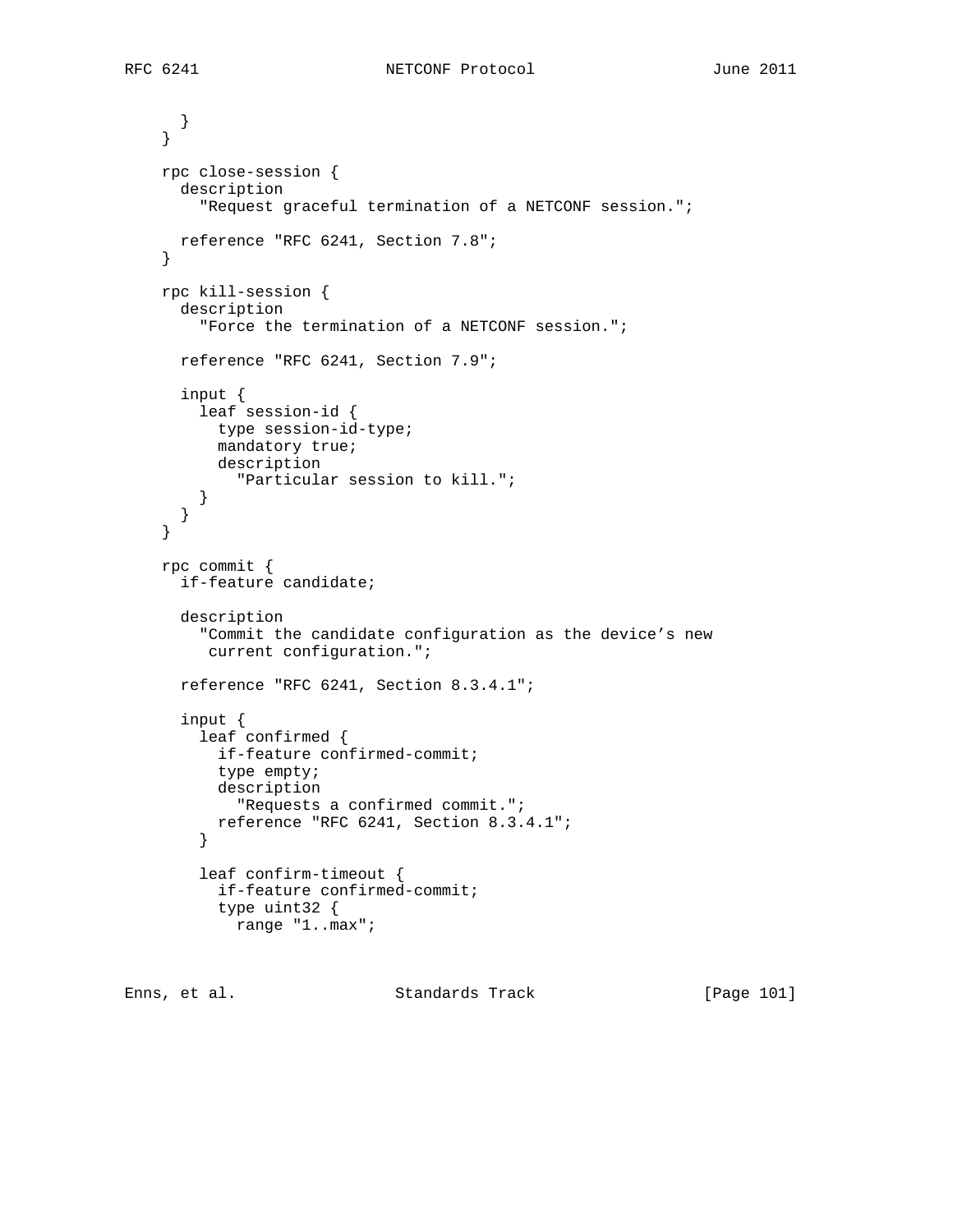```
 }
           units "seconds";
           default "600"; // 10 minutes
           description
             "The timeout interval for a confirmed commit.";
          reference "RFC 6241, Section 8.3.4.1";
         }
         leaf persist {
           if-feature confirmed-commit;
           type string;
           description
             "This parameter is used to make a confirmed commit
              persistent. A persistent confirmed commit is not aborted
              if the NETCONF session terminates. The only way to abort
              a persistent confirmed commit is to let the timer expire,
              or to use the <cancel-commit> operation.
              The value of this parameter is a token that must be given
              in the 'persist-id' parameter of <commit> or
              <cancel-commit> operations in order to confirm or cancel
              the persistent confirmed commit.
              The token should be a random string.";
          reference "RFC 6241, Section 8.3.4.1";
         }
         leaf persist-id {
           if-feature confirmed-commit;
           type string;
           description
             "This parameter is given in order to commit a persistent
             confirmed commit. The value must be equal to the value
              given in the 'persist' parameter to the <commit> operation.
              If it does not match, the operation fails with an
             'invalid-value' error.";
          reference "RFC 6241, Section 8.3.4.1";
        }
       }
     }
    rpc discard-changes {
      if-feature candidate;
      description
         "Revert the candidate configuration to the current
         running configuration.";
```
Enns, et al. Standards Track [Page 102]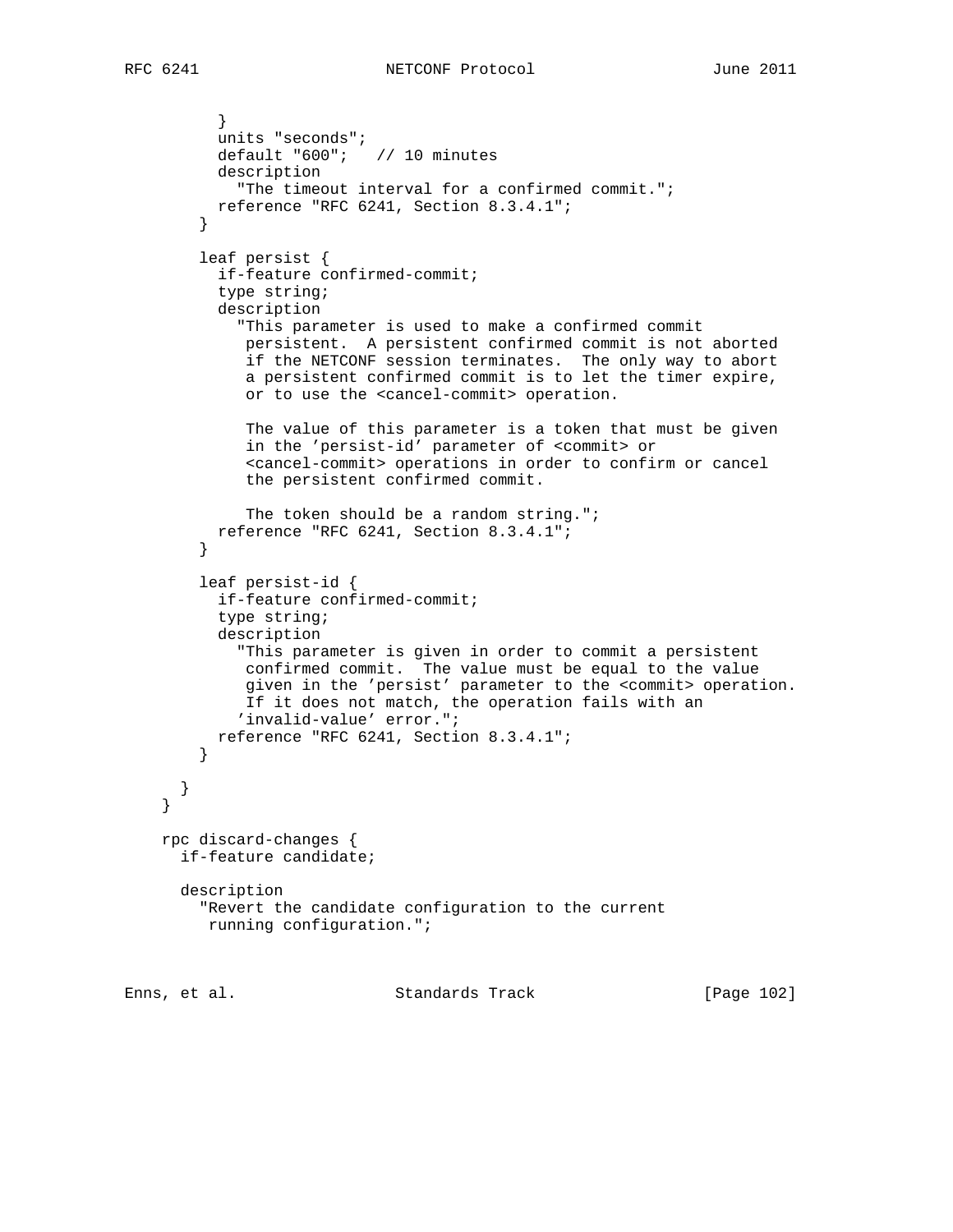```
 reference "RFC 6241, Section 8.3.4.2";
 }
 rpc cancel-commit {
   if-feature confirmed-commit;
   description
     "This operation is used to cancel an ongoing confirmed commit.
      If the confirmed commit is persistent, the parameter
      'persist-id' must be given, and it must match the value of the
      'persist' parameter.";
   reference "RFC 6241, Section 8.4.4.1";
   input {
     leaf persist-id {
       type string;
       description
         "This parameter is given in order to cancel a persistent
          confirmed commit. The value must be equal to the value
          given in the 'persist' parameter to the <commit> operation.
          If it does not match, the operation fails with an
         'invalid-value' error.";
     }
  }
 }
 rpc validate {
   if-feature validate;
   description
     "Validates the contents of the specified configuration.";
   reference "RFC 6241, Section 8.6.4.1";
   input {
     container source {
       description
         "Particular configuration to validate.";
       choice config-source {
         mandatory true;
         description
           "The configuration source to validate.";
         leaf candidate {
           if-feature candidate;
           type empty;
           description
             "The candidate configuration is the config source.";
```
Enns, et al. Standards Track [Page 103]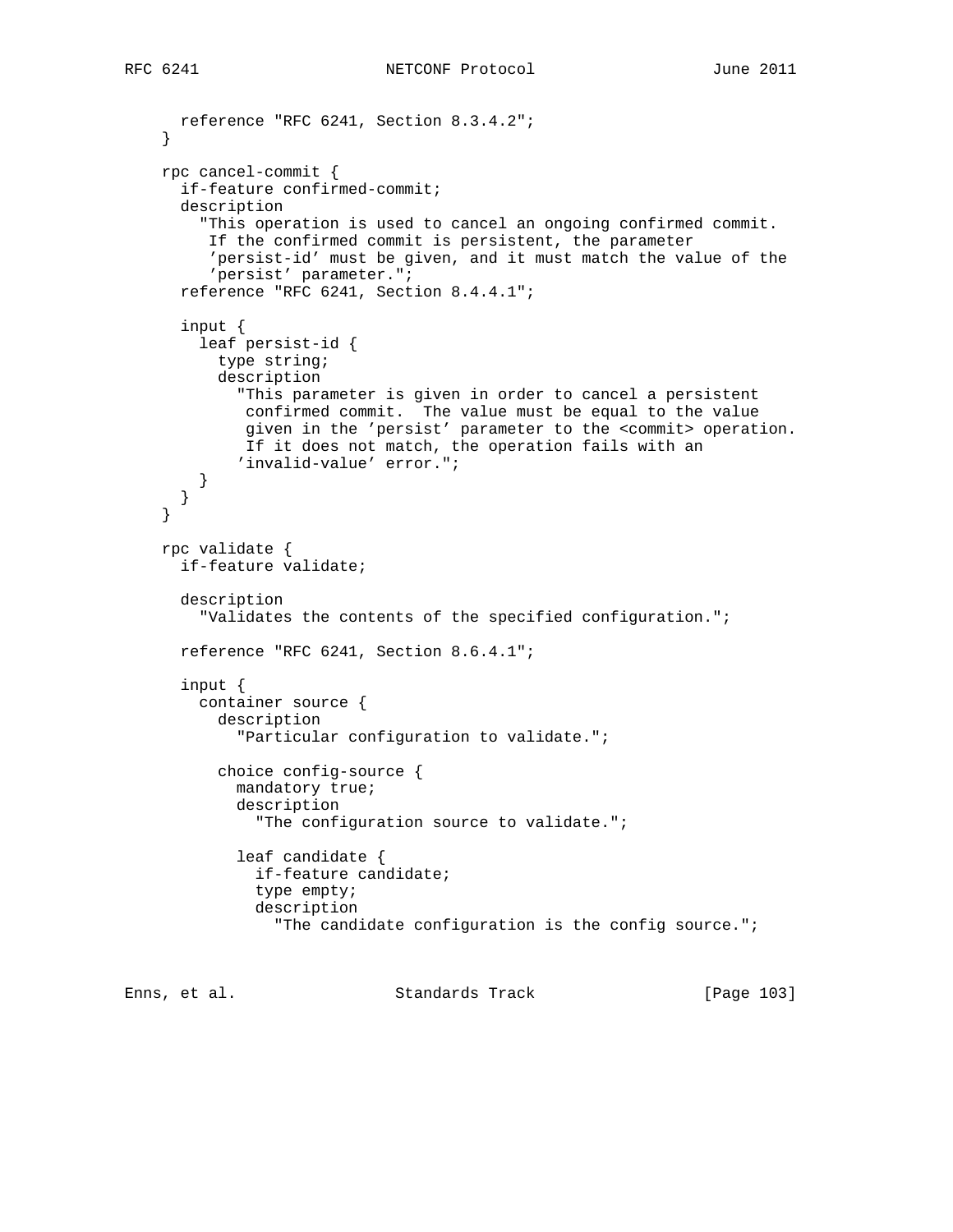} leaf running { type empty; description "The running configuration is the config source."; } leaf startup { if-feature startup; type empty; description "The startup configuration is the config source."; } leaf url { if-feature url; type inet:uri; description "The URL-based configuration is the config source."; } anyxml config { description "Inline Config content: <config> element. Represents an entire configuration datastore, not a subset of the running datastore."; } } } } } }

```
 <CODE ENDS>
```
Enns, et al. Standards Track [Page 104]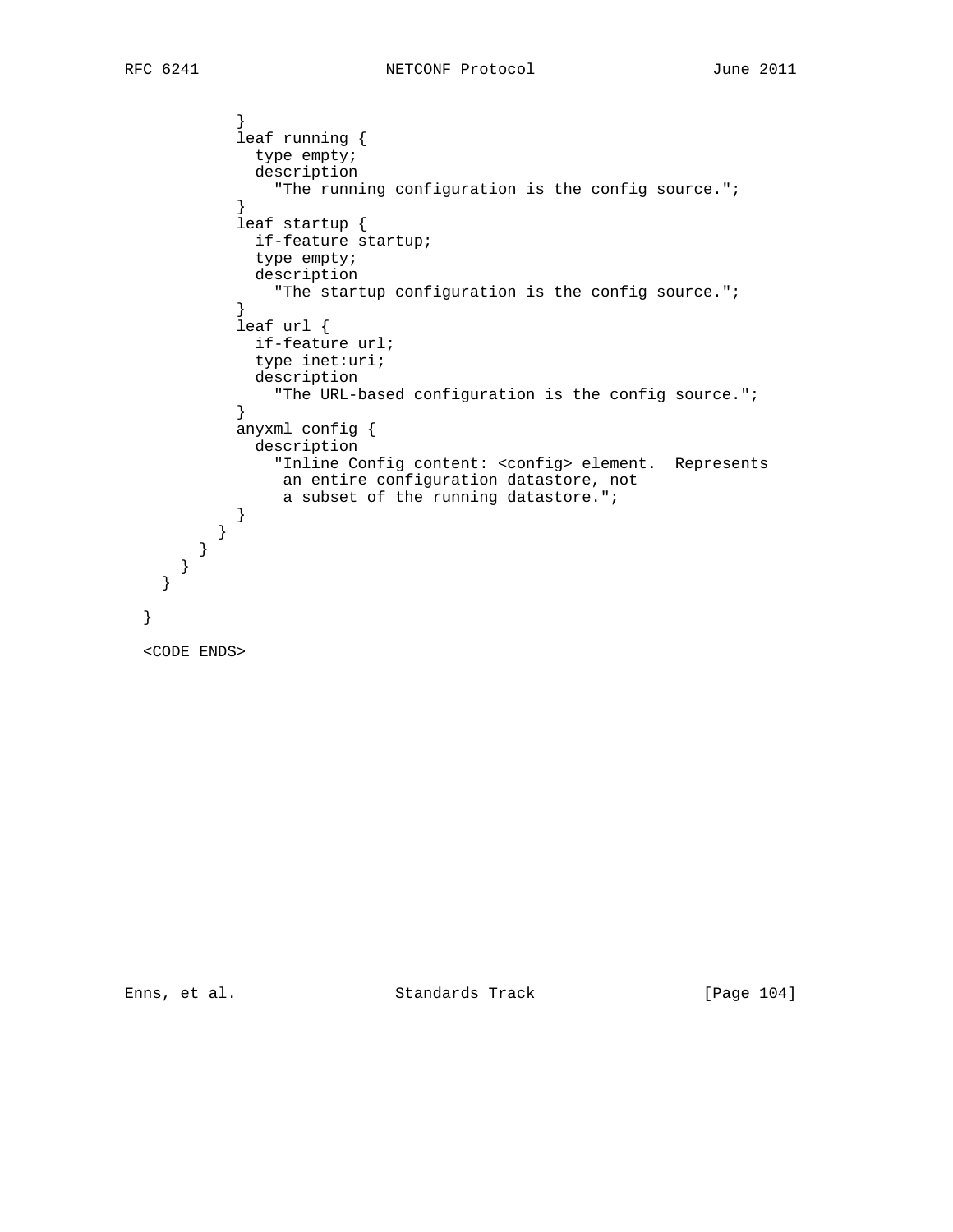Appendix D. Capability Template

 This non-normative section defines a template that can be used to define protocol capabilities. Data models written in YANG usually do not need to define protocol capabilities since the usage of YANG automatically leads to a capability announcing the data model and any optional portions of the data model, so called features in YANG terminology. The capabilities template is intended to be used in cases where the YANG mechanisms are not powerful enough (e.g., for handling parameterized features) or a different data modeling language is used.

- D.1. capability-name (template)
- D.1.1. Overview
- D.1.2. Dependencies
- D.1.3. Capability Identifier

 The {name} capability is identified by the following capability string:

{capability uri}

- D.1.4. New Operations
- D.1.4.1. <op-name>
- D.1.5. Modifications to Existing Operations
- D.1.5.1. <op-name>

 If existing operations are not modified by this capability, this section may be omitted.

D.1.6. Interactions with Other Capabilities

 If this capability does not interact with other capabilities, this section may be omitted.

Enns, et al. Standards Track [Page 105]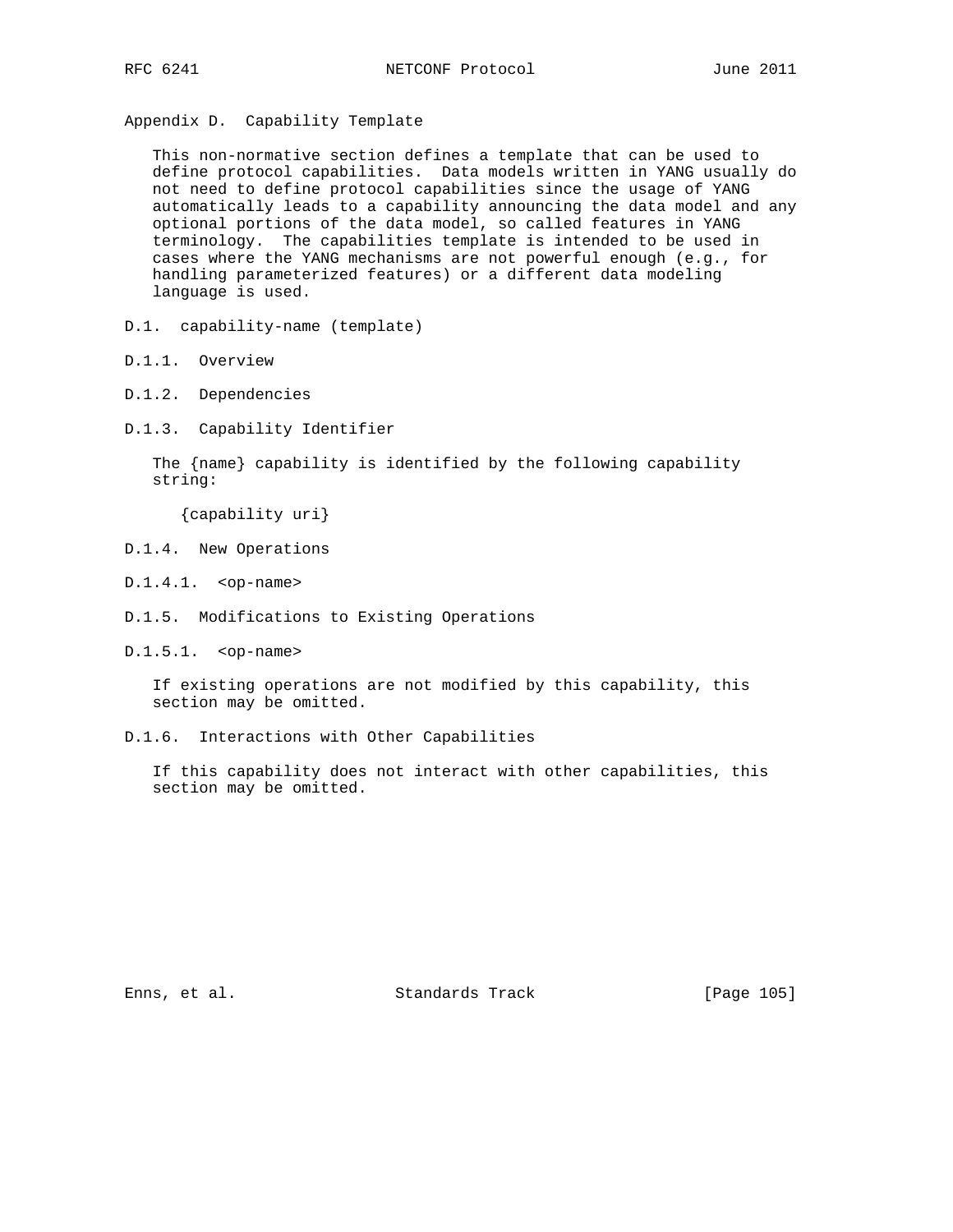Appendix E. Configuring Multiple Devices with NETCONF

This section is non-normative.

E.1. Operations on Individual Devices

 Consider the work involved in performing a configuration update against a single individual device. In making a change to the configuration, the application needs to build trust that its change has been made correctly and that it has not impacted the operation of the device. The application (and the application user) should feel confident that their change has not damaged the network.

Protecting each individual device consists of a number of steps:

- o Acquiring the configuration lock.
- o Checkpointing the running configuration.
- o Loading and validating the incoming configuration.
- o Changing the running configuration.
- o Testing the new configuration.
- o Making the change permanent (if desired).
- o Releasing the configuration lock.

Let's look at the details of each step.

E.1.1. Acquiring the Configuration Lock

 A lock should be acquired to prevent simultaneous updates from multiple sources. If multiple sources are affecting the device, the application is hampered in both testing of its change to the configuration and in recovery if the update fails. Acquiring a short-lived lock is a simple defense to prevent other parties from introducing unrelated changes.

The lock can be acquired using the <lock> operation.

Enns, et al. Standards Track [Page 106]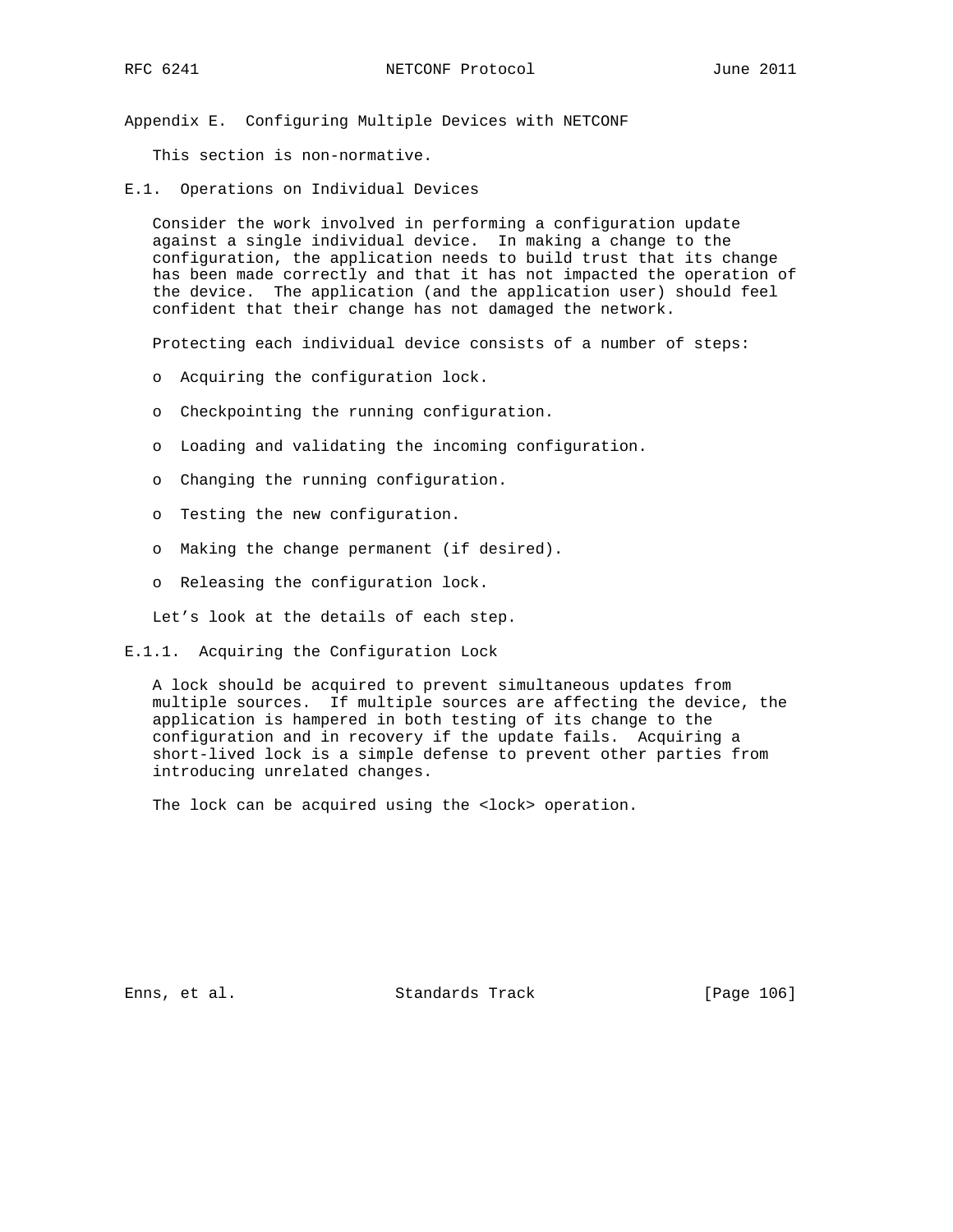```
 <rpc message-id="101"
      xmlns="urn:ietf:params:xml:ns:netconf:base:1.0">
   <lock>
     <target>
       <running/>
     </target>
   </lock>
\langle rpc>
```
 If the :candidate capability is supported, the candidate configuration should be locked.

```
 <rpc message-id="101"
      xmlns="urn:ietf:params:xml:ns:netconf:base:1.0">
  <lock>
     <target>
       <candidate/>
     </target>
  </lock>
\langle rpc>
```
E.1.2. Checkpointing the Running Configuration

 The running configuration can be saved into a local file as a checkpoint before loading the new configuration. If the update fails, the configuration can be restored by reloading the checkpoint file.

The checkpoint file can be created using the <copy-config> operation.

```
 <rpc message-id="101"
     xmlns="urn:ietf:params:xml:ns:netconf:base:1.0">
   <copy-config>
     <target>
       <url>file://checkpoint.conf</url>
     </target>
     <source>
       <running/>
     </source>
   </copy-config>
\langlerpc>
```
To restore the checkpoint file, reverse the <source> and <target> parameters.

Enns, et al. Standards Track [Page 107]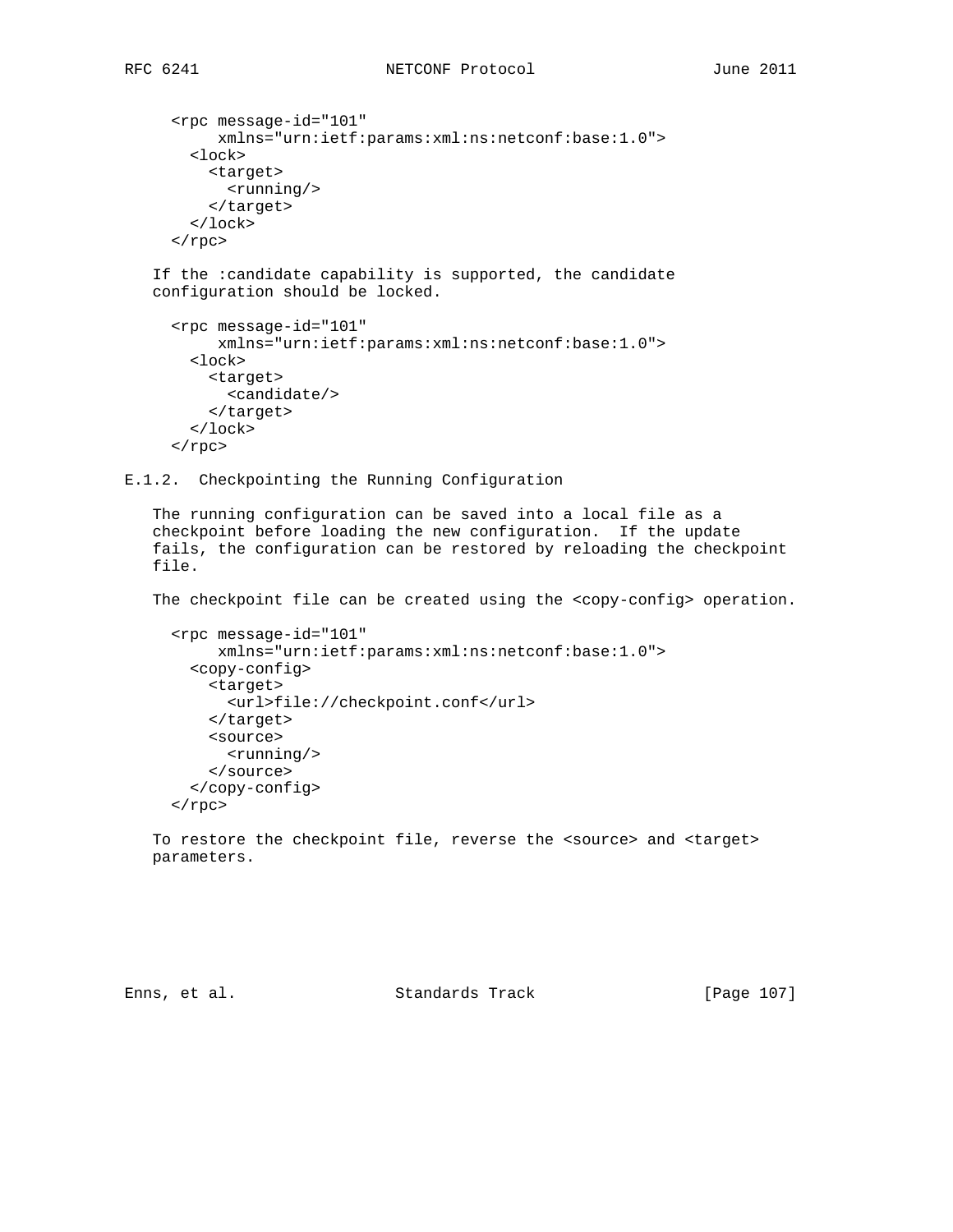## E.1.3. Loading and Validating the Incoming Configuration

 If the :candidate capability is supported, the configuration can be loaded onto the device without impacting the running system.

```
 <rpc message-id="101"
      xmlns="urn:ietf:params:xml:ns:netconf:base:1.0">
   <edit-config>
     <target>
       <candidate/>
     </target>
     <config>
       <!-- place incoming configuration changes here -->
     </config>
   </edit-config>
\langle rpc>
```
 If the device supports the :validate:1.1 capability, it will by default validate the incoming configuration when it is loaded into the candidate. To avoid this validation, pass the <test-option> parameter with the value "set". Full validation can be requested with the <validate> operation.

```
 <rpc message-id="101"
      xmlns="urn:ietf:params:xml:ns:netconf:base:1.0">
   <validate>
     <source>
       <candidate/>
     </source>
   </validate>
\langle rpc>
```
E.1.4. Changing the Running Configuration

 When the incoming configuration has been safely loaded onto the device and validated, it is ready to impact the running system.

 If the device supports the :candidate capability, use the <commit> operation to set the running configuration to the candidate configuration. Use the <confirmed> parameter to allow automatic reversion to the original configuration if connectivity to the device fails.

Enns, et al. Standards Track [Page 108]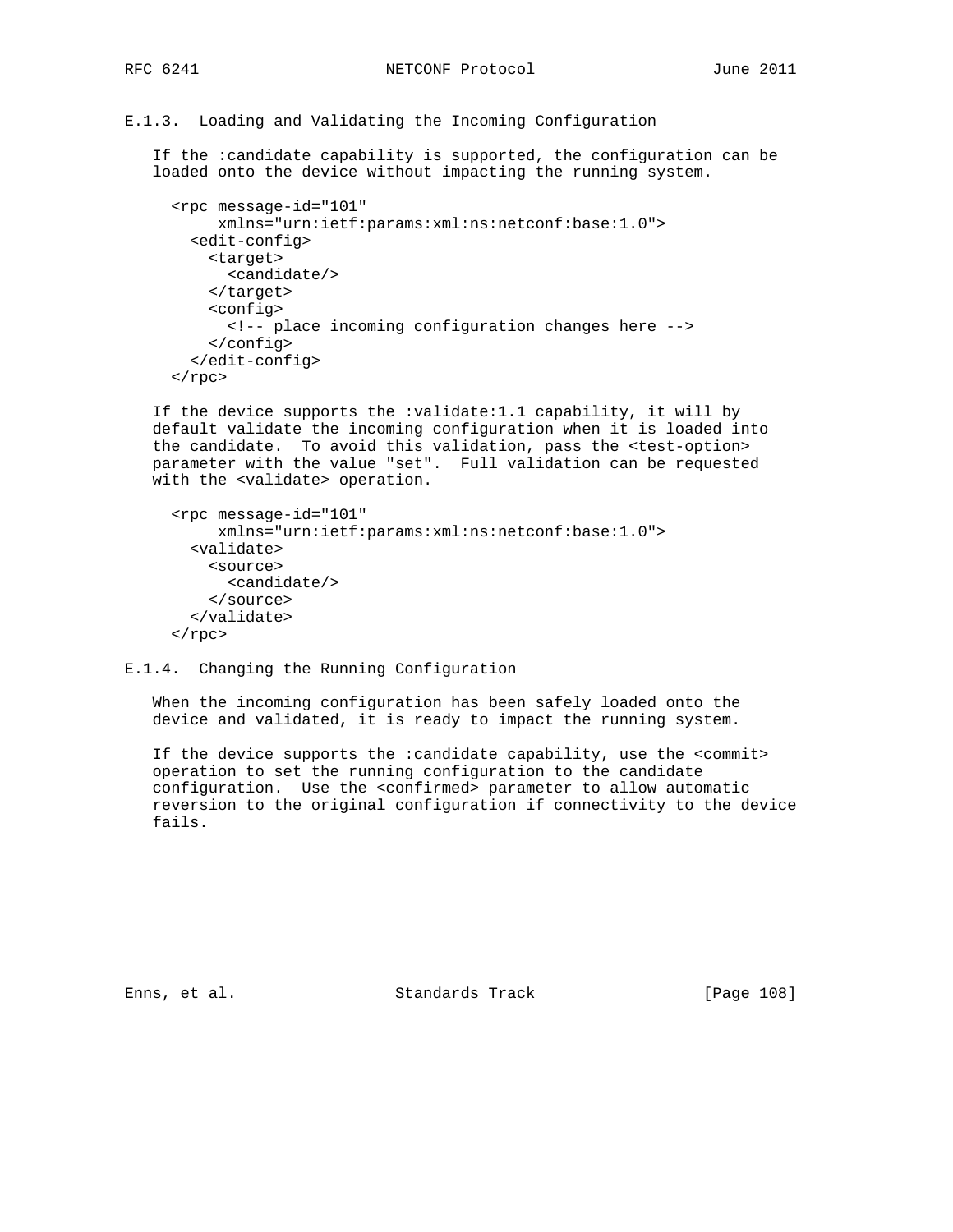```
 <rpc message-id="101"
      xmlns="urn:ietf:params:xml:ns:netconf:base:1.0">
   <commit>
     <confirmed/>
     <confirm-timeout>120</confirm-timeout>
   </commit>
 </rpc>
```
 If the candidate is not supported by the device, the incoming configuration change is loaded directly into running.

```
 <rpc message-id="101"
      xmlns="urn:ietf:params:xml:ns:netconf:base:1.0">
   <edit-config>
     <target>
       <running/>
     </target>
     <config>
       <!-- place incoming configuration changes here -->
     </config>
   </edit-config>
\langle rpc>
```
E.1.5. Testing the New Configuration

 Now that the incoming configuration has been integrated into the running configuration, the application needs to gain trust that the change has affected the device in the way intended without affecting it negatively.

 To gain this confidence, the application can run tests of the operational state of the device. The nature of the test is dependent on the nature of the change and is outside the scope of this document. Such tests may include reachability from the system running the application (using ping), changes in reachability to the rest of the network (by comparing the device's routing table), or inspection of the particular change (looking for operational evidence of the BGP peer that was just added).

E.1.6. Making the Change Permanent

 When the configuration change is in place and the application has sufficient faith in the proper function of this change, the application is expected to make the change permanent.

 If the device supports the :startup capability, the current configuration can be saved to the startup configuration by using the startup configuration as the target of the <copy-config> operation.

Enns, et al. Standards Track [Page 109]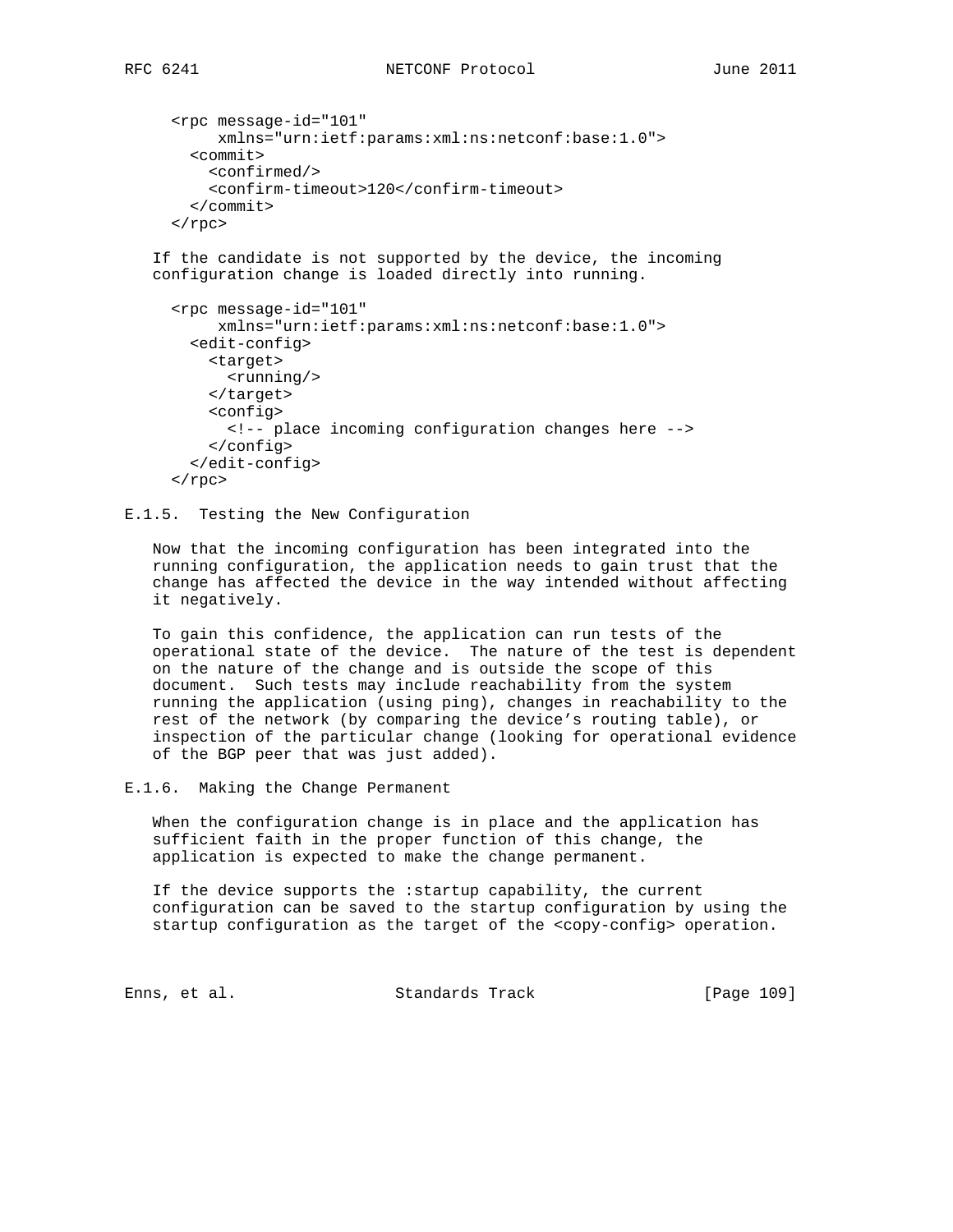```
 <rpc message-id="101"
      xmlns="urn:ietf:params:xml:ns:netconf:base:1.0">
   <copy-config>
     <target>
       <startup/>
     </target>
     <source>
       <running/>
     </source>
   </copy-config>
\langle rpc>
```
 If the device supports the :candidate capability and a confirmed commit was requested, the confirming commit must be sent before the timeout expires.

```
 <rpc message-id="101"
     xmlns="urn:ietf:params:xml:ns:netconf:base:1.0">
  <commit/>
\langle rpc>
```
E.1.7. Releasing the Configuration Lock

 When the configuration update is complete, the lock must be released, allowing other applications access to the configuration.

Use the <unlock> operation to release the configuration lock.

```
 <rpc message-id="101"
      xmlns="urn:ietf:params:xml:ns:netconf:base:1.0">
  <unlock>
     <target>
       <running/>
     </target>
   </unlock>
\langle rpc>
```

```
 If the :candidate capability is supported, the candidate
 configuration should be unlocked.
```

```
 <rpc message-id="101"
      xmlns="urn:ietf:params:xml:ns:netconf:base:1.0">
  <unlock>
    <target>
       <candidate/>
     </target>
   </unlock>
\langle / rpc
```
Enns, et al. Standards Track [Page 110]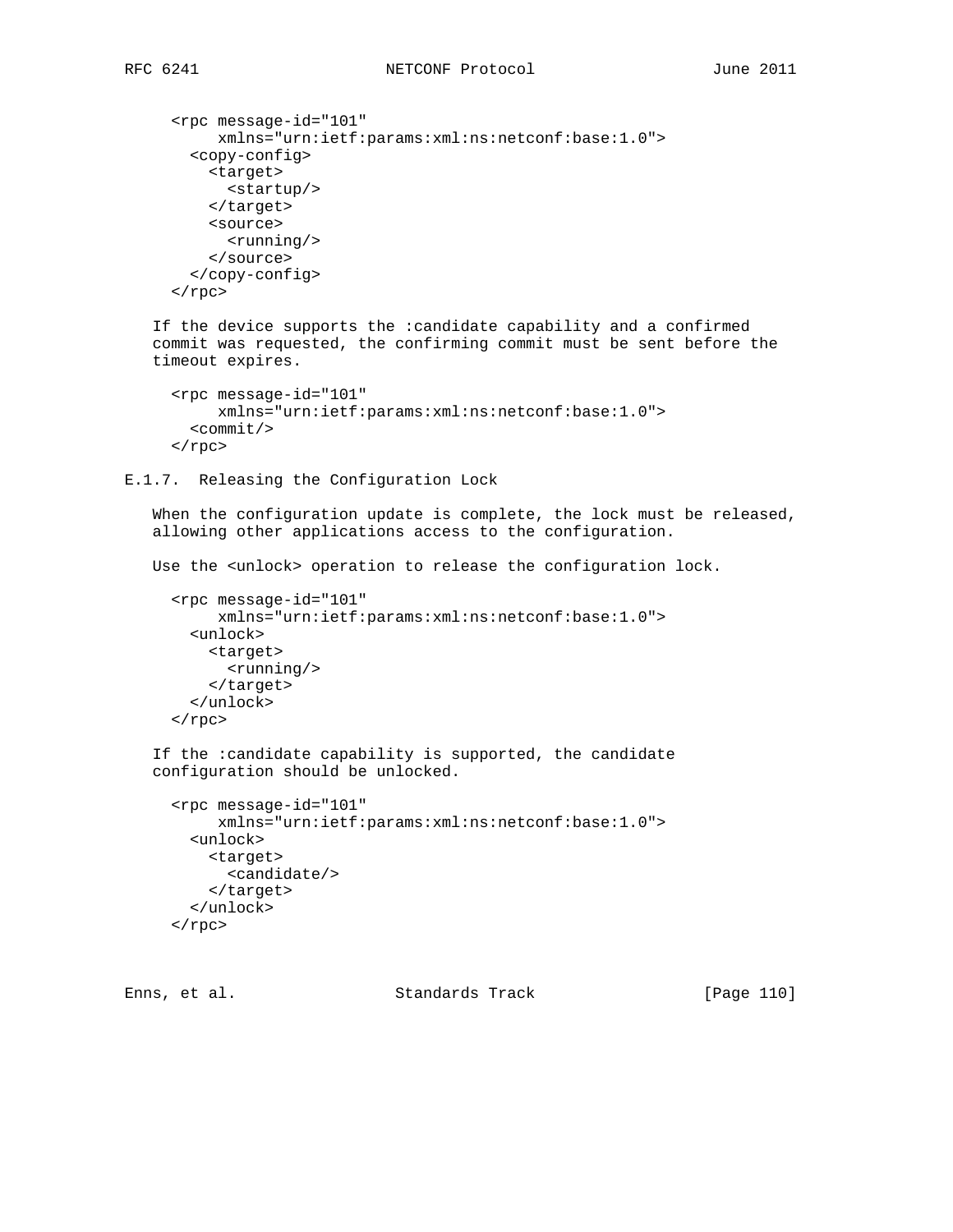## E.2. Operations on Multiple Devices

 When a configuration change requires updates across a number of devices, care needs to be taken to provide the required transaction semantics. The NETCONF protocol contains sufficient primitives upon which transaction-oriented operations can be built. Providing complete transactional semantics across multiple devices is prohibitively expensive, but the size and number of windows for failure scenarios can be reduced.

 There are two classes of multi-device operations. The first class allows the operation to fail on individual devices without requiring all devices to revert to their original state. The operation can be retried at a later time, or its failure simply reported to the user. An example of this class might be adding an NTP server. For this class of operations, failure avoidance and recovery are focused on the individual device. This means recovery of the device, reporting the failure, and perhaps scheduling another attempt.

 The second class is more interesting, requiring that the operation should complete on all devices or be fully reversed. The network should either be transformed into a new state or be reset to its original state. For example, a change to a VPN may require updates to a number of devices. Another example of this might be adding a class-of-service definition. Leaving the network in a state where only a portion of the devices have been updated with the new definition will lead to future failures when the definition is referenced.

 To give transactional semantics, the same steps used in single-device operations listed above are used, but are performed in parallel across all devices. Configuration locks should be acquired on all target devices and kept until all devices are updated and the changes made permanent. Configuration changes should be uploaded and validation performed across all devices. Checkpoints should be made on each device. Then the running configuration can be changed, tested, and made permanent. If any of these steps fail, the previous configurations can be restored on any devices upon which they were changed. After the changes have been completely implemented or completely discarded, the locks on each device can be released.

Enns, et al. Standards Track [Page 111]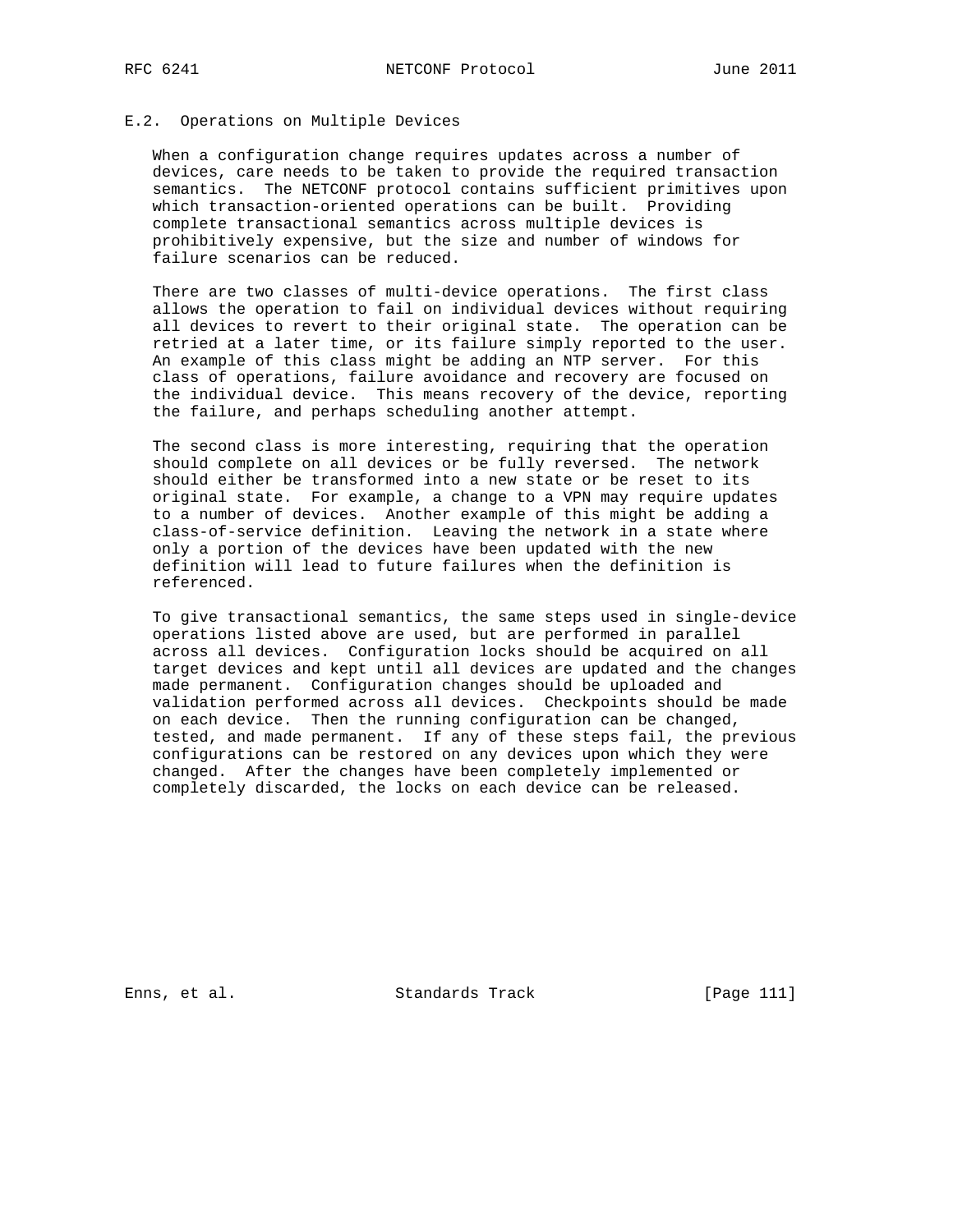Appendix F. Changes from RFC 4741

This section lists major changes between this document and RFC 4741.

- o Added the "malformed-message" error-tag.
- o Added "remove" enumeration value to the "operation" attribute.
- o Obsoleted the "partial-operation" error-tag enumeration value.
- o Added <persist> and <persist-id> parameters to the <commit> operation.
- o Updated the base protocol URI and clarified the <hello> message exchange to select and identify the base protocol version in use for a particular session.
- o Added a YANG module to model the operations and removed the operation layer from the XSD.
- o Clarified lock behavior for the candidate datastore.
- o Clarified the error response server requirements for the "delete" enumeration value of the "operation" attribute.
- o Added a namespace wildcarding mechanism for subtree filtering.
- o Added a "test-only" value for the <test-option> parameter to the <edit-config> operation.
- o Added a <cancel-commit> operation.
- o Introduced a NETCONF username and a requirement for transport protocols to explain how a username is derived.

Enns, et al. Standards Track [Page 112]